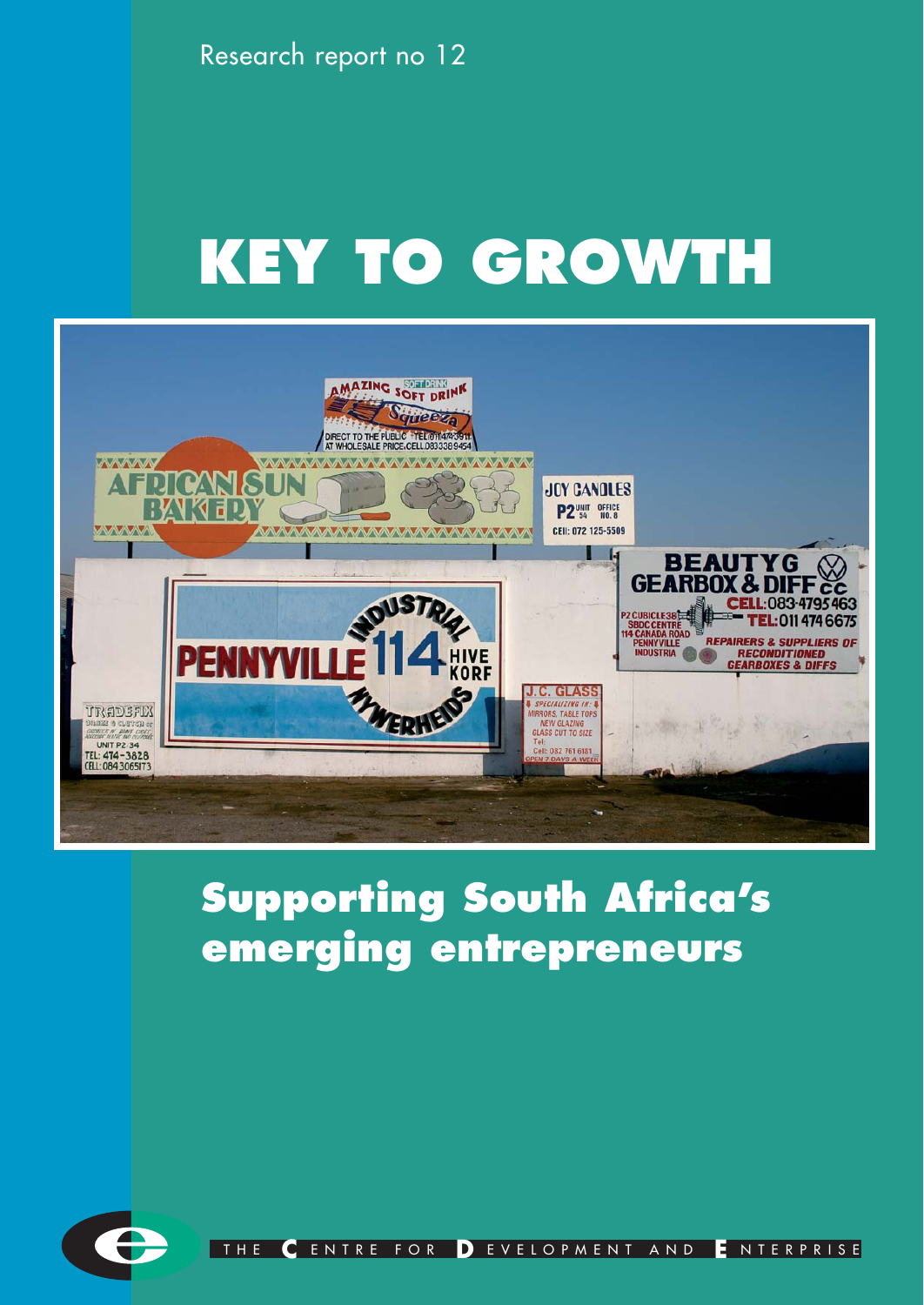



# **KEY TO GROWTH**

**Supporting South Africa's emerging entrepreneurs**



THE **C** ENTRE FOR **D** EVELOPMENT AND **E** NTERPRISE

Johannesburg June 2004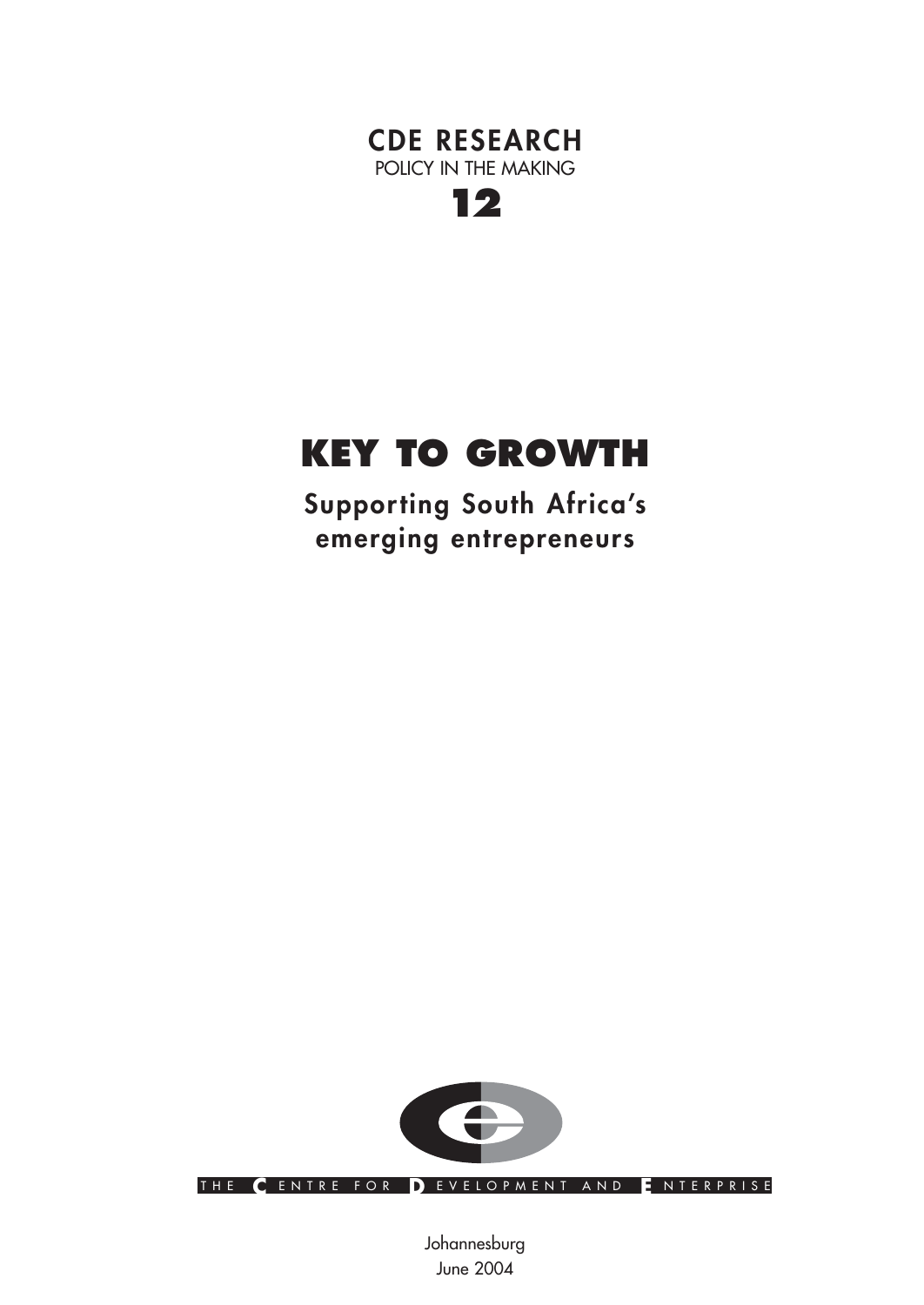*CDE Research: Policy in the Making* is a vehicle for disseminating research findings and policy recommendations on crucial national challenges. Each issue is based on in-depth research, including numerous specially commissioned background research reports written by experts in the field.

#### SERIES EDITOR

#### Ann Bernstein

This CDE report is a collective effort. It is based on a lengthy resource document produced by Professor Lawrence Schlemmer, senior consultant to CDE, assisted by Judi Hudson, a former CDE research co-ordinator. The resource document, in turn, is based on background research reports commissioned from experts in South Africa and abroad. The final report has been written by Dr Sandy Johnston, senior CDE associate, in collaboration with Dr Jeff McCarthy, a consultant to CDE, Professor Schlemmer, and Ann Bernstein, CDE's executive director. It has been edited by Riaan de Villiers, publishing consultant to CDE.

Published in June 2004 by the Centre for Development and Enterprise Pilrig Place, 5 Eton Road, Parktown, Johannesburg 2193, South Africa P O Box 1936, Johannesburg 2000, South Africa Tel 27-11-482-5140 • Fax 27-11-482-5089 • info@cde.org.za • www.cde.org.za

© Centre for Development and Enterprise

All rights reserved. The material in this publication may not be reproduced, stored or transmitted without the permission of the copyright holder. The report may be quoted and short extracts used, provided the source is fully acknowledged.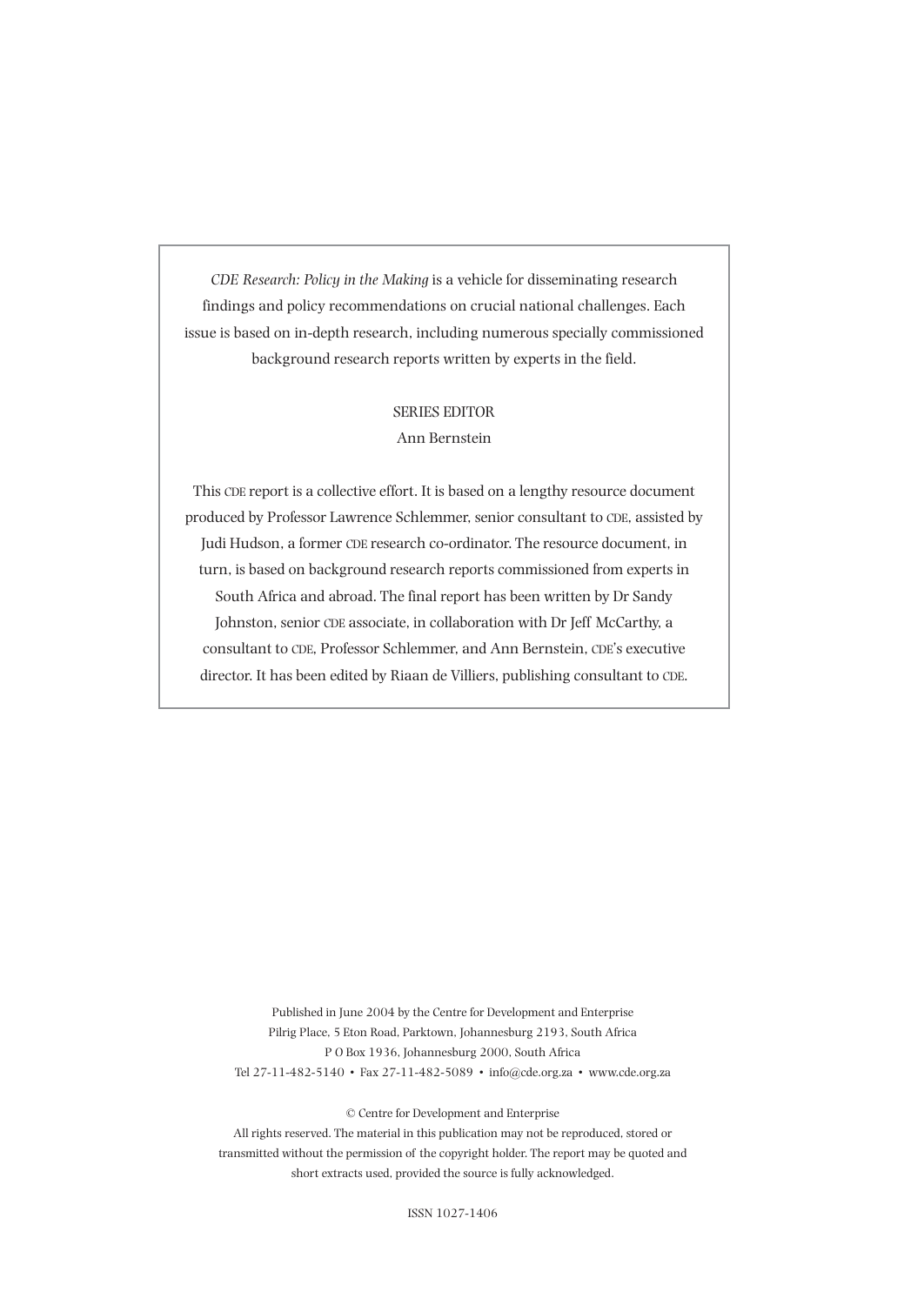# **CONTENTS**

| <b>Executive summary</b>              | 5  |
|---------------------------------------|----|
| Introduction                          | 9  |
| The size and shape of the SMME sector | 15 |
| Lessons from international experience | 24 |
| Government policy on SMMES            | 35 |
| The private sector                    | 49 |
| <b>Learning from success</b>          | 54 |
| Towards a new approach                | 60 |
| <b>Recommendations</b>                | 64 |
| <b>Concluding remarks</b>             | 70 |
| <b>Endnotes</b>                       | 71 |
| Appendix: Background research reports | 76 |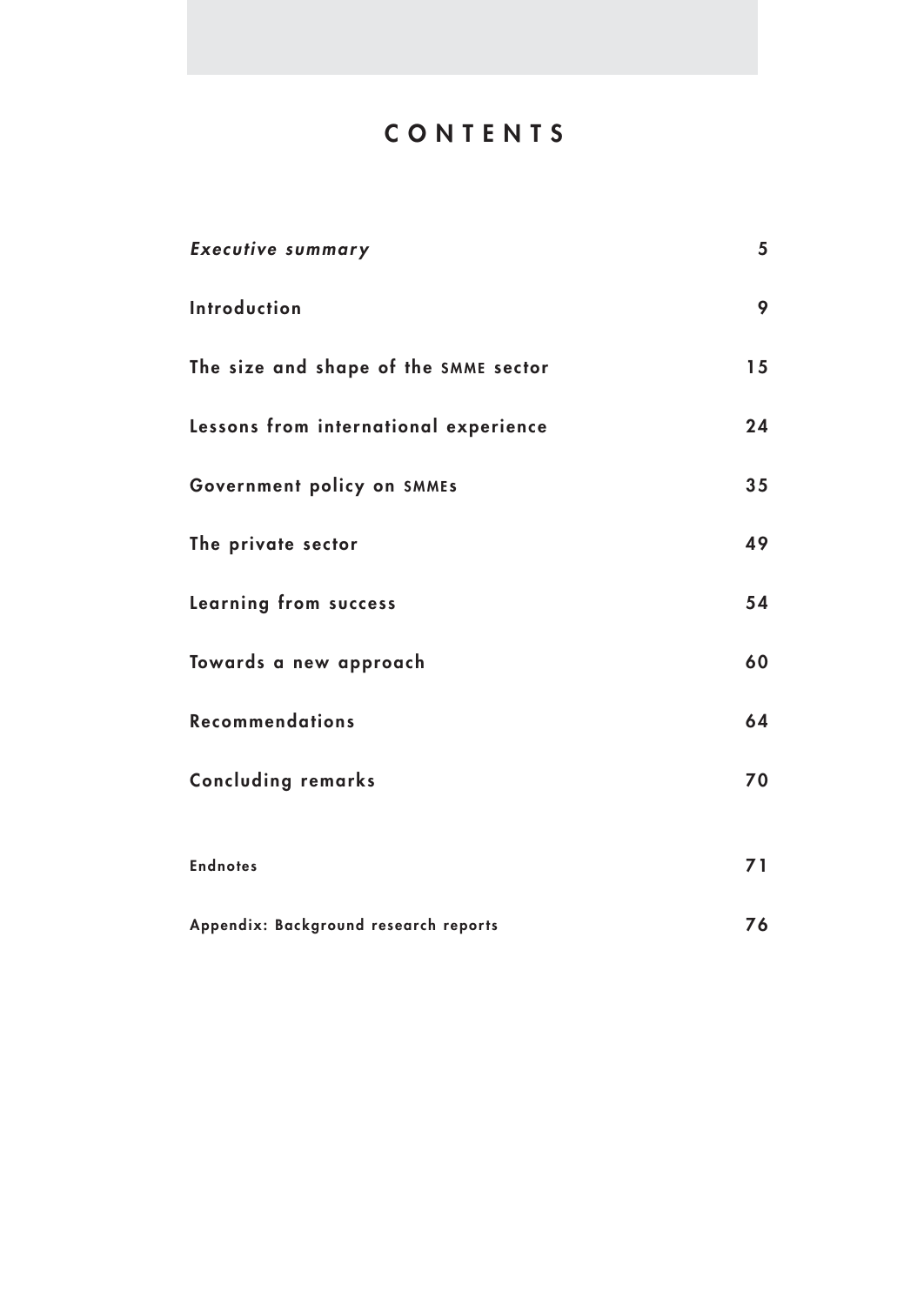'A good SMME strategy is in reality a good private sector development strategy.' – Kristin Hallberg, International Finance Corporation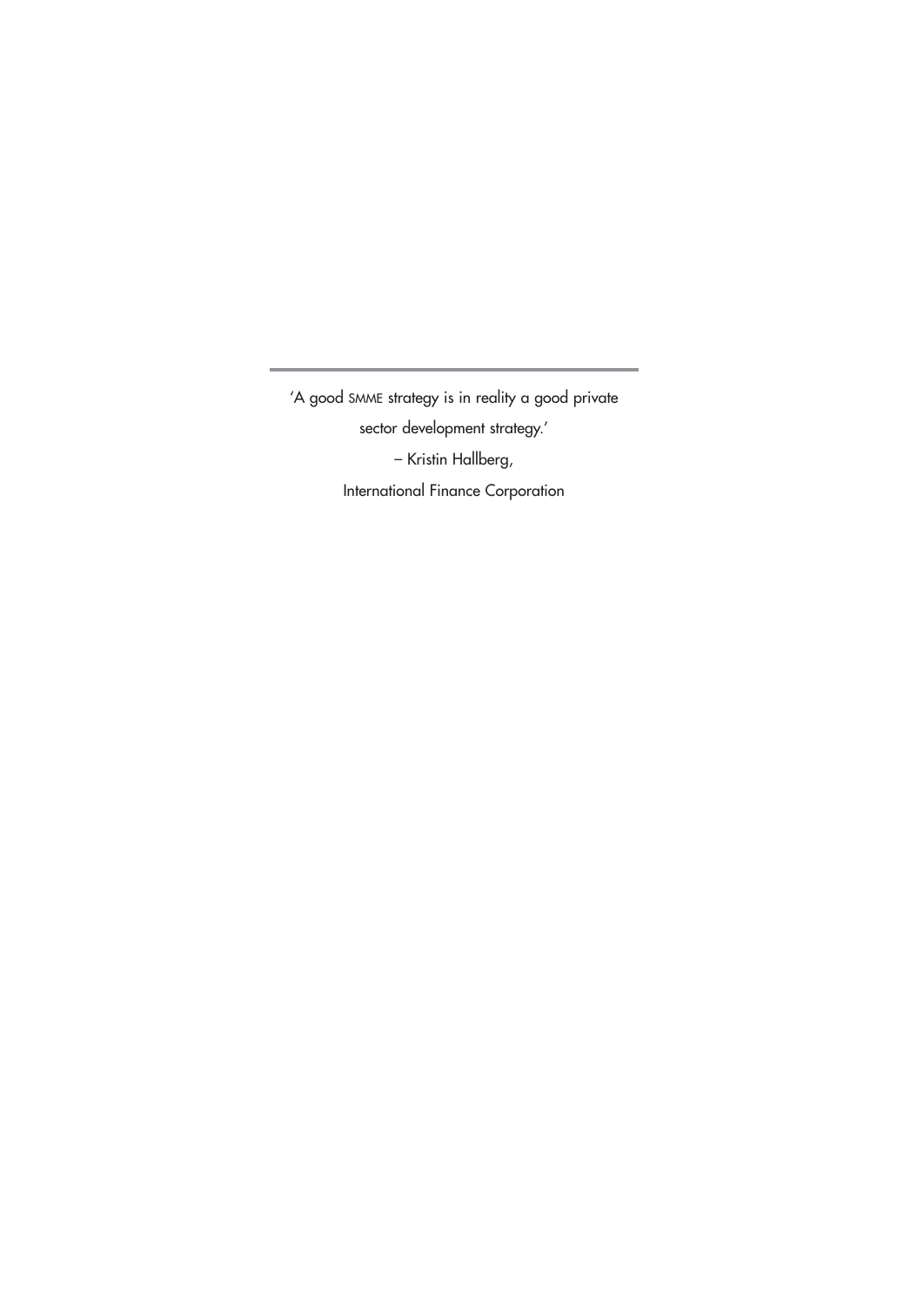# *EXECUTIVE SUMMARY*

*South Africa has not escaped the global trend in development wisdom that looks to entrepreneurship, in the form of small, medium, and micro enterprises (SMMEs) in particular, for a variety of desirable outcomes, especially dynamic economic growth and employment creation.*

*However, its efforts to promote this economic sector have produced disappointing results. According to comparative research, entrepreneurship in South Africa lags behind that in Chile, Thailand, Mexico, and its other peers among emerging markets. Spending public money on promoting small and medium enterprises should produce concrete dividends, but the record suggests that, in this country, it has been more of a misplaced subsidy.* 

*Almost ten years after the small business sector assumed a central place in the government's development strategy, we know too little about it, expect too many different things of it, and do not have a comprehensive strategy for developing it. Our figures on the basics lack authority: how many enterprises are there, of what sizes, in what sectors? Perhaps more importantly, we lack the convincing research on the dynamics and cycles of business formation and development that would help us craft enterprise development policies with greater confidence.*

#### *Policy and performance*

*South Africa's poor comparative performance does not mean that South Africans lack entrepreneurial potential. CDE's research has produced far too many examples of successful entrepreneurship – by South Africans and immigrants – for such a gloomy verdict. Indeed, in the past this success was often achieved in the teeth of a political dispensation that was hostile to any show of energy and enterprise on the part of the majority of the population. In democratic South Africa there are many more cases of people who are meeting opportunity with ingenuity, and converting political freedom into economic independence.*

*Nor is South Africa's poor performance the result of neglect on the part of the new democratic government. On the contrary, the white paper of 1995 and the 1996 legislation that laid the foundation for government support to SMMEs came early in the first decade of democratic rule, and gave small and medium business a central place in the country's development strategies. Enterprise-supporting bureaucracies were set up with mandates to enhance skills, facilitate access to finance, and conduct the kind of research that would guide policy independence.*

*Eight years later, however, despite numerous admissions by the government that it needs to overhaul policy in this area, a promised new overarching strategy for enterprise support has still not materialised. Research has been produced without much in the way of usable product, and in at least one case (the Ntsika Regulatory Review of 1997–9) the government has been reluctant to accept the sensible recommendations of its own task team.*

*CDE has identified the following reasons for the widely recognised underperformance of government programmes in this area:*

- *• confusion of purpose, which makes entrepreneurship a vehicle for poverty relief and racially defined empowerment as well as for adding value to the economy;*
- *a misplaced emphasis on access to finance as the biggest obstacle to small business growth, despite evidence to the contrary in South Africa and elsewhere;*
- *a failure to adopt a holistic approach to enterprise support for instance, by not encouraging the immigration of entrepreneurs from Africa and elsewhere;*

Spending public money on promoting small and medium enterprises should produce concrete dividends, but the record suggests that, in this country, it has been more of a misplaced subsidy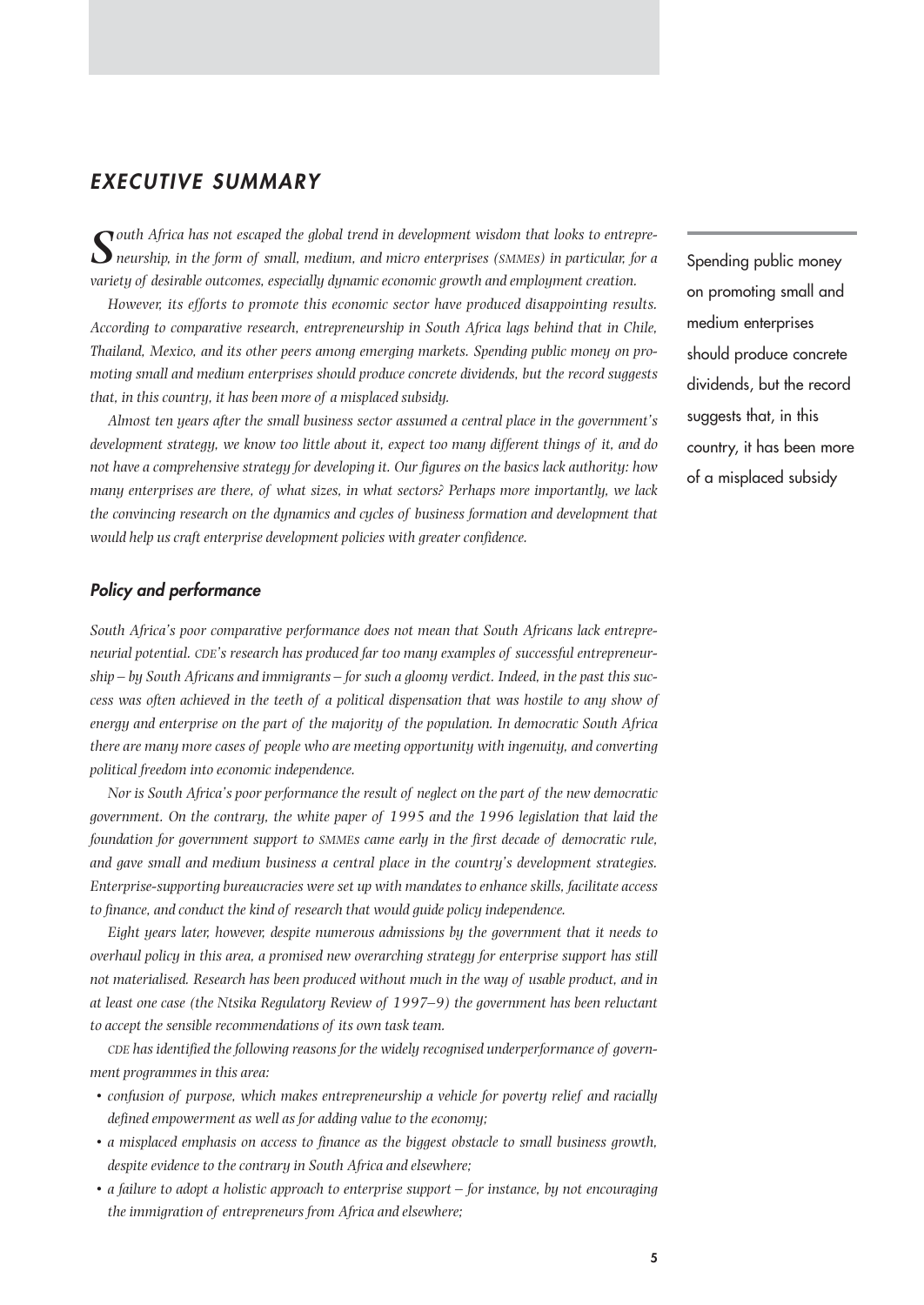- *• concentration on the state-driven delivery of services rather than a more demand-driven strategy exploiting partnership possibilities with the private sector; and*
- *neglect of the fundamental premise of entrepreneurship support, namely that encouraging an enabling environment will be more successful than any attempt by state bureaucracies to deliver the right things to the right businesses.*

#### *International experience and South African successes*

*In evolving its recommendations, CDE has been guided first of all by home-grown success, which numerous case histories of successful emergent South African entrepreneurs have amply provided. Despite the apparently discouraging comparative figures, there are real signs of vitality and enterprise in response to opportunity. CDE's proposals for supporting – and stimulating – this entrepreneurial vigour is shaped by hard evidence from many international studies which:*

- *downplay the role of access to loan finance as a factor determining the success of enterprises, and emphasise the importance of would-be entrepreneurs injecting some of their own resources into the businesses they create;*
- *• identify the importance of more demand-driven, market-related skills development and support, especially by people with direct experience of successful entrepreneurship;*
- *• confirm the importance of the business environment including the direct and indirect costs of doing business – to the growth of successful small businesses; and*
- *• place the RIA (regulatory impact assessment) principle at the heart of policies aimed at improving the entrepreneurial climate.*

*South African research and experience confirm the validity of these international findings. Among the points of convergence are: the fallacy of overemphasising access to loan finance as a determinant of success; the importance of 'soft' variables such as individual and cultural attitudes; the need for a facilitating environment; and the potential of immigrant entrepreneurs.*

*These South African success stories and the lessons drawn from international experience have helped us to suggest ways forward, and formulate specific recommendations.*

#### *CDE's recommendations*

*Flowing from the review of international research, and the research undertaken in South Africa by CDE and others, CDE's recommendations are as follows:* 

#### *1. Develop new guidelines for supporting entrepreneurship*

*Policy in this area should be rationalised and re-prioritised, allowing social welfare and empowerment goals to be separated from the promotion of entrepreneurship and pursued by other, more appropriate means, thus leaving policies on entrepreneurship to concentrate on expanding the business sector in the most efficient way possible.*

*The government should assign a high priority to the promotion of entrepreneurship, and move from service delivery to facilitation. The most important priority is to create the most enabling environment possible for entrepreneurs. This does not mean that emerging entrepreneurs should be left to sink or swim. But in so far as resources are devoted to enterprise support, it should be through 'smart partnerships' between the public and private sectors.*

Encouraging an enabling environment will be more successful than any attempt by state bureaucracies to deliver the right things to the right businesses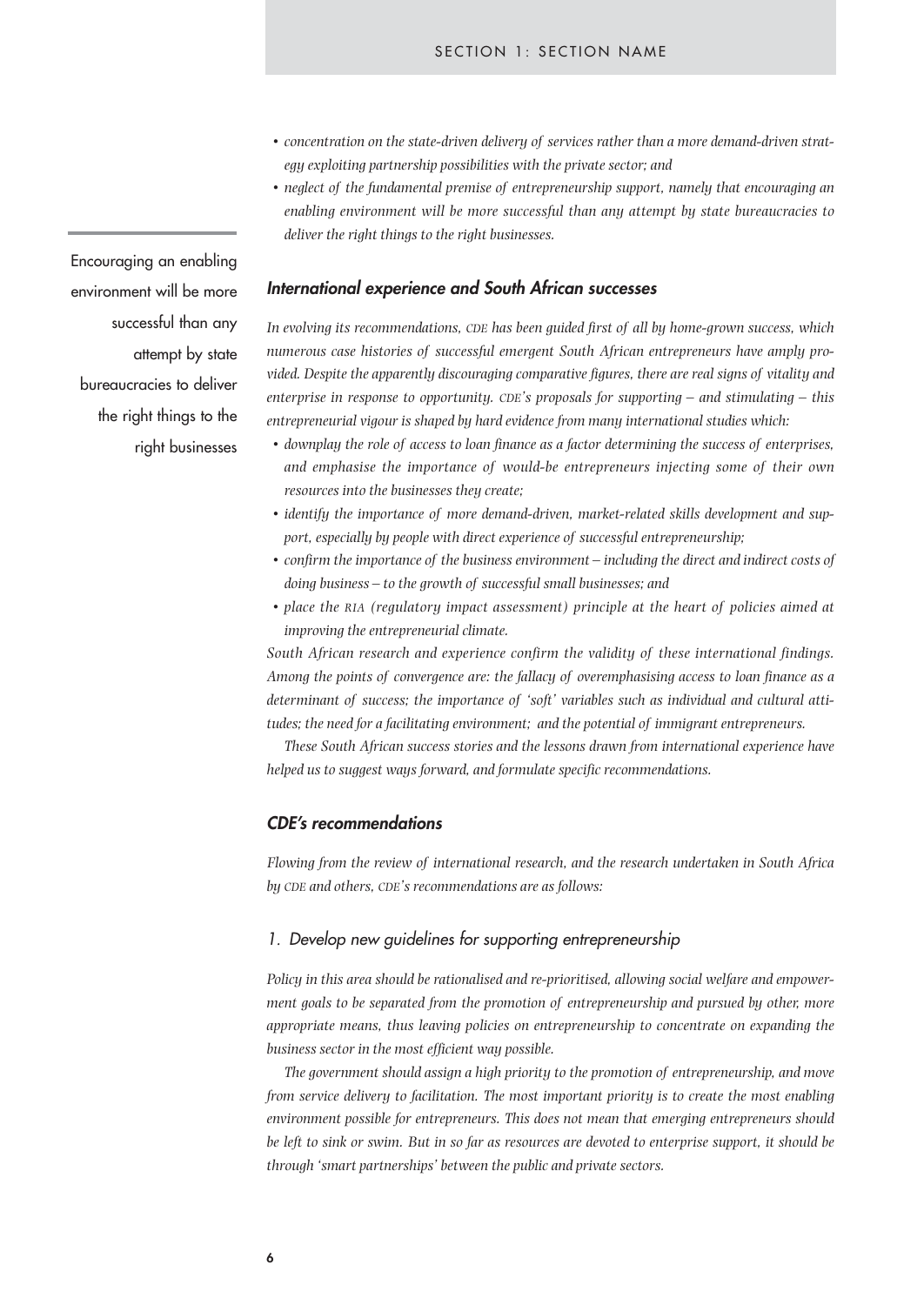# *2. Appoint a task team to find ways of reducing the costs of doing business in South Africa*

*The government is making a sincere effort to lower the operating costs of SMMEs, but without paying attention to the broader framework in which entrepreneurs operate. The real costs arise from a wider range of elements than those currently targeted, and tend to have more impact on small businesses than large ones. They include the costs of security against crime; complex tax regulations, and special levies that are added to the tax burden and have a negative impact on the cash flows of small businesses; labour costs, and the costs of complying with complex labour regulations; infrastructure costs, including transport and information technology; and delays in giving foreigners work permits.* 

*The government should immediately appoint a high-level public–private sector task team to examine ways of reducing these and other costs.*

#### *3. Establish a regulatory impact unit in the presidency*

*Such a unit should review the likely impact of all draft legislation on the costs of doing business, especially for SMMEs. In this respect, it is vital to remember the key research finding that only one other factor – a nation's level of available skills – is as strongly correlated with per capita income growth as an appropriate regulatory environment.*

#### *4. Encourage immigrant entrepreneurs*

*All South Africans need to appreciate fully the relationship between immigration policy and the promotion of entrepreneurship. We need an influx of skilled people to help develop our economy, and train our citizens. We should recruit skilled foreigners who already have job offers in South Africa, as well as those who do not yet have jobs. We should also allow entrepreneurs into the country, from Africa and further afield, who have experience in running small businesses, and not restrict entry to larger investors only. Whether or not the new immigration policy will encourage economic growth will depend on how the new regulations are defined, interpreted, and implemented. The country's entrepreneurial vitality could be greatly boosted by the way in which government and officials apply criteria for admitting foreign entrepreneurs.*

#### *5. Build on the private sector's strengths with respect to implementation*

*Stimulating private sector supply, and upgrading its capacity to respond to the demands of new and expanding private enterprises, should be a central tool of public policy.* 

*Entrepreneurship support should be shifted away from state or quasi-state agencies to competitive private sector providers, by providing the latter with incentives to work with emerging entrepreneurs.*

*In the same way, incentives for large companies to subcontract to smaller businesses could play a very valuable role. A public–private task team should be created to determine what is appropriate for the government to do in this field, and what should be left to the private sector. Another important task for such a task team would be to determine what entrepreneurs in each sector of the economy really need.*

Entrepreneurship support should be shifted away from state or quasi-state agencies to competitive private sector providers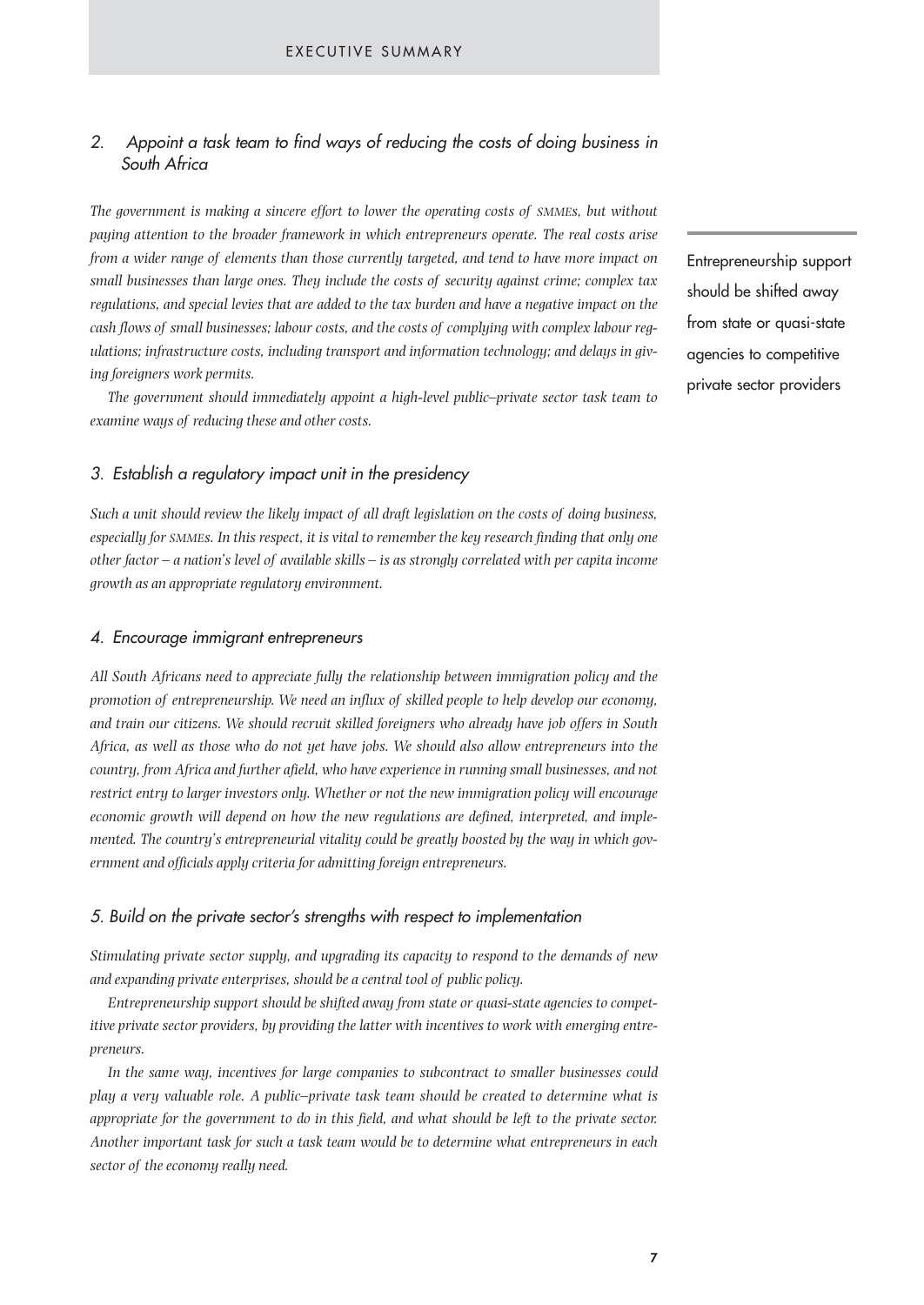#### *6. Ensure much improved information*

*It is widely agreed that policy-making in the field of entrepreneurship development is hampered by a lack of information. We need to know more about what is actually happening in the economy. How are South Africans responding to new opportunities? What SMME sectors are growing, and why? Which supportive measures work, and which don't?*

*How can we encourage the private sector to provide support services to developing entrepreneurs? What is the best way of providing aspiring entrepreneurs with access to finance? How can aspiring entrepreneurs best be matched with corporate partners requiring services? And what is the best way of monitoring the outcomes?*

*Besides these questions, we need to know far more about the rates of conversion from informal sector to formal. What are the qualities that distinguish enterprises that have made this conversion, both in South Africa and in other developing countries?* 

*To clarify sound policy directions across the whole economy, we need to know more about the relationships between black economic empowerment, sector charters, and entrepreneurship. Policies that do not promote genuine economic growth through expanding successful entrepreneurship will not serve broad-based black economic empowerment in the long run.*

#### *7. Celebrate entrepreneurs as heroes*

*The country needs to identify, publicise, and celebrate black and white South Africans who have become successful entrepreneurs through their own resourcefulness, and against the odds. Make them the new struggle heroes of the second decade of democratic rule. Learn from their success for future policy, and help other South Africans by making them role models*

#### *Conclusion*

*South Africa does not perform well in terms of entrepreneurship when measured against other countries. However, the comparative figures give us an interim report, not a verdict. They are sobering, but they should not discourage us because they do not tell the whole story. The main report contains many examples of people from widely different backgrounds who have converted opportunity into successful entrepreneurship. They could have been multiplied many times. If the poor performance statistics are a call to action, these case histories provide us with the encouragement, incentive, and direction to do better. We can do better if we focus on providing the best possible enabling environment for aspiring entrepreneurs to grow their businesses, if we shift the direction of enterprise support from government bureaucracy to public–private partnership, and if we celebrate the achievements of already successful entrepreneurs as they deserve. If we do these things, their ranks will multiply in an expanding and flourishing non-racial business sector.*

South Africa does not perform well in terms of entrepreneurship when measured against other countries. However, the comparative figures give us an interim report, not a verdict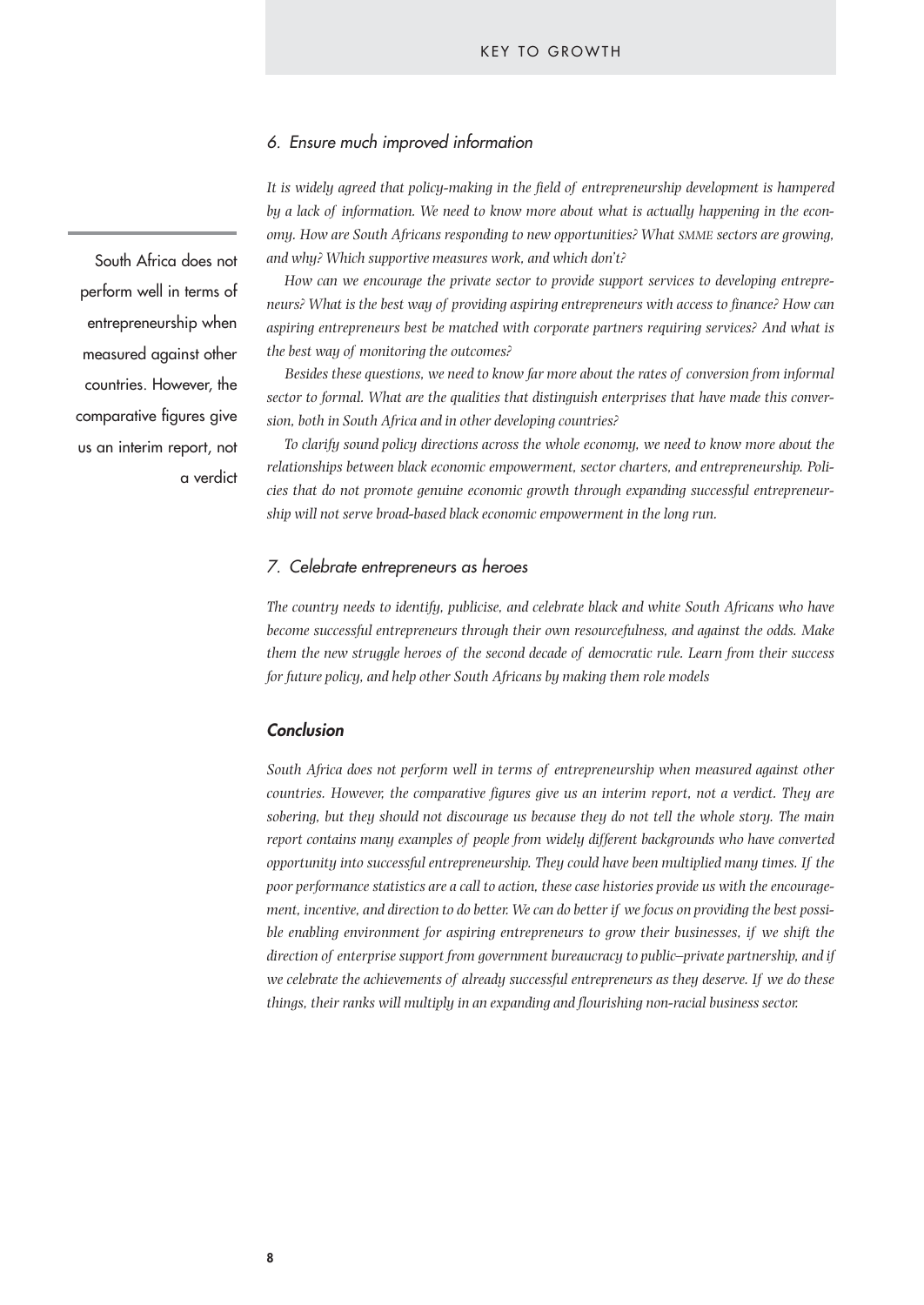

Martin Brophy, left, owner of Lomar Printers, with one of 12 employees. This small printing firm specialises in work for packaging companies.

# **INTRODUCTION**

This report reviews recent South African and international research on entrepreneur- $\perp$  ship. The research confirms that entrepreneurship plays a key role in economic development. In line with this, many government planners, journalists, academics, civil society players, and business people agree that entrepreneurship, and smaller aspirant entrepreneurs in particular, should be vigorously encouraged. The government has adopted numerous policies aimed at achieving this goal, and programmes introduced to implement those policies have been well-funded and widely publicised.

However, this consensus lacks focus and a concentration of purpose, and displays several conceptions of the meaning and purpose of entrepreneurship. Notably, the government has sought to promote entrepreneurship in order to achieve a variety of hoped-for benefits, including black empowerment; providing a 'survivalist' cushion for people who have lost their jobs in the formal sector as a result of restructuring exercises; and driving economic growth and job creation.

# *Central concern*

We need to state clearly not only what this document is about, but also what it is not about. Its central concern is not to debate whether directing resources at the survivalist end of the informal sector is an effective way of alleviating hardship. Nor is it directly concerned with the merits of supporting entrepreneurship as a means of stimulating black economic empowerment.

These issues are not ignored in the pages to come, but they are dealt with only insofar as they affect the central concern of this study, namely to argue that the best way of encouraging entrepreneurship is to increase the number of ventures that successfully provide value-adding services to the formal sector.

In this respect, South Africa compares badly with other countries. In terms of the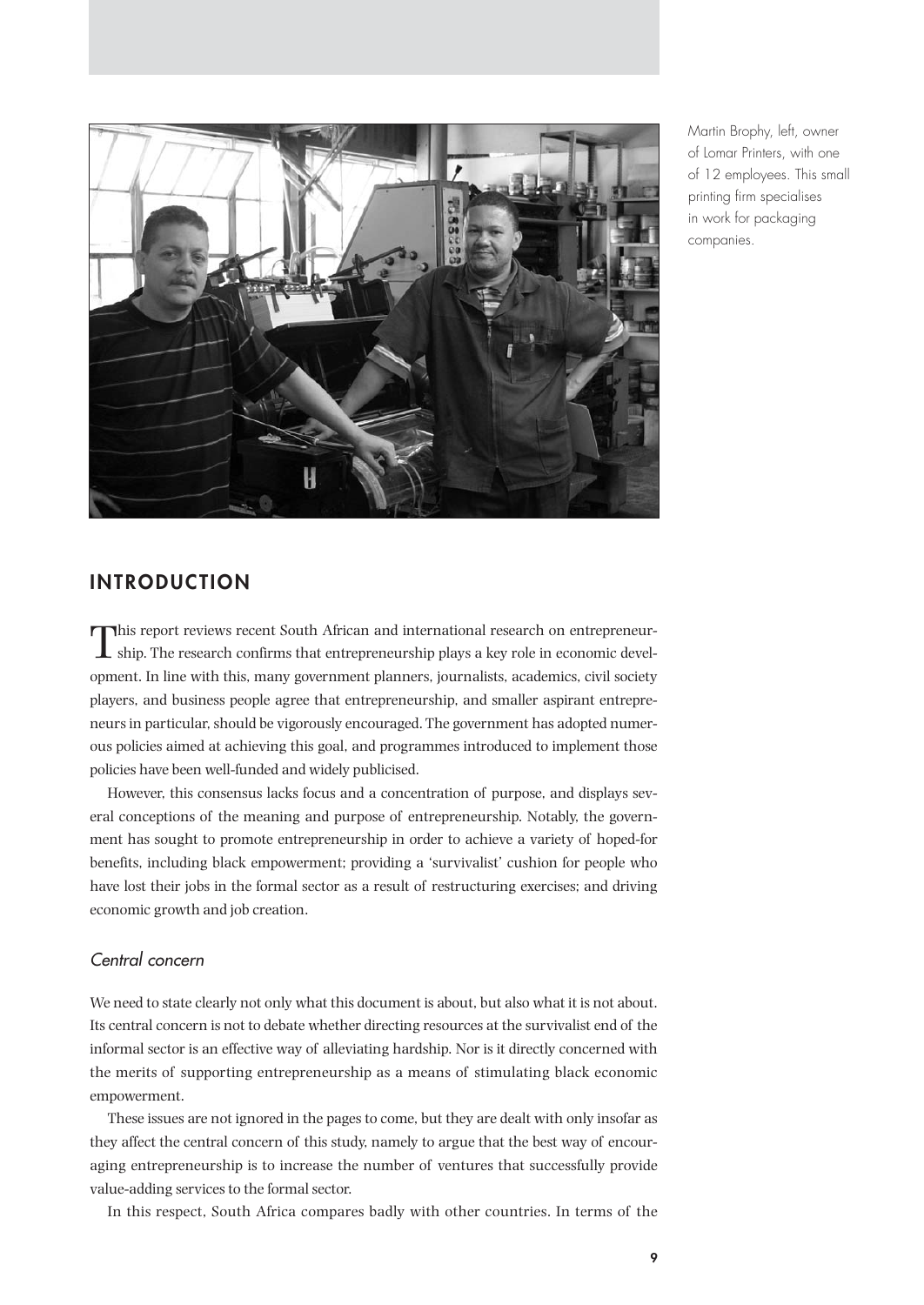Global Entrepreneurship Monitor (GEM), compiled by the Graduate School of Business of the University of Cape Town, this country:

- achieves the lowest score of all *developing* countries in terms of all the indicators used to measure entrepreneurship, namely 'opportunity', 'necessity', 'start-up', and 'new firms' (see page 19 for a definition of these terms);
- is in the bottom quartile of *all* countries in terms of 'opportunity entrepreneurship' and 'new firm activity'; and
- achieves a low rate in terms of the survival of entrepreneur start-ups.<sup>1</sup>

There are deep-rooted structural reasons for this poor performance. The exclusions and distortions of apartheid have wreaked havoc in this sector of the economy as in all others, leaving many ill-equipped with the skills, resources, and confidence needed to embark on entrepreneurial careers. The government has identified what it now calls 'enterprise promotion' as an important vehicle of economic empowerment and development. However, it will be argued that government policy will have to be based on sounder analysis, and be more clearly focused, if it is to alter these unfavourable figures significantly and urgently.

A new, more realistic, and more businesslike approach to supporting small business and developing a culture of enterprise is therefore required. This is particularly true if entrepreneurship and particularly small businesses, are to achieve their full potential for creating jobs. This report contains a number of accounts of successful entrepreneurs, mainly historically disadvantaged South Africans. They illustrate a thriving spirit of entrepreneurship that contradicts the disappointing comparative figures with which this section began. This report has been written in the belief that the right policies will foster this spirit, bringing it to wider and fuller expression.

#### **Objectives and structure of the report**

The most important source for this report is a major CDE resource document entitled 'Entrepreneurship and expanding the business sector in South Africa'.2 That report is based, in turn,

#### **Small beginnings at Park Station3**

Amid hawkers and a bookstore that sells Bibles and other religious literature, Maluti Thedebehali has a stand offering coverless, dog-eared, and sometimes torn second-hand schoolbooks. At any hour of the day, people ploughing through the books and negotiating a price with Maluti or one of his assistants surround his stand. It is not only students who stop to buy. Some teachers have encouraged him to sell at their colleges.

Maluti started his business in 1997, shortly after the company he was working for had pulled out of South Africa. 'That was the first time that the idea of selling second-hand books entered my head,' he recounts. At the onset it was all a question of survival, and a desire for money. But now he gives books away because 'my people don't read'.

Books for students were and still are very expensive.

Maluti hit on the idea of specialising in textbooks at reduced prices. 'I searched for an ideal location, a prime spot where I could establish myself, and pretty soon I decided on Park Station because of the number of students who use either trains or taxis to travel to school.'

Diminutive Maluti is described as 'nifty, adroit, patient' and 'hyperactive' – qualities that have no doubt enabled him to build a business capable of financing two assistants and a flat in Newtown. Some of the people he has hired have proved to be ungrateful, emerging as 'crooks who pilfered my profits', he says, but without rancour.

'I started this business with five dirty and coverless books' he laughs. 'Today I have so many that I give some away for free.' *CDE 2004*

A new, more realistic, and more businesslike approach to supporting small business and developing a culture of enterprise is required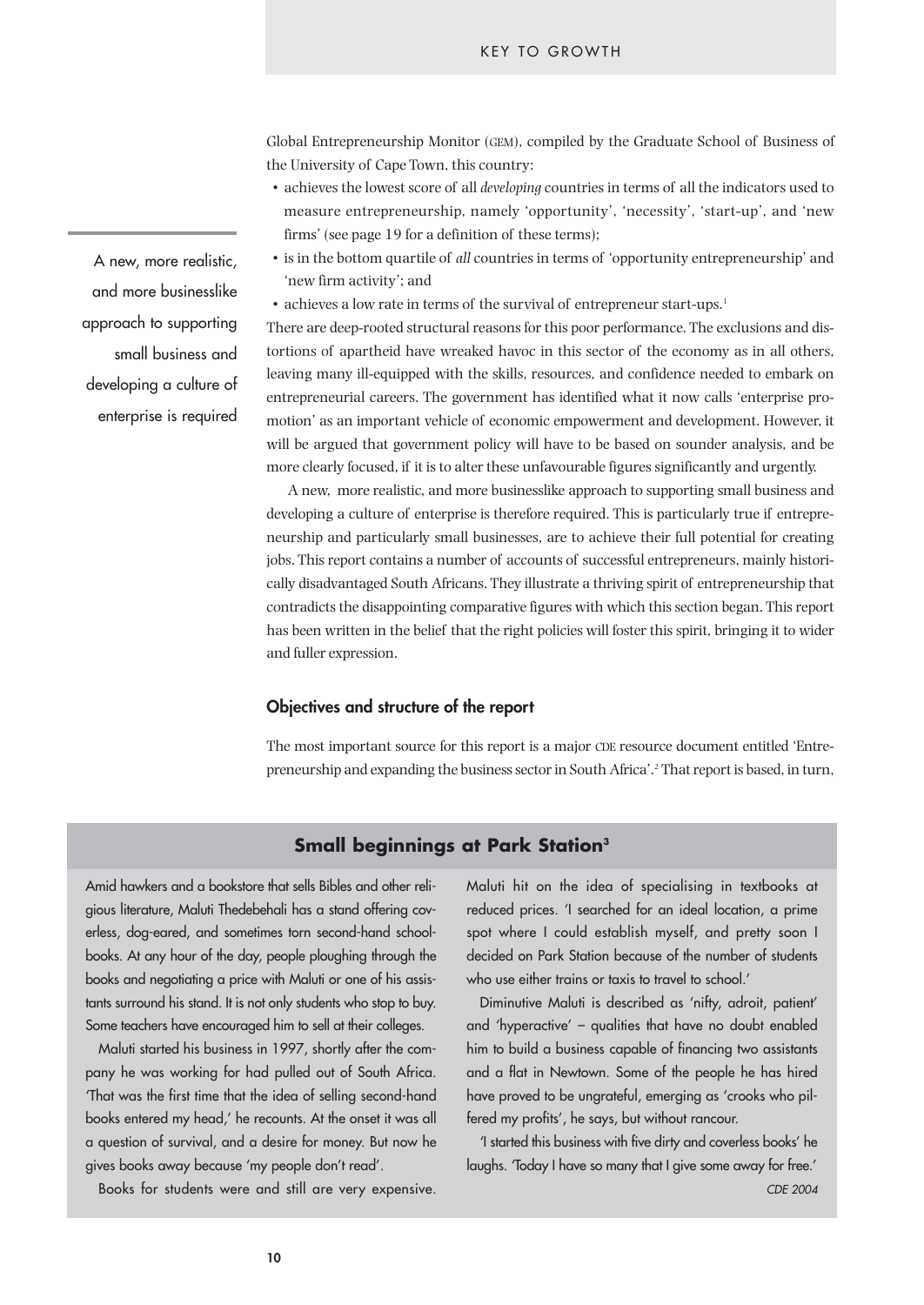#### INTRODUCTION

on 12 background research reports commissioned from local and international analysts, additional CDE research, and other recent major studies of entrepreneurship in South Africa.

- This report:
- extracts key themes from the document relevant to the more effective promotion of entrepreneurship in South Africa;
- illustrates and expands on these themes by drawing on the results of numerous international and local surveys, and by presenting studies of successful South African entrepreneurs;
- relates these themes to the results of recent research in South Africa and other countries, and to current emphases in South African government policy; and
- suggests new policy emphases that would bring much-needed focus to the promotion of small business and entrepreneurship in South Africa.

It is important to establish at the outset the understanding of entrepreneurship that informs this study. Most international analysts would agree with the following definition by Peter Drucker in his famous book on the subject, *Innovation and entrepreneurship:*

Entrepreneurship is a resource that adds to and often multiplies the value of the sum of other productive ingredients (eg land, labour, technology, etc) that lead to the economically valued outputs of a society.<sup>4</sup>

With this view of entrepreneurship guiding the report, we reflect in conclusion that if small business and entrepreneurship combine to add or even multiply such value, they are certainly worthy of policy support. However if they do not, it is worth reconsidering how we support them, or why we should support them at all. Arguably, political necessity and pressure of interests have forced the expansion and inflation of what we hope support for entrepreneurship in South Africa can achieve. Poverty alleviation and black empowerment are examples of this expanded agenda of policy goals that are sought through enterprise support. But, however pressing these imperatives and interests might seem, they should not be allowed to obscure the true priority in supporting entrepreneurship, namely to create an enterprise-supporting environment in which individuals who have the essential qualities of entrepreneurship will be encouraged to come forward in much greater numbers, and also expand the businesses they have already founded. The purpose of this report is to survey and analyse research findings in order to make policy recommendations on supporting entrepreneurship in South Africa. However, any project of this sort should be situated in a preliminary understanding of the subject, as well as a normative framework. Some introductory remarks should help to orient the reader in these respects.

#### **The nature of entrepreneurship**

We have already referred to Drucker's definition of entrepreneurship as a resource that adds value to the economy, namely a quality displayed by individuals who have the right attitudes and capacities to recognise and develop market-related opportunities to provide goods and services for profit, especially in response to changing economic and/or business conditions. This disposition and talent can be shown at all levels of economic activity, in formal and informal businesses, and in large corporations and survivalist enterprises. Conventionally, however, we think of entrepreneurship in its strongest and purest forms at the level of small and medium business where individualism, self-reliance, and risk-taking The purpose of this report is to survey and analyse research findings in order to make policy recommendations on supporting entrepreneurship in South Africa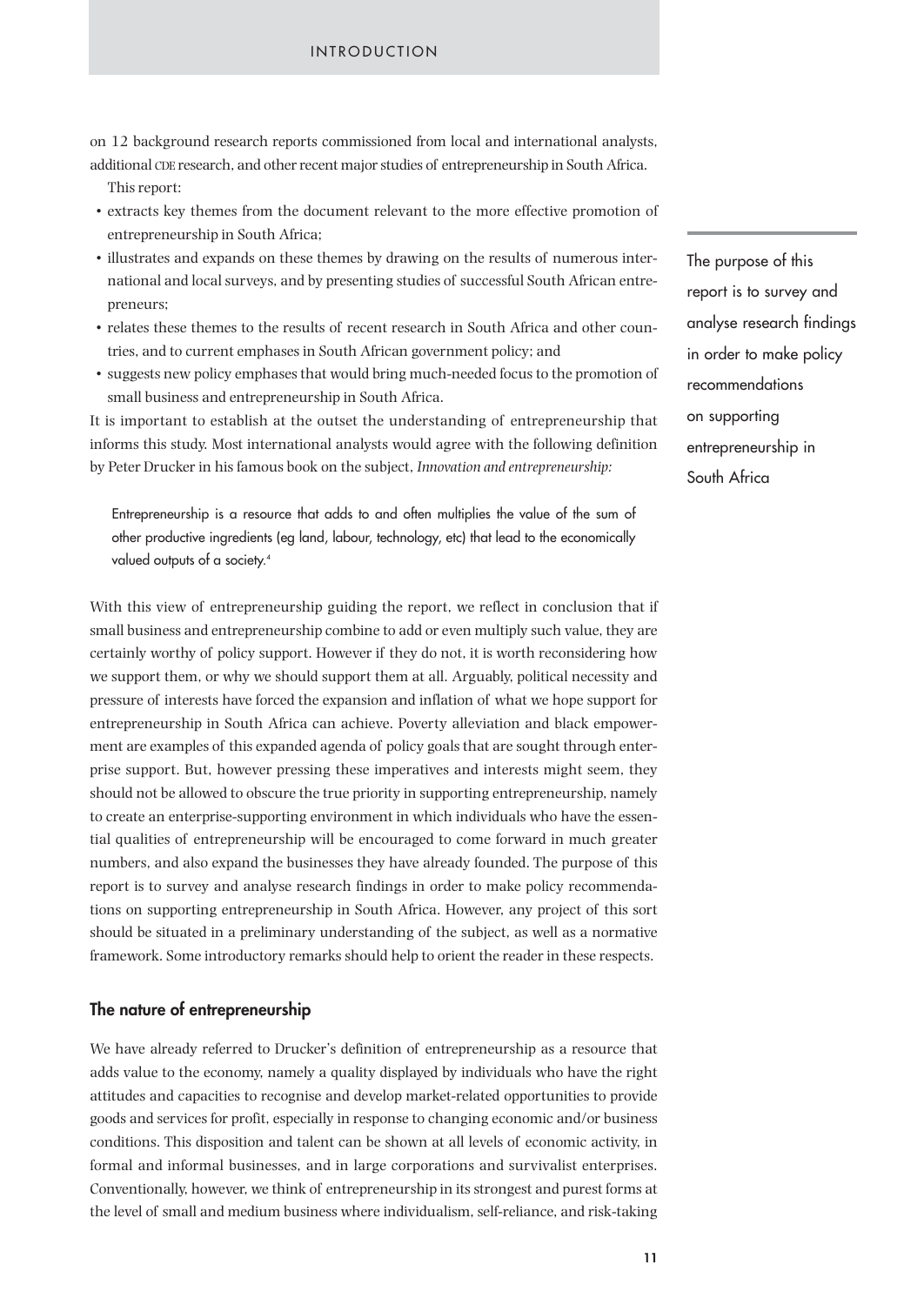are particularly prominent. It is this version of entrepreneurship that we associate with the conversion of change into opportunity, and with innovation, competition, and the exploitation of the new on which sustainable, market-led growth depends. Certainly this is an idealised version, but, as we shall see, there are plenty of examples in contemporary South Africa that conform to it. It is an ideal that policies should celebrate and make easier to realise.

**How and why do people become entrepreneurs?**

of what policies encouraging entrepreneurship can or should achieve

We should not have

inflated expectations

Entrepreneurs are a minority in all societies; therefore, we should not have inflated expectations of what policies encouraging entrepreneurship can or should achieve. Any one or any combination of the following factors can predispose individuals towards entrepreneurship:

- disposition: a mixture of psychological needs for autonomy and/or creativity ('I have always wanted to be my own boss/build something for my family') with qualities of selfconfidence and self-reliance;
- cultural values in a given society that favour individualism as well as a tolerance of risk and failure;
- hope of material reward, coupled with a willingness to defer its enjoyment; and
- workplace experience which confers particular skillsthat can be used to produce or market goods or services, especially when this builds on advanced formal education.
- Any one or a combination of the following can trigger entrepreneurship:
- the recognition of an opportunity in the marketplace for a particular product or service;
- larger economic movements, such as economic booms or recessions, that entice or force people into self-employment; and
- business dynamics such as restructuring, downsizing, or outsourcing.

# **Different views of entrepreneurship**

#### **Entrepreneurship and the state**

'We need genuine black entrepreneurs … who can help the state expand its industrial presence into places outside of the existing industrial enclaves owned by the giant corporations that still own much of the South African economy'. – *ANC MP Ben Turok5*

#### **Entrepreneurship as panacea**

'SMEs play a far more important role in developing countries than in the industrial countries, since they make a major contribution to socio-political stability. Successful SMEs not only absorb a significant part of the unemployed labour force, but also reduce crime and government expenditure on security and legal service …

'Furthermore, creating SMEs is one of the most promising means of progressively redistributing the ownership of productive assets; ie SMEs have the potential to be an engine for black economic empowerment'. – *Report for the Policy Board for Financial Services and Regulation6*

#### **Entrepreneurship as 'real' empowerment**

'The danger remains that the government and established white business appear to regard their obligation to assist in the development of black involvement in the economy as largely dispensed (sic) because of the high profile nature of these (empowerment) groups. As a result, the real empowerment imperatives, job creation and the development of new businesses, are left without any powerful protagonists to drive them'. – *Journalist Ann Crotty <sup>7</sup> CDE 2004*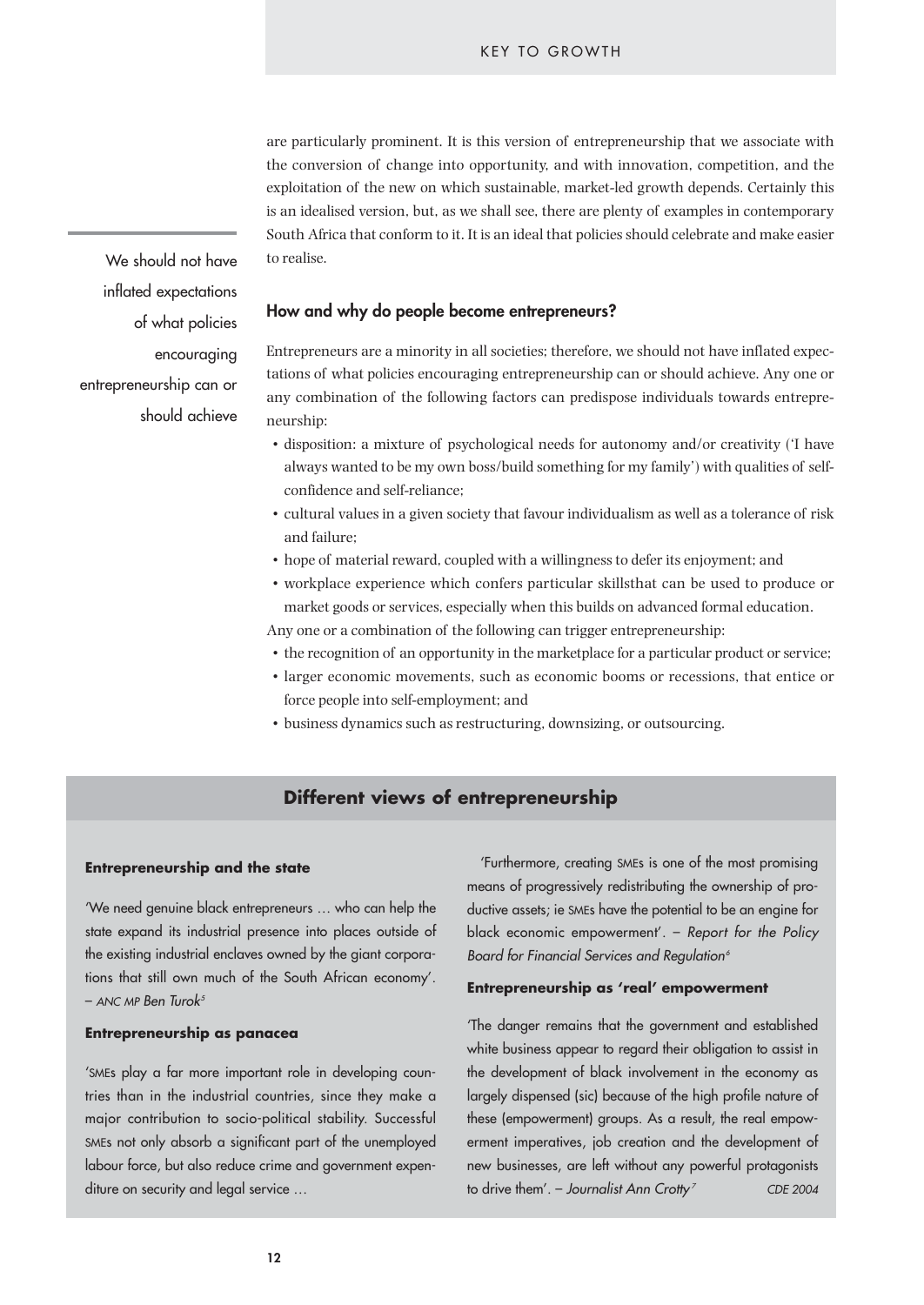These factors suggest that an orientation towards entrepreneurship is unlikely to be evenly or proportionally distributed through the population at large. This further suggests that the key task of policy aimed at raising levels of entrepreneurship should be to create conditions under which individuals can discover and express the qualities we have described. It follows that if support is to be delivered, it should be to individuals who in one way or another have exemplified those qualities and dispositions. It is also worth remembering that entrepreneurship – as we shall see later – is often concentrated among certain social groupings (eg among immigrants).

#### **Entrepreneurship today: the 'halo effect'**

Today, entrepreneurship is a valued and sought-after commodity virtually everywhere. However, this does not necessarily make it easier to design policies for supporting and developing entrepreneurship in any given society or economy. Indeed, because of its ubiquity, the notion of entrepreneurship is surrounded by a 'halo effect' that can confuse and blur the principles and purposes of supporting it. It is compatible with many, perhaps all, of the conventional wisdoms that have shaped the politics and economics of recent times, including:

- economic wisdom that holds innovation, opportunity, and competition all associated with entrepreneurship – to be essential to economic development;
- business wisdom that enjoins large corporations to focus on core business, and smaller ones to take advantage of niche markets and the opportunities presented by outsourcing; and
- political wisdom that sees in entrepreneurship the empowerment of the self-realisation, self-reliance, and independence of mind that ward off collectivism and feed plural democracy.

This means that it is almost universally praised as a public good that ought to be more widely available, and a public resource that adds value beyond the individual entrepreneurs themselves. As a result, entrepreneurship is made to fit all sorts of views of economy and society (see box, **Different views of entrepreneurship,** facing page), which may or may not be in harmony with each other. These include:

- a prescription for the dynamic exploitation of globalisation, capitalising on and multiplying innovation and competition;
- a vehicle for redress and economic empowerment;
- a safety net for casualties of restructuring; and
- a source of valuable cultural attitudes and practices.

Above all, the current celebration of entrepreneurship has helped to reconcile former collectivists to the market by injecting an element of populism into the idea of 'business', especially where 'small business' can be championed against multinationals and 'big capital'. Arguably there are no more zealous converts to small business among the world's governments than adherents of the 'third way', ie, former socialists in Britain's New Labour Party. Led by the chancellor of the exchequer, Gordon Brown, they regard what they describe as the 'small business revolution' as key to harnessing the market for 'enterprise and wealth creation for all'. Brown's rhetoric (which has echoes in the South African government) sums up the 'halo effect' admirably: '… by Britain championing entrepreneurship *open to all,* we serve a great patriotic purpose' (emphasis added).<sup>8</sup>

Entrepreneurship is made to fit all sorts of views of economy and society which may or may not be in harmony with each other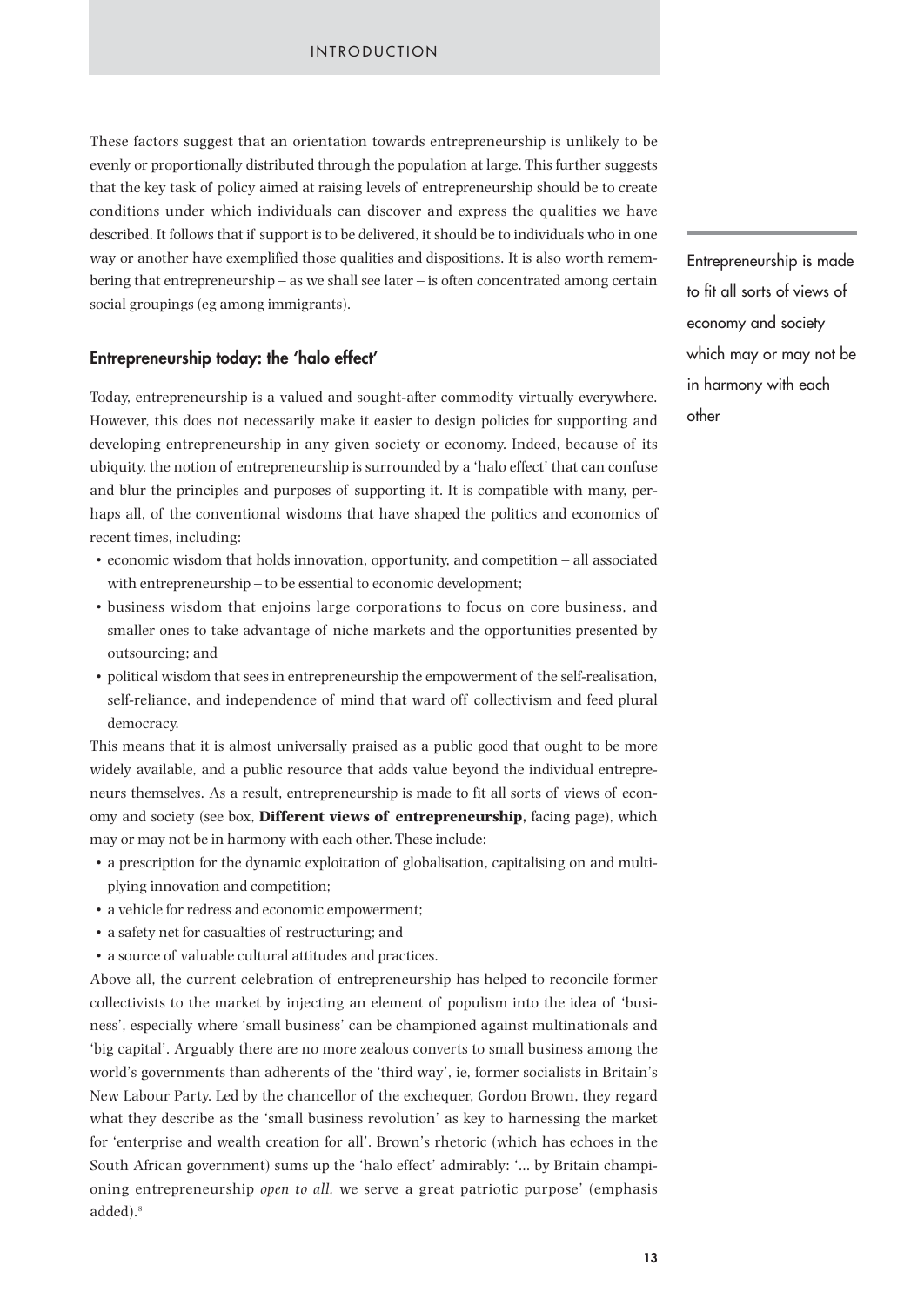#### **Supporting entrepreneurship**

The priority is to clear space for smaller businesses that will add value to the economy The universal endorsement of entrepreneurship makes it a good candidate for government support and promotion. However, in South Africa potential entrepreneurs who are to be supported, and hopes for the presumed beneficial effects of entrepreneurship, are both extremely varied. As a result, it is difficult to design policies that are sufficiently refined and discriminating to be effective. One size does not fit all, true priorities can be obscured, and it is unusually difficult for policy-makers to get it right in this field.

#### **Summary**

Our starting point, then, is that we have to penetrate the general cloud of goodwill that surrounds the subject of entrepreneurship as a first step towards a clearer understanding of it, and more focused and more effective policies. Only in this way can we successfully measure the efficacy of policies for developing and supporting entrepreneurship. It is not enough for everyone to agree that entrepreneurship is central to economic growth and job creation, and that governments have an important role to play in promoting it. The priority is to clear space for smaller businesses in particular that will add value to the economy, and we should do this by facilitating an encouraging and hospitable environment rather than by trying to create bureaucratic support structures.

An essential preliminary to all of this, however, is to be clear about the current size and shape of the small and medium business sector, where entrepreneurship is most clearly expressed.

#### **Entrepreneurship in Mitchell's Plain, Langa, and Khayelitsha9**

Meet some entrepreneurs from Mitchell's Plain, Khayelitsha, and Langa who have all launched their own hospitality businesses:

- Zeitoon Najjaar is a cultural tour guide who introduces tourists to the history of the slaves in Cape Town. 'The story of the slaves is our origin and yet it is such a neglected part of our culture. Having this business is my dream. But without business skills, I realise that this dream will surely die.'
- Lydia Masoleng, formerly a domestic worker, is a B&B owner from Khayelitsha. She says her three-bedroom house offers a homely environment to mostly international tourists for whom she cooks traditional Xhosa meals.
- Thandiwe Peter, an ex-nurse, owns a two-star B&B in Langa. She says she mostly receives guests from Durban and Johannesburg, although she has had international tourists staying in her three-bedroom home.
- Naiema Abrahams is the co-owner of a Cape Malay

take-away business, operating from Strandfontein. She still teaches at a high school as well.

- Lulu Silwana, a public relations management alumnus of the Technikon, owns a craft shop in Khayelitsha where she trains women who then sell their work in her shop. Their merchandise includes anything from traditional dolls, to table accessories and bedding.
- Lungi Khaye has been working at a restaurant in Crossroads for three years and will shortly be opening her own restaurant and guesthouse in Montana.
- Nadia Stoffberg owns an arts and craft gift shop which also sells traditional snacks in Mitchell's Plain. 'I want to change the perception people have of Mitchells Plain as a place of violence, crime and abuse. It should be marketed as a tourist destination and we have big plans for this.'
- Fatimah Shaik is a cultural tour guide, focusing on the slave route. She is based in Rondebosch East.

*CDE 2004*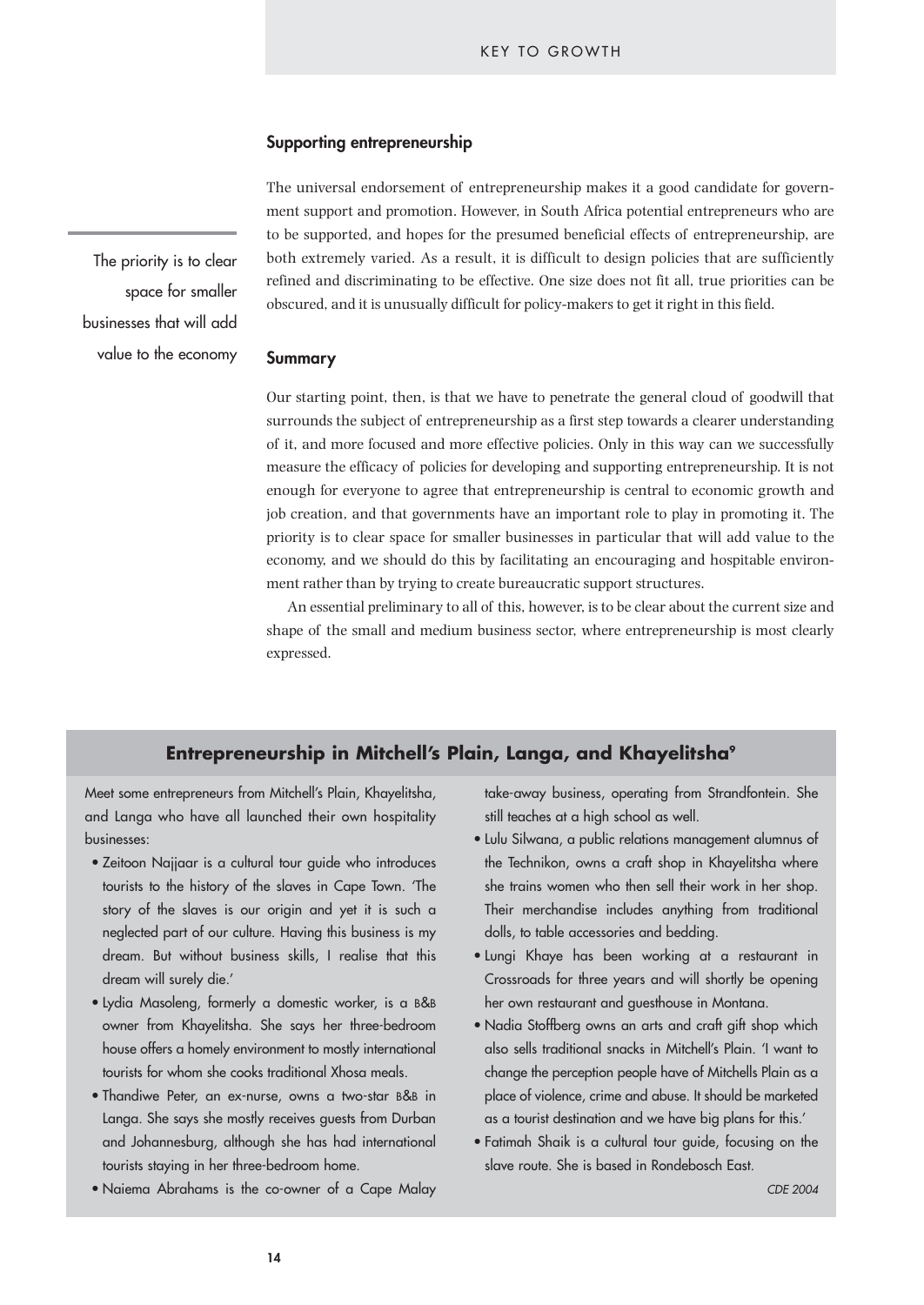

Gloria Bacelain in front of her public telephone business, housed in an old shipping container in Molapo, Soweto.

# **THE SIZE AND SHAPE OF THE SMME SECTOR**

ny assessment of current policies for promoting and supporting entrepreneurship has to proceed from baseline assumptions about the size, significance, and health of the small business sector. Unfortunately, current information on small business in the country is far from authoritative. As the World Bank put it in 2001, 'One corollary to the relative underdevelopment of the small, medium, and micro enterprise (SMME ) sector in South Africa is that little is known about the composition and features of this segment of the economy.'10 A more recent survey confirms this view: 'Unfortunately, accurate information is far from being available in South Africa, especially on the informal sector, which apparently represents at least two thirds of the SMME population $\mathbf{u}$ <sup>11</sup>. There are two main reasons for this:

- First, as we have already pointed out, entrepreneurship occurs at all levels of enterprise, and over the whole range of economic activity. This makes it difficult to pin down, whether qualitatively or quantitatively. The divide between formal and informal enterprise exacerbates this general difficulty, because informal enterprises, by definition, lack some or all of the attributes in terms of which entrepreneurial activity can be recorded.
- Second, numerous bodies gather statistics relevant to recording entrepreneurship. Among these are the Department of Trade and Industry (DTI), the Department of Labour, the Receiver of Revenue, and the Registrar of Companies. The census and the now-discontinued October Household Survey (OHS) are also relevant to measurements of entrepreneurship. These bodies and instruments gather or record information on entrepreneurship for different purposes, using different methods and fields of measurement.

Given the varied character of this subject, and the wide range of statistical sources, it is not surprising that estimates of business activity relevant to a review of entrepreneurship can vary considerably.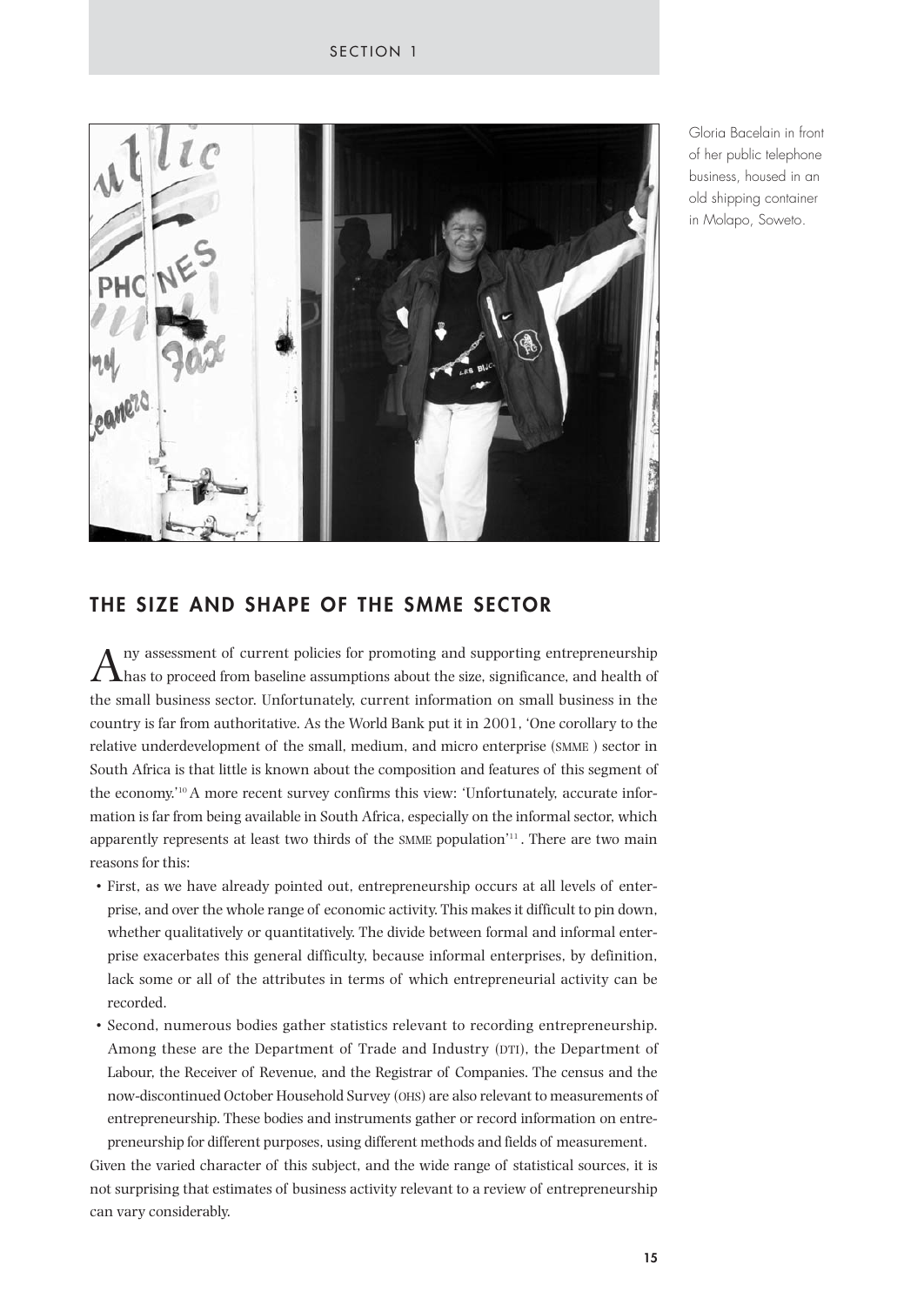Mindful of these difficulties, this review has followed the classifications of government bodies active in small business initiatives – notably the Ntsika Enterprise Promotion Agency – and has attempted to estimate numbers of enterprises for each.

The classifications are:

- *Survivalist enterprises:* pre-entrepreneurial, low-income, usually no paid employees, directed mainly at keeping alive, unregistered, non-tax-paying, and hence informal in status.
- *Micro enterprises:* operating below the VAT registration limit, often unregistered for other purposes as well; fewer than five employees.
- *Very small enterprises:* fewer than 10 paid employees, but registered for tax and other purposes and hence formal in status.
- *Small enterprises:* fewer than 50 employees, and formally registered.
- *Medium enterprises:* up to 100 employees, or 200 in mining, manufacturing, and construction.
- *Large enterprises:* more than 100 employees, or 200 in the case of mining, manufacturing, and construction.

This scheme illustrates the range involved, and puts into perspective the problems of diffuse purposes and policies to which we have already referred. To begin with, we are concerned with entrepreneurship in all these categories; however, our concerns and focus will narrow as we proceed.

#### *Starting point*

Figures generated by Ntsika provide the starting point for a description of the SMME sector. In 1997 the agency's figures by enterprise class were as follows:

- 840 000 *survivalist enterprises,* accounting for 2,5 per cent of national employment;
- 500 000 *micro enterprises,* of which those with no employees accounted for 3,8 per cent of employment, and those with between one and four employees for 7,6 per cent;
- 180 000 *very small enterprises,* accounting for 14,4 per cent of employment;
- 58 900 *small enterprises,* accounting for 16,6 per cent;

**Table 1: Estimated numbers of enterprises, 1999**

- 10 000 *medium-sized enterprises,* accounting for 12 per cent of employment;12 and
- 6 017 *large enterprises,* accounting for 43 per cent of employment.
- However, an analysis of other statistical sources revealed that Ntsika's figures were incon-

| Survivalist / informal                              | 1 200 000 |  |
|-----------------------------------------------------|-----------|--|
| Micro (owner only, some semi-formal)                | 500 000   |  |
| Micro (0-4 employees)                               | 350 000   |  |
| Very small (<10 employees)                          | 350 000   |  |
| Small (<50 employees)                               | 80 000    |  |
| Medium (<100 employees or < 200 in certain sectors) | 14 000    |  |
| Large                                               | 6 500     |  |
| <b>Total</b>                                        | 2 500 500 |  |
|                                                     |           |  |

*Note: these figures include closed corporations.*

An analysis of other statistical sources revealed that Ntsika's figures were inconsistent in a number of respects, and were probably serious underestimates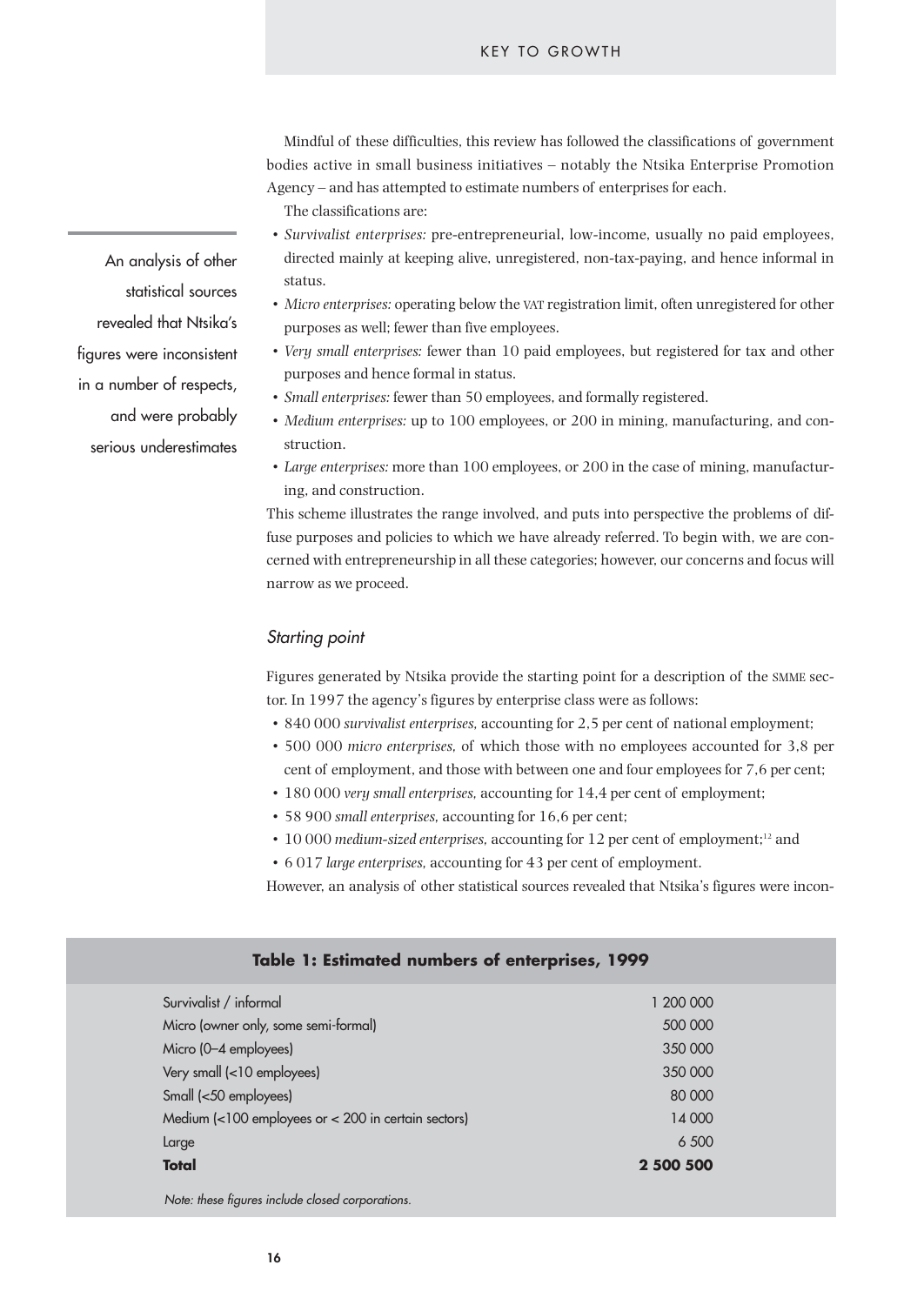sistent in a number of respects, and were probably serious underestimates. Material surveyed included data generated by the OHS (on self-employment and the informal sector), SARS (registration for tax), a labour force survey undertaken for the department of labour, and figures for the registration of companies. An estimate of all enterprises by Christo Botes of Business Partnerships (previously the Small Business Development Corporation) helped CDE to arrive at a composite estimate for 1999 within the categories adopted by Ntsika (table 1).<sup>13</sup>

The total in table 1 is compatible with four other recent non-governmental estimates which range from 2,3 million to 3 million, and average  $2.66$  million.<sup>14</sup>

#### *Considerable potential*

The DTI has estimated that 45 per cent of working South Africans are employed in the small business sector. This figure is confirmed by our estimates of employment in the categories micro (with employment), very small, and small, as reflected in table 2. Against this, small businesses account for 60 per cent of employment in most European economies, over 80 per cent of employment in southern European economies, and even higher percentages in some east Asian economies.<sup>15</sup> It is reasonable to infer from this that the small business sector in South Africa has considerable potential for employment creation and growth.

Despite being relatively low by international standards, the South African figure of 45 per cent represents 4,8 million working people – more than those employed by medium and large businesses combined. This obviously has important implications for any attempt to maximise the potential of entrepreneurship to create sorely needed jobs.

The findings presented so far suggest a number of points:

- The government bodies concerned with supporting entrepreneurship do not have a good statistical grasp of the business sectors in which entrepreneurship is found.
- Entrepreneurship in the South African economy is more extensive than Ntsika has estimated.
- In fairness to all concerned with generating figures, 'entrepreneurship' in South Africa

Entrepreneurship in the South African economy is more extensive than Ntsika has estimated

#### **Table 2: Enterprises, employment, and rate of employment by enterprise, 199916**

| <b>Enterprises</b>                   | <b>Number</b> | <b>Employees</b> | <b>Rate</b> | %   |
|--------------------------------------|---------------|------------------|-------------|-----|
| Survivalist / informal               | 1 200 000     | 1 200 000        | 1,0         | 11  |
| Micro (owner only, some semi-formal) | 500 000       | 500 000          | 1,0         | 5   |
| Micro (0-4 employees)                | 350 000       | 1 085 000        | 3,1         | 10  |
| Very small (<10 employees)           | 350 000       | 2 077 000        | 5,9         | 19  |
| Small (<50 employees)                | 80 000        | 1 665 000        | 20,8        | 15  |
| Medium (<100 employees or <200 in    |               |                  |             |     |
| certain sectors)                     | 14 000        | 1 125 000        | 80,4        | 10  |
| Large                                | 6 500         | 3 4 1 4 0 0 0    | 525         | 31  |
| <b>Total</b>                         | 2 500 500     | 11 066 000       | 4,1         | 100 |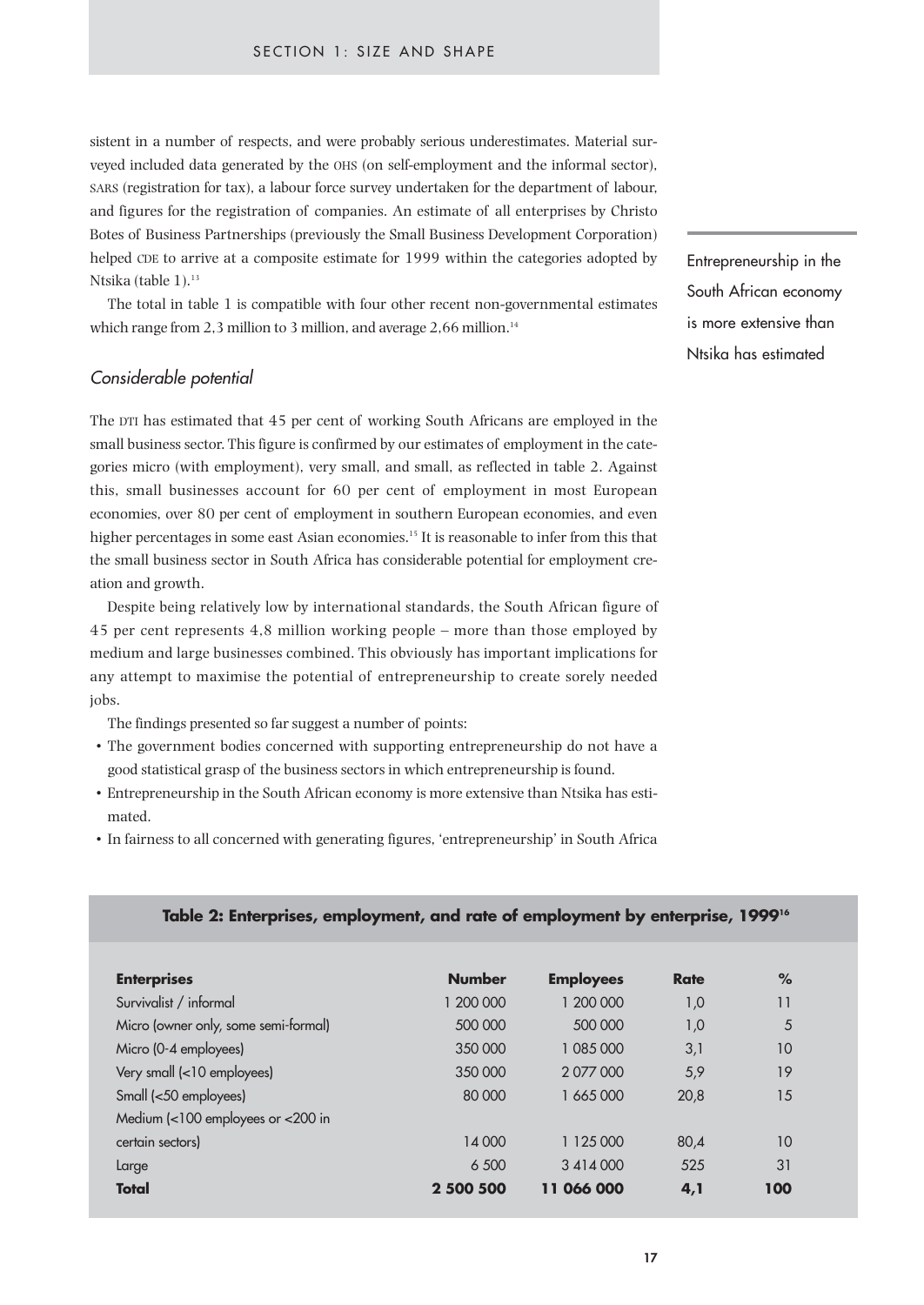covers such a wide range of activities in such a wide variety of settings that they are very difficult to quantify, or study qualitatively.

• However, the level of entrepreneurial activity in South Africa is lower than the international average.

#### **The international perspective**

As noted previously, the rate of employment in the SMME sector of the South African economy is lower than in many others.

Ntsika has produced an estimate of the numbers of entrepreneurs and self-employed per 100 economically active people in order to estimate 'enterprise density'. It is difficult to say how reliable these figures are, but they also suggest an under-representation of smaller business and entrepreneurship in South Africa. For example, according to Ntsika, South Africa has an enterprise density of just 2 per cent as opposed to 4,1 per cent in both Swaziland and Zimbabwe.<sup>17</sup>

According to Statistics SA, survivalist enterprises in South Africa have increased by no less than 74 per cent since 1999, doubtlessly driven by high levels of unemployment.<sup>18</sup> This may well mean that we are catching up with the rest of the developing world in terms of rates of entrepreneurial activity, but hardly in an ideal form, because, as it is frequently observed, survivalist businesses rarely add significant value to the wider economic development purposes of entrepreneurship.

#### *GEM study*

The most authoritative comparative study of entrepreneurship to date is that undertaken by the Global Entrepreneurship Monitor (GEM), which is sponsored by the United Nations, and based at the London School of Economics. The South African component of the study is researched by the UCT Business School. We will briefly review key findings from that

|    |                  | <b>TEA</b>     | <b>Necessity</b> | <b>Opportunity</b> | Start-up | New firm | <b>TEA</b> |
|----|------------------|----------------|------------------|--------------------|----------|----------|------------|
|    |                  | 2002           | rate             | rate               | rate     | rate     | 2001       |
|    | 1. Thailand*     | 18.9           | 3.35             | 15.31              | 11.63    | 8.4      | n.a.       |
|    | 2. India*        | 17.88          | 5.04             | 12.42              | 10.89    | 7.45     | 11.55      |
|    | 3. Chile*        | 15.68          | 6.74             | 8.53               | 10.04    | 5.49     | n.a.       |
|    | 4. New Zealand   | 14.01          | 2.25             | 11.57              | 9.13     | 6.06     | 18.07      |
|    | 5. Brazil*       | 13.53          | 7.5              | 5.78               | 5.69     | 8.46     | 12.74      |
|    | 6. US            | 10.51          | 1.15             | 9.11               | 7.09     | 4.57     | 11.61      |
|    | 7. South Africa* | 6.54           | 2.38             | 3.3                | 4.71     | 2.0      | 9.45       |
| 8. | Denmark          | 6.53           | 0.43             | 5.9                | 3.63     | 3.12     | 8.01       |
|    | 9. UK            | 5.37           | 0.69             | 4.38               | 2.49     | 3.05     | 7.8        |
|    | 10. Sweden       | $\overline{4}$ | 0.67             | 3.33               | 1.8      | 2.51     | 6.68       |
|    | 11. Japan        | 1.81           | 0.51             | 1.24               | 0.87     | 1.04     | 5.19       |

#### Table 3: Entrepreneurship in 11 countries selected from the GEM<sup>19</sup>

*\* denotes developing countries comparable to South Africa.*

The level of entrepreneurial activity in South Africa is lower than the international

average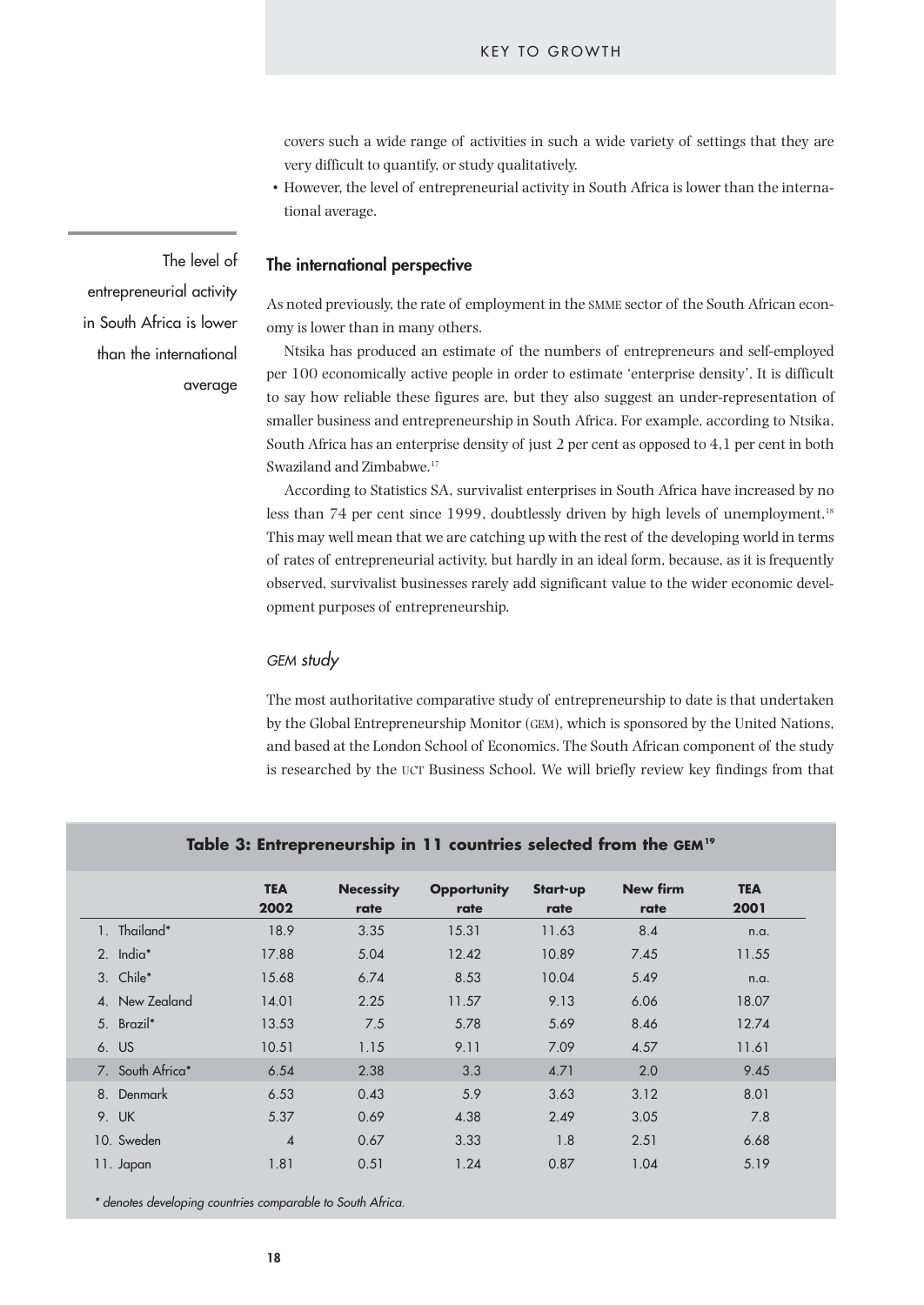study as a starting point for a discussion of CDE's own research into the international and comparative dimensions of South African entrepreneurship.

GEM surveys entrepreneurship in 37 countries. Its findings on 11 selected countries, including South Africa, appear in table 3. The figures in the columns are percentages, which reflect in order:

- *total entrepreneurial activity* (TEA) in 2002: the percentage of adults who are entrepreneurs;
- *necessity rate:* the percentage of all adults who are entrepreneurs out of perceived necessity;
- *opportunity rate:* the percentage of all adults who are entrepreneurs because of perceived opportunity;
- *start-up rate:* the percentage of all adults who have been involved in a new enterprise start up in the last 12 months and which has paid salaries or wages for less than three months; and
- *new firm rate:* the percentage of adults who own or part own an enterprise that has paid salaries and wages to others for between three and 42 months.<sup>20</sup>

The table shows that, in terms of total entrepreneurial activity, South Africa holds its own with or outperforms some developed countries, but lags far behind other developing countries. A low opportunity rate and a low survival rate are other salient features.

#### **Size matters, but so does shape**

While an accurate statistical profile of entrepreneurs and their businesses is essential for sound policy-making, and international comparisons can both provide insights and spur action, this alone is not enough to guide policy-makers; there are additional important issues to do with size and shape.

The first point to be made – although, due to unreliable statistics, not with complete authority – is that survivalist and micro businesses make up a substantial part of South Africa's SMME sector. These categories sometimes overlap, but not always.<sup>21</sup> According to Trade and Industrial Policy Strategies  $(TIPS),<sup>22</sup>$  the informal sector 'apparently' accounts for at least two thirds of the total: 'It must be emphasised … that the weight of the smallest size categories (micro enterprises) is overwhelming. Although their contribution to GDP is minor, they represent between 1,2 and 2,8 million businesses, ie between 69 per cent and 80 per cent of all SMMEs.'23 Even if such evidence is less than completely watertight, the picture it points to of most South African 'entrepreneurs' running very small, usually informal, and often survivalist businesses accords well enough with general economic conditions in the country to be acceptable.

#### *Conversion to formal enterprises*

The second point is that the conversion of enterprises from informal to formal concerns, and from smaller to larger ones, are even less well researched and understood. In the absence of hard data, experienced observers and practitioners in the small business field express considerable scepticism about the efficacy of attempts to help informal businesses convert to formal ones (see box, **Unconventional wisdom on entrepreneurship,** page 21.) Arguably, there could be no more valuable input into policy-making in this field than research that clarifies the causes of success – ie, the dynamics and cycles of business formation and development (or lack of it), as well as a clear idea of the qualities displayed by The conversion of enterprises from informal to formal concerns, and from smaller to larger ones, are even less well researched and understood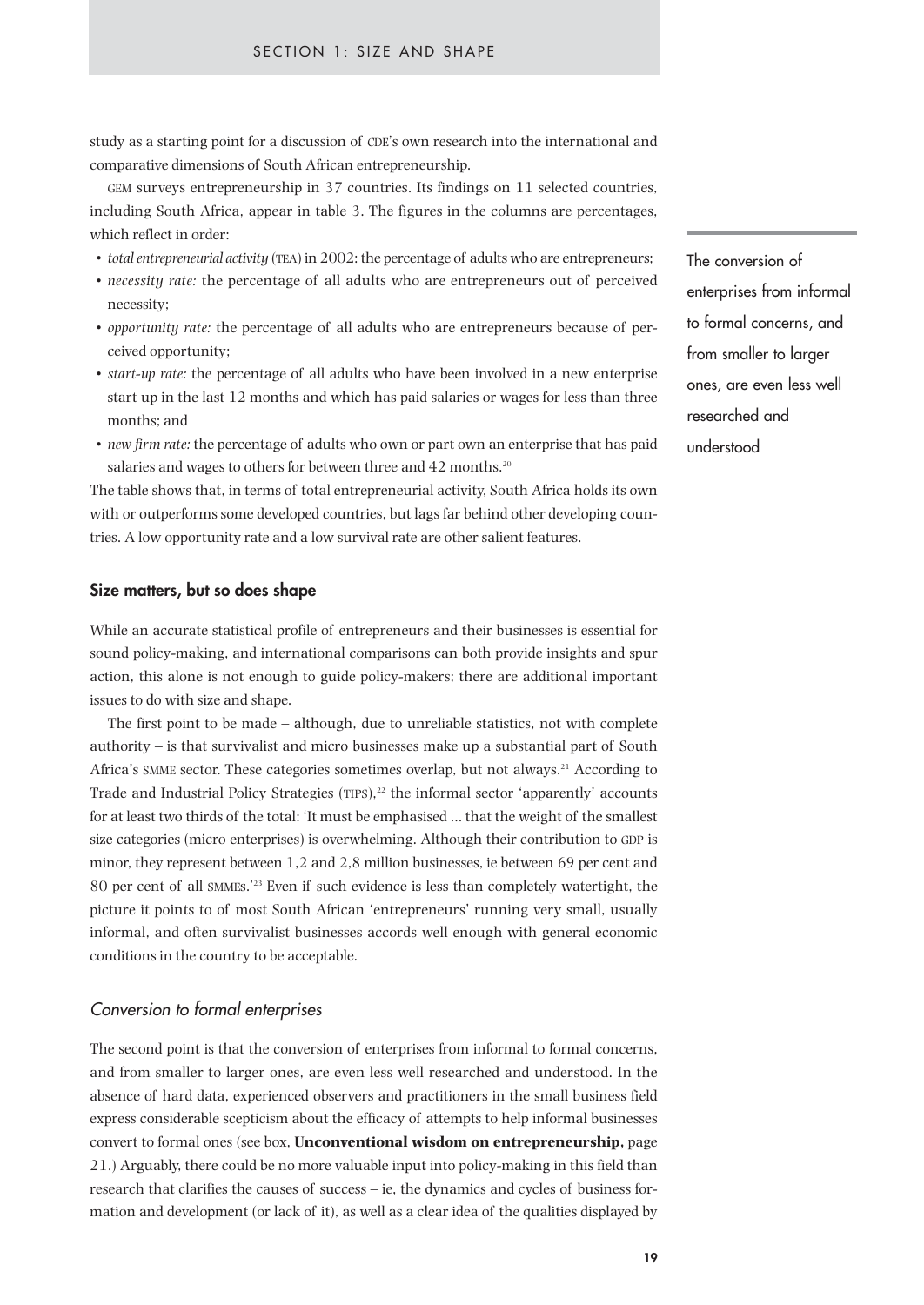those businesses that do manage to convert from informal to formal, and/or grow in size. According to Professor Rashad Cassim of the University of the Witwatersrand, a model to follow in this regard is Brazil, whose government has ensured that policies for supporting and promoting enterprises are underpinned by extensive research, thus enabling the qualities needed for success to be identified.<sup>24</sup>

South African men are 1,7 times more likely to be involved in entrepreneurial activity than South African women

#### *Racial profile*

The third point to be made is that, given South Africa's history of racial exclusion, the racial profile of the SMME sector is important in any mapping exercise. In this respect, an examination of the 1999 October Household Survey data revealed that non-survivalist entrepreneurship in South Africa was still dominated by whites and Asians.25 African non-survivalist entrepreneurs accounted for only 0,54 per cent of all economically active persons in the country, while white and Asian non-survivalist entrepreneurs accounted for 6,4 per cent and 3,8 per cent respectively. TIPS researchers confirm that 'an immense majority of SMMEs are concentrated at the lowest end. These are primarily black survivalist firms.'26

Despite concerns about the lack of representation of Africans in more commercially complex SMMEs, it would be unwise to underrate the degree of economic activity and commercial energy in the informal sector. The obvious racial imbalance does not mean that there are no successful black entrepreneurs. Home-based spaza shops, the 36 000 taverns of the shebeen trade, dealers in traditional medicine, and backyard and roadside vehicle repair services all add up to a massive display of entrepreneurial energy. There are also many African entrepreneurs who have made it at a higher level. Small businesses such as beauty parlours, construction firms, small retail chains, small manufacturers, bottling companies, and franchise operations have often shown great dynamism (see box, **Franchising and small business growth,** page 22).

As Ntsika points out, however, African representation in larger and more complex small businesses with higher entry barriers is still poor due to a relative lack of specialised education and skills.27 A review of various success stories suggests that, with some notable exceptions that demonstrate great potential talent, African entrepreneurs have been most successful when:

# **Workers turn retrenchment into soap entrepreneurship28**

Six workers who lost their jobs seven years ago have found a new livelihood from producing powdered soap for their former employee, Unilever SA. In March 2002, Gauteng Soap Powders (GSP) was officially launched. A black-owned enterprise, GSP was built from R150 000 put together by the six partners who took over the soap powder operations their former employer outsourced.

Commenting on this initiative, Doug Baillie, former MD of Unilever SA, said:

'The success of this partnership lies in the successful transfer of knowledge and expertise. Through the partnership with GSP, we commit ourselves to the development of small and medium business and black economic empowerment.'

Tony Smith of GSP pointed out that the company had been chosen for the deal – expected to grow GSP's turnover to R5 million a year from R1 million – due to its sound financial management and growth potential. GSP has already employed three more people. He concluded: 'We want to be a force to be reckoned with in the soap production business, and we are grateful for a chance to be part of big business.'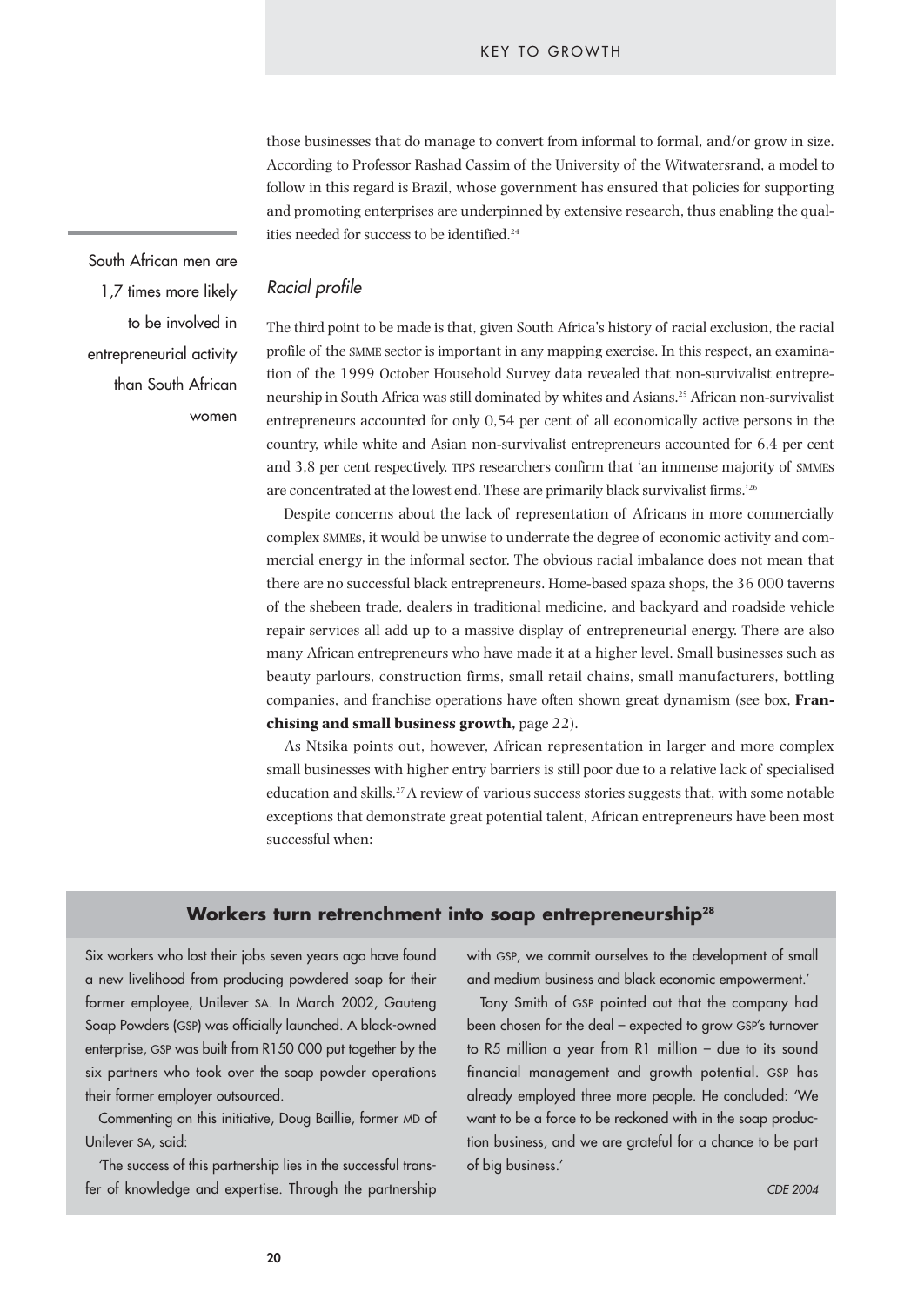# **Unconventional wisdom on entrepreneurship<sup>29</sup>**

Current wisdom is that South Africa should encourage the growth of entrepreneurship and job creation by helping to develop promising informal businesses into formal ones. Even more pervasive is the notion of 'start a business if you can't find a job'.

However, after eight years of observing interventions into informal business and the unemployed, Barrie Terblanche, editor of *Big News for the Business Owner,* believes that efforts in this direction are misplaced.

'Serious research is needed into the extent of graduation from informal to formal business, and whether it is at all possible on a large scale. My unhappy conclusion is that well-intentioned attempts at getting informal businesses to graduate to formal businesses have been a waste of scarce developmental resources.

'My observations suggest that informal business owners either remain informal, or leave their businesses to become formal employees. Unemployed youths who are encouraged to start their own businesses fail in frightful numbers when their attempts are coupled with formal business arrangements such as bank loans or contracts. It leaves them with ruined credit records and dashed confidence.'

Terblanche believes that formal business owners – who have the ability to create true wealth and proper jobs – are well educated and, more important, have previous work experience. 'The Global Entrepreneurship Monitor has shown beyond doubt the link between education and entrepreneurial success. For some reason, nobody has so far bothered to research the link between work experience and business survival. The circumstantial evidence is there: when we asked our readers (of *Big News*) what their greatest source of business training was, more than 90 per cent said "my previous job".'

Terblanche's conclusions were also arrived at from a nuanced understanding of the differing natures of informal and formal sector businesses. The key here is that an informal sector business is not simply a budding formal sector SMME.

'Informal business is run in the business owner's head. It is run (controlled) just as far as the business owner can see. Where he can't see, he is forced to appoint family members, and very often even his family members loot the business. Therefore informal businesses never grow large.

systems that run on their own. This is a very sophisticated 'The owner of a formal business, on the other hand, is concerned with setting up abstract operational and control activity. She can appoint anybody because all employees are controlled by the systems that she engineered. She can grow her business to any size.

'The question is, can such abstract thought be taught to an adult through a quick and cost-effective intervention? I have not seen one such intervention work. Each of these programmes has its success stories, but I would say they are less than 1 per cent of the participants – far too little to justify the spending of scarce developmental money.

'It seems that a major step forward would be for the development community to accept this reality, and to rather train informal business owners to become employable, and to support employed middle management to become employers.'

Terblanche recommends that South Africa's small business development strategy should be refocused along the following lines:

- Encourage corporate middle managers to leave their comfort zones, and start businesses. This can be done through grants and various other incentives.
- Improve the cultivation of strategic business thought and skills at school. It is far too expensive to correct their absence in adults.
- Research the low rate of conversion of informal businesses into formal companies, as well as the role of previous work experience in business success.
- Support informal businesses, but not by trying to turn them into formal businesses. A good start would be to study the support systems that already exist in the relationship between suppliers of goods and services to township spazas, for example.
- Help unemployed youths to become employable before trying to turn them into employers. If the funder is adamant that the money should be spent on self-employment of unemployed youths, make sure that a major job shadow programme is part of the intervention, and be very wary of getting them into debt.

*CDE 2004*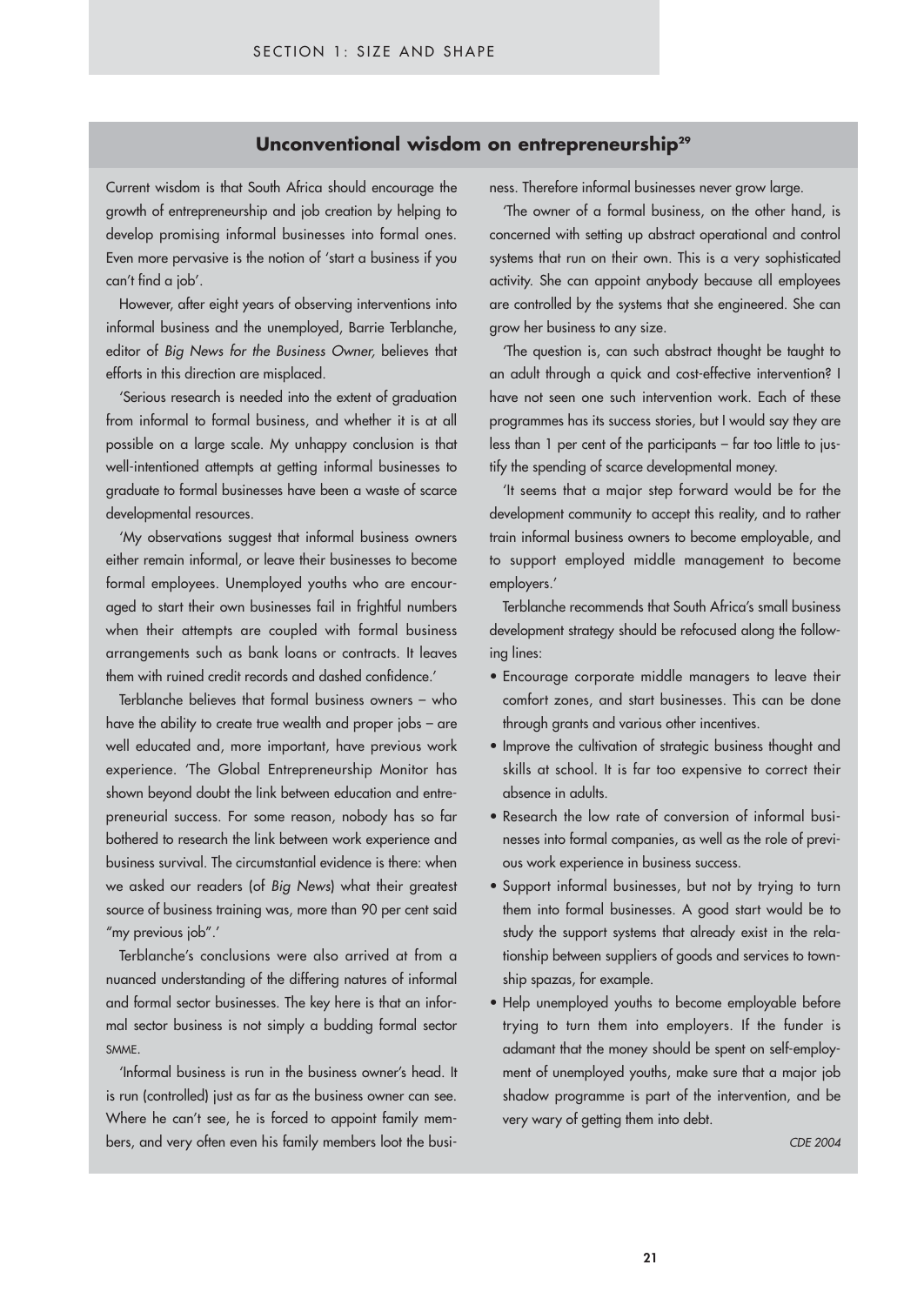- they have acquired a stake in successful white or multiracial enterprises;
- their participation or acquisition has been 'sponsored' by a multi national company;
- companies they previously worked for have helped them to buy out non-core operations, and continued to buy those services from them;
- their investments have been backed by trade union capital and expertise; or
- they have successfully bid for contracts put out by the Department of Public Works and other state and parastatal agencies.

#### *Age and gender*

Questions of age and gender are also pertinent to an analysis of the SMME sector. According to a GEM report, South African men are 1,7 times more likely to be involved in entrepreneurial activity than South African women, a figure that is slightly higher than the global average.<sup>30</sup> The same report claims to reveal a much more serious anomaly, namely a 'deficit' of entrepreneurial activity among young South African males: it states that South African men between 25 and 44 years are less than half as likely, and men between 18 and 44 years less than 40 per cent as likely, to be entrepreneurs than their peers in other developing countries.<sup>31</sup> Indeed, the report claims that much of the difference in entrepreneurial activity between South Africa and other developing countries can be accounted for by this deficit. Although this issue has not been researched in depth, this 'generation

# **Franchising and small business growth**

Many analysts regard franchising as an effective way of creating jobs and developing entrepreneurial skills, particularly among members of previously disadvantaged communities. South Africa has one of the fastest growing franchise sectors in the world.<sup>32</sup> Excluding the petroleum industry, the turnover of the franchise sector in 2001 was estimated at R70,3 billion (about 6,8 per cent of GDP).<sup>33</sup> In 2001, 43,6 per cent of franchise owners were black,<sup>34</sup> and black participation in franchising doubled between 1995 and 2000.<sup>35</sup>

Franchising is seen as less risky during economic slumps because of the powerful branding of most franchise companies. Banks are more willing to fund franchises than other small businesses, as they are seen as 'tried and tested' businesses, with a proven format and a generally lower failure rate than other new businesses.

Jo Schwenke, managing director of Business Partners, has stated that: 'Franchising provides a practical business model, immediately functional, and therefore accessible to previously disadvantaged individuals who have not had prior exposure to intensive training. Franchising also offers a supportive environment and ongoing growth potential.<sup>'36</sup>

However franchising offers no guarantees. According to

**22**

Ben Filmalter, founder of the Mugg and Bean franchise, the success of a franchise rests almost solely on the capabilities of the operator.<sup>37</sup> This is reflected in selection priorities. According to the South African Franchise Baseline Census 2002,<sup>38</sup> the criteria for selecting potential franchisees that franchisors rated highest were 'relevant experience' and 'business acumen'. These were followed, in descending order, by 'financial stability', 'access to capital', 'interpersonal skills', and 'hard work'.

In an interview with CDE, Ben Cronjé, manager of the Butterfield Bread franchise,<sup>39</sup> said that attitude and drive were vital in franchise applicants. Applicants were initially assessed using the learning ability (LAB) battery of tests, which assesses, among other things, proficiency in English, numeracy, memory, and hand–eye co-ordination. Next, the applicant's 'attitude' was assessed by means of a psychometric test which identified qualities such as ambition, direction, goal-setting abilities, and a sound self-image. Finally, the applicant was interviewed by a panel, which tried to assess his or her problem-solving abilities, motivation, and general suitability as a franchisee.

The incomes generated by informal businesses are critically low, and too few graduate from it to 'real' entrepreneurship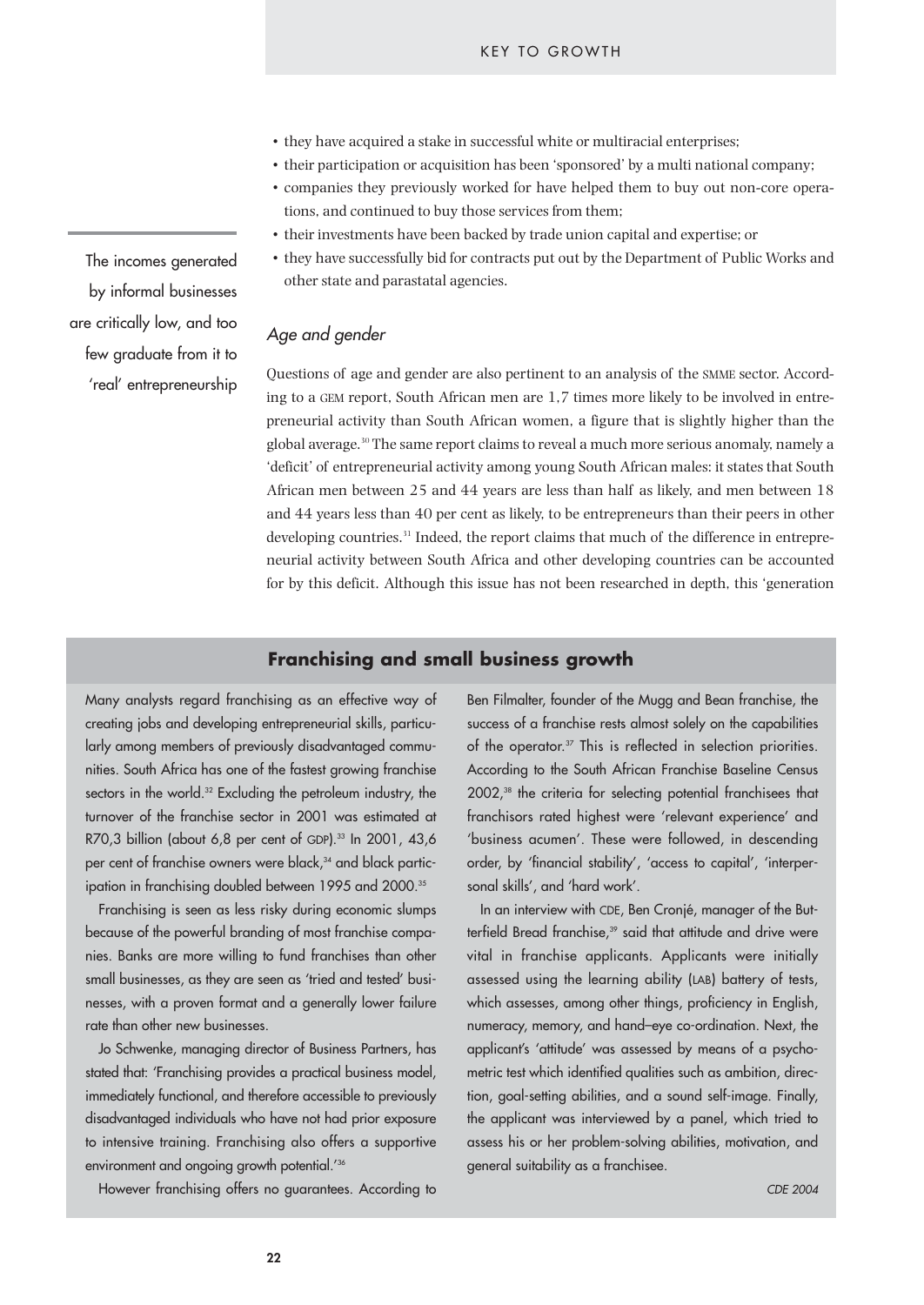deficit' might be explained by weakness in family support systems that assist young people to enter and survive in business.

The picture of the South African SMME sector that emerges from the available evidence – however incomplete – is a sobering one. However much we applaud the vitality of the informal sector, and appreciate its role as a bulwark against absolute poverty for so many, it is undesirable that there should be such a large, racially uniform, survivalist component, and that so few should graduate out of it into formal business activity.

#### **Summary**

Combining the insights derived from all this material, we note that:

- entrepreneurship in South Africa is poorly conceptualised, documented, and quantified;
- the level of small business activity should be higher if this country is to derive similar economic benefits to other middle-income developing countries;
- the survival rate of new businesses is low;
- the incomes generated by informal businesses are critically low, and too few graduate from it to 'real' entrepreneurship; and
- there are serious deficits in entrepreneurial activity that are related to gender, race, and age.

These concerns about the nature of entrepreneurship in South Africa provide a vantage point from which to assess government policy. In a weakly conceptualised, poorly documented, and underdeveloped sector of the economy, there are clear difficulties in ordering priorities and choosing strategies. Before proceeding to such an assessment, however, we need to take on board some salient lessons from international experience.

In a weakly conceptualised, poorly documented, and underdeveloped sector of the economy, there are clear difficulties in ordering priorities and choosing strategies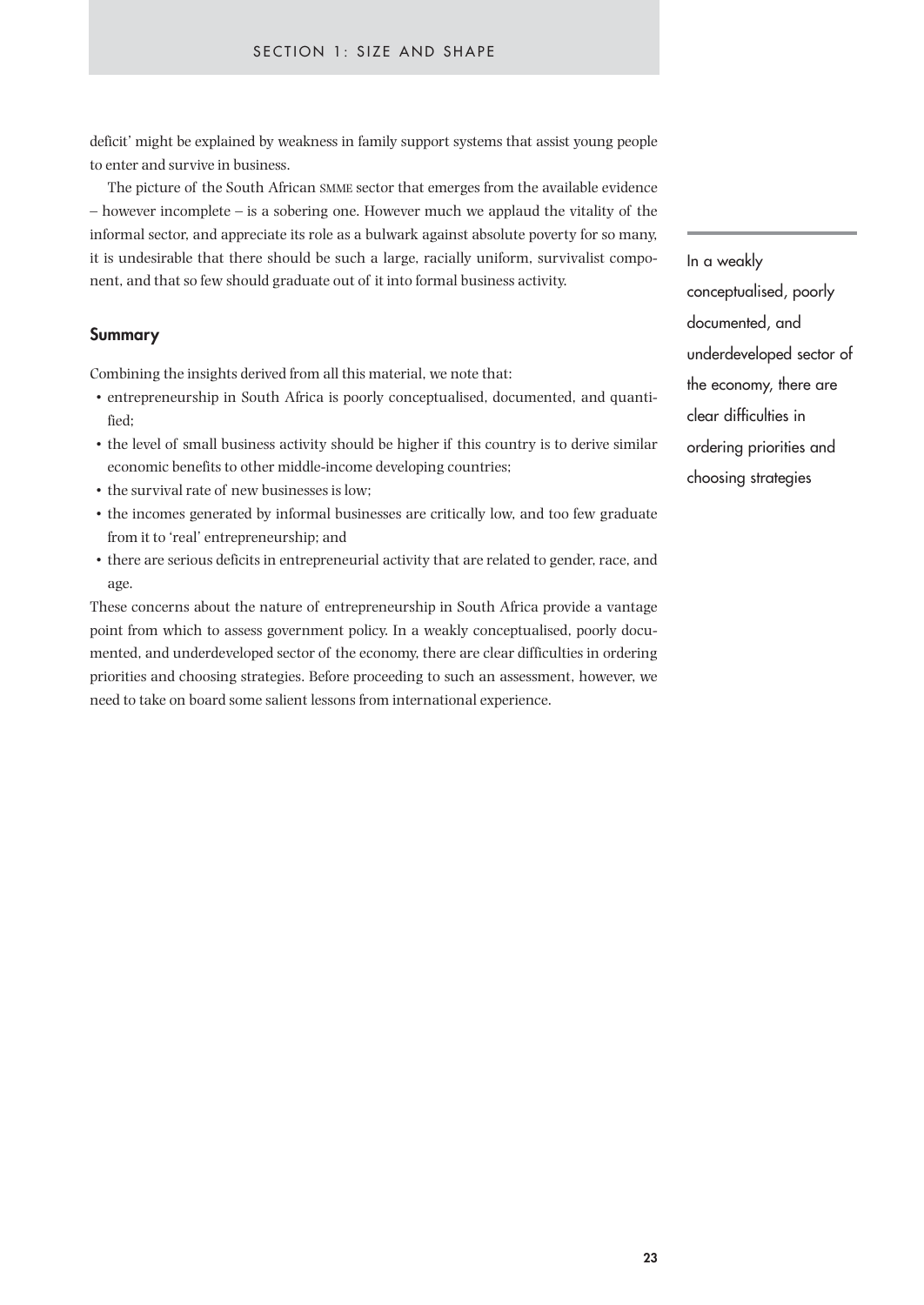A community worker distributes micro loans to women in Bangladesh. About five million micro start-up loans have been extended in that country over the past 20 years.



# **LESSONS FROM INTERNATIONAL EXPERIENCE**

Global recognition of the various roles of entrepreneurship in economic growth and development has resulted in a substantial body of comparative literature and prescriptions for best practice being produced over the past decade or so. This section selectively reviews this literature, emphasising issues of economic culture as well as the role of finance and principles of best practice in government support for SMME development.

#### **Race means little, but economic culture is vital**

Studies that highlight South Africa's comparatively poor performance in entrepreneurship when compared with those of other developing countries raise important questions of causality. The finding that black South Africans display significantly lower rates of entrepreneurship than others is an open invitation to a reductionist explanation. Internationally, socio-economic variables such as education have been found to be crucially important in accounting for these sorts of deficits. However, in South Africa the temptation to adopt over-racialised perspectives is ever present, and populists of both the left and right are quick to meet any challenge of development with racialised responses. In the sphere of small business and entrepreneurship, for example, relatively low participation rates by blacks are often assumed to reflect continued discrimination by the white business establishment, especially in respect of access to finance. This in turn, it is argued, requires affirmative support for aspirant entrepreneurs, and *dirigiste* measures to compel tardy and stubborn white business.

There is a counterpart to this racial interpretation, which, although insidiously influential, is less likely to be expressed in public. It is that low rates of entrepreneurship among black South Africans reflect an inherent incapacity for entrepreneurship. It is not difficult to see how the two race-based attitudes feed on each other in a destructive cycle. Inappropriate policies (such as relaxed lending criteria) lead to high failure rates, which reinforce racial stereotypes in turn. The perceived need to combat this enduring racism serves in turn to embed the policies and the assumptions on which they are based.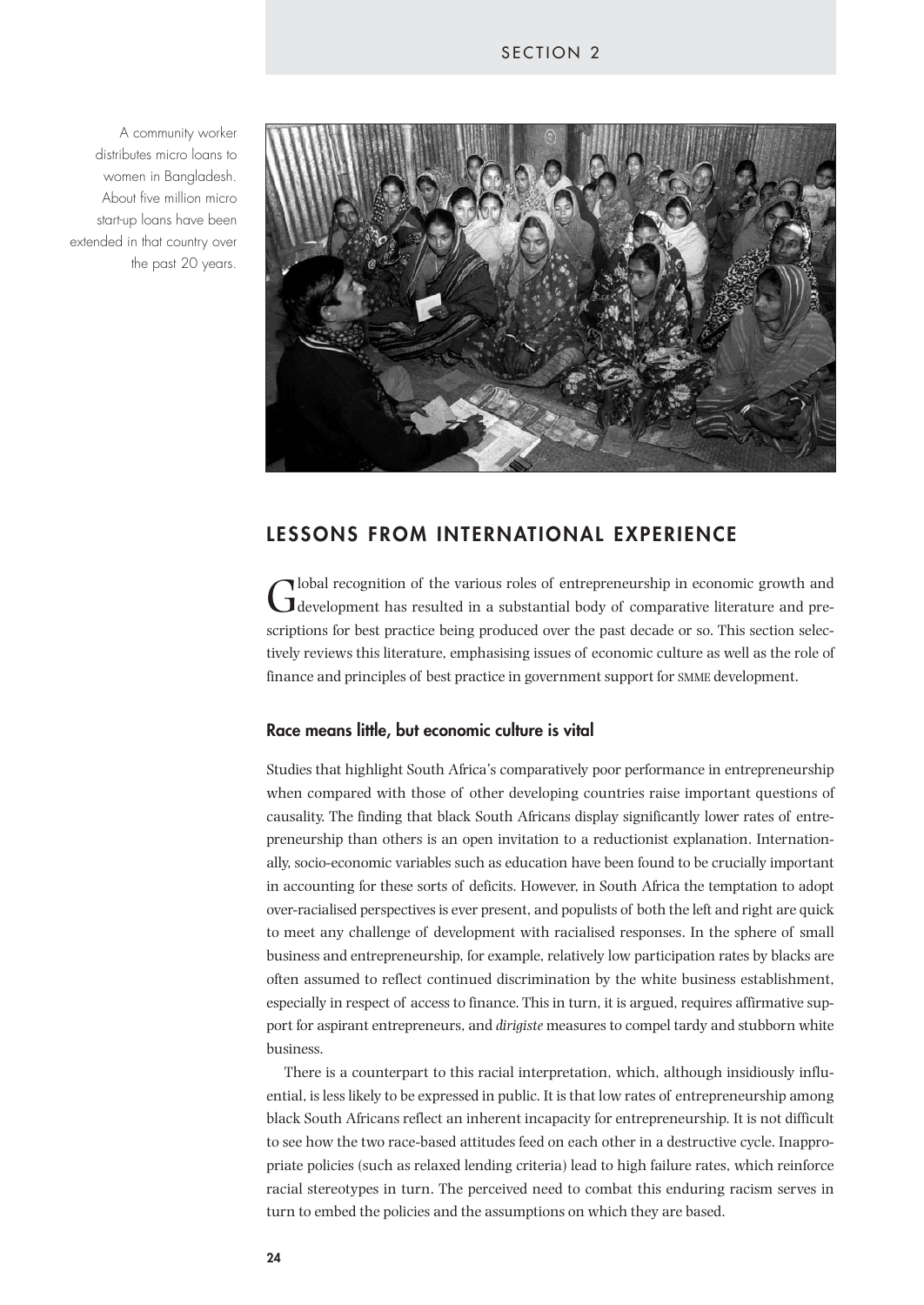As is often the case, this destructive cycle is nurtured by parochialism. However, an international perspective can quickly give the lie to the racially reductionist assumptions on which it depends. For example, a BBC report on the global GEM report for 2002 stated that: 'Africans, or people of African descent, living in western countries are five times more likely to start their own businesses than their white counterparts … and people from the Caribbean are twice as likely as white people to be entrepreneurs'.<sup>40</sup> This supposedly 'racial' pattern is of course the reverse of that in South Africa.

### *Supportive culture*

In contrast to the assumptions underpinning current South African government policy, enterprise among ethnic minorities in developed countries is based on informal finance, rather than credit from formal sources. Thus, according to the same BBC report, the GEM global report for 2002 found that 97 per cent of financing for ethnic minorities in developed countries came from personal or family sources.41 This fits in with an emerging consensus that a supportive culture (pooled financial and labour resources, emphasis on selfreliance and independence) is more important than government assistance. In short, a global perspective on entrepreneurship does raise issues of culture, but not of the oldfashioned political and deterministic kind that is still articulated by many protagonists of both the political left and right in South Africa.

Many international researchers are currently emphasising the importance of attitudinal or cultural variables in promoting or retarding development and entrepreneurship.<sup>42</sup> In this regard, Davies has stated that entrepreneurship is:

… closely linked to attitude that rests on two fundamental decisions. These are to depend entirely on one's own abilities for economic security; and to expect opportunity only by first creating value for others. To do this … one has to move away from the thinking that someone or something has to support you. It also requires freedom from entitlement – to move away from the thinking that something is owed to you. You need to move the locus of control within and not expect any form of entitlement.<sup>43</sup>

Many scholars have stressed the importance of prevailing attitudes, values, beliefs, and social norms – or 'mental software' – for explaining variations in entrepreneurship and economic development. Other things being equal, according to the OECD, 'an environment in which entrepreneurship is esteemed and in which stigma does not automatically attach to business failure, will generally be more conducive to entrepreneurship'.44 Improving the institutional framework within which economic activity takes place, so as to bring about a closer relationship between risk and return, or between individual effort and reward, may 'be slow to show results unless cultural attitudes support risk-taking and individual reward,' says the same source.<sup>45</sup>

#### *Values and attitudes*

Indeed, values and attitudes generally underpin market development. If these are hostile to business, 'then you have a problem', in the words of one commentator.46 Writing for the *Harvard Business Review,* Professor William Sahlman notes that the American admiration A supportive culture (pooled financial and labour resources, emphasis on self-reliance and independence) is more important than government assistance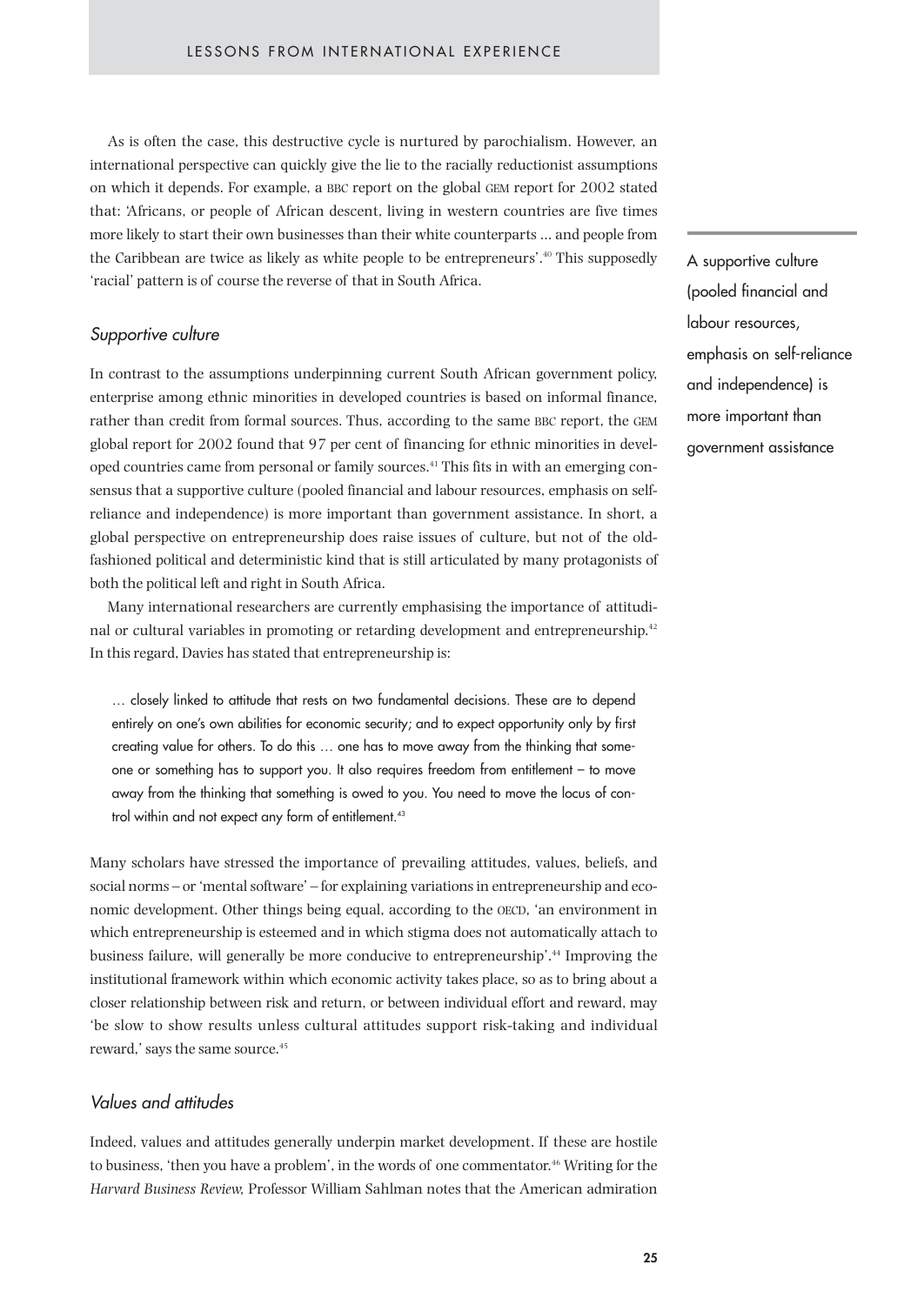for entrepreneurs, tolerance of failure, and willingness to throw money at a good idea all contribute to the American economy's success. 'Americans admire people just for trying – the harder, the better. We find something honourable – gutsy, even – in an entrepreneur starting company after company until he or she gets it right.'47 Sahlman notes that in the United States entrepreneurs are elevated to the status of heroes, pointing to examples such as Sam Walton of Wal-Mart and Jeff Bezos of Amazon. According to him, the spinoffs are twofold:

- the best and brightest minds eschew the safety of large companies in favour of small, risky start-ups; and
- financiers are 'climbing over themselves to give money to anyone with a good business plan'.48 In 1998, professional venture capitalists in the United Sates spent US\$26 billion on new ventures, contributing to America's reputation as the most entrepreneurfriendly capital market in the world.

#### *Self-empowerment*

According to David Landes, the eminent economic historian of Harvard University, 'what counts [in promoting successful enterprises] is work, thrift, honesty, patience, and tenacity. To people haunted by misery and hunger, that may appear to add up to selfish indifference. But, at bottom, no empowerment is so effective as self-empowerment.' Says Landes: 'You want high productivity? Then you should live to work, and get happiness as a by-product.'49

The conclusion that some cultural values and practices are more functional to development and entrepreneurship than others still meets resistance. As Harrison has noted:

# **The savings and credit fallacy**

International experience (in the United States and Colombia, among other countries) shows that many if not most enterprise start-ups are financed with personal savings and/or family resources and informal flexible loans from friends.<sup>50</sup> This seems to be borne out in South Africa, despite the complaint that access to finance is the major obstacle to the formation of SMMEs:

- According to a study by CASE released in 1996, micro entrepreneurs in South Africa obtained about 75 per cent of their funds from personal savings or loans from friends or family. Only 6 per cent borrowed money from formal lending institutions.<sup>51</sup>
- In a study of 722 non-survivalist small businesses conducted in 1992, BMI found that successful businesses were adequately financed in the initial stages. The finance generally came from savings or loans drawn from informal networks.
- The authors of an evaluation of a micro enterprise development project run by a major bank report that a

group of women from Orange Farm attended a training course for micro entrepreneurs, where they were offered start-up finance. However, 85 per cent rejected the offer, using their own savings or borrowing from family members or other community resources instead. Some 70 per cent of these women are still in business, while most of the 15 per cent who accepted the financial assistance on offer appear to have failed.<sup>52</sup>

• A study by Unisa's Bureau of Market Research and the Kagiso Trust Consultancy of SMEs in the Tshwane metropolitan municipality found that, while a shortage of funds was cited as a major problem, this 'should not necessarily be interpreted as a lack of access to funds. Customer bad debt and small profit margins [as a result of overtrading] create a perception among SME owners that shortage of funds is their major problem.' Other findings confirmed that 'access to financing is not a major constraint, and that the financial system is indeed accessible to the majority of SMEs'.53 *CDE 2004*

'At bottom, no empowerment is as effective as selfempowerment'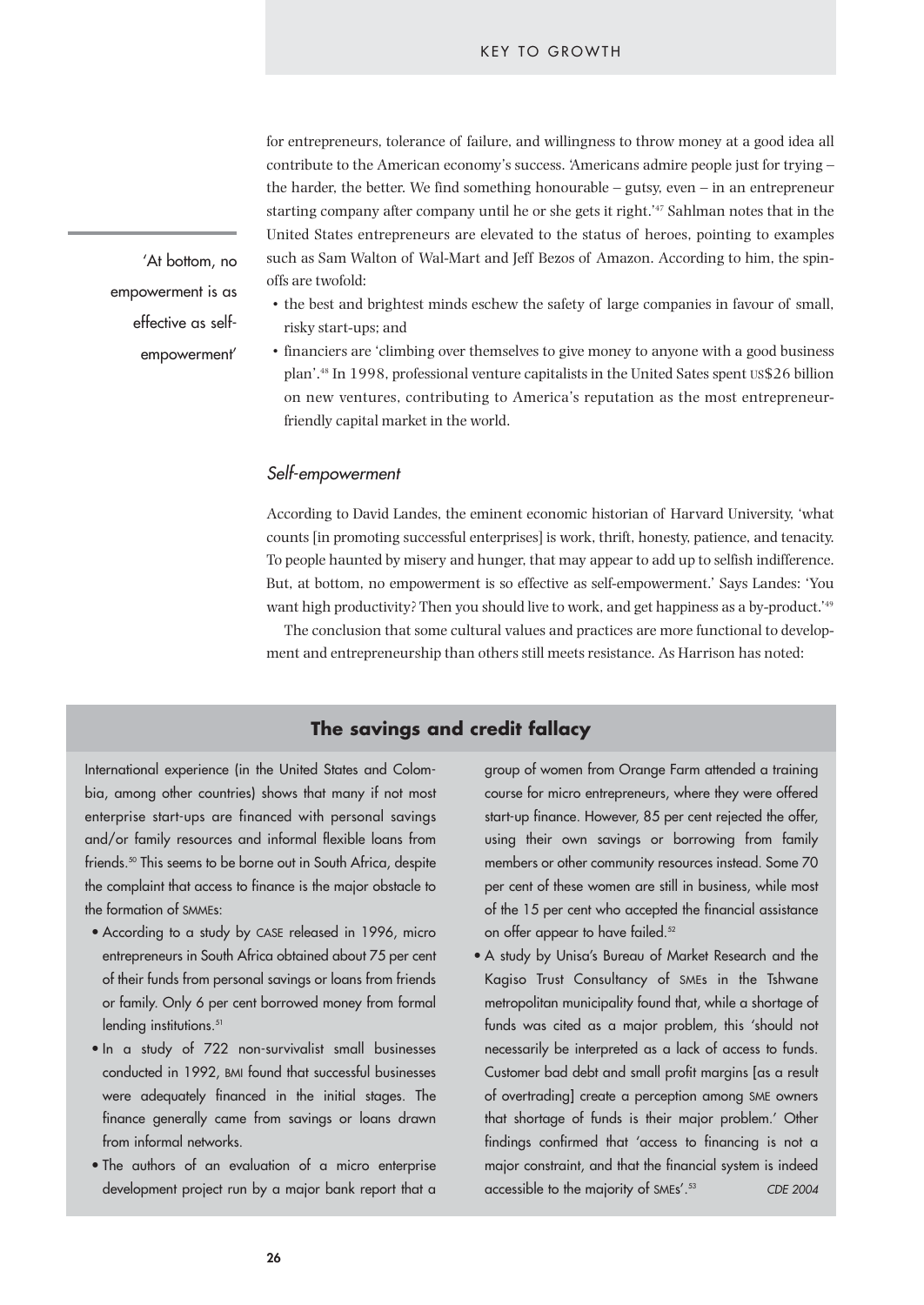The implication is that all cultures are equally worthy, and those who argue to the contrary are often labelled ethnocentric, intolerant or even racist.<sup>54</sup>

However, global studies increasingly make it clear that there is no reason to assume that enterprise-friendly values are racially distributed or determined, or that they cannot be acquired. Another possible source of misunderstanding of culture in this context is the careless labelling of whole cultures:

The United States paradigm of entrepreneurial activity is set in a culture that values independent action, taking personal chances and self-reliance… This paradigm is not accurate for collectivist cultures. Programs funded to foster entrepreneurship in cultures that are collectivist, but which assume economic behaviour to be guided by the underlying values of highly individualist cultures, may run a serious risk of failure.<sup>'55</sup>

It is fair enough to warn against crude assumptions about transferring values from one culture to another. However, while cultures may indeed tend towards 'individualist' or 'collectivist' poles, all are mixed when it comes to entrepreneurial talents and dispositions. In order to stimulate economic development, it is important to take positive steps to tilt the balance in favour of enterprise-supporting values by encouraging those who are predisposed towards them. As the late American senator Daniel Patrick Moynihan pointed out, cultures are not immutable:

The central conservative truth is that it is culture, not politics that determines the success of a society. The central liberal truth is that politics can change a culture and save it from itself.<sup>56</sup>

#### **The fallacy of finance**

It has been part of the conventional wisdom that guides government policy on entrepreneurship in South Africa to identify a lack of access to finance as the principal impediment to the small enterprise economy. Certainly aspirant entrepreneurs often see this as the most visible (and bitterly resented) constraint. However, experts in this field regularly note that would-be entrepreneurs frequently erroneously blame a lack of finance for the failure or stagnation of their businesses. Bearing this in mind, it is necessary to distinguish between cause and effect in this issue, to be aware of constraints other than access to finance, and to consider the collateral dangers of 'soft' access to finance.

According to Rogerson, in a CDE background research paper reviewing African experience, 'The dangers of a credit monoculture in small enterprise development support programmes must be acknowledged. In particular, programmes of minimalist credit may not necessarily assist the poor, and may even serve to worsen their plight'. As Rogerson points out, 'it was acknowledged that while there were instances where improved access to credit would release a binding constraint on certain kinds of small enterprises, this could not be assumed to be the case'.57 Moreover, 'a releasing of the credit bottleneck may well bring to the fore other problems not previously identified which have nothing to do with access to finance'.58 It is also worth noting the distinction between access to finance at prevailing market rates of interest, and access to subsidised or soft loans. Subsidised rates may be a part of the answer to the problems of very poor entrepreneurs who can become impoverished by debt, but they do not adequately prepare those aspirant entrepreneurs for the financial discipline that will be required Would-be entrepreneurs frequently erroneously blame a lack of finance for the failure or stagnation of their businesses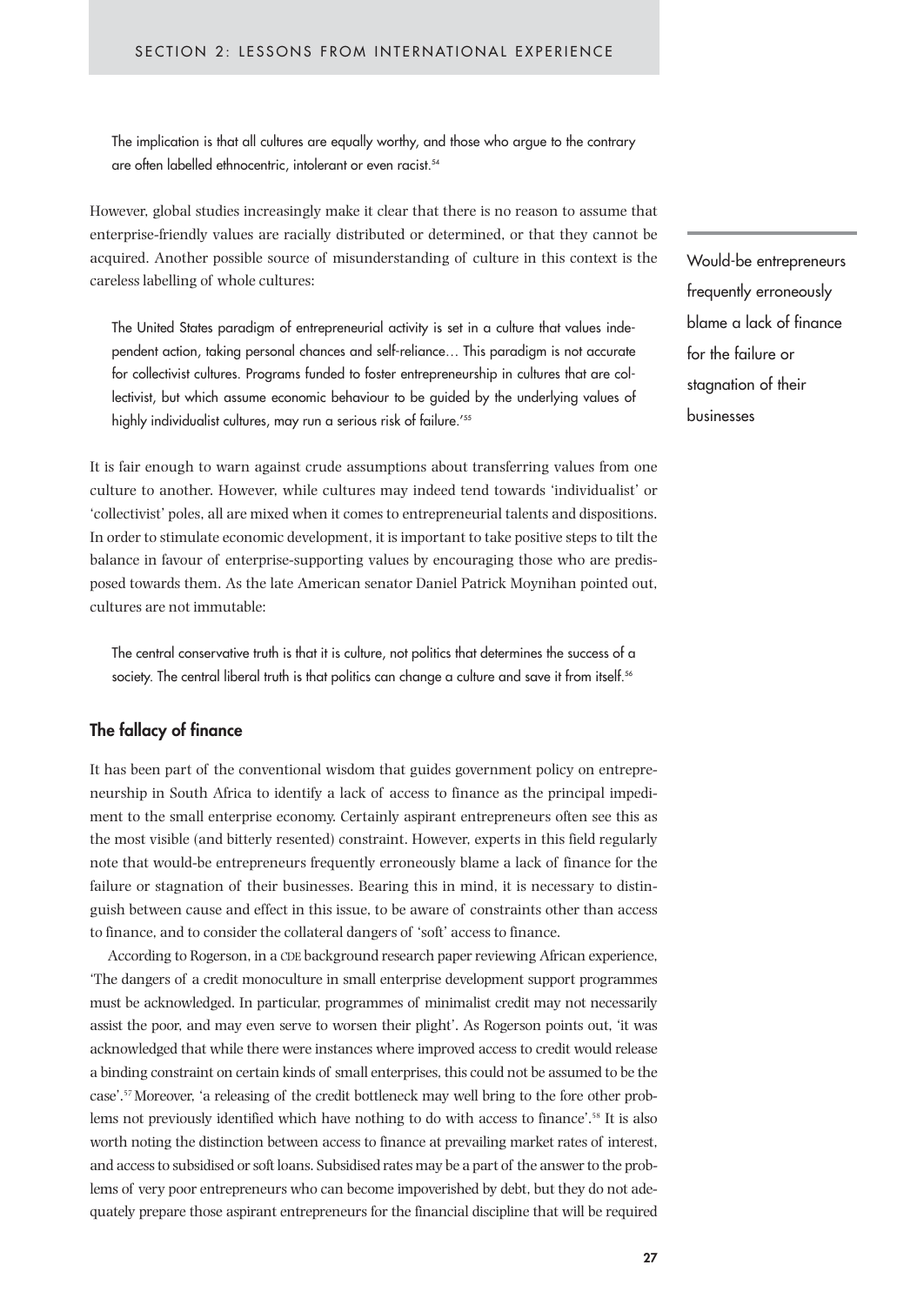after the start-up phase. Subsidised interest as well as financing policies that require minimal security and collateral pose particular risks in the development of careers in small business. Overall, the key finding of local and international research in this area is that personal and family savings as well as non-formal sources of credit are the keys to entrepreneurial success.

Recognition of the shortcomings in policies that emphasise credit to the detriment of other support invites consideration of three broad areas in which South African policies might learn from international research and experience. The first involves non-financial support services or business development services which are back on the international 'credit-plus' policy agenda. Such services typically include training, technology development, business linkages, and information. However, the mode of delivery of these services is shifting from the supply-side provision of generic, standardised packages towards a more market-led or demand-driven approach. The second involves government facilitation of a hospitable environment for entrepreneurs. The third explores the possibilities of informal, self-sufficient financing. It is to the last of these that we turn first.

#### **Entrepreneurs do it for themselves**

Confirming the findings of numerous empirical studies, Thyra Riley of the World Bank notes that, of the approximately 500 million micro and small entrepreneurs in the world, fewer than 10 million – or 2 per cent – enjoy access to financial services from the formal financial sector.<sup>59</sup>

Undue focus on formal financial institutions ignores the importance of the informal systems of community support that are often the bases for successful small businesses. Clearly, it is not just access to finance that matters, but where the resources come from. For example, the rotating savings and credit associations (ROSCAs) found in many parts of Africa clearly offer more than just money. According to Buckley, it is clear that ROSCAs are popular because they offer a 'self-sufficient, voluntary-based organisational framework through which to save and borrow'.60 Fukuyama points out that entrepreneurial cultures have a capacity to generate start-up capital quickly.<sup>61</sup> This is true of the Chinese, Korean, and Japanese families who tend to acquire their capital through rotating credit associations – employing the principle of pooling funds and rotating the pot among the membership, similar to South African stokvels – when they set up businesses in the United States.

#### *Rotating credit*

The advantages of rotating credit depend entirely on the mutual trust of members of the clubs. Fukuyama sees these associations as an important means by which 'co-ethnics' pool their savings to establish one of their members in business. 'Like stokvels, the Chinese *hui*, Korean *key,* and Japanese *tanomoshi* have little legal backing or formal rules. They rely on moral sanctions imposed within their tightly knit communities'<sup>62</sup> to prevent abuse of the pooled funds.

There is a need for informal finance institutions – defined as financial activities that are not regulated by central banking supervisory authorities – to be better integrated into national financial development strategies. As with many other aspects of entrepreneurship, this aspect of access to finance involves tricky issues of balance between formal and informal. Formal structures and regulations are required to protect the individuals who lend and borrow through such associations, and to provide the confidence and credibility

Personal and family savings as well as nonformal sources of credit are the keys to entrepreneurial success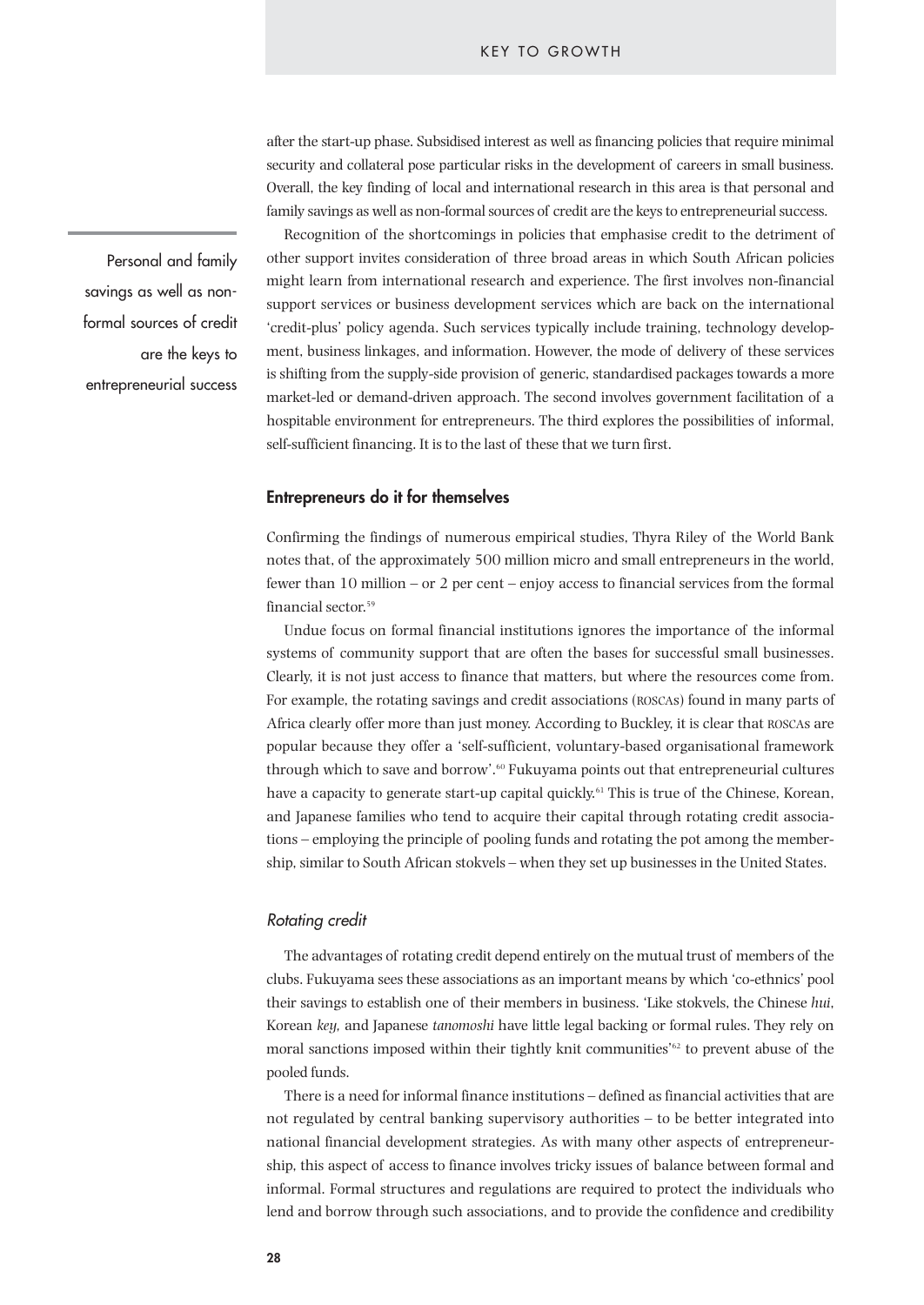that are bridges to the formal economy. Nevertheless, it is in their informality and in innovative departures from conventional market notions of risk and return that they can contribute to easing the somewhat fraught stand-off that marks the question of financing entrepreneurship from formal market sources. Rather than trying to brow-beat the formal financial sector into deviating from its core practices, a more creative way forward may be to encourage the development of alternative providers of finance that are closer to communities and more innovative in their lending practices, but still subject to formal regulation.

For instance, in 2001 the task group on SME finance of the South African Policy Board for Financial Services and Regulation recommended that the 'current model of regulating 'common bond institutions' (co-operatives and village banks in particular) through exemptions from the Banks Act should be reviewed, and consideration given to the need for creating a regulatory authority for such institutions. This may enhance the credibility and growth potential of such institutions.'<sup>63</sup>

#### *Grameen Bank*

A good example of this widely endorsed model of finance is the Grameen Bank in Bangladesh, which relies on disciplines of close community participation and social sanction for its impressively low default rate.<sup>64</sup> Community finance initiatives of this sort could foster the values that sustain entrepreneurship, and obviate the risks that flow from relaxed requirements for collateral or credit history, in the relatively anonymous context of state largesse, or soft finance from financial institutions whose hands have been forced by government. These risks include what the Financial Services Policy Board Task Group describes as 'potential inverse incentives' to default,<sup>65</sup> and the GEM report describes as a tendency in South Africa for micro finance to be used for consumption rather than production.66 In more general and less technical terms, this may be labelled the danger of encouraging a 'culture of dependency'.

While community-based initiatives may have a place in financing informal entrepreneurs and guarding against these pathologies of subsidised credit, other creative alternatives are open to more complex businesses with better growth potential. Observers of Undue focus on formal financial institutions ignores the importance of informal systems of community support that are often the bases for successful small businesses

#### **Entrepreneurship in Marang, North West<sup>67</sup>**

In 1997 a group of 12 (mostly unemployed) women in North West began to put money aside for a project to help them gain financial independence. They began planting green peppers and tomatoes on the plots of two of the women. Despite harvesting a crop of organically grown green peppers, they were forced to give them away because they were unable to gain access to any markets.

However, a visit to the Rand Show and a well-timed documentary on bee farming proved inspirational. A local bee farmer trained them and gave them one hive box per person. The Marang project is now a thriving and growing business. There are 75 hives, with plans to expand to 300. Flowers are also being planted, and the women plan to get involved with local schools by helping them to create vegetable gardens or produce honey.

The company sells honey, honeycomb, beeswax, beeswax candles, pollen, and propolis, and also sells used brood chambers to stock farmers (who grind them up and use them as medication for their cattle). They also hire out beehives with resident swarms of bees to local fruit, lucerne, and vegetable farmers as a pollination service.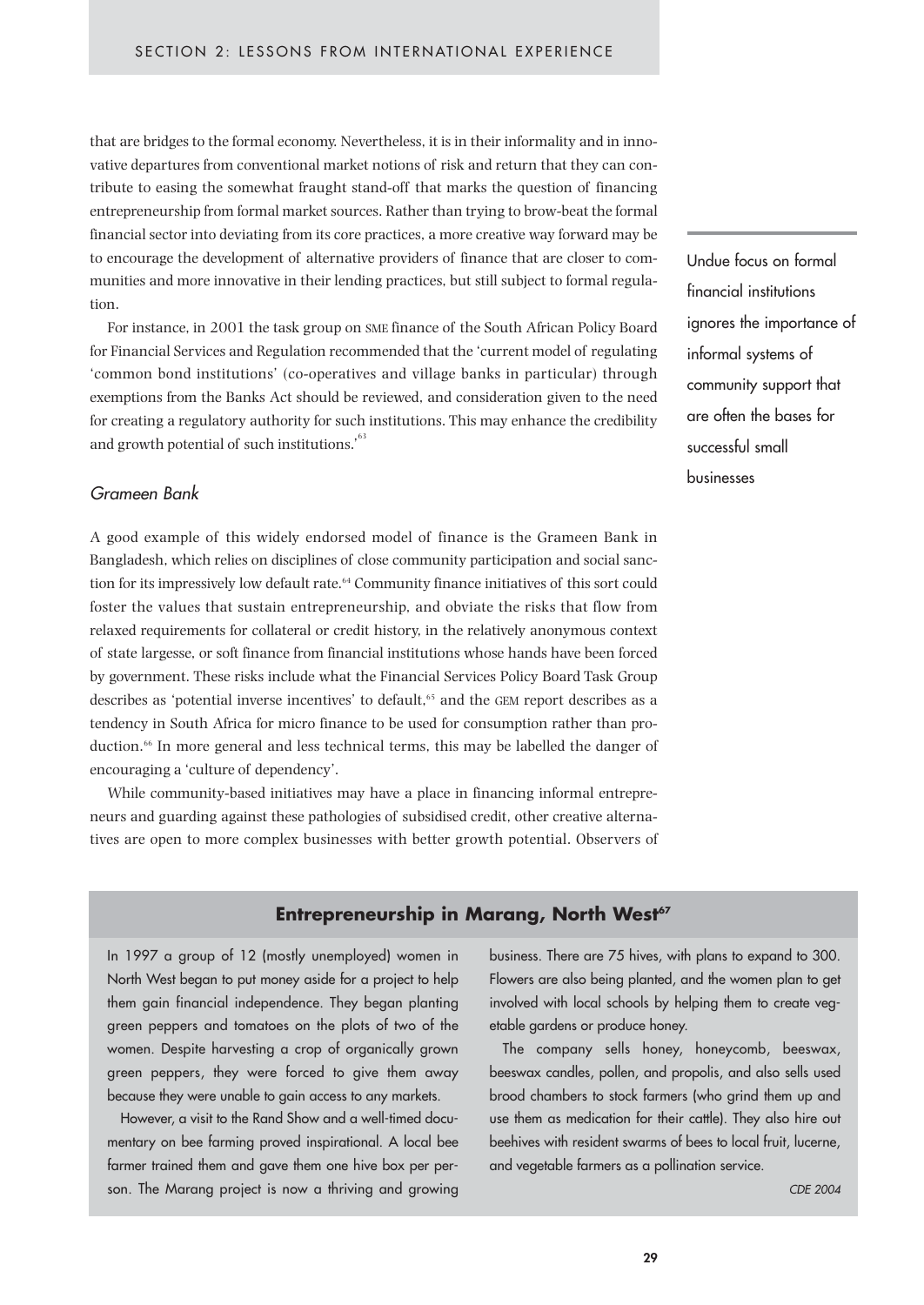Britain's small business sector point to an 'equity gap' for entrepreneurs seeking finance of  $£250 000$  to £1 million (R3 million–R12 million), sums which are greater than 'ordinary' bank loans and smaller than typical venture capital funds. In response, the chancellor of the exchequer, Gordon Brown, has proposed establishing a 'British version of the small business investment companies set up in the United States in the 1960s, and the original source of finance for big American companies like Intel and Apple … this might involve a mix of private finance and loans from the government, which could offer the money at a preferential rate in return for a share of the profits'.<sup>68</sup>

#### **A light touch works best**

While international research and experience downplay policies of government support for access to formal finance, and endorse the possibilities of informal finance and selfreliance, the evidence does not support government passivity or indifference. It is clear that governments can play useful facilitating and supporting roles, but that these should be carefully crafted and targeted.

Until the 1970s, development policy tended to assume that governments generally acted in the public interest and enhanced welfare by eliminating market failures and redistributing resources. Accordingly, the World Bank and other authorities expected government bureaucracies to take exclusive responsibility for the design of technical support for enterprise in general and SMMEs in particular.

Increasingly, however, it was found that government failures may be as or more important than market failures. For example, whether in the area of export assistance through official trade promotion agencies, or in the area of small business support through centralised government enterprise departments, the experience of support to business was unsatisfactory. As regards enterprise support, the use of public sector service suppliers is considered to have failed in all but a few cases, notably in a few countries in East Asia.<sup>69</sup>

#### *World Bank studies*

In a study for the World Bank, Phillips argues that, even given an appropriate policy environment, state institutions are only likely to be effective as long as they:

- enjoy the support and participation of the business community;
- are well funded, and have personnel experienced in relevant technical areas; and

### **Entrepreneurship in Sivuyile<sup>70</sup>**

Although Sonwabo Dunywa grew up in Guguletu, his childhood hobby flowed from visits to his grandparents in the Eastern Cape where he would fashion animals from clay. He later studied ceramics at Zenzele Enterprise and Sivuyile Technical College, and opened his own shop, Uncedo Pottery, in 1996 at the Sivuyile Tourism Centre. He linked his business to township tourism, and now receives between 20 and 50 customers a day.

But his really big break came in 2000 when the DTI funded him to attend a trade show in Italy. 'It was at that show that I realised I had to tailor-make my products to suit my clients if I wanted to remain competitive in the market,' he says.

Today he employs 20 people, and exports a range of brightly coloured products – including espresso cups, sushi plates, fruit bowls, and mugs – to the United States and Europe. *CDE 2004*

Governments can play useful facilitating and supporting roles, but these should be carefully crafted and targeted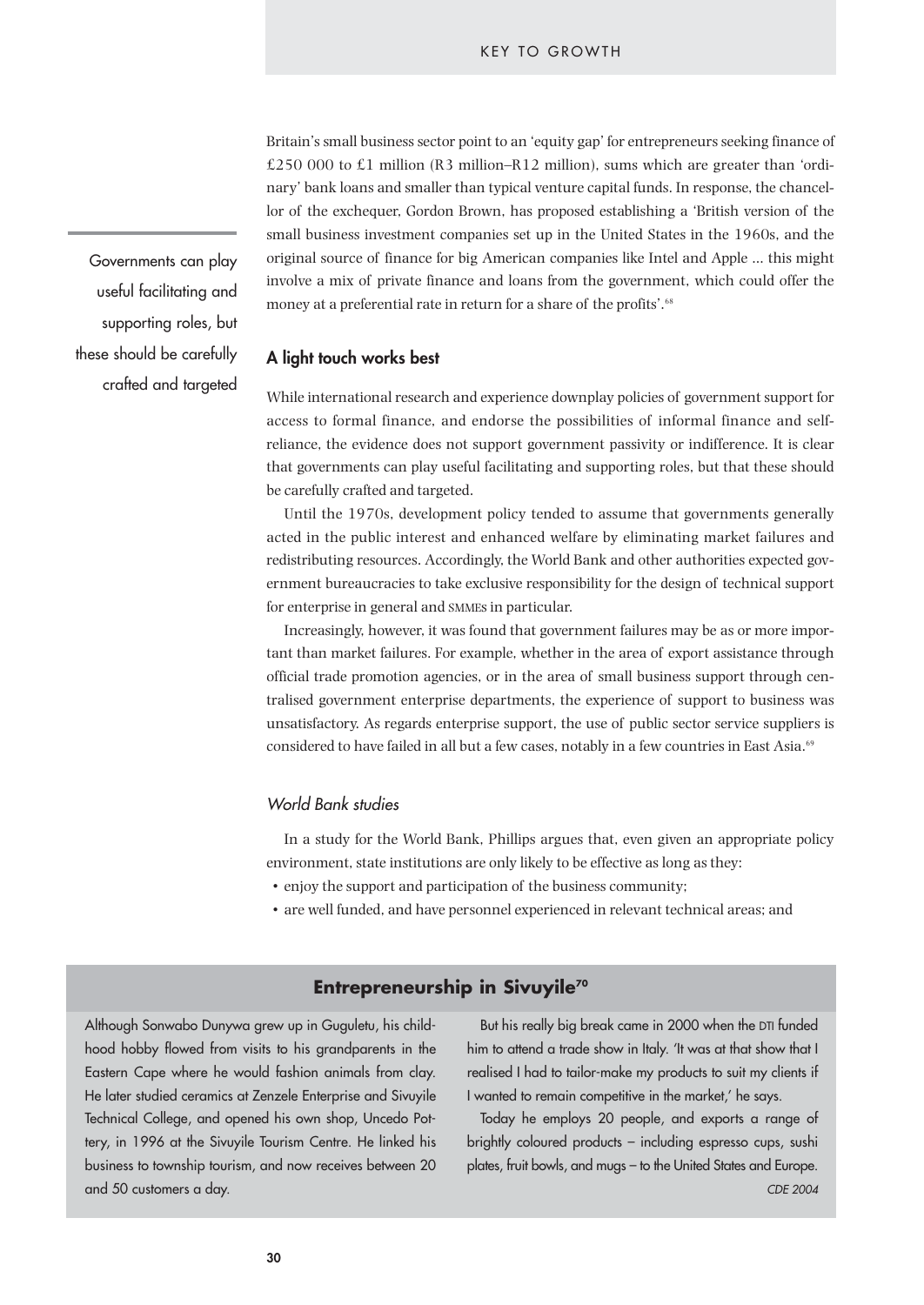• have a significant degree of autonomy from bureaucracy and political interference. According to Phillips, these conditions have generally not been met.<sup>71</sup>

In another World Bank study, Levy isolates two conditions of success: interventions should support, not replace, the market; and they should have a 'light touch' through decentralisation of services.72 To justify public intervention in general, it has to be shown that the public sector is:

- resolving a clear market failure (greater than any distortion the intervention itself might create); and
- intervening in a cost-effective way. Phillips's conclusions are worth quoting at length:

Public support to promote enterprise since the 1970s in developing countries has moved from centralised state development agency initiatives to decentralised market development instruments. It is now increasingly agreed that, if it is to be economically efficient and practically effective, technical assistance for the enterprise sector needs to be flexibly organised and demand-responsive. While traditional centralised assistance may continue to be effective in some circumstances, assistance needs, to a large extent, to be moved out of the State or quasi-public agencies to competitive private service providers responding to the evolving needs of client enterprises, subject to service quality control. *Stimulating of private service supply and upgrading its capacity to respond to the demands of new and expanding private enterprises is therefore a central task of public policy*' <sup>73</sup> (emphasis added).

Thus the trend is for the state to play a greater role in establishing an environment conducive to small business development through a facilitative rather than a hands-on/service provision role. This means that the state has a role in:

- providing an enabling policy for the legal and regulatory environment;
- correcting or compensating for market failures; and

• providing public goods such as basic infrastructure, education, and information services. It should not, however, directly provide private goods that can be more efficiently provided by the market.

The facilitative approach envisaged in this vision can include the dissemination of market information and small-scale technologies. Governments can help firms gain access to information networks. Moreover, resources for enterprise development should be decentralised where appropriate in order to tailor programmes to the specific needs of an area and its enterprises.

#### *Business environment*

Central to the 'facilitative vision' of entrepreneurship support is the environment in which emerging entrepreneurs do business. Writing in the *Harvard Business Review,* Welsh and White make the important point that 'external forces tend to have more impact on small businesses than on large businesses. Changes in government regulations, tax laws, and labour and interest rates, usually affect a greater percentage of expenses for small businesses than they do for large corporations. Such limitations mean that small businesses can seldom survive mistakes or misjudgements.'74 A World Bank report notes that entrepreneurs in developing and transitional economies face a 'triple burden of macroecoPublic support to promote enterprise has moved from centralised state development agency initiatives to decentralised market development instruments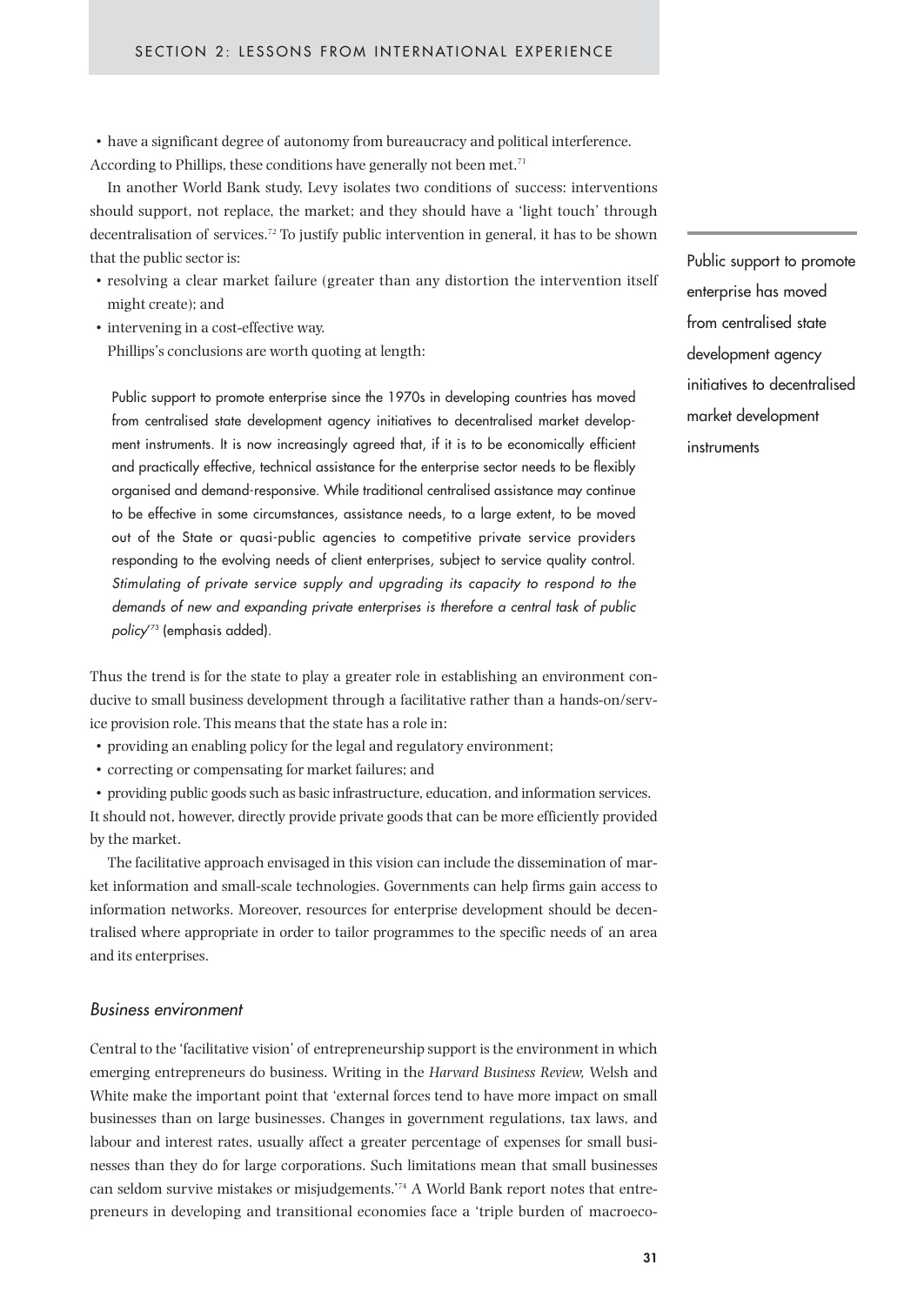#### **International best practice**

tries: Australia, the Netherlands, Spain, Sweden, and the In 1998 the Organisation for Economic Co-operation and Development (OECD) provided broad policy guidelines for fostering entrepreneurship based on a study of five coun-United States. They are:<sup>75</sup>

- **1. Examine the overall institutional framework within which economic activity takes place in order to establish whether it provides maximum scope for entrepreneurship to flourish. In particular:**
- Identify and dismantle remaining barriers to competition, which limit the incentives of enterprises to innovate and perform more dynamically.
- Examine whether current regulations governing financial institutions and/or financial markets inhibit or facilitate the availability and optimal allocation of finance for entrepreneurial activities.
- Allow scope for flexible employment contracts to be negotiated, with remuneration arrangements and working conditions that are well adapted to the needs of dynamic enterprises. Relax employment protection measures that inhibit restructuring or discourage entrepreneurs from taking on new workers.
- Examine the cost of complying with governmentimposed administrative or regulatory requirements, and identify where reductions could be made, either by removing the requirements to comply or by reducing the administrative burden involved.
- Examine the overall effects of the tax system on entrepreneurship, and identify features that discourage entrepreneurs or the financing of entrepreneurial activity. Ensure that the tax system is transparent and that compliance is straightforward. Ensure minimum ongoing costs of complying with government administrative, regulatory and reporting requirements.
- Review and simplify the registration procedures required to create a business. Ensure that firms are able to close quickly should they wish to.
- Ensure that personal bankruptcy legislation provides an appropriate balance between encouraging risk-taking

and protecting creditors, given that the closure of unsuccessful firms is a necessary if unwelcome part of the entrepreneurial process.

- Re-examine the effects that social insurance provisions may have on encouraging or discouraging would-be entrepreneurs.
- **2. Ensure that specific programmes designed to foster entrepreneurship operate as part of an integrated and coherent strategy that complements the framework conditions. In particular:**
- Avoid policies that stem from too narrow a definition of entrepreneurship (eg, that entrepreneurship is only about start-ups or only about high technology) and which may divert attention from getting the broader economic policy settings right.
- Widen the target population for entrepreneurship programs, where possible, to attract the participation of women, the young and minorities.
- Undertake regular and comprehensive evaluation of programs, and ensure that evaluation findings are acted on.
- **3. Improve the effectiveness of entrepreneurship programmes by drawing on the knowledge of local levels of government. In particular:**
- Ensure that resources for programmes to foster entrepreneurship are decentralised where appropriate in order to better tailor programs to the specific needs of an area and its business.
- Provide regular opportunities to exchange information at a national level on the experiences of local authorities in designing and implementing entrepreneurial skills and attitudes.
- Increase opportunities for the unemployed to create their own jobs through self-employment schemes.
- Facilitate networking among firms in order to foster a culture of mutual co-operation and risk-taking.
- Promote the entrepreneurial non-profit sector by contracting-out where possible the delivery of public services that meet pressing demands in economic and social development. *CDE 2004*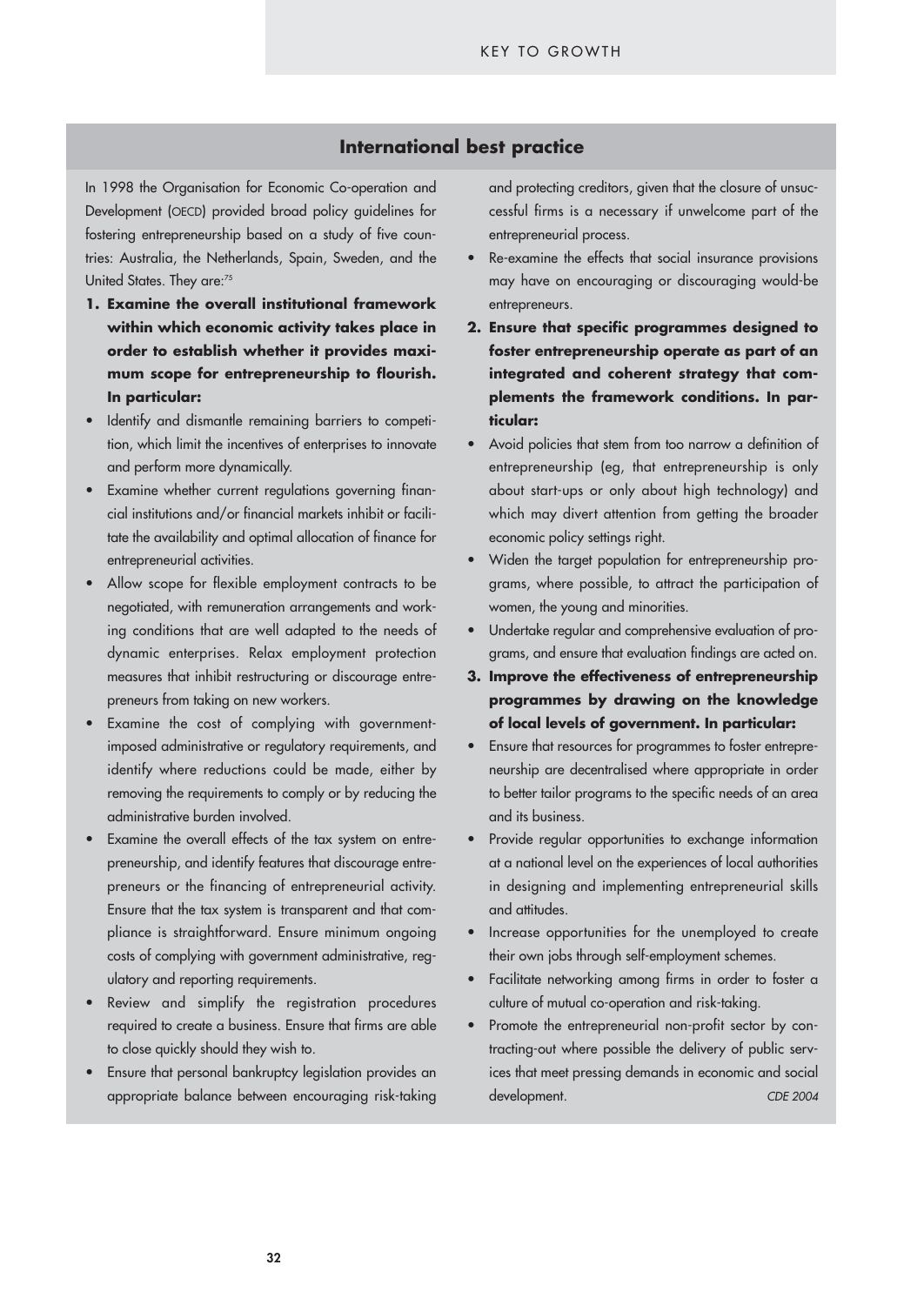nomic, institutional/regulatory, and micro (firm)-level constraints'. It states that many new enterprises fail as a result of:

- the excessive costs of entry relative to their fragile positions at start-up;
- an inability to secure permits, acquire finance, or obtain business/technical support;
- high operating costs, including the cost of servicing debts;
- inaccessible business information (eg on how to export); and
- burdensome (eg onerous tax compliance) or inadequate (eg weak contract enforcement) state regulations.<sup>76</sup>

Infrastructural requirements for small business include:

- good roads, ports, and telecommunications facilities; and
- support services, such as legal advice, insurance, accounting, and consulting services operating in response to market demand.

As Morris notes: 'Where there is an established environmental infrastructure (eg financial institutions, utilities, transport, distribution channels, courts, police), entrepreneurship is facilitated<sup>'77</sup>

#### *Excessive regulation*

It bears repeating that government can fail to facilitate entrepreneurship through excessive or inadequate regulation. Bureaucratic overkill can certainly stifle economic activity. Starting a business is more complex and time-consuming in some countries than in others. For example, in the United Kingdom the paperwork involved in setting up a company takes about one week. In Australia, Japan and Sweden, too, the process is relatively straightforward. In Italy and Spain, however, it can take months.<sup>78</sup> The Institute for Liberty and Democracy in Peru has reported that registering a business in that country required 11 different procedures lasting a total of 289 days. The cost of registering businesses in Latin America is also significantly higher than in the United States. Other studies have found that while most countries do not have overt legal barriers to market entry as high as Peru's, all too many force small businesses into the informal sector, with costly taxes and regulations.<sup>79</sup>

In a paper on successful entrepreneurs and enterprise culture commissioned by CDE, Bearse points out that it is important to note how features of government policy, law, and regulation arising from any level can provide a 'business climate' averse to enterprise, either directly or indirectly. 'Directly, there are a variety of regulations that increase entrepreneurs' costs of doing business and/or constrain business development. These include licensing fees and regulations, forms and filings to establish legally, and business location constraints.' 80

Pointing to the dangers of possible unintended consequences of government actions, Bearse continues: 'Indirectly, laws and regulations established to serve some other public policy goal may have negative implications for entrepreneurial activities. City planning or industrial development practices borrowed from advanced industrial countries, for example, may lead authorities in developing countries to banish micro-enterprises from city streets, harass "informal" producers or even to demolish entire neighbourhoods containing commercial vitality as well as homes because they are perceived as "slums" or "shanty towns".'

As the OECD points out, it is important to locate and dismantle barriers to entrepreneurship (see box, **International best practice,** facing page). Especially important is the need to allow flexible employment contracts to be negotiated.

It bears repeating that government can fail to facilitate entrepreneurship through excessive or inadequate regulation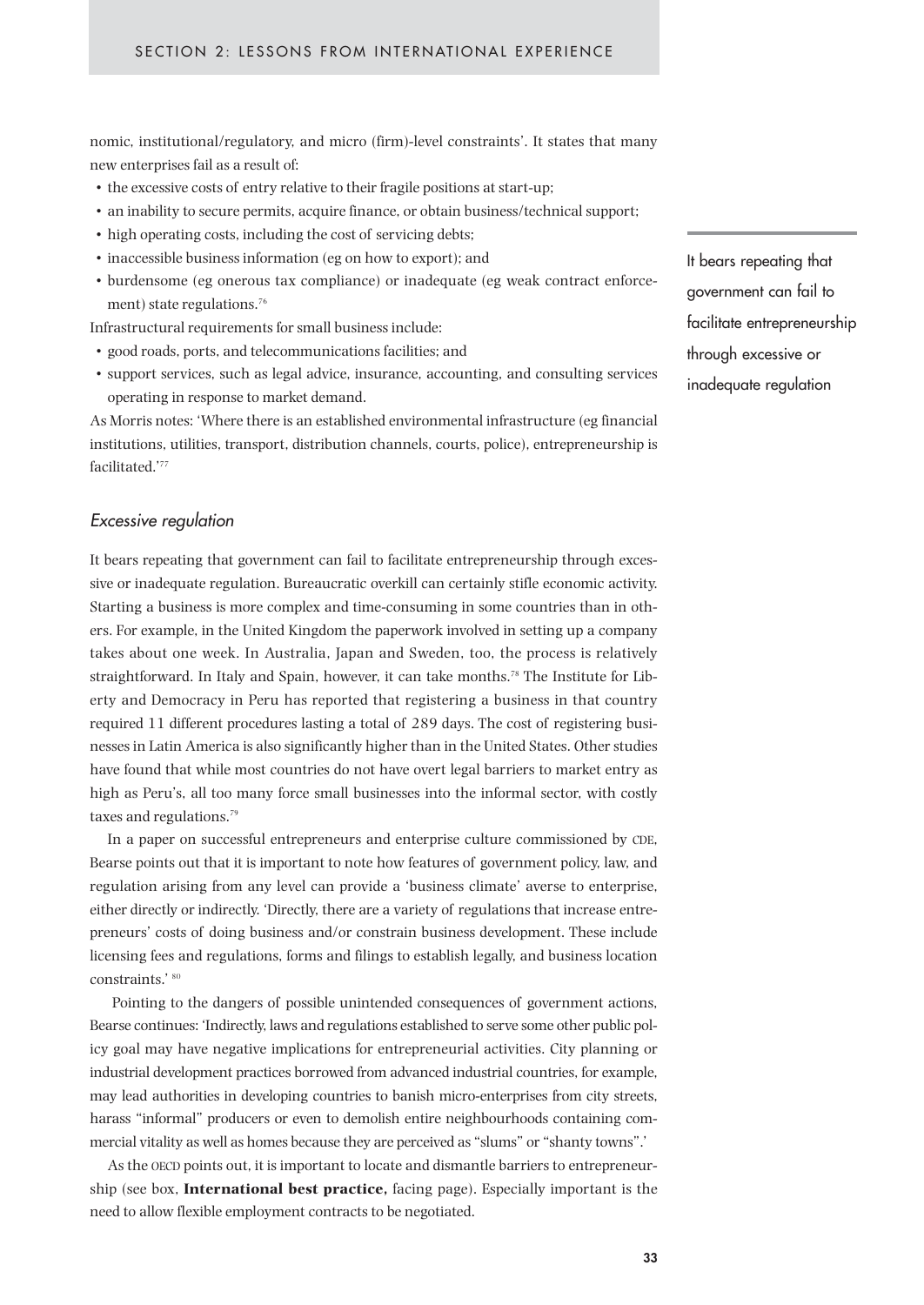#### KEY TO GROWTH

#### **Summary**

Values and culture matter when it comes to the individual attributes which make for entrepreneurship – but these have little or nothing to do with race

Perhaps there is no more enduring controversy over the whole range of growth issues in the developing world than the extent to which experience and prescriptions are transferable. There is a natural resistance to believing that the experience of others is a better guide than our own history, and the things you win when you win freedom include the freedom not to follow others. But, in the specific case of entrepreneurship support, the lessons of international experience are so consistent across varied societies that they can be taken up with confidence and enthusiasm. In this light, it is worth restating the main points of our review of this experience and these lessons:

- It is not finance that has the most telling effect in fostering entrepreneurship, especially where delivery reflects a misallocation of resources.
- It is essential to get the environment right in matters of infrastructure and regulation.
- Values and culture matter when it comes to the individual attributes which make for entrepreneurship – but these have little or nothing to do with race.
- Government policies in other areas can have unintended and undesirable consequences for entrepreneurship.

These insights provide a starting point from which to discuss the South African government's policy for supporting SMMEs.

# **Entrepreneurship in Langa<sup>81</sup>**

Monica Mahloane completed the academic component of her diploma in construction technology, but failed to find a company with which to do her in-service training. Undaunted, she set about turning her hobby into a business, inspired by watching busloads of tourists drive through the area of the township where she lived, taking

pictures 'of the township and its people as if it was a zoo'.

Beginning in 1987, she and her mother renovated their home over a period of two years and turned it into a restaurant. Lelapa Restaurant in Harlem Avenue, Langa, is now a thriving business, capturing a significant amount of the passing tourist trade. *CDE 2004*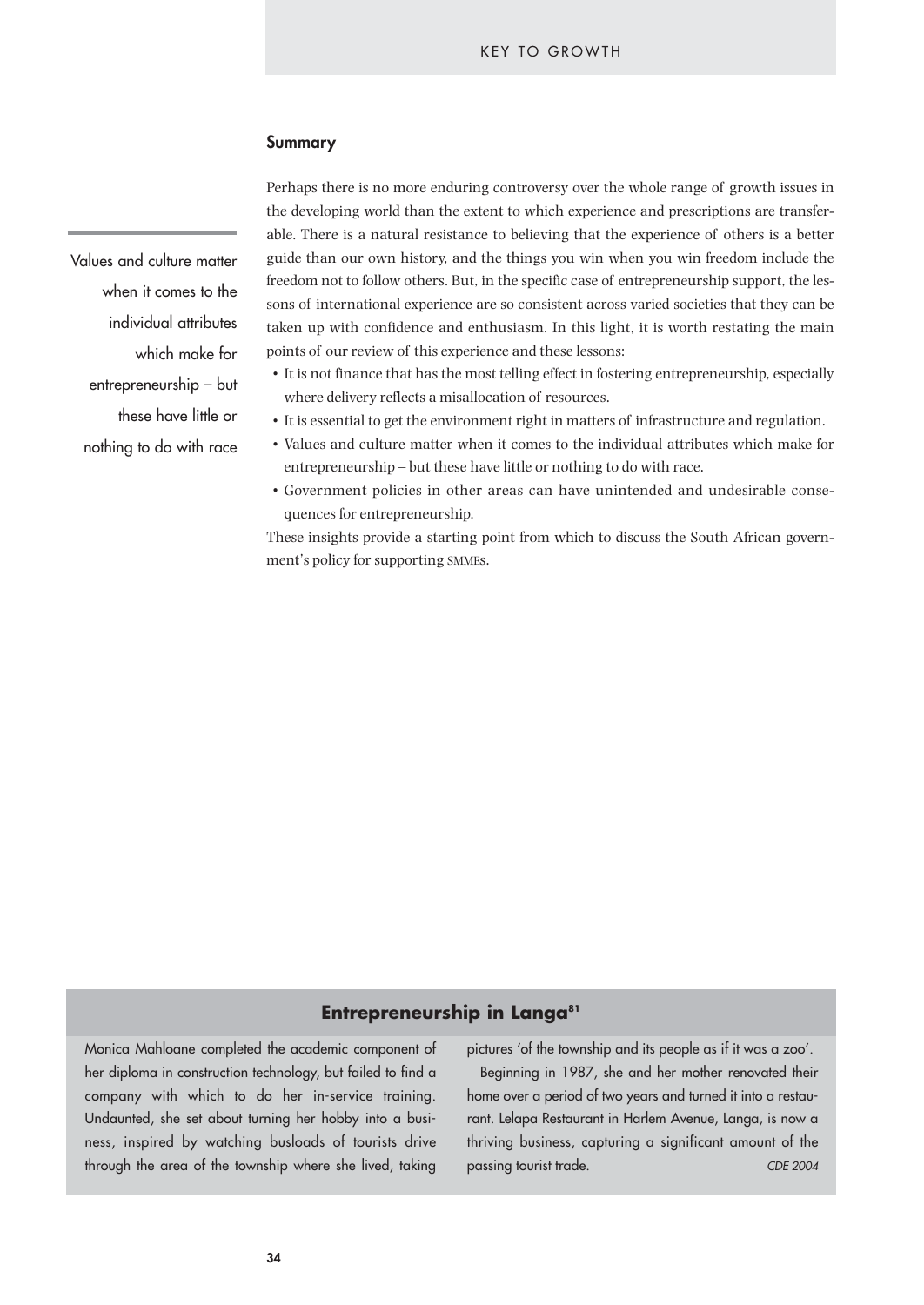

Dapney Mona of Daphlet Enterprises, a clothing design firm in Nelspruit, Mpumalanga, displays her creations at the Rand Show.

# **GOVERNMENT POLICY ON SMMES**

This section of the report sketches the South African government's efforts to promote the SMME sector, and places them in critical perspective by reviewing international research and best practice, especially in the fields of finance and regulation.

South Africa's adoption of more market-friendly economic policies during the 1990s coincided with powerful international championing of the market in development debates. Included in this was growing policy support for SMMEs. Indeed, as we have already pointed out, support for the broader distribution of entrepreneurship and the promotion of small businesses in an economy marked by corporate concentration have helped to justify the emphasis on market mechanisms to achieve social and political outcomes. This trend has been strengthened by belief in the potential of small enterprises as a vehicle for black economic empowerment.82

The government's main strategy for promoting small businesses has been to distribute support services and goods, rather than to create a freer and more supportive environment. The 1996 National Small Business Act (no 102 of 1996), which laid the foundation for SMME support, provided for bureaucratic structures to deliver support directly to targeted recipients. The initial structures were the Centre for Small Business Promotion (CSBP), the Small Business Council, and the Ntsika Enterprise Promotion Agency (see box, **The Ntsika Enterprise Promotion Agency,** page 37). The CSBP and Ntsika were persuaded that access to finance was the most important constraint on black small businesses. As a result, Khula Enterprise Finance was added to the enterprise-supporting bureaucracies.

#### **Mixed agendas and capacity problems: delivery falls short**

There is a broad consensus on the delivery record of these enterprise-supporting bureaucracies, supported by at least two extensive evaluations and reviews commissioned by the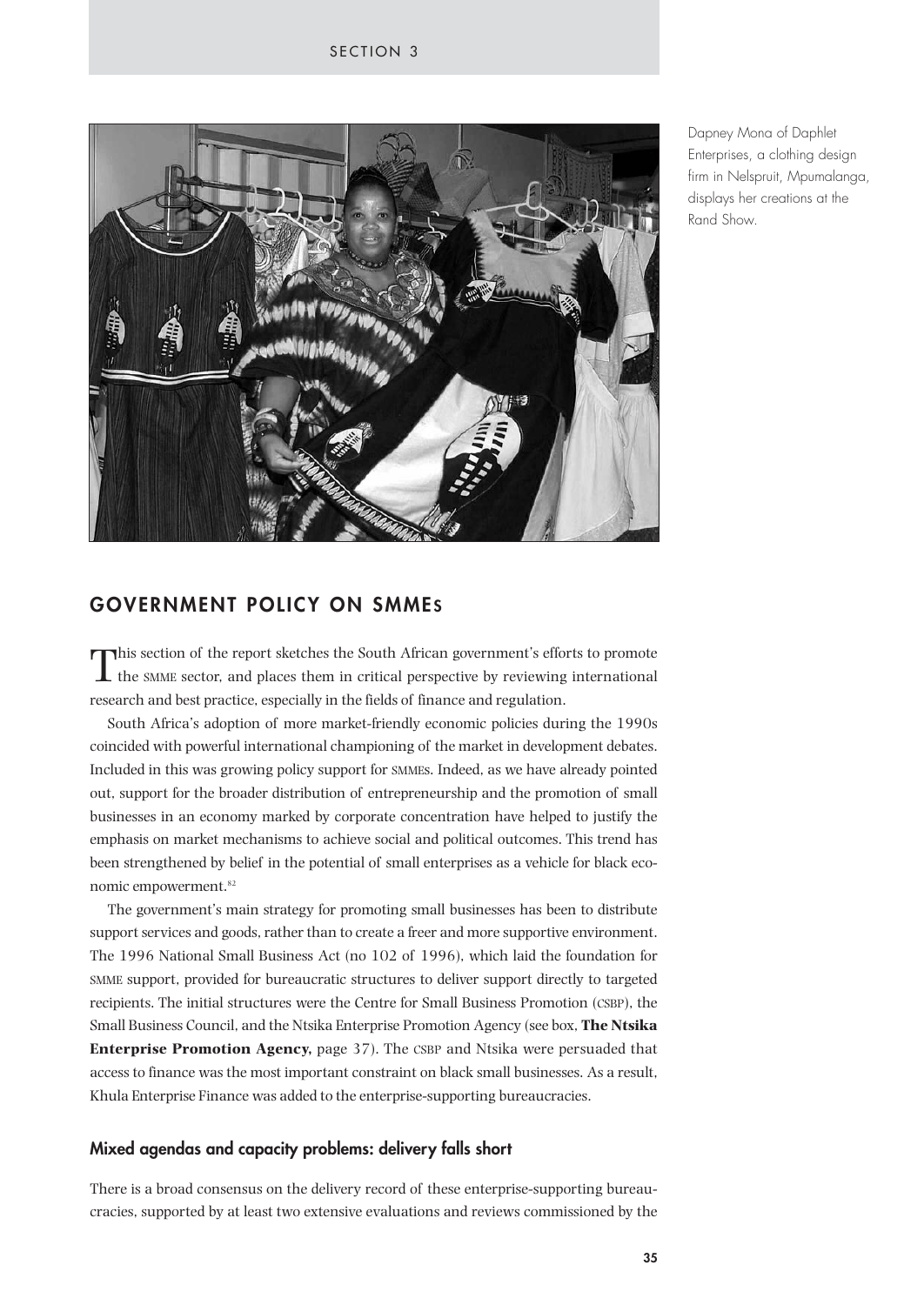DTI itself. The verdict is that a shortage of capacity and skills, as well as a lack of co-ordination and synergy among government departments and the new institutions meant to deliver goods and services to developing businesses has undermined the ability of the latter to meet their objectives.<sup>83</sup>

To their credit, those responsible for making and implementing government policy, up to and including the minister responsible, have been prepared to acknowledge the current shortcomings. For example, in 1999 Ntsika's chief executive officer stated that the then 16 tender advice centres (TACs) were 'a drop in the ocean', and were not always competently managed. Ntsika has accredited 103 Local Business Service Centres (LBSCs), which are trying to become sustainable.<sup>84</sup> However, research suggests that their personnel generally lack business experience, which undercuts the centres' effectiveness.

Several of the shortcomings are centred on Ntsika's flagship LBSC programme. It has been suggested that Ntsika runs too many programmes, and that this has undermined the efficacy of many of them, including the LBSC programme.<sup>85</sup> Analysts say LBSC and TAC personnel lack business skills and experience, which also limits their impact. Reviewing several studies of LBSCs, CDE researchers concluded that 'dedication is there aplenty. But the challenge on SMME development in the age of innovation and IT requires high-level business service skills that are not available in most LBSCs.'86

## *Internal failings*

Internal structural and capacity failings have also impacted negatively on the organisation's efficacy. As Ntsika's previous chief executive officer has put it, ''what you see from the outside is a result of what is inside'.<sup>87</sup> Ntsika has attempted to address this catalogue of shortcomings, refining its criteria for supporting SMMEs, and becoming more selective in the initiatives with which it engages. It has recognised that a lack of entrepreneurial experience among business development service (BDS) providers undermines the impact that such services can have. As a result, it is actively supporting the recruitment of experienced mentors and trainers by BDS providers. However, many service providers cannot afford to pay qualified mentors as much as they can earn in the private sector.

The effects of this lack of capacity are exacerbated by Ntsika's manifold responsibilities.<sup>88</sup> Presumably in order to remedy this, some of the programmes previously managed by Ntsika have been absorbed by the DTI itself. In addition, the Small Business Amendment Act (2003) has downgraded Ntsika's policy research function, and an ambitious new programme – the Black Business Supplier Development Programme – which seems to fall under Ntsika's original mandate is being run by the DTI. These might well be positive and rational moves, but they leave a question mark over Ntsika's future, and give no impression of a clearly formulated macro framework for SMME support. They also assume, perhaps optimistically, that the capacity for really making things happen resides in the DTI itself.

#### **Policy innovations: but where's the plan?**

Over the past two years, the government has seemed more inclined to address these issues. In an interview with CDE, a senior DTI official has acknowledged that SMMEs face a number of constraints,89 including a lack of infrastructure, low levels of education and skills, and onerous labour regulations. In its 2002 medium-term plan, the DTI drew a distinction between small business development and black economic empowerment, and stated that

More than 90 per cent of black entrepreneurs who secure loans from commercial banks do so without credit guarantees from government agencies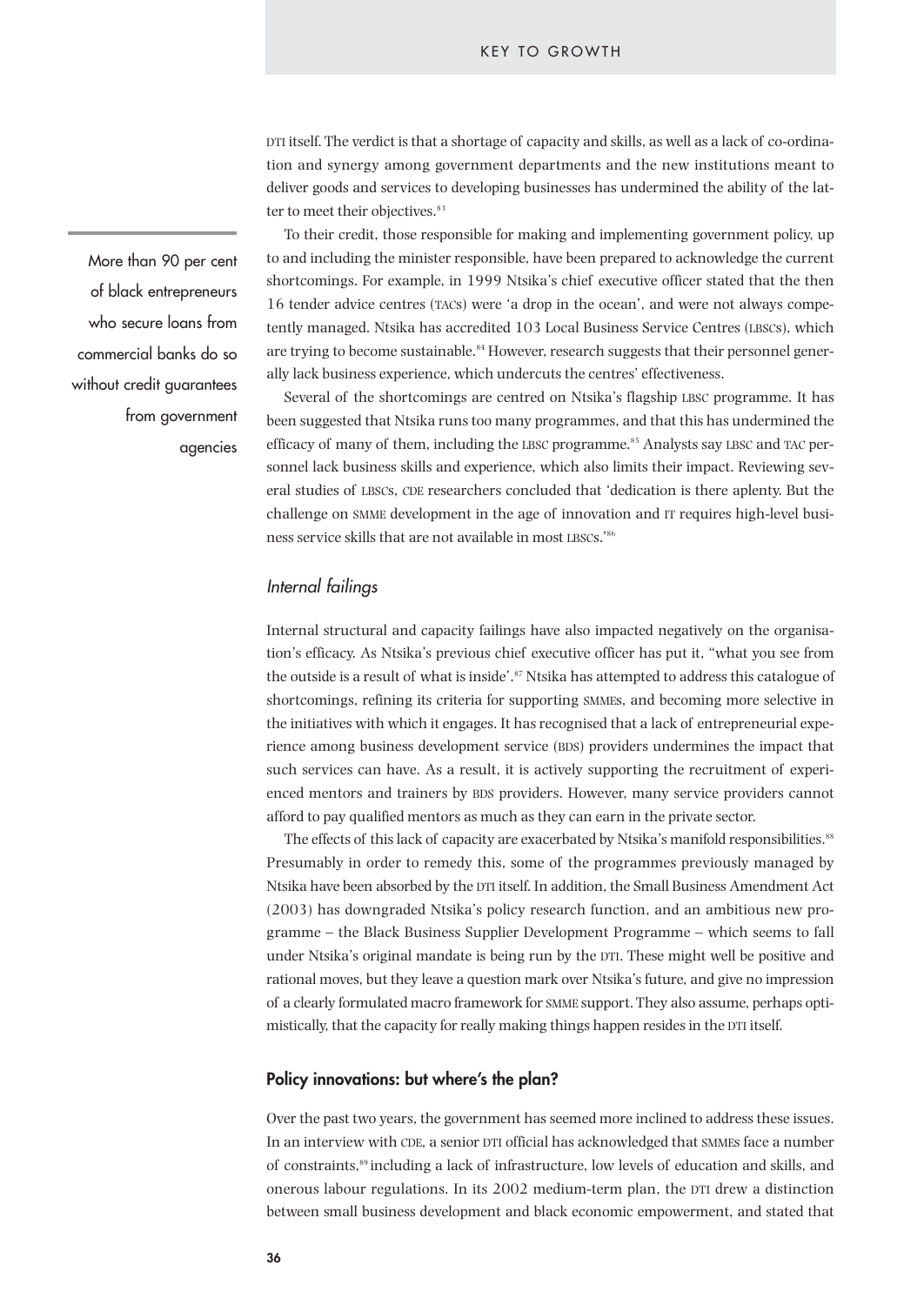strategic objectives would be formulated for each of these areas.<sup>90</sup> Programmes have been developed to help small businesses exploit the export market. In 2002 the DTI initiated a small exporters' programme and an export marketing and investment assistance programme.

## *Structural issues*

Structural and capacity issues are also on the agenda. In 2000 Alistair Ruiters, directorgeneral of the DTI, stated that the department's structure was too rigid, and that it did not have the flexibility to maintain high levels of service delivery.<sup>91</sup> In the same year the minister of Trade and Industry, Alec Erwin, stated that the capacity of DTI and its monitoring of SMMEs had to be improved.<sup>92</sup> There are indications from within DTI that monitoring capacity might still be a problem, but that initiatives are under way to address this.

In 2002 the DTI was restructured into functionally distinct units. One of the new divisions responsible for policy development is the enterprise and industry development division. Its first task was to draft amendments to the National Small Business Act, which are discussed below, and to help amend policy on small business development. As we shall see, the long-heralded statement of an integrated strategy for the sector has yet to appear.

Central to what is as yet a piecemeal and partial rethink of priorities is the targeting of support. The DTI is beginning to differentiate more explicitly between policies targeting small and emerging entrepreneurs and those directed towards survivalists. In the past, much of the work undertaken by agencies such as Ntsika, and much of the finance provided by Khula, were directed towards micro and small enterprises, with no real effort made to differentiate between these and survivalist concerns. Ntsika has clearly stated that it is currently aiming at servicing aspirant entrepreneurs rather than those who conduct informal business activities merely to survive.

In the same spirit, the government is beginning to celebrate the achievements of successful entrepreneurs with whom it has engaged through export promotion, trade and business linkages, and other programmes, in an online publication entitled *Real people: beyond the statistics.* While this reflects an acknowledgement of how important it is to cele-

## **The Ntsika Enterprise Promotion Agency<sup>93</sup>**

The Ntsika Enterprise Promotion Agency was established by the National Small Business Act of 1996. It comprises a number of units responsible for facilitating the development of the SMME sector, including:

- \* a market access and business linkages division;
- \* a policy, research, and information unit;
- \* an institutional support unit;
- \* a targeted assistance division; and
- \* a technology unit.

Ntsika has numerous responsibilities, ranging from skills development and training to the facilitation of linkages and networks, institutional funding, and technology development. While the organisation has taken a broad approach to service delivery, its work is most visible through the Local Business Service Centres (LBSCs) and Tender Advice Centres (TACs) which it supports.

LBSCs are accredited organisations, distributed throughout the country, which offer a range of business development services to drop-in clients as well as more formalised training programmes. In 2002, a total of 103 LBSCs were accredited.

TACs provide a range of tender-related services, including the facilitation of networking with established contractors, training and assistance in tender completion, and tender advertising. By 2001 there were 16 TACs throughout the country. *CDE 2004*

The long-heralded statement of an integrated strategy for the sector has yet to appear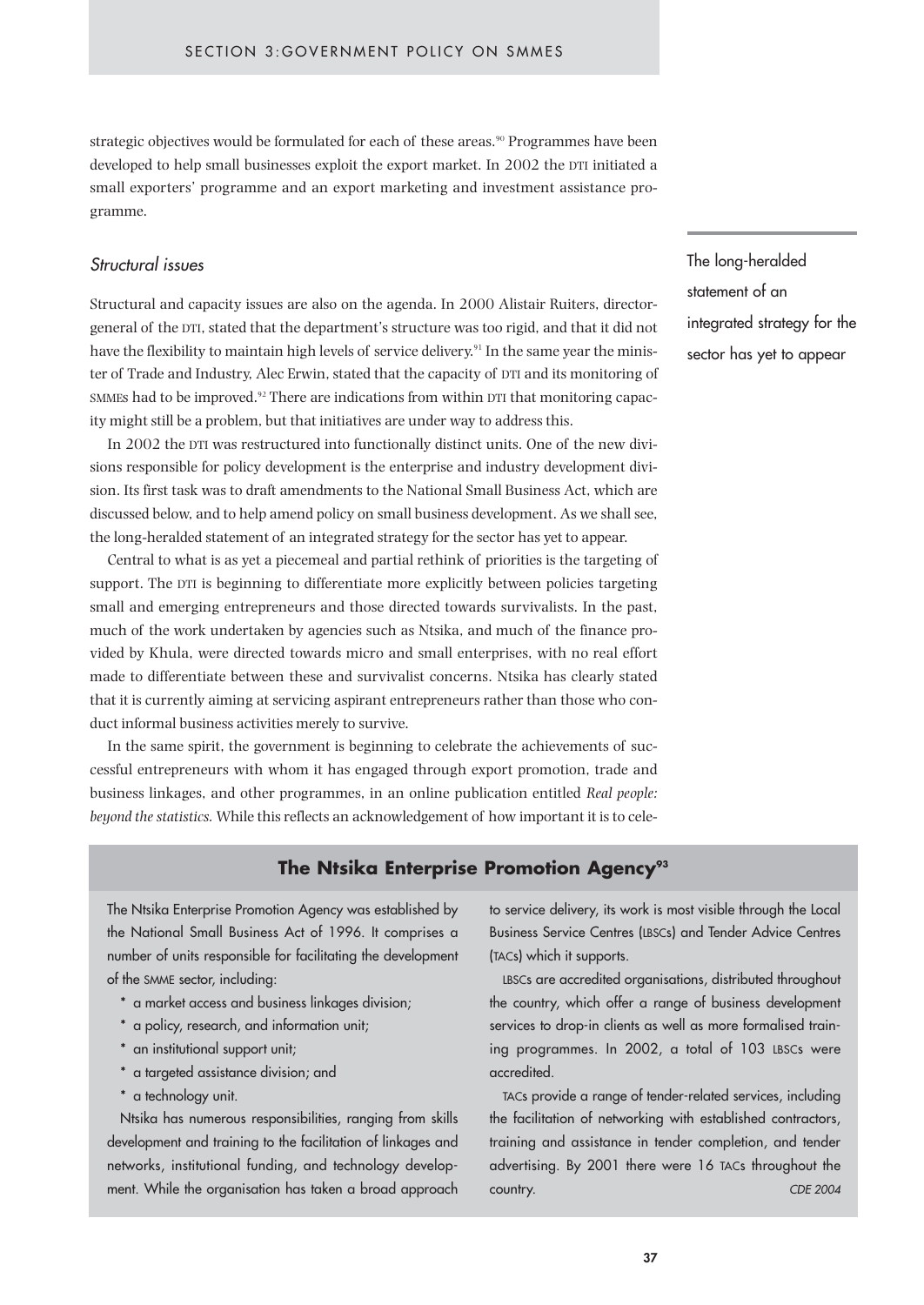brate success, the government now needs to find ways to build and sustain an environment of positive reinforcement. The parliamentary subcommittee on SMME service providers and access to finance has also highlighted the importance of fostering a spirit of entrepreneurship,<sup>94</sup> and plans for doing this at school level are apparently in the pipeline.

*Enabling environment*

Another central issue is the creation of an enabling environment for SMMEs, including a regulatory environment conducive to the establishment, registration, and running of small businesses. In a speech on the role of woman entrepreneurs in January 2003, Erwin stated that emerging and small businesses faced the following constraints:

- the regulatory environment;
- educational opportunities and education systems;
- cultural factors;
- management training and job opportunities; and
- family responsibilities.<sup>95</sup>

In the same speech, Erwin outlined some of the steps his department intended to take to reduce or eliminate these constraints. These included improving the climate for entrepreneurship, by addressing some of the bureaucracy of starting a business, encouragement of teenagers to get appropriate training and experience that will enable them to become successful entrepreneurs, improve access to basic education, and encourage entrepreneurial activity from a school-going age. These priorities hold out real prospects of constructive developments in SMME support.

These and other hints of a change of direction have encouraged expectations of a new, strategic, integrated, small business support strategy. It was regularly reported in the second half of 2002 that a document outlining the new approach would be released before the end of that year.<sup>96</sup> Throughout 2003 and now into 2004 no such document has been made public. Instead there is a clear impression of a prolonged but as yet indecisive rethink, especially in the key areas of finance and regulation. As the discussions of finance and regulation which follow should make plain, developments thus far give the impression of being neither strategic nor integrated. In March 2003 the national assembly passed a bill amending the Small Business Act (1996).<sup>97</sup> This piece of legislation is largely concerned with the need to formalise the demise of the Small Business Development Corporation (SBDC), which was wound up in 1998. It's demise was variously ascribed by government spokespeople to its being 'bureaucratic and ineffective'98 or 'due to corrupt practices by its officials', which caused it to collapse.99 The Bill gives the minister the power to 'consult' with any body he feels satisfied represents the interests of small business. Aside from this tidying and patching up in the aftermath of the Small Business Council, the Bill's most important effect is to dilute the functions of Ntsika.

#### **Funding small business**

As we have already noted, Khula Enterprise Finance owes its existence and its brief to provide wholesale financial support to entrepreneurs to the assumption that a lack of access to finance is the principal impediment to the small enterprise economy. Capitalised by the sale of the SBDC, Khula had disbursed more than R126 million in loans by 2002, but experienced serious difficulties with the collapse of several retail financial institutions (RFIs) that it had funded (see box, **The Khula Enterprise Finance Agency,** facing page). However,

Developments thus far give the impression of being neither strategic nor integrated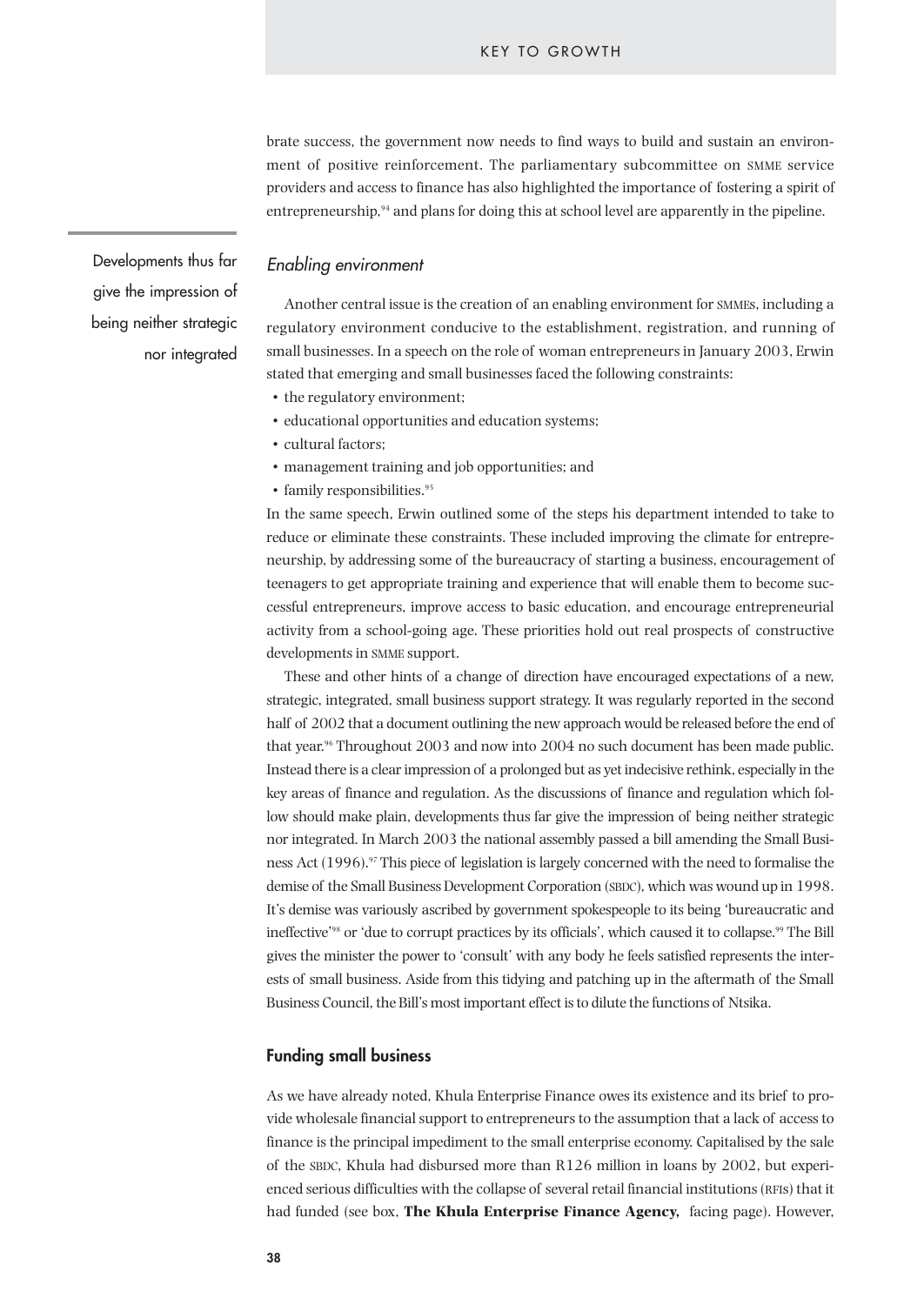Khula's critics not only question whether it has the competence and capacity to discharge its mandate, but also whether the assumption on which it is based is in fact valid.

As we saw in the previous section, international research and experience run counter to this assumption – and evidence suggests that South Africa is no exception to these global trends in small business financing.

According to the 2002 GEM report on South Africa, more than 90 per cent of black entrepreneurs who secure loans from commercial banks do so without credit guarantees from government agencies.100 The report concludes (in diplomatic language) that 'in a substantial proportion of unsuccessful applicants (for bank loans), the failure of the application would not seem to be entirely unreasonable'. Almost three quarters of the entrepreneurs who were refused finance had one or more of the following characteristics: they had been blacklisted, were considered to have kept inadequate financial records, had no collateral, or were seeking working capital. The 2003 GEM report for South Africa builds on this by pinpointing managerial inadequacies as an important cause of cash shortages among 'black African, Indian, and coloured entrepreneurs with small and medium regis-

## **The Khula Enterprise Finance Agency**

The Khula Enterprise Finance Agency was established to channel funding to emerging and small enterprises. This is mainly done in two ways: providing credit guarantees and bulk loans through so-called Retail Financial Institutions (RFIs); and on a much smaller scale, providing direct loans to survivalist and emerging micro entrepreneurs. Specific programmes offered by Khula include:

- Khula Start (small loans to new businesses, specifically survivalist and very small businesses);
- a Micro Lending Plan (aimed at growing small businesses, and channelled through the RFIs);
- the Khula Guarantee Scheme (providing collateral to established banks for loans to small business people);
- the Khula Equity Fund (aimed at improving the gearing ratio of businesses through purchasing equity in the business) ; and
- the Thuso Mentorship scheme (providing pre-business plan and post-loan approval support to businesses applying for loans ranging between R100 000 and R1 million). Since its inception, Khula has approved R246 871 023 in business loans, and R13 593 744 in capital loans. Between 1996 and 2000 it 'created' some 970 036 jobs.101 However, there is a question mark over the sustainability of the enterprises it has supported: former senior employees of Khula have admitted that they fail at a

rate of 70 to 80 per cent. In order to meet its targets in terms of enterprises reached, the chief executive officer stated in 2000 that donor state funding would need to increase from R272 million in that year to R1 billion in 2004.

Khula has been sharply criticised. In 2000 at least two RFIs collapsed due to poor governance, fraud, and mismanagement. By 2003 Khula had written off R11.6 million in bad debt.<sup>102</sup> Evidence gathered by CDE researchers suggest that Khula's problems can be attributed to the following factors:

- inadequate and inappropriate managerial systems;
- incorrectly targeted products;
- inadequate criteria for selecting RFIs; and
- inadequate mentoring or after-care services.

These inadequacies have been compounded by a high level of 'unbankable' clients. Several of the RFIs appear to have displayed many of the same symptoms of failed businesses: too rapid expansion, fraud and mismanagement, a lack of adequate systems, unrealistic targets, poor capacity, and an inadequate understanding of target markets. Despite these failings, Wolfgang Thomas argues, in a CDE background research paper, that the principle underlying Khula's formation, namely private credit guarantees, is the correct one to follow.

However, the success of this model will largely depend on whether banks refer businesses with real potential to Khula, and on the provision of appropriate mentoring and aftercare support. *CDE 2004*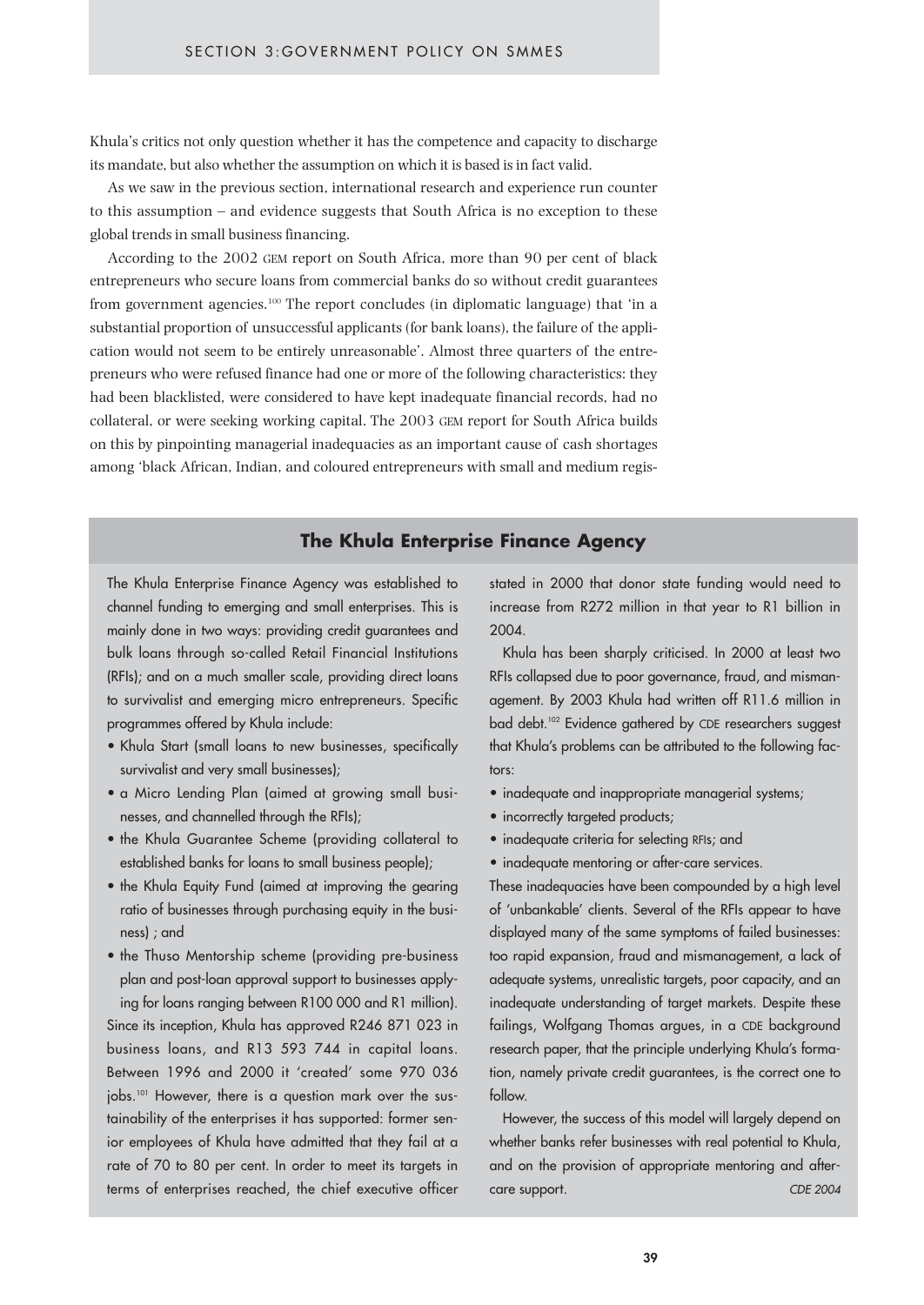tered businesses'.103 It states that 'four essential financial practices' (in fact, the simplest and most basic elements of financial management) are crucial to the health of SMMEs. It reports that more than 70 per cent of businesses that practised these fundamentals had secured loan finance, in the period under review, leading the researchers to conclude: 'In isolation, additional external finance is unlikely to address the underlying managerial weaknesses or the cash shortages in these firms, except perhaps in the short term. *A primary focus on finance providers and financial products does not appear to represent an optimal solution to the cash constraints facing these firms'*<sup>104</sup> (emphasis added).

The report to the Policy Board for Financial Services and Regulation on SME finance covers some of the same ground, though more cautiously: 'For those SMEs with acceptable "credit histories" and sufficient collateral, access to bank credit *appears to be* satisfactory. For start-ups, micro enterprises, entrepreneurs from previously disadvantaged communities, or any other group with limited collateral or weak (or limited) credit histories, access is more limited'.105 However, it must be noted that these characteristics, particularly the absence of collateral and/or a track record of financial management, are very common to emerging and very small or small businesses. It is indeed for these very reasons that agencies such as Khula exist.

## *Poor performance*

The poor performance of government-sponsored credit programmes up to 2002 severely dented market confidence in their capacity. As one research report states: 'Weak management, poor corporate governance, and greed by some of their *(sic)* associates [RFI partners] brought about the well-known RFI collapses of 1999-2000.'106 However, the bad debts that caused Khula to run up losses of R28,1 million in 1999-2000 and R11,6 million in 2000-2001 may also partly be due to credit-based approaches focused on apparent need rather than on track record or potential.

The DTI has recognised Khula's shortcomings, and has conducted an internal review into its functioning. As a result, the department has been considering changing Khula from a wholesale finance institution into a retail lender to small business.<sup>107</sup> According to Khula's former managing director, Sizwe Tati, the agency is no longer prey to the bad debts that caused it to write off R11,6 million in 2001. He has also claimed that management of and control over RFIs have been improved.108 Khula has indeed been successful in developing safeguards against a repeat of the RFI debacle, to the extent that in the fiscal year 2001–2 no bad debts were written off at all.<sup>109</sup> Nevertheless, the confidence of potential entrepreneurs has been undermined, and black small business has been given a bad name in banking circles.

Although the DTI has not disguised its dissatisfaction with Khula's performance, this has not prompted a fundamental rethink of the government's basic assumption, namely that the main priority in small business support is to provide finance to a constituency that mainstream lending institutions regard as too risky. The lesson to be drawn from Khula's shortcomings is apparently no more than that the structures of delivery have been faulty. After suggestions for the establishment of a new organisation to replace Khula had been discarded,<sup>110</sup> the favoured solution appeared to be to move Khula closer to borrowers by turning it into a retail lender. The grounds for this choice were that a state-funded lender would be able to service this constituency as a 'development institution that needs to recover costs rather than one driven by profit for shareholders'.<sup>111</sup> The

The poor performance of government-sponsored credit programmes up to 2002 severely dented market confidence in their capacity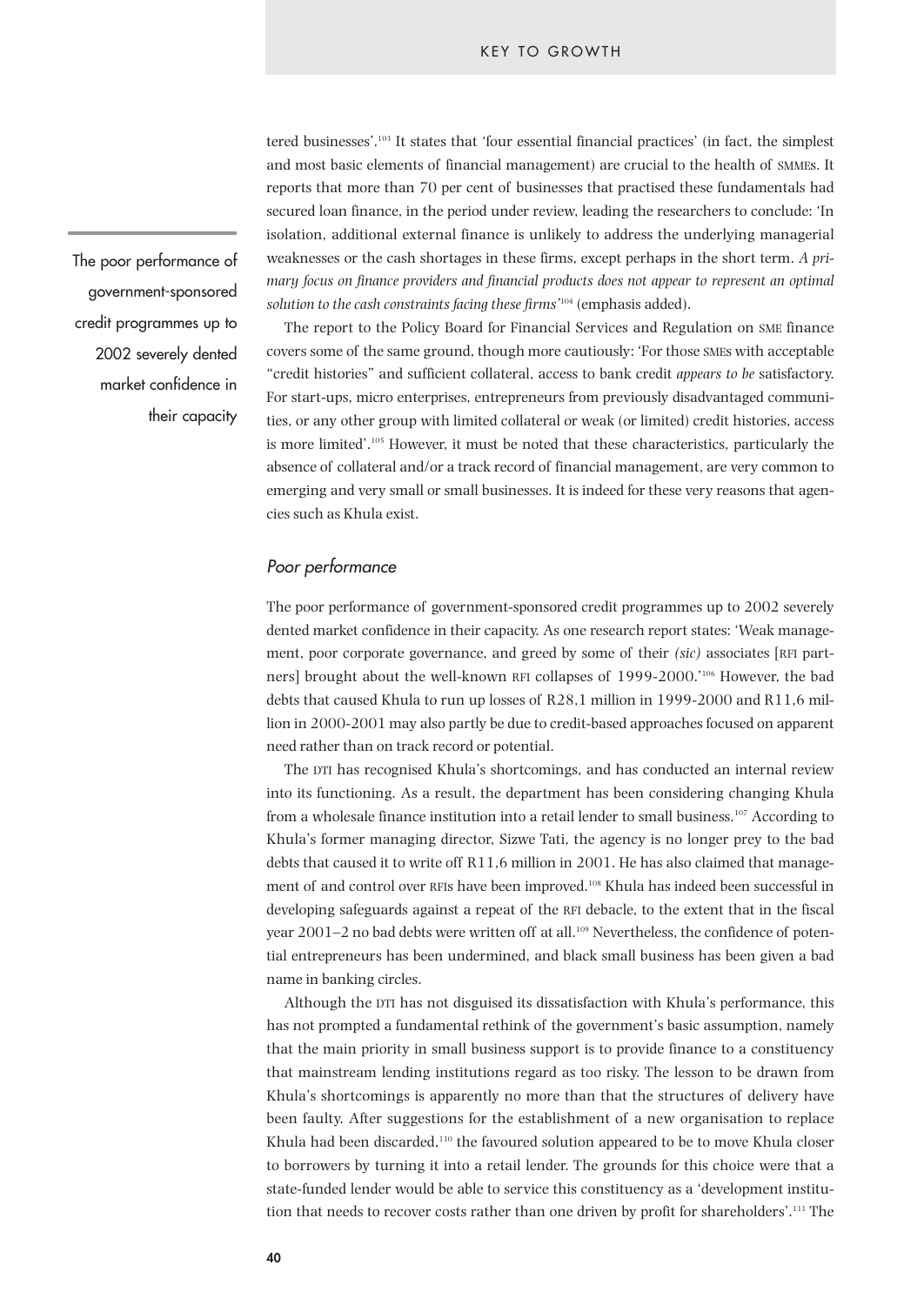conditions of such a transformation – better referrals, upgrade in mentoring and more streamlined and efficient management – would depend greatly on the availability of quality personnel, and a more determinedly businesslike approach. After a feasibility study (February-June 2003), however, the retail option was 'put on hold' on the grounds that it 'would not be positive for Khula ... [and] ...would also be costly'.<sup>112</sup>

Deciding not to expand an organisation whose shortcomings are so well documented in order to lend directly in such a risky market was probably the correct decision. The larger question of whether a change of direction is required, rather than a refinement of existing practices, looms in the aftermath of stalled decisions and present uncertainty.

## *Future lending strategies*

Much will depend, of course, on Khula's future lending strategies and criteria. The proposed establishment of a state-funded micro lender with responsibility for lending to micro enterprises – an initiative that has long been recommended by small business researchers and NGO  $advocates - complicates the position.<sup>113</sup> Lending to historically disadvantage during the micro-enter-$  The confidence of potential entrepreneurs has been undermined, and black small business has been given a bad name in banking circles.

# **An official view**

During his tenure as minister of Trade and Industry, Alec Erwin regularly commented – sometimes with refreshing candour – on the state of the government's SMME programme, and the performance of the state and parastatal agencies responsible for implementing it. Some of these comments follow:

'The SME programme is not something that is there because we like SMEs. It is a fundamental component of creating more economic activity in South Africa, more employment and a better dispersal of wealth. This is absolutely essential in order to achieve our goals of employment creation, income redistribution and economic prosperity'. (1998)<sup>114</sup>

'In the commentary from all quarters on the work of the DTI, the three most frequent criticisms made are that we have no industrial strategy, we are not creating enough jobs, and we are failing to generate enough SMEs … As minister I would accept that in each case the DTI would like to be able to say that there is no cause for criticism, but I cannot. (1998)115

'There is inadequate co-ordination of the SMME strategy across the departments and levels of government and … the lead department – the  $DTI - has inad$ equate resources applied to this sector if it is to fully implement the strategy.'(2000)<sup>116</sup>

'Frustration is rising, and the pressure on the new institutions such as Khula and Ntsika is immense'. (1998)<sup>117</sup>

'If we've got something wrong in the last five years, it was to overestimate the capacity of the banking sector to advance the national imperative of promoting SMMEs. We were insufficiently aware of the constraints within which the sector is now functioning. We were taken in by their confidence, not realising that they were themselves catching a tiger by its tail in the global economy.'(2000)<sup>118</sup>

'Black empowerment could mean everything or nothing, and that could be its Achilles' heel. If you cast too wide a net, you might not accomplish much.' (2000)<sup>119</sup>

'Failures occurred within Khula. We have to expect that there will be a failure rate. I sometimes say to the chief executive that, even though I instructed him to be cautious, he should not be too cautious. In building SMMEs, the rate of failure will be high. That is unfortunate for us, but we must expect it. To ensure that people that deal with money are always honest is often difficult. I am happy with the controls that we had in place with Khula. It is a pity that the retail structures were there, but the people there were not honest. If we are going to build SMMEs, we should not attack failure. One of the points that the Americans make to us time and time again is that we in South Africa are too embarrassed by failure. No small business is going to succeed the first time. They fail.' (2001)<sup>120</sup> **CDE 2004**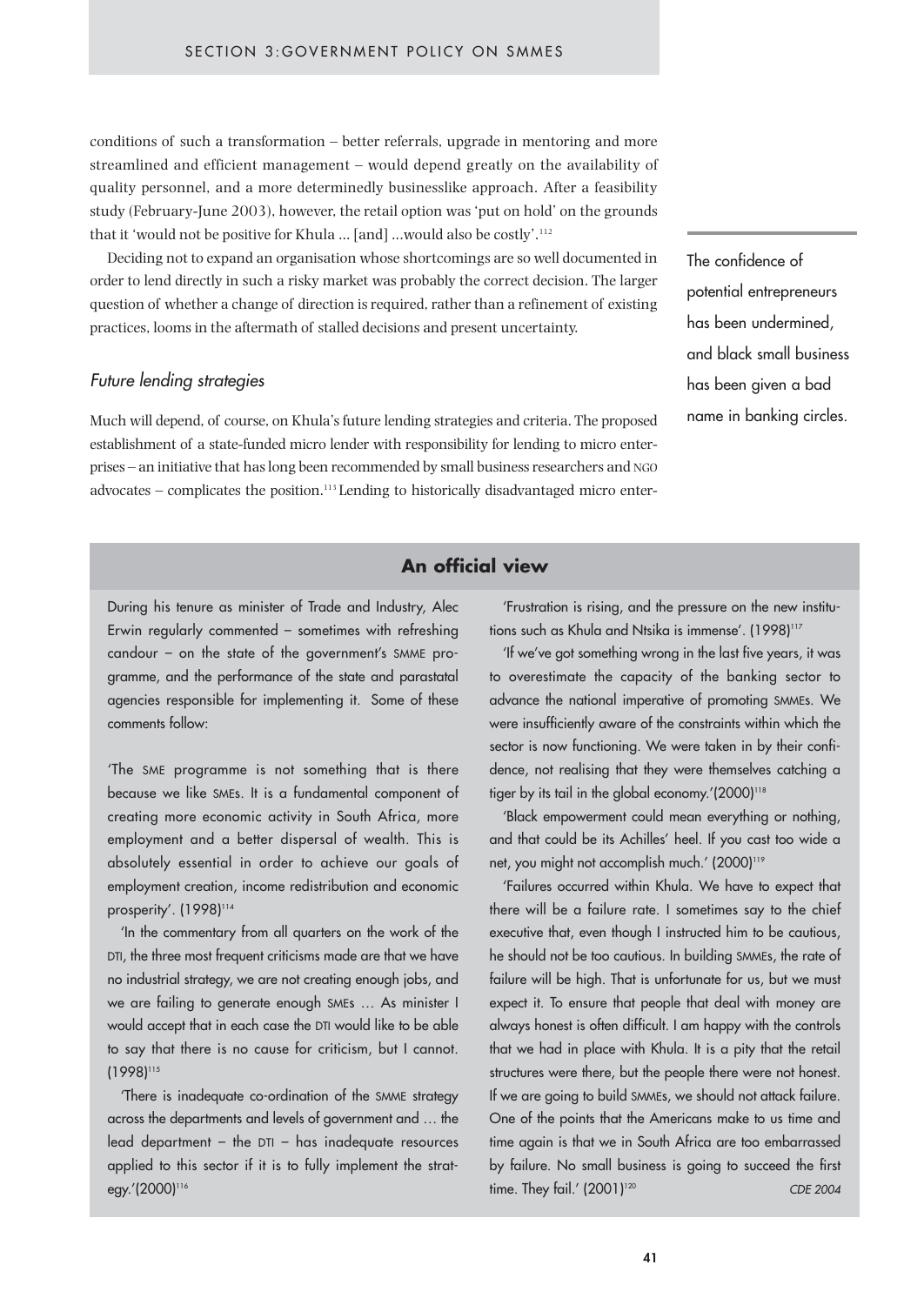prises is often tacitly – and sometimes openly – regarded as poverty relief rather than business promotion. Shifting this function from Khula to a new organisation should, in theory, allow the former to be more discriminating and give it a better chance of effectively helping small and medium businesses with potential. However, as such businesses find it relatively easy to obtain commercial loans (as the research in this section reminds us), there is room to wonder just what Khula's role will be once the micro lending function is removed from it.

Developments in the second half of 2003 were not entirely reassuring on this score. As pointed out in an earlier section, statistics on the size and shape of the sector are incomplete and inaccurate. This deficiency is worsened by the absence of authoritative data on under- or poorly utilised financial assistance to the sector, not to mention other clear measures of performance in this area of government support. As part of what is clearly an effort to acknowledge and remedy this, Khula invited tenders for an 'impact assessment study' of its products – ie, loans – on end users.121 Although this is a welcome, if overdue, initiative, some of the wording of the tender document sends worrying signals. For example, job creation statistics are to be collected in order to establish the proportion of jobs 'that have been *maintained*, versus *new* jobs' (emphasis added). Another part of the assignment is to determine and verify 'the number of families supported per loan'. Perhaps this is no more than slip-shod and unchecked drafting. However, we need to remember the GEM report's verdict that in South Africa 'micro finance is often used for consumption rather than production'<sup>122</sup>. In this situation, it is easy to derive the impression from the wording of the Khula tender that financial support for SMMEs is still regarded, and provided, as a disguised subsidy or welfare payment.

## **Regulation on the agenda?**

While the government remains committed to providing finance to previously disadvantaged entrepreneurs, there have been welcome indications that it has begun to recognise the limitations to an unwarranted emphasis on access to loans as the panacea for SMMEs.123 This is accompanied by a realisation that both the broader macroeconomic policy environment and a favourable regulatory environment are more important for developing successful entrepreneurs. As far back as 2000, the minister of finance, Trevor Manuel, acknowledged the disproportionate impact of regulatory costs on SMMEs.<sup>124</sup> The point has also been taken by government finance agencies. Acknowledging the negative effects of a tight regulatory environment on those that it is attempting to reach, Brendan Mbatha, a Khula marketing executive, said in 2002:

'Both the government and the private sector need to look closely at the extent to which a lack of innovation and a restrictive regulatory environment are sending contradictory messages, stifling the growth of small businesses.'125

## *Getting the regulatory environment right*

In January 2003 it was reported that the DTI was to commission a study 'to investigate regulations that impose disproportionately high costs on small, medium, and micro enterprises'.126 It is widely believed that the regulatory environment is a crucial factor in promoting or retarding entrepreneurship, as the international research reported on earlier makes plain.<sup>127</sup> Evidence from Africa supports this global trend. One study of 10 countries (seven in sub-Saharan Africa, and three in Central Europe) has found that only

Lending to historically disadvantaged micro enterprises is often tacitly – and sometimes openly – regarded as poverty relief rather than business promotion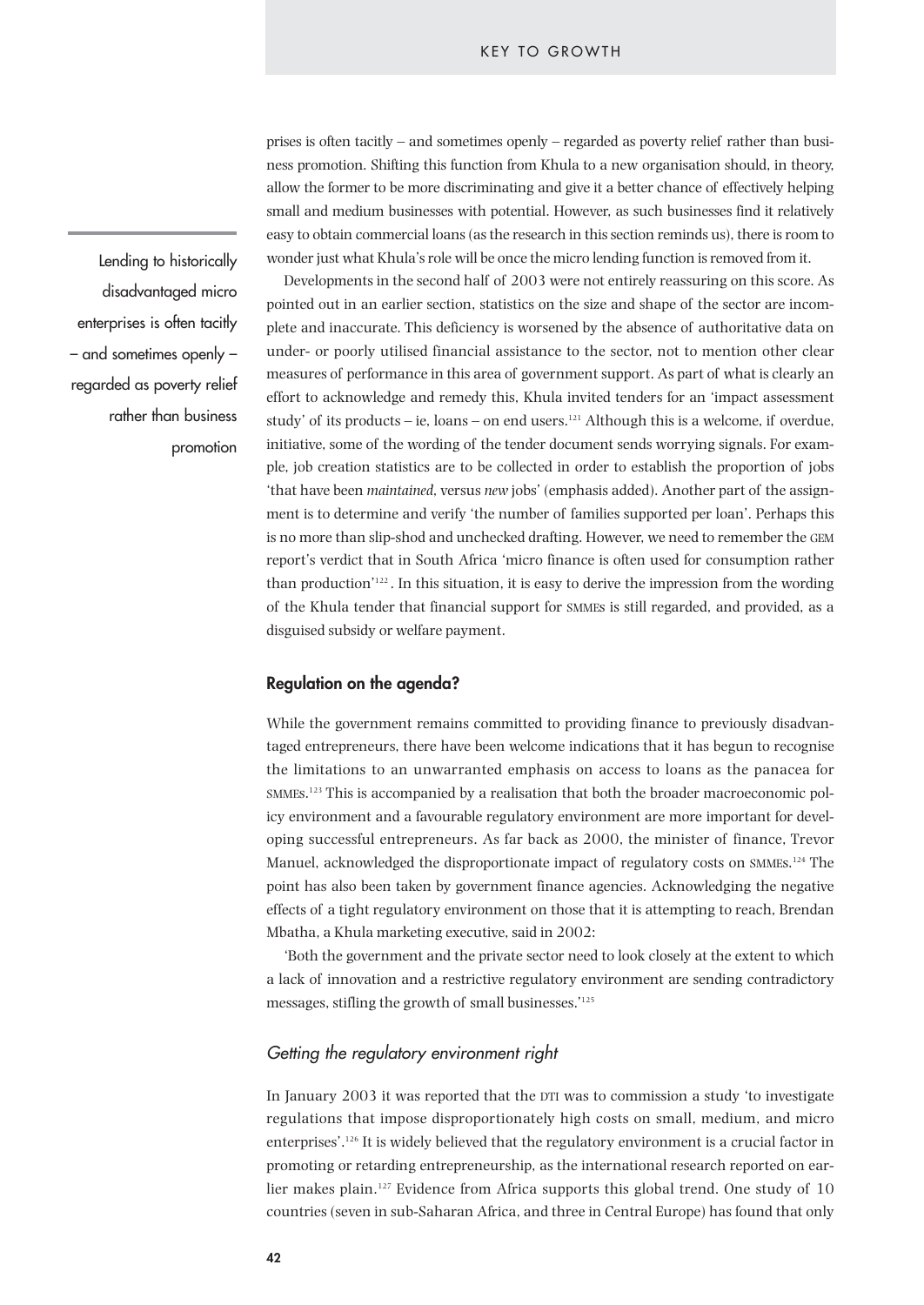one factor, a nation's levels of available skills, especially technical, was anywhere near as strongly linked with per capita income growth as an appropriate regulatory environment.<sup>128</sup> Given all this evidence, and the available examples of international best practice, it is not surprising that the South African government should embark on a research project focusing on appropriate regulation. However, some evidence from South Africa itself suggests that regulation should not be looked on as another quick fix, and that the subject should be carefully placed in perspective. The evidence for this is provided by global comparative research conducted by the International Finance Corporation (see box, **IFC study of business regulations,** this page).

The comparative data presented in *Doing Business in 2004* provide a salutary corrective to the undue self-criticism and pessimism with which some South Africans habitually approach global comparisons. But does this mean that there are no causes for concern? The report itself should be seen in perspective. For instance, the range of regulations surveyed is quite narrow, excluding several regulatory areas that give rise to criticism in South Africa, notably taxation and by-laws. In addition, the field of financial regulation covered is quite restricted, concentrating mainly on the existence or otherwise of public and/or private credit bureaux. The generic financial issues that are of concern in South No thoroughgoing streamlining of the regulatory environment has occurred, or has even appeared to be in prospect

## **IFC study of business regulations**

Doing Business is an ongoing project of the International Finance Corporation (IFC), a member of the World Bank Group. It involves collecting and analysing data on business regulations in 130 countries, and establishing their impact on economic development in those countries.<sup>129</sup> The most recent publication emanating from the project, *Doing business in 2004: understanding regulation,* focuses on the following aspects of a firm's life cycle: starting a business, hiring and firing employees, enforcing contracts, getting credit, and closing a business.<sup>130</sup>

The project has revealed that developed countries regulate less than developing countries,<sup>131</sup> and that the pace of reform of regulations is fastest in developed countries. In many OECD countries, reform is continuous.<sup>132</sup>

According to the IFC, 'Heavier regulation generally brings bad outcomes'.133 Heavier regulation is generally associated with greater inefficiency in public institutions, and results in higher unemployment, increased corruption, poorer productivity, and less investment. The countries that regulate the most (poor countries) have the least enforcement capacity and the fewest checks and balances in government to ensure that regulatory discretion is not used to abuse businesses and exact bribes.<sup>134</sup>

According to the study, 'one size fits all': ie, many reforms undertaken in developed countries will be beneficial in other countries as well. For example, computerising the business registration process has produced good results not only in wealthy countries but also in poorer countries such as Honduras, Moldova, Pakistan, and Vietnam.<sup>135</sup>

### **Key findings for South Africa**

*Doing Business in 2004* suggests that the regulatory environment in South Africa compares favourably with those in many other countries, developed as well as developing. At least in terms of the IFC's narrow range of criteria, South Africa is comparatively lightly regulated in respect of: setting up businesses, hiring and firing, enforcing contracts, getting credit, and closing a business, even when compared to some developed countries.

It takes 32 days to register a business in South Africa, which is faster than many developed countries. Registering a business in South Africa takes less time than in countries such as the Netherlands, Germany, France, or China. South Africa is the eighth least regulated country in terms of labour law, and is only marginally more regulated than the United Kingdom or the United States. However South Africa is relatively inefficient in enforcing contracts (slower than Zimbabwe or Côte d'Ivoire, for example).<sup>136</sup> While Doing Business provides some interesting comparisons, its criteria are limited, and many areas of regulation are excluded. *CDE 2004*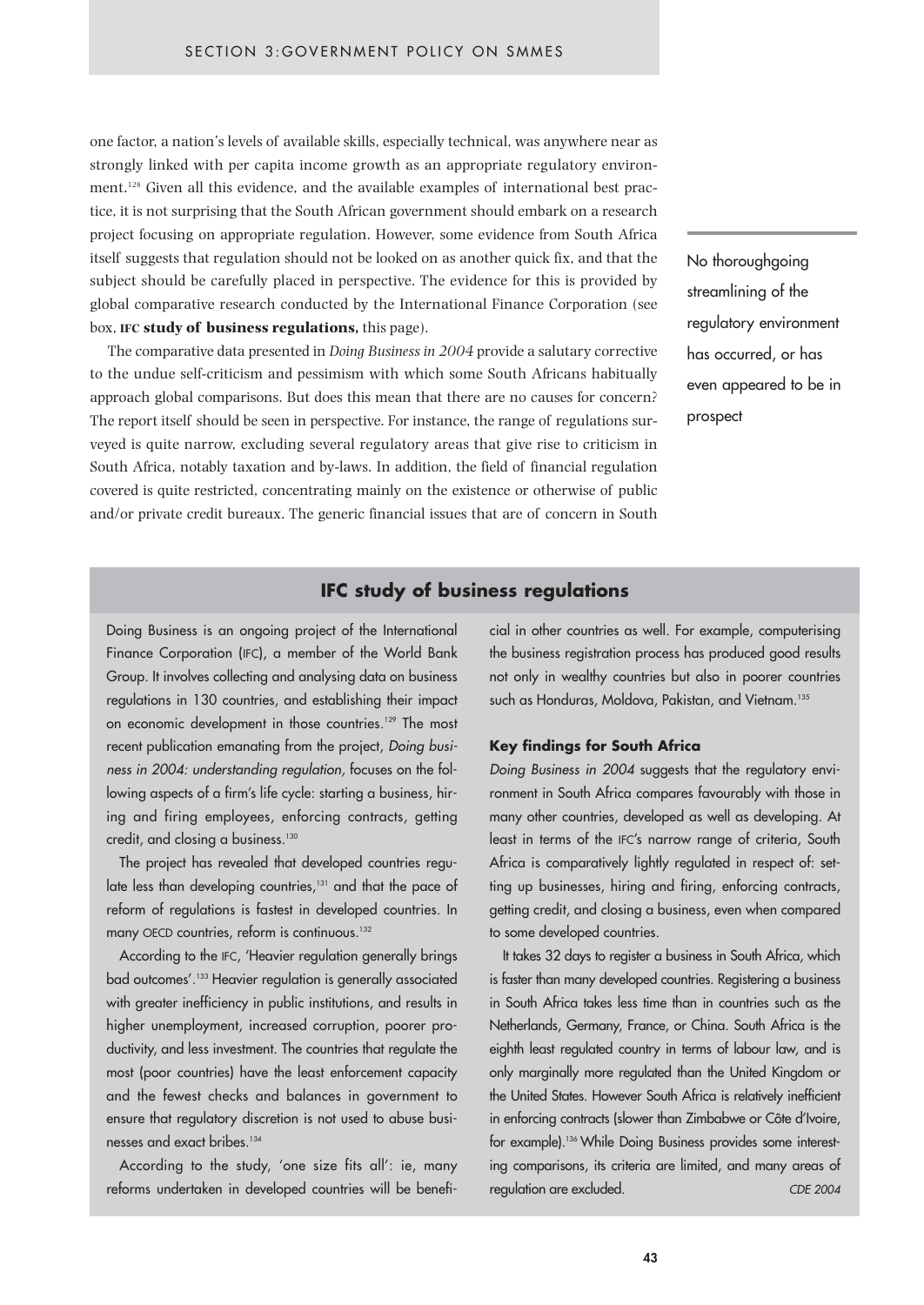Africa – including, for instance, the regulations governing interest in the Usury Act – are not covered. The truth is that South Africa scores well on some of the most basic aspects of regulation, but the study is restricted to narrowly defined core issues and – inevitably – lacks a detailed treatment of national contexts.

To its credit, the government has been led more by examples of international best practice than by any complacent assumptions about South Africa's relatively well developed legal and business infrastructure. Unfortunately there is a caveat. Its *intentions* have been creditable, but this has not yet been matched by delivery. Given the high-profile attention given to regulatory regimes internationally, and studies which record the dissatisfaction of South African business people with the regulatory regime, the January 2003 announcement of the DTI's regulatory study makes good sense. The news will doubtless prompt optimism that South Africa might adopt models of regulatory impact assessment (RIA) drawn from successful examples in the United States, the United Kingdom, and Australia137 (see box, **The rules of good regulation,** facing page). However, what is surprising and disturbing is the fact that, through the medium of Ntsika, such a study has already been the subject of a long (and doubtless expensive) review process which recommended the RIA model as far back as June 1999.138 Despite subsequent marginal changes to the labour and tax laws, the review appears to have achieved little, especially in proportion to the effort and expense expended on it and the breadth of its recommendations. Certainly no thoroughgoing streamlining of the regulatory environment has occurred, or has even appeared to be in prospect.

#### *Key question*

It is worthwhile at this point to summarise and reflect on the place of the regulatory environment in the history and philosophy of entrepreneurship support in South Africa. That is because the need to get the regulatory environment right is central to the principle of facilitative support for entrepreneurship, which CDE endorses and wishes to promote.

The key question is: Why should something that has been embedded in the government's principles and goals from the start, and has come to be championed insistently by experts and interest groups alike, be so difficult to achieve?

The 1995 white paper which laid the foundation for the government's small business support strategy<sup>139</sup> acknowledged the need to streamline regulatory conditions. In that document the government committed itself to appropriate regulations, 'which are the result of transparent, consultative processes, with all the interest groups having a chance to state their interests and concerns, and with national economic growth and job creation within the RDP framework the overriding objective'.<sup>140</sup> However, the effect of this promising declaration is somewhat diluted by the white paper's overall tone. At all key points where the core philosophy of small business development is articulated, the delivery of support through bureaucratic structures is the predominant or even sole priority.<sup>141</sup> The impression is strengthened by expressions of intent such as: 'Guided by the overall vision of growth and development promotion within the RDP, the hundreds of thousands of small enterprises operating in the economy … should gradually face an improved business environment, due to the impact of the different support agencies'142. The bias in favour of delivery support rather than facilitation is obvious. As a result, in the ten-year action plan of short- , medium- , and long-term measures to establish 'systematic programmes' of delivery, attention to the regulatory environment does not feature in the 32 priorities. Nor indeed do any other facilitative measures.<sup>143</sup>

The 1995 white paper which laid the foundation for the government's small business support strategy acknowledged the need to streamline regulatory conditions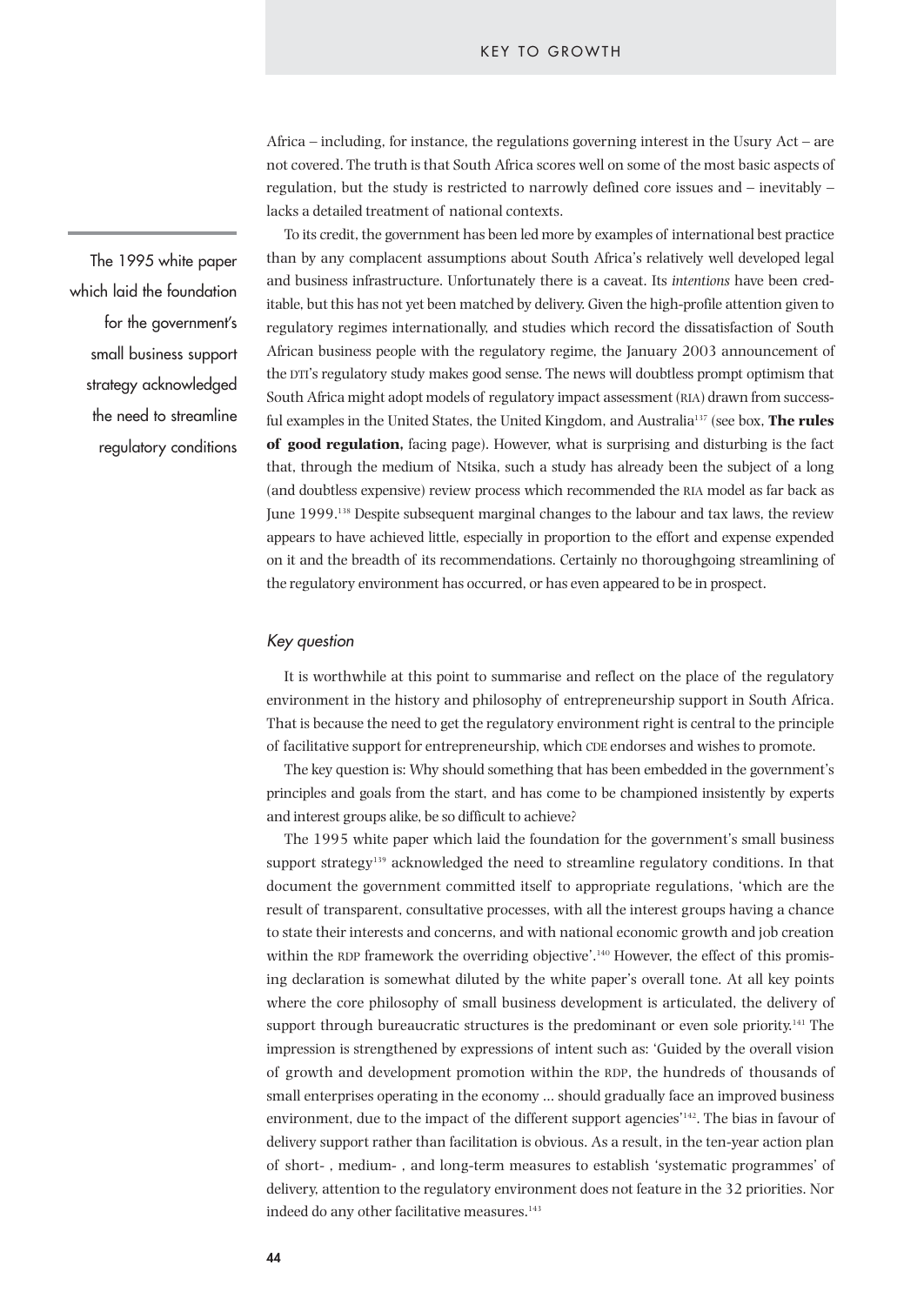## *Biased approach*

This bias in approach was carried over into the Act<sup>144</sup> that duly followed the white paper. This is despite the fact that the act specifically includes attention to the regulatory environment in Ntsika's portfolio. Ntsika is directed to 'investigate, at the request of the director-general, the effect of existing and proposed legislation on small business, and to report to the director-general thereon'. In addition, it is directed to 'make recommendations to organs of government on existing and proposed policy affecting small business'145 However, these commitments come only under 'other functions of the agency', after nine 'main functions', all of a 'delivery' nature, are listed. The wording and status accorded to the issue of the regulatory environment (and indeed all other aspects of the SMME environment other than skills and finance) were hardly likely to galvanise anyone into comprehensive action.

Despite all this, as we have seen, in the seven years since the act was passed, there has been one systematic attempt to review the regulatory environment, and some ad hoc changes to it. The Ntsika review had four main aims: to change the culture of regulation; establish co-ordination between branches of government, and provide consistency; simplify the administration of practical assistance to small business; and review legislation Regulation reform, which reduces the burden on business, supports entrepreneurship, and economic growth

# **The rules of good regulation<sup>146</sup>**

*'Our aim for Britain is to create an environment where businesses thrive and enterprise is rewarded. Alongside this, we must ensure that minimum standards exist to ensure fairness at work, safe products and a clean environment. In August 1998, I announced that no proposal for regulation which has an impact on businesses, charities or voluntary bodies, should be considered by Ministers without a regulatory impact assessment being carried out.' –* Prime minister Tony Blair, 9 August 2000.

The British government requires all its departments to undertake regulatory impact assessments (RIAs) of their proposed new bills and regulations. To ensure that RIAs are fair and thorough, the government has set up a regulatory impact unit in the cabinet office (the equivalent of South Africa's presidency).

Departments have to prove that they have considered all possible alternatives to regulation when aiming to solve a particular problem, including relying on 'consumer choice, competition and innovation,' improving the quality of government advice, allowing voluntary codes of practice, and even abolishing existing regulations.

If it is decided that new regulations are in fact essential, drafters are required to ensure that proposed new laws are:

- transparent simple, open, user-friendly, and written in clear language;
- accountable to ministers, parliament; and the public;
- consistent with government's overall vision;
- targeted having minimal side effects and unintended consequences; and
- proportionate made only when necessary, based on a complete assessment of the balance between costs and benefits.

Departments are told to 'think small first' when drafting regulations. The regulatory impact unit reminds drafters that 'regulation can impact disproportionately on small firms', and requires them to show that they have accurately assessed the costs of proposed new regulations. Regulations must be designed to ensure that small firms, individuals, and voluntary associations will find it as easy as possible to comply.

The RIA procedure is not a recipe for total deregulation. When thinking about the costs and benefits of regulations, departments are required to assess social costs and benefits just as carefully as the impact on business. The goal is to achieve better regulation, not less regulation – although 'better' and 'less' often turn out to be the same thing.

*CDE 2004*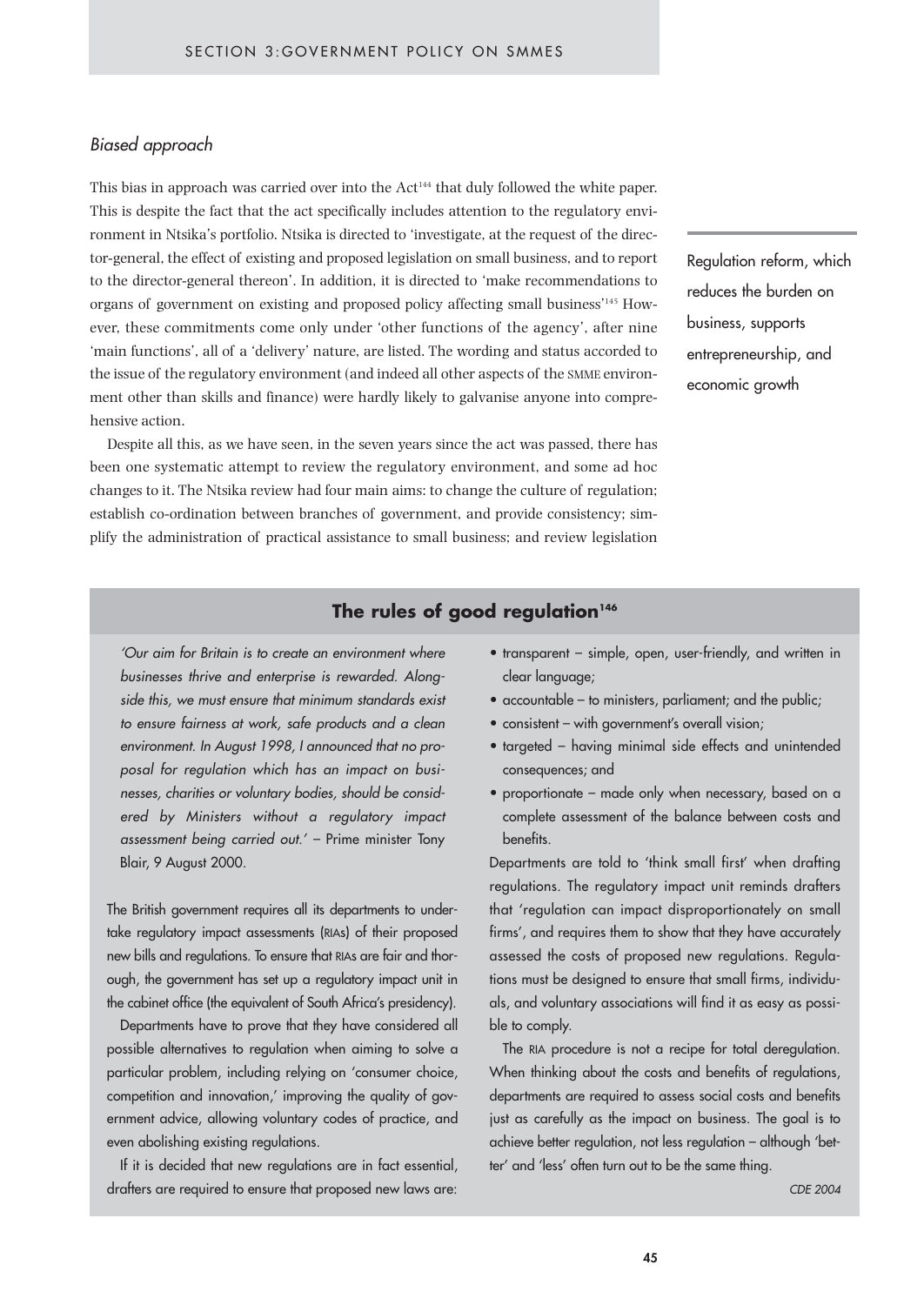that hinders small business, and report to the minister on it. The review was mandated to cover eight areas (including finance, taxation, labour, land, and property ownership), each with a task team, and was to have provided the minister with recommendations for tabling in parliament.

The targeting of issues could scarcely be faulted, and the method of procedure – review and synthesis of stakeholder submissions – was sensible and straightforward. In June 1999 a final report was produced, $147$  which made policy recommendations in each of the eight areas, and on the regulatory environment in general. The philosophy on which the recommendations were based was enough to gladden the heart of any would-be entrepreneur:

Regulation reform, which reduces the burden on business and increases the transparency of regulatory regimes, supports entrepreneurship, market entry, and economic growth, which in turn produce more jobs. Reforms that reduce 'red tape' and paperwork burden for business and ordinary citizens which could then be spent on more economically beneficial activities.<sup>148</sup>

This promising rhetoric was followed by far-reaching proposals, notably in respect of the regulatory environment. They included an Office of Regulation Review, 'to be established at the centre of government. (and) as free as possible from the bureaucratic chain of command, reporting directly to a cabinet minister or a ministerial committee on regulation reform'.149 This office would, among other things, guide government departments on another main generic recommendation, that a regulation analysis statement should accompany all regulations emanating from parliament. The specific interests of small business, according to the report, should be vested in Ntsika itself. The agency should be 'mandated in terms of section 10 (2) of the Small Business Act, 1996, to systematically review and assess the impact of regulations on small business and report to the director-general of trade and industry'. The report added: 'This function is already in the act; however, it has not been effectively used.'150

The question of regulatory review surfaced again in the 2004 budget speech in the form of a promise to establish a 'working group' in 2004 to review the compliance burden on small businesses. While this must be welcomed, there is still room to wonder why such a vital issue should have led to so many false starts. The present situation can be summarised as follows:

## **Entrepreneurship in Limpopo<sup>151</sup>**

The 2003 Shoprite Checkers/SABC3 Businesswoman of the Year has achieved her success in an unusual field. Fhatuwani Ramabulana, 29, is the owner and managing director of Khumbe Poultry Farm at Wamondo near Thohoyandou in Limpopo provice, whose 80 000 chickens provide eggs to the local community as well as shops and businesses in Messina, Giyani, Louis Trichardt, and the Mopani district.

Fhutawani's father started the farm in 1985 with funding from the Department of Agriculture. A qualified teacher, Fhatuwani, 29, took over the reins in 1999 when her father died. Since then the business has grown from strength to strength, and currently turns over about R4 million a year.

The farm has become the life-blood of the impoverished local community. Besides providing it with a cheap source of protein, Fhatuwani employs 55 people – mostly widows and single mothers – and takes in students during school and university holidays. She also sponsors the local football team, and trains members of the community in good farming practice.

The emphasis on delivery that conditioned the approaches of the white paper and the act continues to dominate

**46**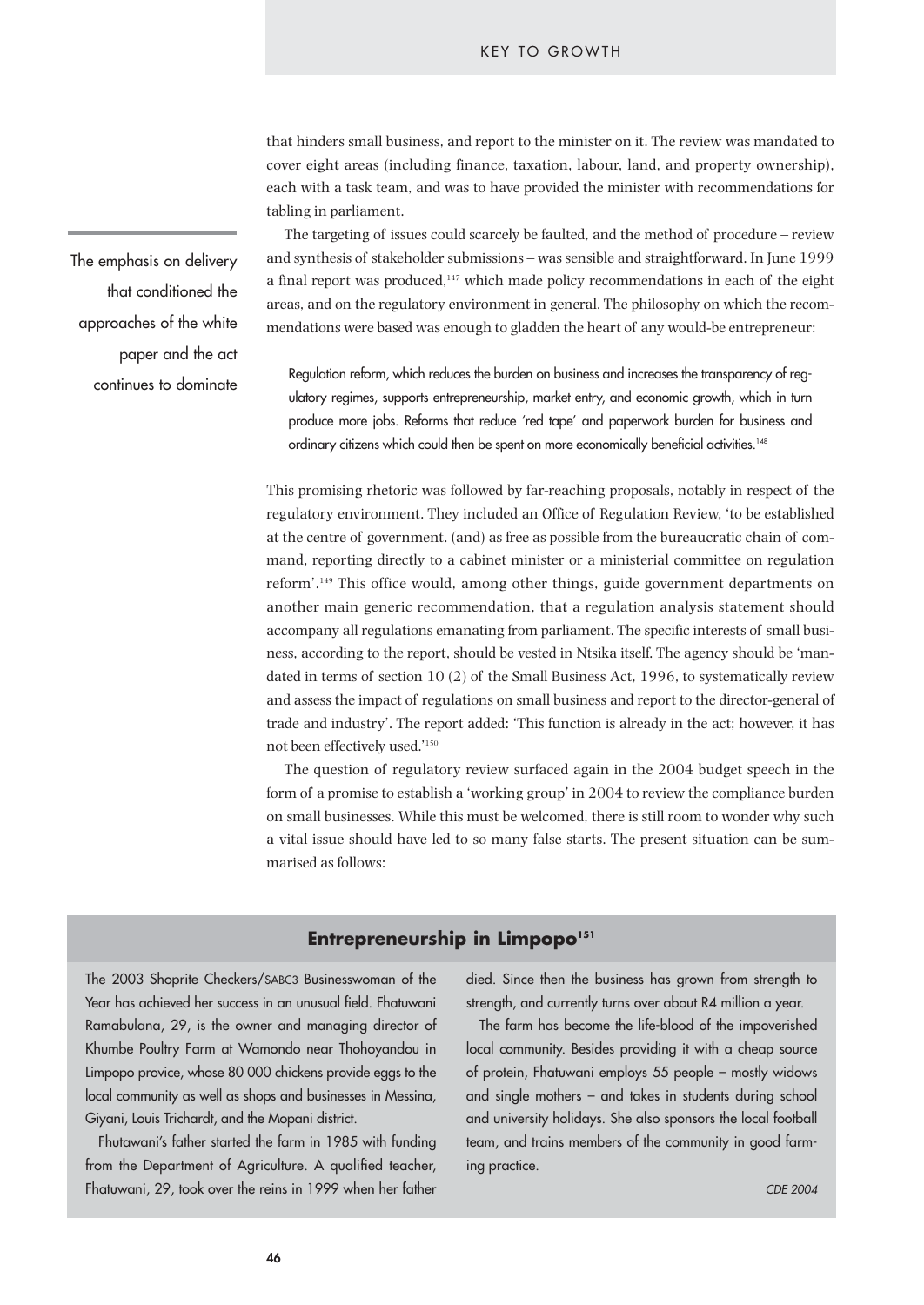- *eight* years after the act mandated Ntsika to carry out the task of researching the regulatory environment;
- *five* years after the completed review made extensive proposals for reform; and
- *one* year after the process was restarted from scratch;

the government has promised to set up a working group to review the regulatory burden on small business. (Just before this report went to press, president Thabo Mbeki promised, in his state of the nation address to parliament on 21 May, that this review would be completed by September 2004.)

The emphasis on delivery that conditioned the approaches of the white paper and the act continues to dominate. The encouragement of SMMEs is a key performance area in the government's microeconomic reform strategy, which it began to implement in January 2003. However, the imperative of making the environment for the development of small business more hospitable through regulatory reform still does not receive the prominence it deserves in the strategy.

Meanwhile, calls for a regulatory review – based on a wealth of international experience and research – have become more focused and insistent. These calls are now focused on the RIA principle, which has become an essential part of encouraging small business and entrepreneurship in developed countries, and was, as we have seen, at the heart of Ntsika's own recommendations in the 1999 report. CDE itself called for the adoption of this principle in 2001,152 following a round table discussion with the president's economic adviser and senior business leaders.153 It has also been endorsed in the stakeholder initial position paper released by Business South Africa (BSA) ahead of the June 2003 growth and development summit (GDS). Disappointingly, however, the principle was not endorsed in the GDS agreements.

## *Unnecessary regulatory disincentives*

A clear statement of how and why the regulatory environment hinders the development of small business comes in the 2002 GEM report's 'assessment of the South African entrepreneurial climate'.154 The assessment summarises and emphasises the unnecessary regulatory disincentives that impede the transition from informal to formal business status. The focus is on the 'enormous administrative and cash flow burden on registered businesses', the inhibiting effect of labour legislation on employment creation, and the red tape surrounding delivery of incentives (for example, in the export field) to registered businesses.

The disappointing progress made by government agencies in improving the entrepreneurial climate ought to be seen in perspective. This is not for the purpose of excusing poor performance, but with a view to improving it. There is no doubt that regulation is a difficult and complex subject:

- It is beset by genuine concerns and protective instincts of all sorts. Few if any informed commentators want simple deregulation; instead they seek an appropriate level of regulation that will make it easy to do business while still recognising the need to protect public interests.
- Protective sensitivities include not only obvious, powerful interests (such as organised labour), but interdepartmental turf wars and rivalry between national, provincial, and local levels of government. Even where rivalries are not a factor, difficulties of co-ordination are formidable.
- Capacity is a problem; to introduce the RIA principle of monitoring all draft legislation

Calls for a regulatory review – based on a wealth of international experience and research – have become more focused and insistent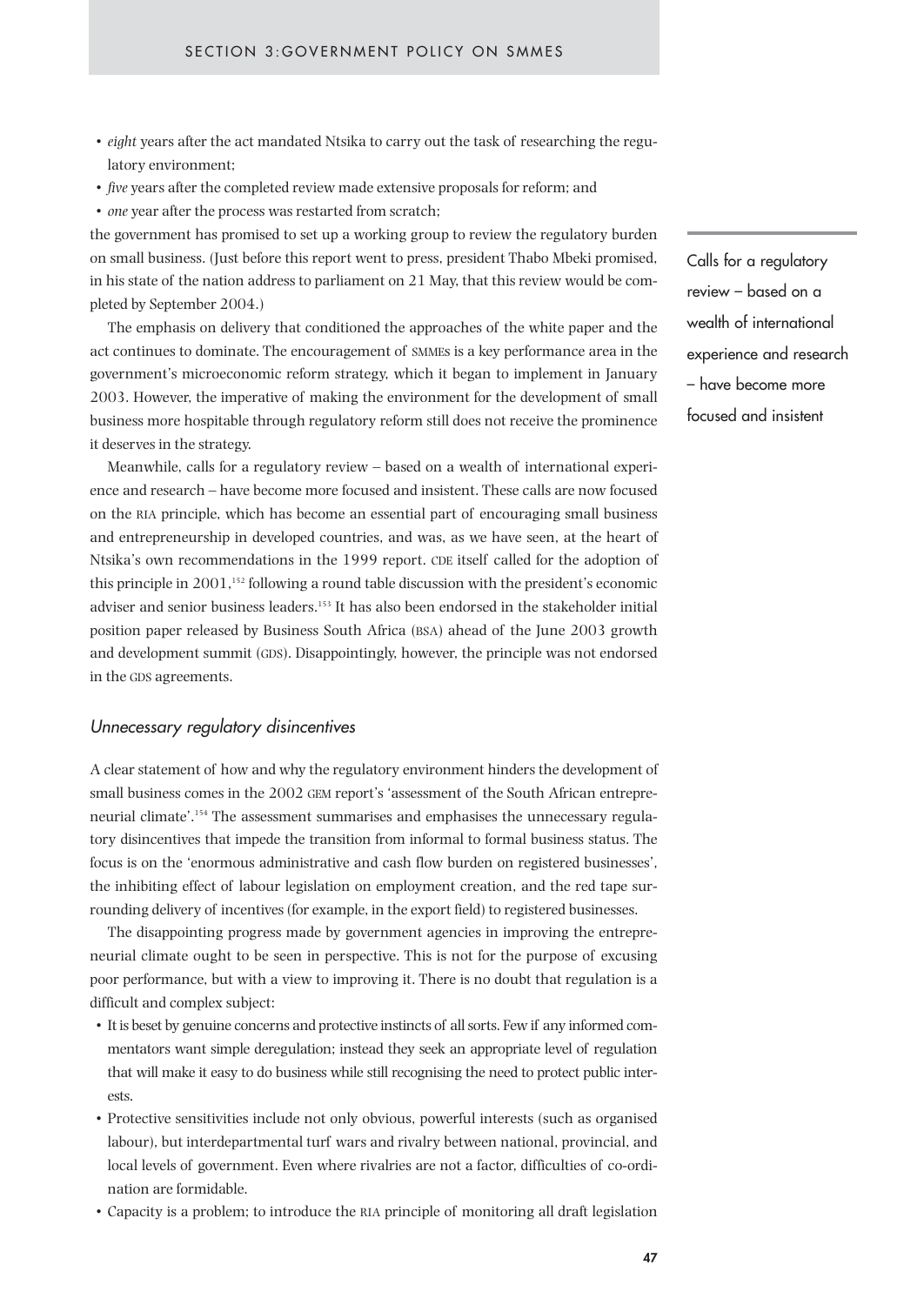for its effects on (small) business would call for a considerable investment in skilled and specially qualified personnel. Ntsika's nomination of itself as the prime mover of regulation review, pending the establishment of a dedicated office of regulation review, may have been overambitious.

• Although CDE fully endorses the RIA concept, it remains aware that the successful coordination of legislation in order to minimise unintended consequences will ultimately depend on the politics of policy-making in the cabinet.

These difficulties and complexities make priorities difficult to define, and leadership difficult to assert. The DTI has responsibility in this area, but it is ideological, interdepartmental, and Alliance sensitivities that make authority and direction problematic.

#### **Summary**

In summing up our review of government policy, we can do no better than to quote what is perhaps the most telling verdict, delivered in an interview with CDE researchers by a practitioner of small business support:<sup>155</sup>

Part of the problem was that government thinking was influenced by the RDP, and that small business support was located within that framework. Housing and health care can possibly be addressed through centralist control, but not business development. Business development is a facilitative process, requiring encouragement, support, and cheering from the side … Government has done tremendous harm in creating the illusion that capital is the biggest obstacle to small business development.

Rather than deplore what CDE agrees has been a misplaced spirit of support, we would rather applaud the courage of those in government who have been prepared to be selfcritical and welcome the signs that indicate a change of direction. However, these positive indicators do not yet amount to a wholesale strategic re-evaluation of the fundamental assumptions, tools, and tactics for the implementation of SMME support, which CDE will recommend.

'Government has done tremendous harm in creating the illusion that capital is the biggest obstacle to small business development'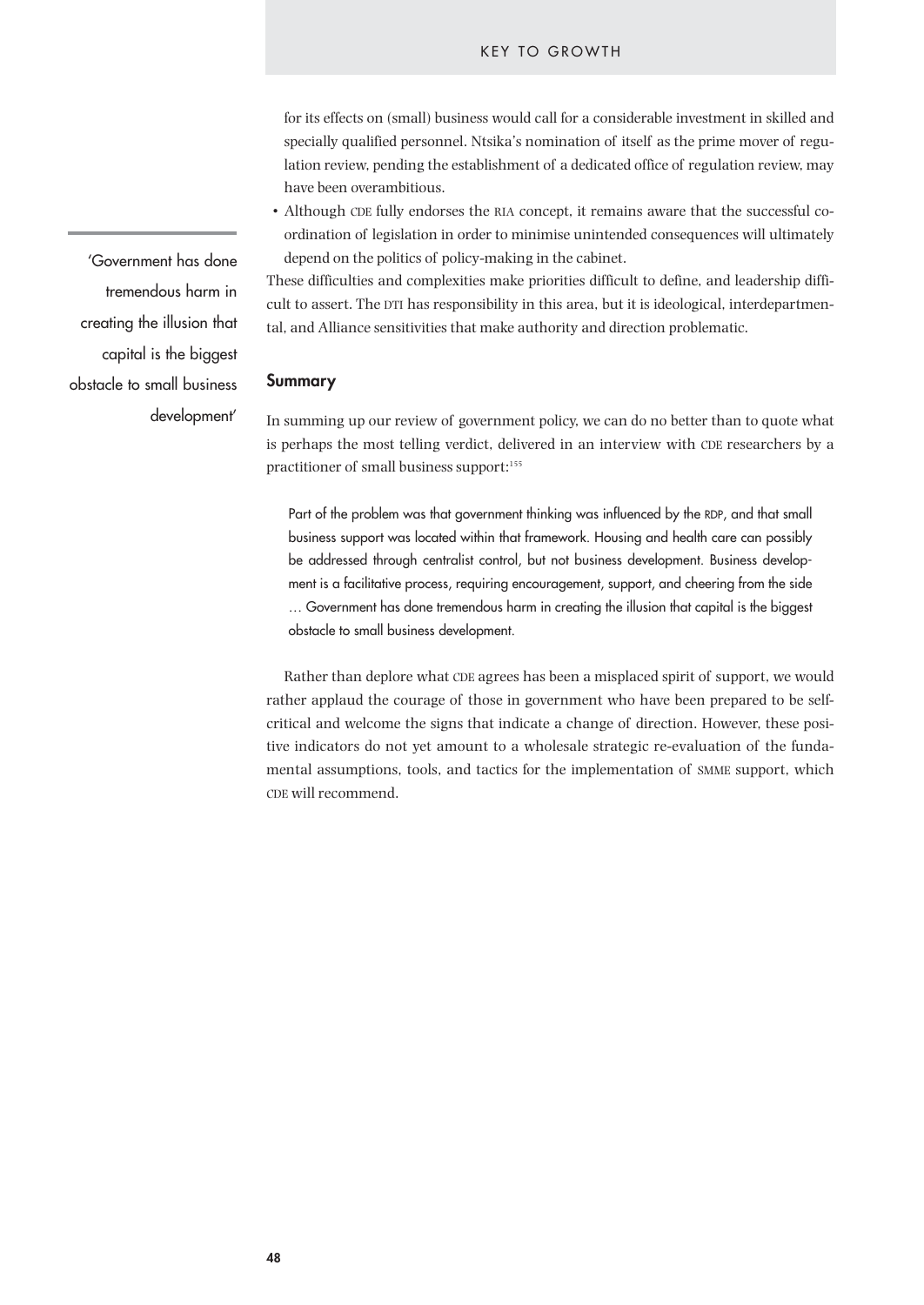

Albert Manguele of Beauty Gasa Gearbox and Diff, a specialised repair facility in Pennyville, Johannesburg. The firm employs five people.

# **THE PRIVATE SECTOR**

 $A$ <sup>though</sup> government policy is important for developing entrepreneurship and small business, the private sector has also come to play an increasingly important role. Unfortunately there is no systematic, research-based review of private sector initiatives in this field. This is a notable omission given the growing importance of black economic empowerment initiatives for small business development, especially the 'affirmative' procurement through outsourcing that is a requirement of the various sectoral charters. As a result, any interim assessment has to rely to a large extent on self-reporting by business themselves. Despite this lack of authoritative information, there are existing models from which both government and business might learn.

There are two main aspects to the role played by the private sector so far in SMME development: corporate social investment, and business relationships with SMMEs, including procurement of services, outsourcing, subcontracting, and partnerships (See box, **UNDP reports endorse corporate role**, page 50).

## *Commercial opportunities*

CDE 's research shows that despite criticisms that South African firms are loath to engage in subcontracting and outsourcing relationships, such relationships between established companies and emerging black business account for a greater transfer of resources than donations (which currently run at 0,8 to 1,1 per cent of pre-tax profit).<sup>156</sup> Initiatives such as these work best when they benefit both parties in the relationship. For established companies they can offer real commercial opportunities; also, it is in their best interests to help SMMEs render a satisfactory service. Established companies are often the best placed to provide training in technical, managerial, and entrepreneurial skills. At their best, these relationships provide a model for supporting emerging entrepreneurs.

This kind of relationship shows clearly that sound business relationships and corporate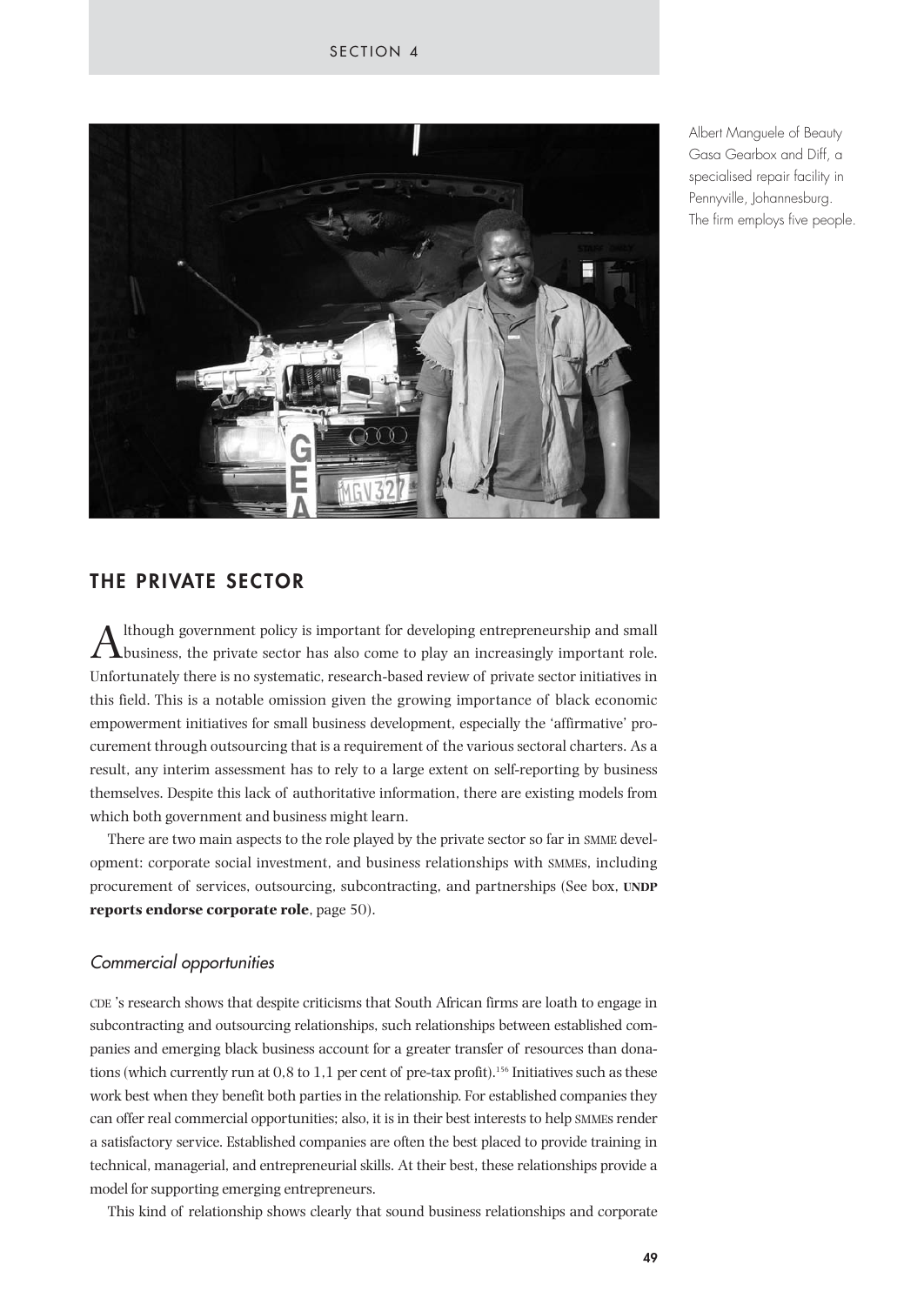social investment need not necessarily be mutually exclusive. A number of established corporate enterprises in South Africa have combined forms of social investment with the fostering of sound business practices and relationships between themselves and emerging entrepreneurs (see box, **Zimele: big business meets small business,** page 54). Such initiatives are exemplified by partnerships that fall under the Zimele programme, or by driver–owner schemes such as those initiated by companies such as SAB-Miller and Woolworths. In each instance, the established partners provide ongoing business support and mentoring.

## **UNDP reports endorse corporate role**

Two reports published recently by the United Nations Development Programme (UNDP) clearly demonstrate the extent to which corporate support for small entrepreneurship has become part of mainstream development practice.<sup>157</sup>

The first, entitled *Unleashing entrepreneurship: making business work for the poor*, talks about 'realising that the poor entrepreneur is as important a part of the private sector as the multinational corporation ... acknowledging that the private sector is already central to the lives of the poor, and has the power to make these lives better ... using the managerial, organisational, and technological innovation that resides in the private sector to improve the lives of the poor ... unleashing the power of local entrepreneurs to reduce poverty in their communities and nations'.<sup>158</sup>

The second, *Partnerships for small enterprise development,* points out that corporate engagement with small enterprises can lead to reduced costs, improved market access, improved supply, closer compliance with environmental regulations, a closer relationship with governments, branding benefits, and more vibrant and diverse local economies.

## **CSR initiatives**

The document goes on to state that:

'CSR initiatives in the SME sector can be viewed as seeking to achieve some of these same objectives, with the corporation taking a longer-term perspective on the commercial return, but gaining substantial CSR benefit in the short term. This can take the form of benefits to the brand, improved and closer relationships with governments, and compliance with legal requirements (as increasingly in the case of South Africa). Thus there is a convergence of a Corporation's CSR and commercial supply chain/distribution agendas in support of SME development ...

'One can consider a spectrum of motivations that drive corporations to support SME development, from the purely commercial to the purely philanthropic, with most SME initiatives falling somewhere in the middle. The nature of the engagement will determine what kind of benefits will accrue to the corporation, and these may change over time. Thus, as the partnership matures and possibly expands, the purely business benefits may increasingly outweigh the initial CSR benefits.

'To better comprehend the motivators for the corporate sector, it is also useful to consider the life cycle of a partnership supporting SME development. In the early stages of a partnership programme, there may be considerable investment for limited direct financial returns, as the challenges of addressing the capability gap of SMEs are addressed.

'At this early stage, many of the benefits accruing to the corporation will be CSR-related. However, as the partnership programme matures, and the capabilities of SMEs increase, the investment return equation will begin to change. There will be less intensive inputs in support of SME development, and greater rewards for the corporation in terms of cheaper, better, more secure, and environmentally compliant inputs and easier-to-access and more stable markets.'

The document distinguishes two types of private sector support for entrepreneurship development: direct commercial links with SMEs, through supply chain or distribution linkages; and general support to SMEs that is (in the short term at least) not directly linked to the business of the corporation. It contains a wealth of case studies illustrating both types.

#### **Unilever in Vietnam159**

In the 1990s, many local raw material and manufacturing suppliers lacked know-how of management concepts and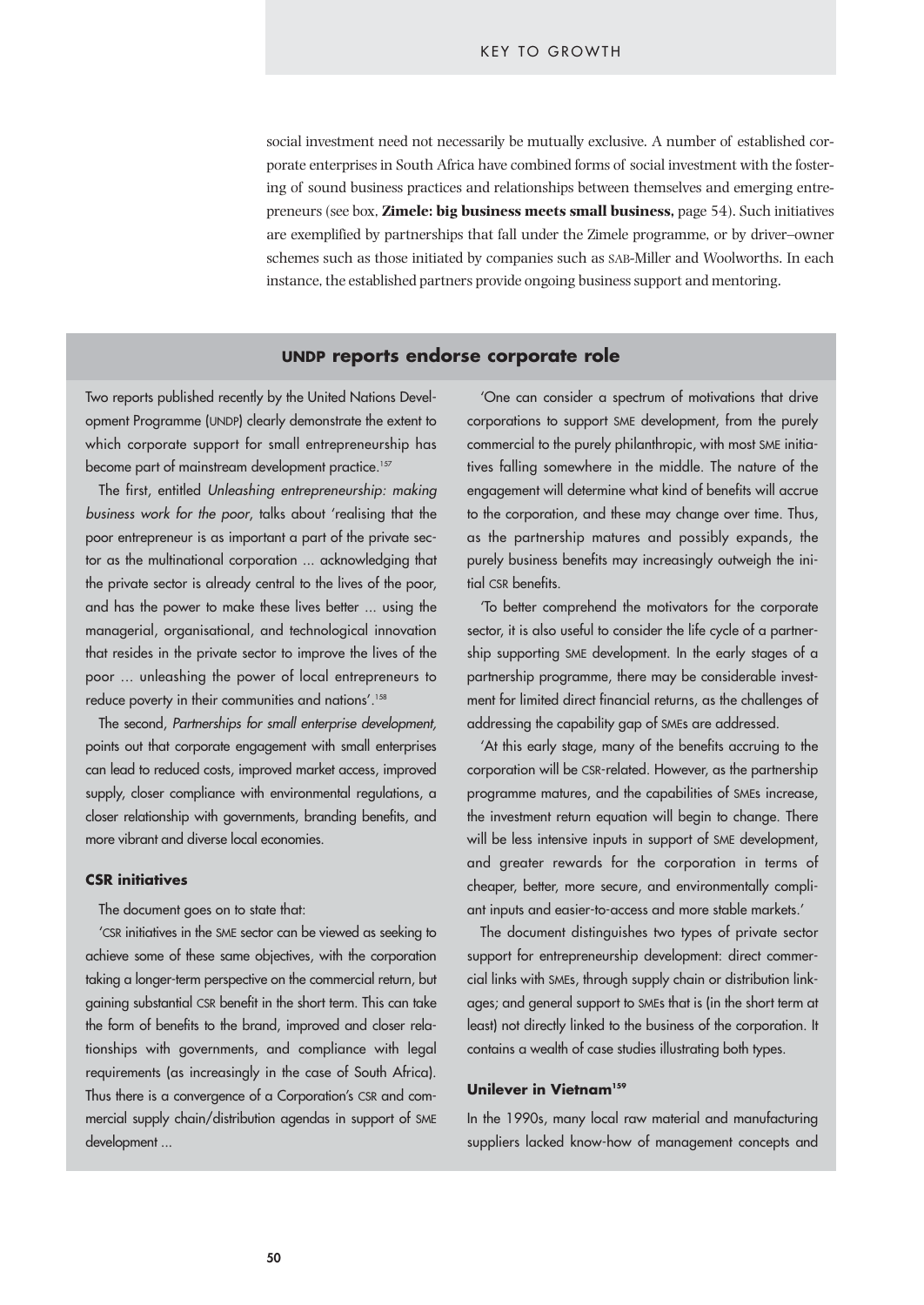Established business concerns – especially large corporations – are also better able to adapt to the mentoring and other special needs of their SMME partners. For example, corporations can be more flexible on payments – perhaps agreeing on an initial payment, and cash on delivery – than government. Similarly, over the past five years a trend has emerged of private companies placing regular, smaller orders for goods, with the intention of helping SMMEs to overcome a lack of storage space and limited production capacity. Adaptable relationships such as these are often more difficult to implement in the public sector.

style, cost-effective operations, technology, quality control systems, safety standards, and environmental awareness. They also lacked access to business financing. Unilever identified SMEs for partnerships in raw material and packaging supply and distribution, and contract manufacturers. By defining quality standards, transferring technology, carrying out training and in some cases providing financial support, Unilever worked to develop the SMEs capabilities and capacities. As a result, Unilever enjoys additional production capacity, reliable raw material supply and distribution reach. Shorter lead times, lower working capital and, therefore, reduced financial risk and risk of obsolescence are further benefits to the company. These partnerships with local enterprises support 5 500 jobs, compared to 2 000 Unilever employees in Vietnam. Local supply partnerships account for 40 per cent of Unilever's raw materials, 80 per cent of packaging materials, and 55 per cent of production volume.

#### **DaimlerChrysler in Brazil and SA160**

In the early 1990s, DaimlerChrysler and Borgers, one of its German suppliers, developed natural fibre car components. There was a strong commercial incentive for the company to roll out this technology in South Africa, based on environmental considerations and import duty incentives. This was complemented by the developmental incentive of supporting sisal farming and processing in poor regions of South Africa. Borgers worked closely with Brits Textiles and NCI, the two South African manufacturers, to help them set up new processing systems and production lines. This included exchanges of personnel, provision of equipment, and skills training. Daimler-Chrysler also worked closely with the South African Council for Scientific and Industrial Research (CSIR) to support sisal farming in South Africa. This included support associated with the privatisation of several previously state-owned farms, working on the sisal process chain, and exploring alternative applications for sisal. The programme developed a stable and efficient local supply of sisal, generating long-term sustainable jobs for sisal farm workers and promoting economic growth in poverty-stricken areas. The two SMEs involved in the partnership gained by being able to develop world-class manufacturing standards, and gaining international exposure. Both were able to increase investment, sales, and turnover.

#### **Deloitte Touche Tohmatsu in SA161**

Deloitte Touche started Business Beat in 1996 as an empowerment initiative, and the project plays a central role in its corporate social investment programme. It is a small business support service, with offices in several centres. Its services include developing personalised management plans which can help aspirant entrepreneurs to acquire start-up finance. A key aspect of the scheme is that, instead of in-house capacity, it utilises independent professional service providers, such as black accounting and consulting practices.

Key players in Business Beat's partnerships include:

- corporations, franchisors, and public sector groups that encourage the development of SMEs;
- professional independent service providers that develop entrepreneurial potential in previously disadvantaged candidates;
- financial institutions that focus on providing assistance to small, medium, and micro enterprises;
- training and mentorship programmes that focus on skills transfer and access to specialist advice in areas such as taxation and IT; and
- black business organisations and associations.

*CDE 2004*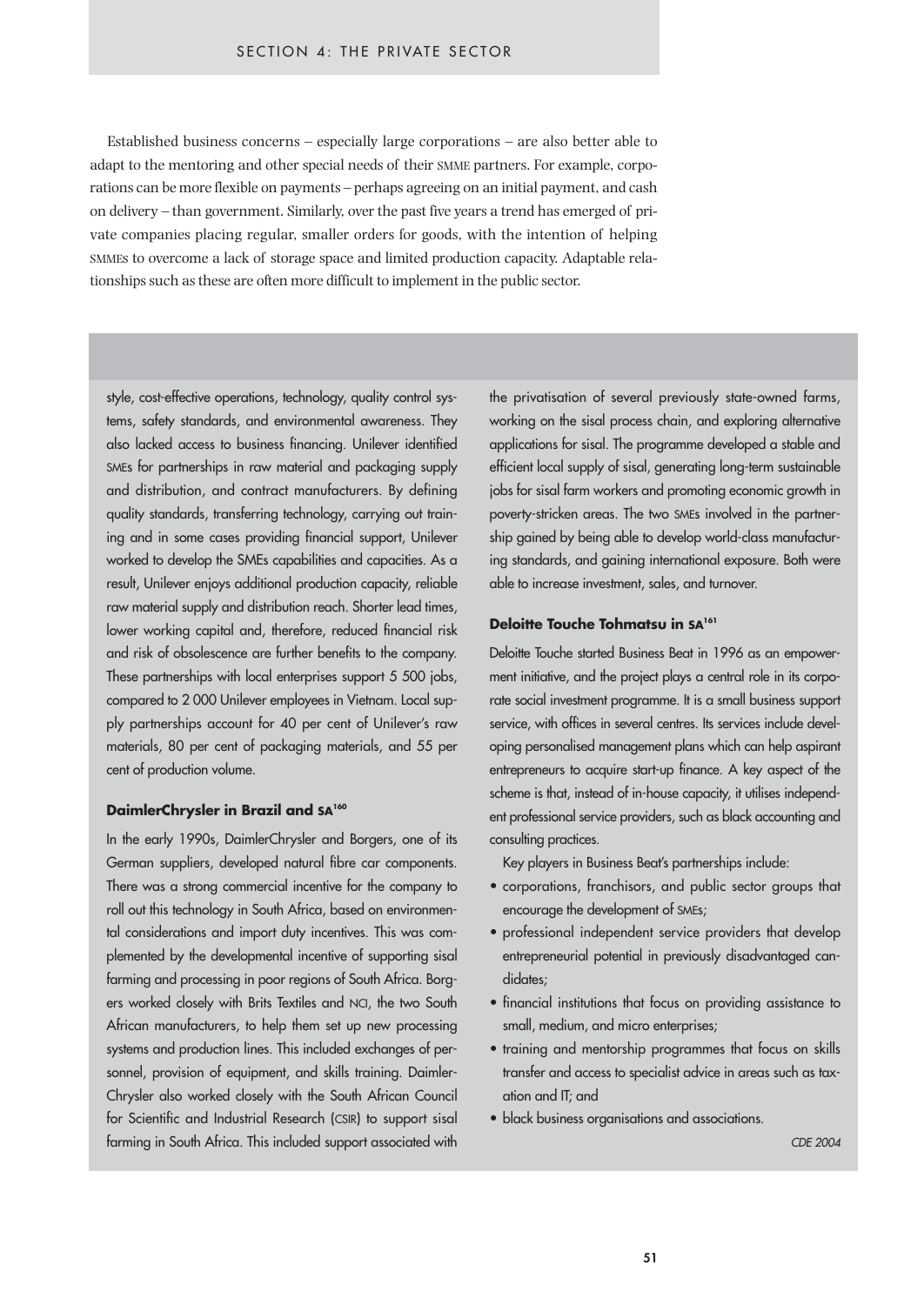Linkages of this sort between established and emerging businesses have such substantial developmental potential that it would seem a logical policy goal to encourage more of them. It would be important, however, to stress shared interests in this rather than a legislated or otherwise enforced extension of partnerships of this kind, which would risk exacerbating South Africa's reputation as a high-cost business environment.

*Role of banks*

Banks are also important private sector actors in the development and support of entrepreneurship. While the role of finance in SMME development has already been discussed, it is worth briefly noting the relationships of the major banks with the small business sector up to now, although the financial services charter will greatly affect future relationships in this area. Relationships so far have not been easy, and banks' efforts to engage with this sector of the economy have met with criticism, frustrations, and reverses. They have constantly been criticised for being excessively cautious and 'risk-averse',162 yet each of the major financial players has, or has had, an established micro lending arm targeting small emerging business.

Many of the constraints experienced by lending institutions have stemmed from a lack of capacity to provide aftercare mentoring and selection, mirroring Khula's experience. This suggests that South Africa's capacity for programme development and implementation is shallow – a scarcely surprising conclusion in the light of the general shortage of skills in society and the economy. A number of lessons have been learnt by the banks as a result of their various initiatives in the small business sector. One of these is that retired entrepreneurs do not make effective mentors.163 Another is that applicants do not appreciate the

## **Zimele: big business meets small business**

One corporate initiative that has been successful has been undertaken by the Anglo-American Corporation. In 1989 Anglo, together with De Beers, embarked on a small and medium enterprise initiative. LITET, now Zimele, originally focused on creating labour-intensive projects. Through various initiatives, Anglo has been associated with more than R18 billion of black economic empowerment deals and more than R11 billion-worth of procurement from black-owned firms. However, of greater interest is the procurement from and partnership with SMMEs, which is now pursued on entirely commercial grounds *with employment being the outcome of successful enterprise and not the direct goal.* This is largely done through the Zimele programme. Where opportunities for procurement from black-owned SMMEs are identified, training, support, and mentoring are provided where necessary in addition to core facilitation in terms of simplified tender documents and expedited payment.

Zimele is also involved in business development, partnering existing or start-up businesses, providing funding through loans and equity, and sharing skills and experience. Once the business has become sustainable (targeted at three years by Anglo), Zimele exits. According to Zimele's senior business development manager, Dr Lia Vangelatos, in 2001 Zimele's 21 SMME partnerships turned over R145 million, and collectively employed 1 234 people.<sup>164</sup>

Zimele emphasises that commercial principles have to be honoured. Factors such as price, quality, service delivery, and cost savings are adhered to at all times in the procurement process.<sup>165</sup> Furthermore, it has identified four warning signs that cast doubt on the ability of an aspirant entrepreneur to create a sustainable business: a reluctance to contribute start-up cash (however small the amount), unproven ability and aptitude for hard work, a record of dishonesty, and unrealistic expectations of quick wealth.<sup>166</sup>

The Zimele model been so successful that it has been replicated in a number of other countries, including Kazakhstan, and adopted by the IFC as a linkage model.

*CDE 2004*

Many of the constraints experienced by lending institutions have stemmed from a lack of capacity to provide aftercare, mentoring, and selection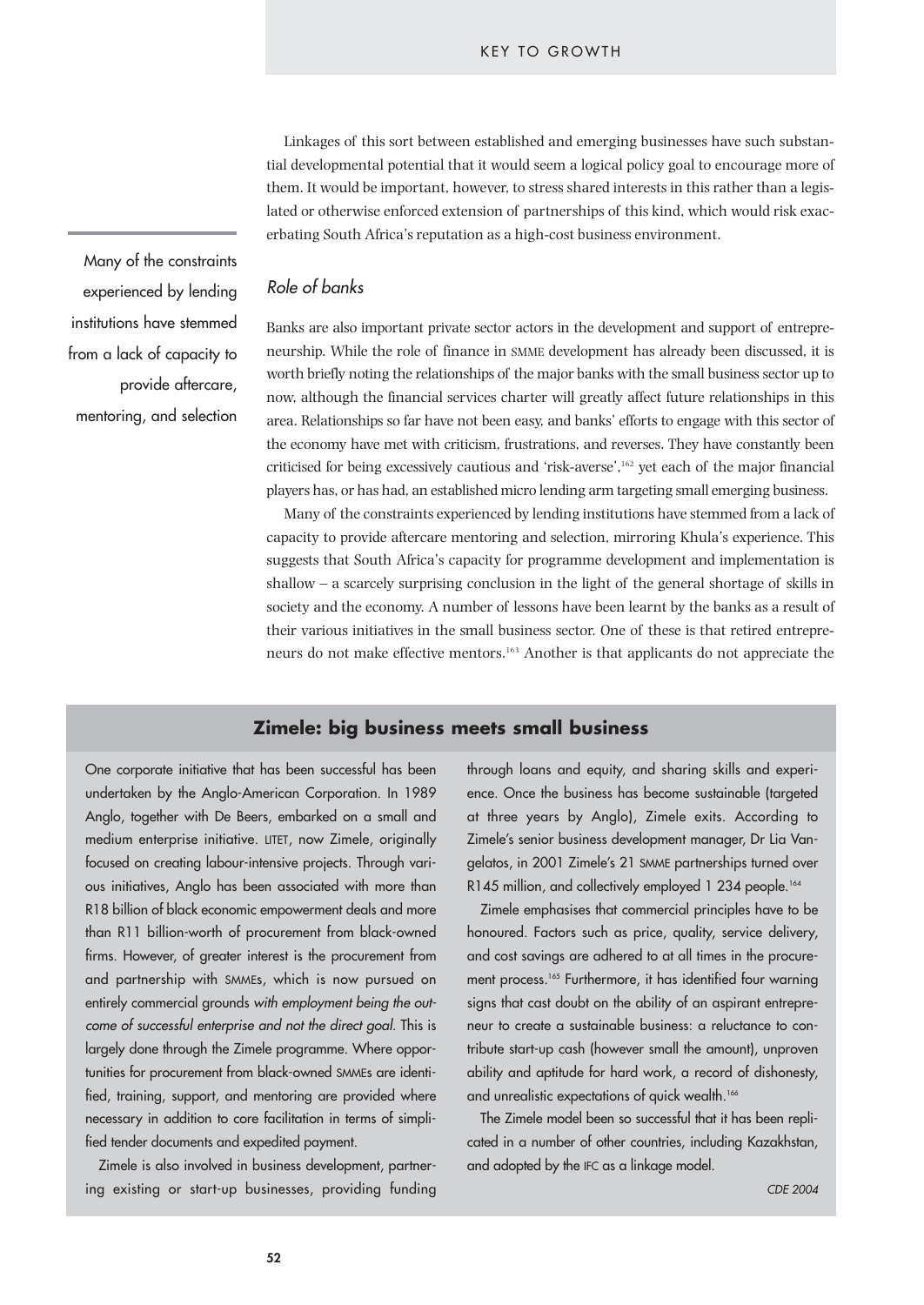crucial requirements of business success; instead, they believe they 'deserve a loan or a handout'.167 Besides this, the Banking Council South Africa has found that 'banks are targeted as unwilling partners, possibly to conceal some of the shortcomings of government and other initiatives'. And 'there is pressure for "easy loans" with no own contribution and lowered standards to accommodate larger volumes of loans (and to) … forgive blacklisting and poor credit records'.<sup>168</sup>

'Our original estimations that for every 20 interested persons interviewed, only one would meet the entrance criteria and be registered, and furthermore that not more than 10 per cent of all registered applicants would qualify for finance proved to be more realistic.'169 Notwithstanding these arguments, Riley, in a comparative best practice study for the World Bank, argues that South African banks still have some way to go in developing efficient and effective mechanisms for interacting with small business.<sup>170</sup>

A distinction needs to be made between two relationships: between the banks and small and medium businesses, and between the banks and micro or very small entrepreneurs. In a submission to the portfolio committee for trade and industry in 2000, the Banking Council argued that 'the practical difficulties of lending to SMMEs vary significantly between small, medium, and micro enterprises'.<sup>171</sup> The reality is that lending to small and medium enterprises is profitable, and established small and medium enterprises do not, by and large, find it difficult to access bank finance (although start-up ones might). But the costs of making loans to micro enterprises are enormous compared to the typical size of the loans, and it is almost impossible for micro entrepreneurs to cover these costs. Lending to very small enterprises is not much different.<sup>172</sup>

#### **Value systems**

Praise for initiatives such as Zimele and the banks' defensive posture on lending to the SMME sector illustrate contrasting poles of private sector involvement in entrepreneurship support. Arguably, however, the main role of the private sector with respect to entrepreneurship is to sustain and expand the value systems that infuse our collective culture with the motivations and expectations on which vibrant entrepreneurial activity can be based. Some of South Africa's business organisations do this to an extent, but there is very little evidence of wide and strategic programme activity in this field. There can be little doubt that it would be a good thing if the private sector were to expand its engagement in support of entrepreneurship, preferably in partnership with government. However this needs to be done in a way that retains and fosters the spirit of self-reliance and independence that characterises entrepreneurship, and treats private sector actors as what they are profit-maximising providers of goods and services. As a first step towards these things, however, it will be necessary to generate independent information on what is already happening – in South Africa and internationally – in private sector support for SMME development. Central to this would be an investigation of the relationship between empowerment requirements – especially sector charters – and SMME development. This relationship tends to be the subject of rhetoric rather than research.

The costs of making loans to micro enterprises are enormous compared to the typical size of the loans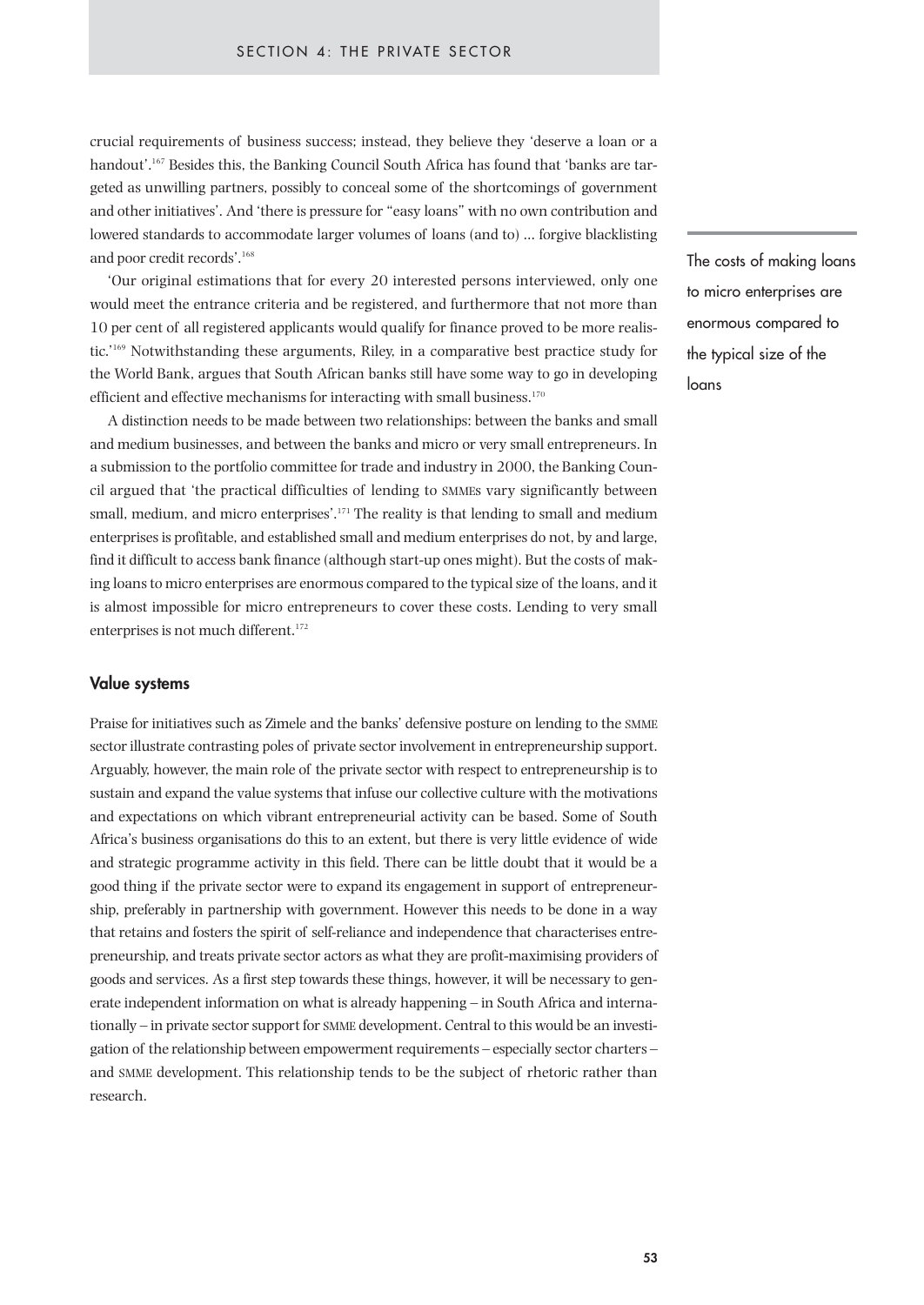Roy Chibane, left, owner of Emoza Aluminum, with one of six employees. This small firm manufactures aluminium doors, windows, and gates in Johannesburg.



# **LEARNING FROM SUCCESS**

 $A_{\rm global}$  sthis report has acknowledged from the beginning, it is important to take heed of global studies that reveal shortcomings in South Africa's performance as an enterprise society and economy. At the same time, if we are to have successful policies for supporting entrepreneurship, then it is important to learn from successful entrepreneurs themselves, especially those who have prospered without state-led delivery of resources to them. It is equally important to acknowledge that while we have plenty of homegrown entrepreneurial potential, waiting for a facilitative environment to unlock it, we can always do with more, and that entrepreneurship is a skill to welcome as much  $-$  if not more – than any other. By celebrating spontaneous success stories, we can help to facilitate the emergence of an enterprise-friendly culture, which is attractive not only to South African entrepreneurs but also those outside the country who are drawn by the vitality of our economy.

## **Ingredients of success**

The factors making for successful entrepreneurship in South Africa are somewhat underresearched, which makes it clear that not only are we some way from fostering and celebrating a culture of entrepreneurship, but also that polices *designed* to support entrepreneurship lack a crucial dimension. This point is made cogently by the TIPS study of the economics of SMMEs. 'SMME policies, and in particular those on micro-enterprises, focus more on constraints rather than investigating the conditions under which SMMEs *do* grow. This is problematic for a number of reasons. Firstly, entrepreneurs are usually unable to identify all the factors that negatively impact on their growth. *In addition, the removal of these constraints is necessary but insufficient for SMME growth'*<sup>173</sup> (emphases added).

However, despite this deficit in our understanding of successful entrepreneurship, there are some clear research pointers, and there is plenty of anecdotal evidence.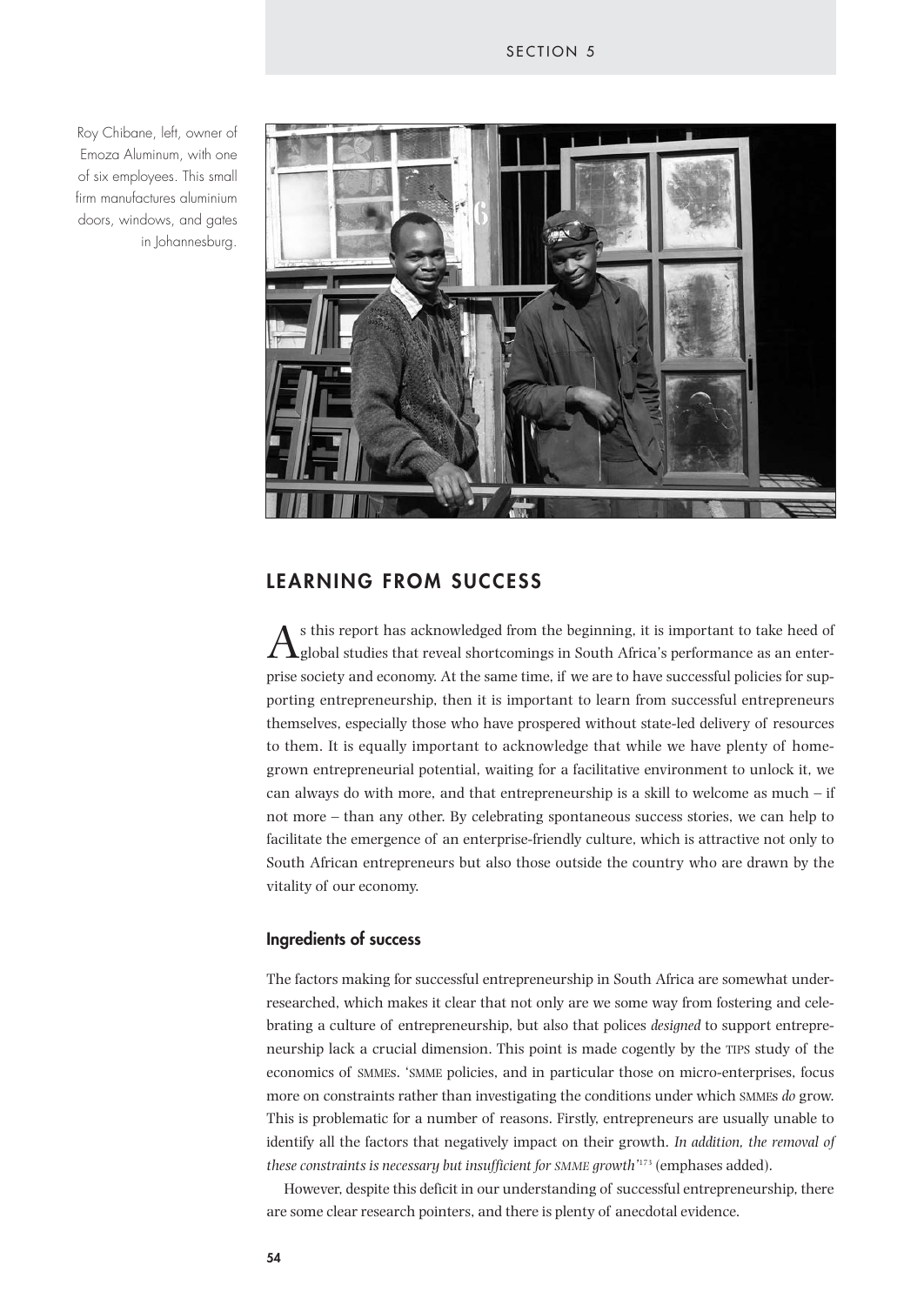In a CDE background research report, Dr Jeff McCarthy analysed in-depth interviews with 20 successful black entrepreneurs based in Johannesburg and Durban.<sup>174</sup> His study drew largely upon a new breed of younger, metropolitan-based entrepreneurs and professionals. Since then, CDE has also studied the histories of dozens of small entrepreneurs (see box, **Innovating and globalising**, page 56).

## *Key themes*

A number of themes emerge from McCarthy's study:

- Black entrepreneurs have created many successful businesses, but their achievements have generally been poorly documented, and are seldom celebrated. Perhaps understandably, South African researchers in the field of affirmative action and black economic empowerment typically deal in abstractions such as 'structural constraints' to black advancement. However, this tends to crowd out studies of how and why individual black people *do* become successful in business, despite these impediments. Recognition and, more importantly, learning from their successes tend to get lost.
- When asked to reflect on the reasons for their success, the respondents mentioned a combination of individual (personality) and contextual factors, with a general set of causal relationships being constructed as follows:
	- Success usually begins with a child born to a family that inculcates a strong work ethic and educational focus, with the 'bright star' of the household being pushed to achieve success.
	- There is no 'old school tie' network to penetrate the formal economy. Important factors that can substitute for this include attending a first-class university and/or working for a large corporation, which in turn prepares the individual culturally for operating in the economic establishment.
	- From this point on, the original personality and intellectual qualities which led the child to be successful at school can reassert themselves, with skills and acquired culture operating in synchronicity to produce the results that are required to succeed. An interest in a global perspective on the economy develops and grows.

These interviews confirm what is often believed about emerging entrepreneurs: that their values favour sustained growth and wealth creation. While the interviews recorded an unabashed materialism found in any globalised economy, there was also a high level of interest in two distinctive factors: world travel, and the family. This is what most respondents intended to spend money on, rather than on items of conspicuous consumption.

Only one substantial study of successful South African black business people appears to have been published in the past ten years or so. Ian Hetherington's book *Heroes of the struggle* (1998) examines mainly older black business people, many of whom became successful during the apartheid years.175 As a result, his frame of reference does not accommodate urban-based enterprise in a context of modern information technology and globalisation. However, his findings on the personal attributes required for black entrepreneurial success are not very different from those suggested by CDE 's other work.

Hetherington's interviews note the same heavy weighting towards the personal and family attributes referred to in McCarthy's findings: family backgrounds of pressure to succeed, high levels of personal drive and ambition, and (in his cases) an emphasis upon an eye for the market, self-discipline, thrift, and fortitude. However, very few members of the 'older school' referred to the value of a high-quality university

Black entrepreneurs have created many successful businesses, but their achievements have generally been poorly documented, and are seldom celebrated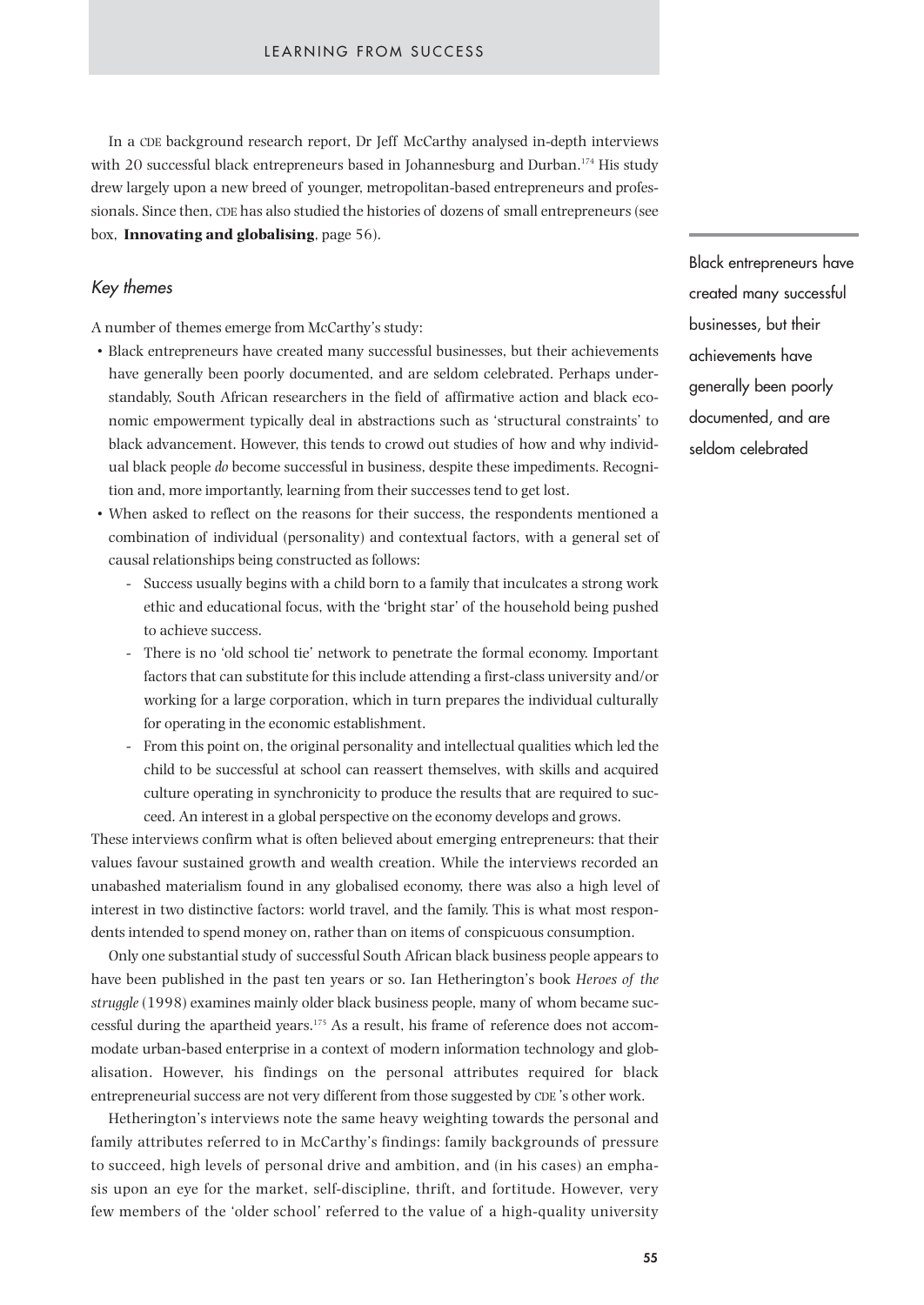## **Innovating & globalising**

#### **Simon Boikanyo**<sup>176</sup>

Simon Boikanyo runs a special kind of business with flair and panache that few can match.

He was born on 20 December 1954 in Oukasie just outside Brits, and is the sole owner of Boikanyo's Funeral Home. He took the plunge and started his business in 1988 after having worked in the undertaking industry for more than ten years.

'I saw the need in the black business community for such a service, and decided to start my own business, taking a loan of R50 000 from Business Partners to service the Letlhabile area just outside Brits.'

Simon was one of the chosen few asked to render their services at the funeral of the late Oliver Tambo, bearing testimony to the esteem in which he is held. 'When running a funeral home you must be honest and must have a heart as well,' says Simon.

'When I started my undertaking business, there was an old age home close by and whenever one of the occupants died, they were given a pauper's funeral. I couldn't let that go on – I could not let mothers and fathers be buried in such an undignified fashion. I therefore volunteered my services free of charge.

'Luckily for me, I got "payback" I didn't expect. People in the community heard that I was providing this service, and rewarded me by supporting my business.

'It's amazing what the power of good service and word of mouth can do for you. The esteem in which the community held me grew tremendously, and I established myself firmly in the area.'

But Boikanyo is not just heart. He is also a very astute businessman who certainly knows a thing or two about marketing.

'I realised,' he says, 'that I had to give people reason to choose my service above anyone else's. I therefore decided to invest a little more to provide that something special which would draw my clients, and for me that something was importing the vehicles I use in my business.

'I got the idea after visiting America to see how they conduct their funerals, and I was impressed. I decided to try and achieve the same standards here, importing a number of vehicles over a period of time, and it's worked like a charm. I believe people use my service because they feel special when they come to me.'

Simon now has a total of 90 vehicles, 40 of which are imports. To further market his business, he maintains close ties with the community by often addressing groups of people on the merits of joint burial policies. Many form themselves into societies and join these schemes, which are mutually beneficial to both the community and his business. He repaid his first loan before the term expired, and took a second loan. In 1992 he bought the premises from which he had started operating, and has now opened branch offices in other parts of North West.

#### **Sir Dick's Uniforms**<sup>177</sup>

A Cape Town uniform manufacturer has taken the lead by introducing online shopping to boost its export efforts. Sir Dicks The Uniform Company, based in Woodstock, is placing considerable emphasis on modern marketing techniques in order to supplement its export drive into Africa and Europe.

The company has a catalogue of its uniforms on CD-ROM, and is developing an Internet version that will be linked to an online shopping facility. Customers will be able to order online from anywhere in the world, although a 100-page hard copy version of the catalogue can also be sent to clients in Africa and Europe. Its managing director, Sedick Gierdien, says:

'The major hotels in Africa are all Internet-connected, so we aim to combine electronic marketing skills with an excellent product.'

The company has supplied leading hotels in Mozambique, Uganda, Zambia, Namibia, Malawi and Botswana. 'It's something we want to focus on strongly,' Gierdien says. 'There is a great need in Africa for this kind of service.'

Sir Dick's manufactures uniforms for the staff of mainly five-star hotels, the South African Navy and Air Force, the SA National Defence Force, and the Medical Corps.

'We have a good infrastructure here, and our transport going into Africa is excellent both by road and air, using South African transport companies,' says Gierdien.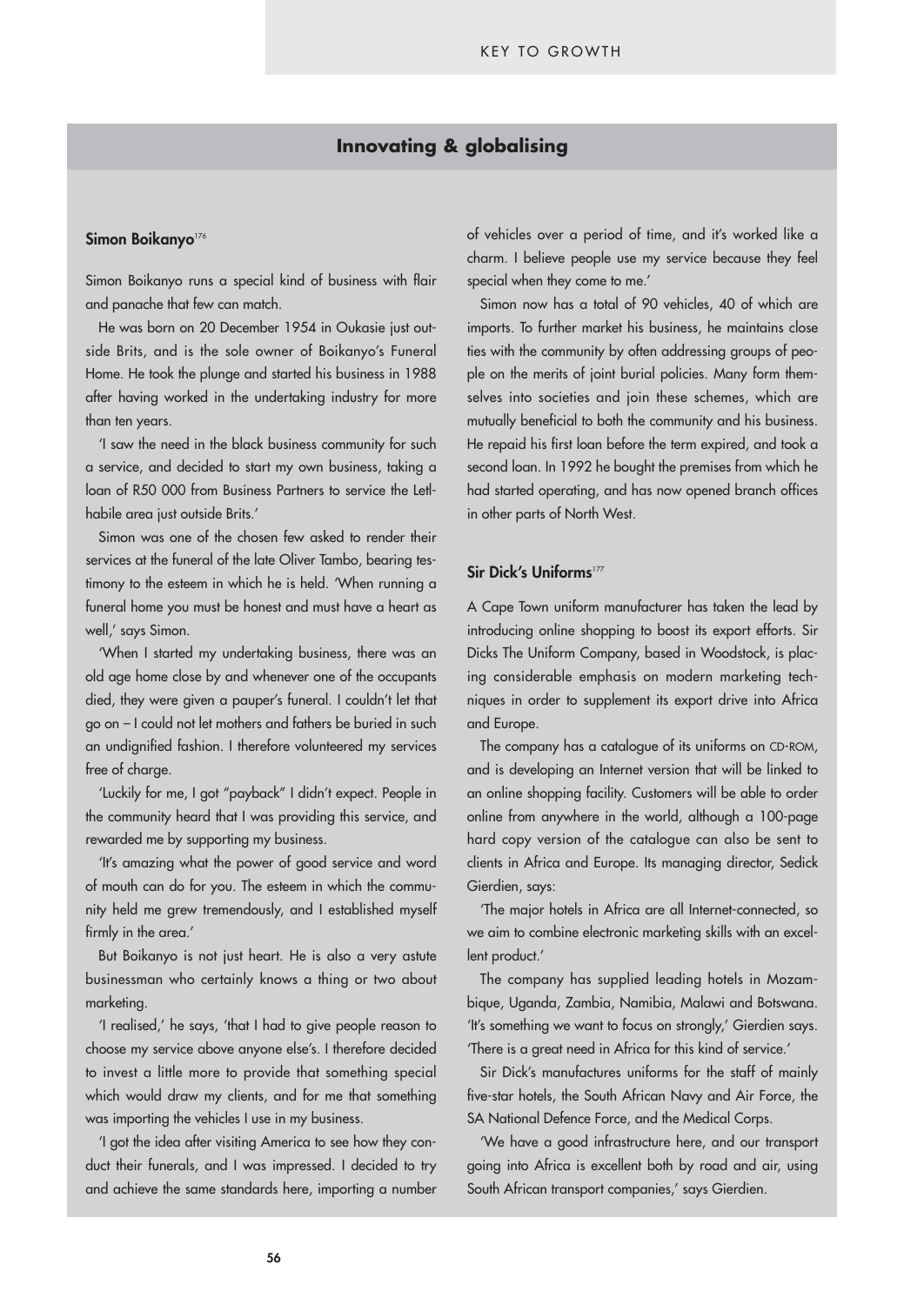#### Sally Marengo<sup>178</sup>

Sally Marengo began to import bathroom accessories from a garage in her back yard. Almost 10 years later, she runs a thriving operation that manufactures automotive and mining components. In 2001 her company, the Germiston-based KPL Die Casting, received the minister's award for outstanding entrepreneurial achievement at the annual President's Awards for Export Achievement, sponsored by the People's Bank and the *Sunday Times*.

Marengo started the manufacturing company in 1995, with production beginning the following year. The idea was conceptualised in the days when she imported bathroom components from the Far East, which she would assemble into items such as towel rails, to be sold locally. 'After numerous trips to overseas suppliers, I suddenly got this brainwave – I realised that making these fittings was something we could do ourselves.'

Marengo imported a single machine and set up a factory producing bathroom accessories from zinc alloy. But her little company faced increasing competition from imported products, and was not a viable proposition in that form. The breakthrough came when an engineering company had a problem with production of a spindle, and asked Marengo whether she would make it.

'They put us in touch with the company that gave them the initial order – and that's how we started. I struggled for a very long time; manufacturing is a different ball-game altogether. The real turning point came when people started contacting us. Suddenly, from making bathroom fittings, we were doing hinges for fridges.'

Marengo has taken care to get her costing correct, comply with labour laws, and build a happy workforce. Most of her 25 employees have been with her since the beginning.

'I've put a lot of sweat equity into this company, as has all of the staff. They've seen how we have changed. From a room of 100 square metres, we now have premises of some 18 000 square metres.'

#### Sithembiso Mthethwa<sup>179</sup>

Sithembiso Mthethwa sees a bright future for the company he formed six years ago. He knows he is in the right place at the

over R350 million in the 2003 financial year. right time. Started in 1997 with three people, the Dudula Shipping Company now employs 240 people, and expected to turn

What started as a small shipping agency has become a about emerging services, marine oil and tanker services, and ports and harbour company with three primary divisions: logistics and shipping services.

Among other things, the company has signed a deal to hanare the carriegence of the control energing tocometer expenses, to announting to several hundred thousand tons of cargo, to neighbouring countries in the Southern African Development dle the rail logistics for 60 per cent of emergency food supplies, Community (SADC).

In a partnership with the Dutch firm Smit (Africa), the marine services subsidiary Dudula Marine operates three bunker barges in Richards Bay and Durban, and offers offshore support services, mainly to the oil industry.

Another partnership has been with the American company World Terminals, to form the ports and harbour services division. World Terminals is part of a group that owns and operates the largest railroad system in the eastern United States, and operates terminals and related businesses in many countries.

Mthethwa believes there is a huge potential for the movement of cargo in Africa, particularly petrochemicals.

He ascribes some of the company's success to building good relationships with partners and backers. Partnerships have helped to cut the costs of research and development by sharing past experiences.

He strongly believes in exercising patience in business. Several of the deals he has negotiated have taken time to come to fruition, although the contract may have been signed many months earlier.

What he finds disturbing is the expectation of instant wealth of some people in the climate of black economic empowerment.

He believes black empowerment is important, and will be a given for a long time. But it has to be done in a sustainable way. His advice to aspirant entrepreneurs is to look for opportunities.

'The basic premise is one of supply and demand. People should not feel that, because Joe Soap has got into business in a certain sector, they can do the same.'

*CDE 2004*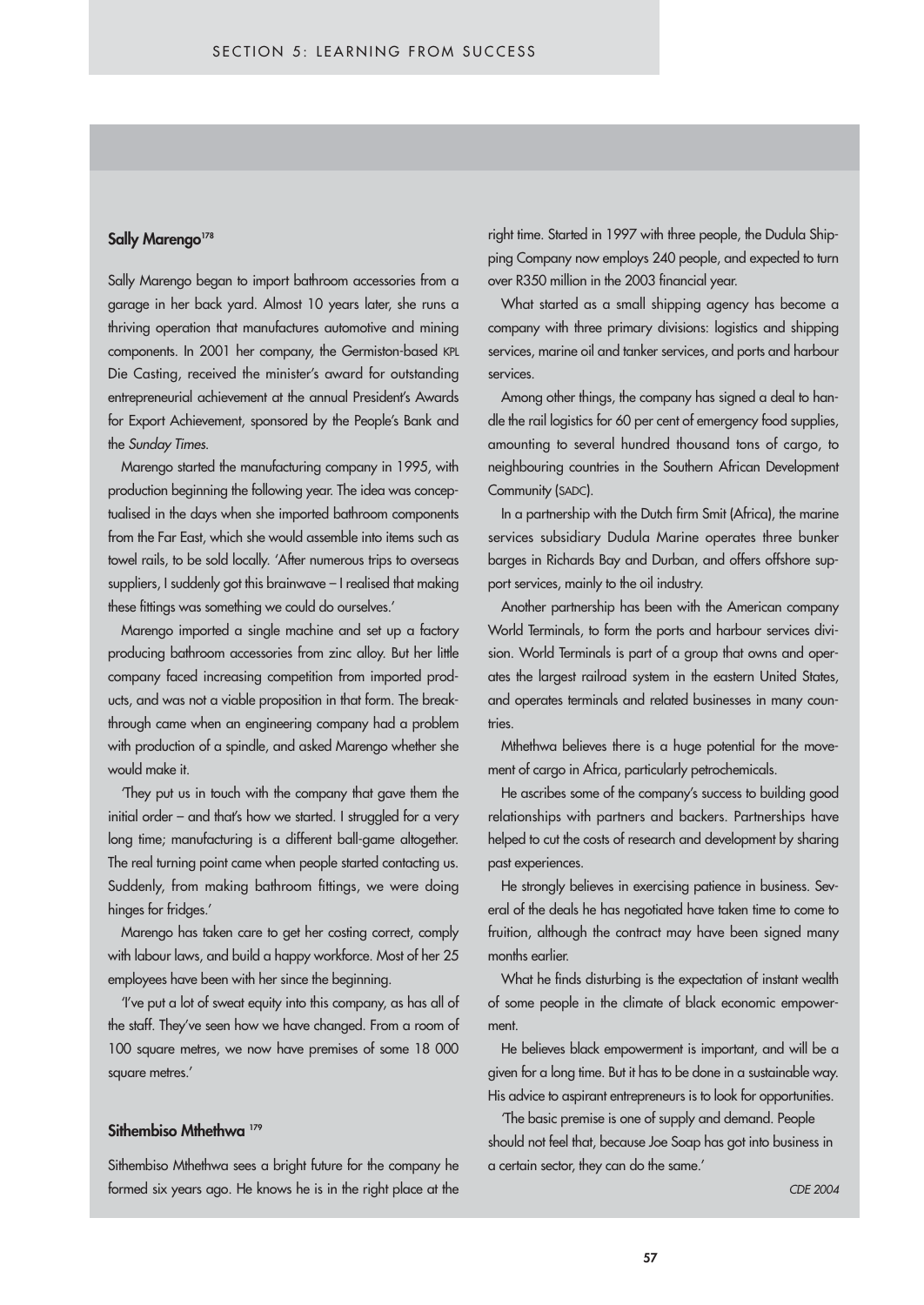education, or exposure to multinational corporations. By contrast, these were often spontaneously mentioned by McCarthy's respondents. This points to the increasing worldliness of successful black entrepreneurs and the emphatic value placed on a sound education, as well as exposure to and connections with modern transnational corporations. Although leading questions were asked about African identity, respondents exhibited a striking lack of political rhetoric. This was underlined by a broad scepticism about the meaning of 'being African' which came through in many responses.

In short, the ingredients for entrepreneurial success in South Africa are looking more and more like those found anywhere else in the world: sound families, excellent education systems, an active response to globalisation, and the cultivation of a national cultural disposition to celebrate intelligent risk-takers and small business success.

#### **Enterprising immigrants**

Many South Africans regard entrepreneurs, from other countries, as potentially or actually 'dangerous'. This perception is sometimes reinforced by the activities of unscrupulous con artists from abroad. Yet it is clearly unwarranted to assume that entrepreneurial competition from immigrants generally damages an economy (see box, **Capitalising on immigrants**, this page). For example a survey by Rogerson of 70 immigrant-owned SMMEs revealed an average of 3,33 jobs created per business. In the same way, a doctoral thesis by Geyvu on Ghanaian immigrants in Durban showed that most of them employed previously unemployed South Africans.180

In the establishment or start-up phase of these new businesses, family or friends from

## **Capitalising on immigrants**

According to Reuven Brenner, an economist at McGill University, 'entrepreneurship inevitably implies a deviation from customary behaviour. This behaviour is initiated because entrepreneurs view themselves at a disadvantage from others in their societies, or in a worse position than in their own past.181 This is perhaps why immigrants tend to display more entrepreneurial behaviour, although the very fact that they immigrated suggests an opportunistic mindset – representing as they do enterprise moving to opportunity.

Another American economist, Thomas Sowell, has noted: 'Nothing is more common than to have poverty-stricken immigrants become prosperous in a new country and to make that country more prosperous as well. The Chinese have done this throughout south east Asia, the Lebanese in West Africa, and numerous other groups in various other regions of the world.'182 By the late 20th century, all five billionaires in Thailand and Indonesia were Chinese.<sup>183</sup> Indeed, immigrant enclaves are hotbeds of entrepreneurial activity in many countries.

Argues Sowell: 'Seldom have middlemen minorities begun their careers in a community or country by bringing wealth with them. Almost invariably, they have created wealth, both for themselves and for the society around them, often creating not only particular businesses but in some cases whole industries and functions that did not exist before. Beginning often in poverty, middleman minorities have historically been hawkers and peddlers on a mass scale – for example, Jews in 19th-century America and Argentina, and the Lebanese in South Australia, West Africa, and many parts of the western hemisphere. It is from such humble beginnings that there ultimately emerged such businesses as Bloomingdale's, Haggar slacks, and Levi's.

Most peddlers, of course, never reached such economic heights, but many moved up to have their own stores and some eventually chains of stores.'184 Adds Sowell: 'Many of the immigrants who helped to bring whole nations into the modern commercial world – the Lebanese in West Africa, and the Chinese in south east Asia, for example – arrived with little or no formal education.<sup>'185</sup> *CDE 2004* 

Immigrant entrepreneurs should be viewed as a developmental resource that can be harnessed to develop a vibrant SMME economy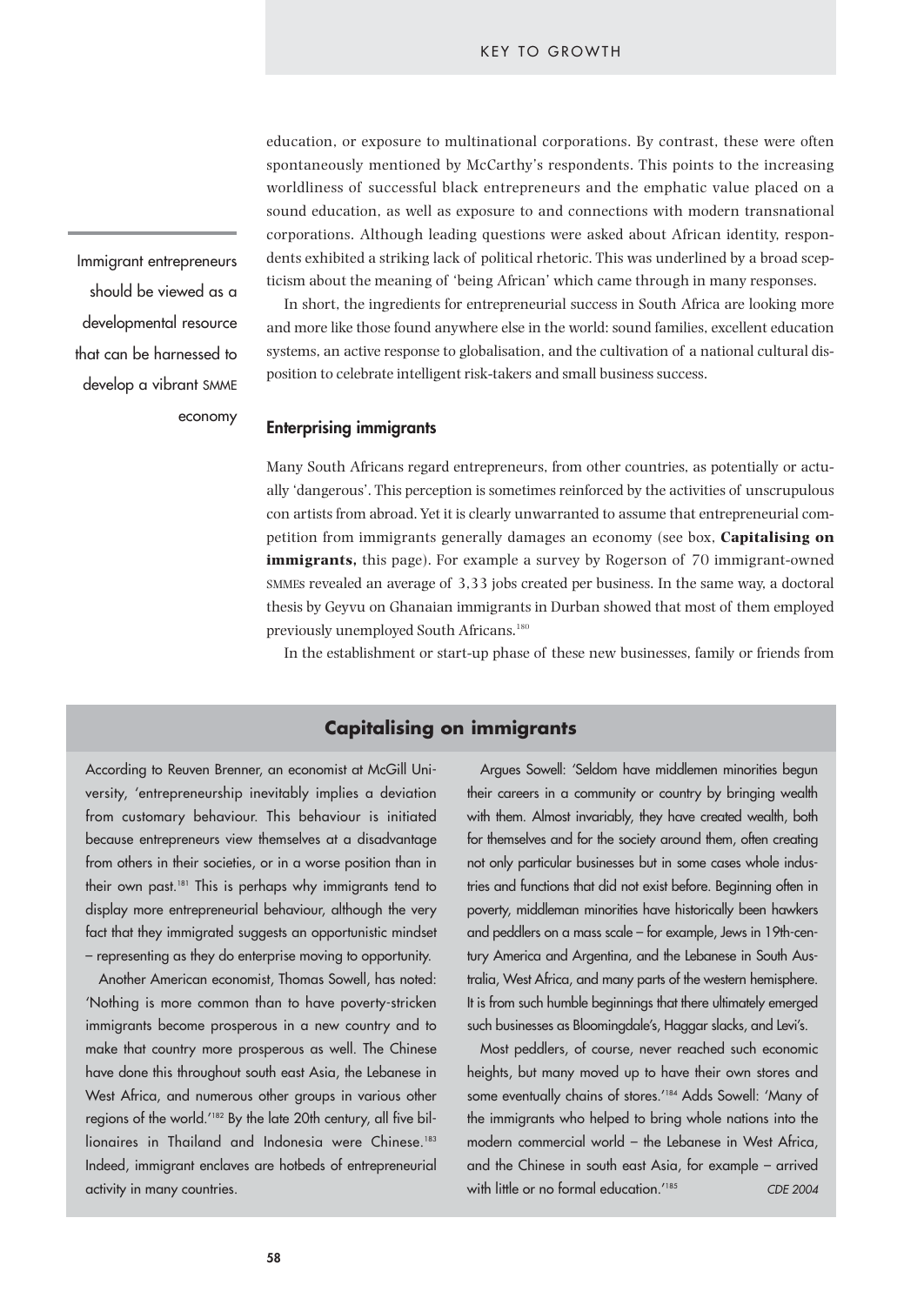the home country are typically the beneficiaries of the new employment opportunities. However once the business is established and growing, the major beneficiaries of job creation by these immigrant-owned SMMEs are South Africans.186

As a starting point in policy formulation, immigrant entrepreneurs should be viewed as a developmental resource that can be harnessed to develop a vibrant SMME economy. Immigrants generally represent enterprise moving to opportunity. Rather than listening to those interests in South Africa who would like to drive them out, policy-makers should celebrate immigrant entrepreneurs. They generally have the necessary drive to work hard and succeed. South Africa, like many immigrant nations, has many examples of small business success by ethnic minorities over many decades. These have included Chinese, Portuguese, Italians, Greeks, Jews, Lebanese, and Indians. Today, west and central African traders are coming to South Africa to follow the same path of immigrant success. Initially, such ethnic communities rely upon ethnic networks to enhance business success. Later, the same individuals or their children elect to use business associations to enhance their efficacy.

#### **Summary**

Whatever we can learn from the global market place of ideas and experiences, we should pay attention to our own stock of these things. If we do, we will reinforce rather than contradict the lessons of the international research, which we reviewed in the previous section. We will learn, above all, that the ingredients of our success stories are much the same as those of other countries, and that we should celebrate them, study them, learn from them, and craft policies round them.

Rather than listening to those interests in South Africa who would like to drive them out, policymakers should celebrate immigrant entrepreneurs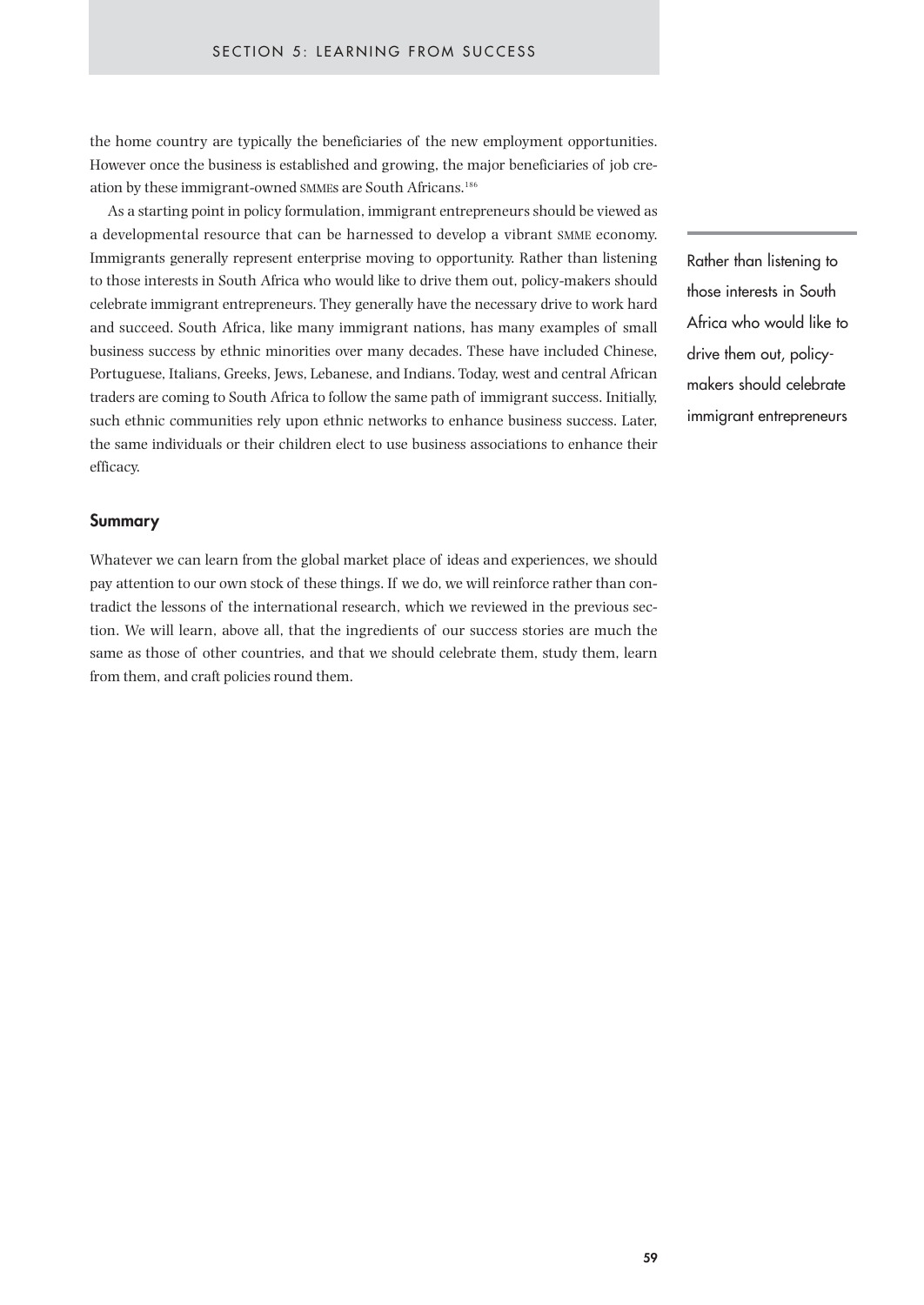



# **TOWARDS A NEW APPROACH**

This review of available research – our own and others' – has yielded two powerful  $\perp$  impressions. The first arises from the concerns raised by the comparative figures with which we began. They reveal that South Africa underperforms – especially when compared with other middle-income developing countries – in terms of every significant international measure of entrepreneurship.

The second impression comes from the studies of individuals with which we illustrate the powerful currents of entrepreneurial vitality in South Africa, despite the disappointing overall figures. It is at the point where the energy of the individual case studies contradicts the stagnation of national figures that CDE's points of departure towards a new direction take shape.

#### **Entrepreneurs are a minority in any society**

Entrepreneurship is a quality, and not a deliverable commodity. It is a mistake to believe that there is an unlimited pool of enterprise, which needs only technical and financial support for a wave of successful small businesses to emerge. Entrepreneurship is a quality made up of psychological dispositions and cultural attitudes, expressed in skills that can be learned as well as knowledge and experience gained in education or employment. Only a minority of individuals in any given society express these attributes in ways that add value to the economy, though in groups such as immigrants, rural to urban migrants, or ethnic minorities the proportion may be higher.

Above all, entrepreneurship can only flourish where the values of the market are thoroughly and widely internalised. Policies to support entrepreneurship should work with the market – in deciding who should be loaned money, for instance – and not try to overrule it.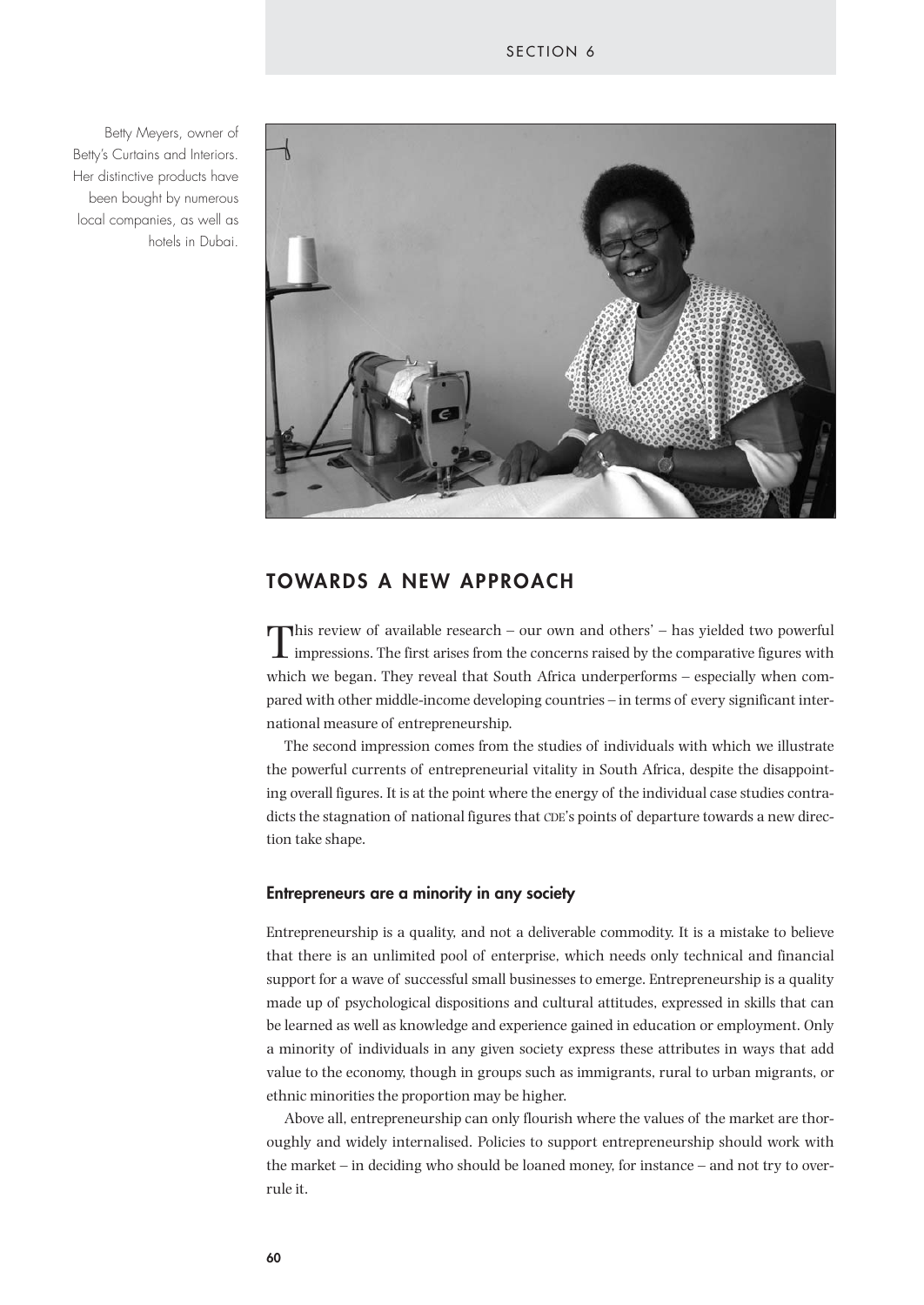## **Good intentions are not enough**

It is not enough to value entrepreneurship, and support it through policy. *Why* we value it and *how* we support it will make the difference between clear policy goals and mixed purposes that might turn out to be cross purposes. In the end, this is the difference between success and failure. It is politically inevitable that entrepreneurship support in South Africa today should have multiple motivations. The 'halo effect' that surrounds the subject and the pressing needs for political and economic transformation make sure of that. However, the most important reason for supporting entrepreneurship is to increase the number of successful businesses that add value to the formal sector of the economy. This is best done by providing an enabling environment for the kind of people whose success stories appear in this report.

#### **We need more reliable and precise information**

More – and much more reliable – information is needed about the size and shape of the SMME sector of the South African economy. It is here that underperformance and potential for improvement are concentrated. In a poorly documented and underdeveloped sector of the economy, there are clear difficulties in ordering priorities and choosing strategies. More reliable information is needed in order to guide policy better, and to monitor and assess policy outcomes with more confidence. However, this should not be a prescription for research without end and an infinite postponement of decisive action.

## **Priorities must be developed**

As we need to be clear on why we support widening the pool of entrepreneurship, so we need to be clearer about the problems faced by the sector. There is a broad and deceptively comfortable consensus about what is needed to support entrepreneurship, but this consensus lacks the kind of clarity about priorities which ought to take greater account of constraints on capacity. Where advocacy can be most useful is not simply in repeating the mantra of consensus (skills, finance, education, and the regulatory environment) but in arguing for a coherent, integrated, prioritised, and, above all, *achievable* package of policies. The problem of priorities seems evident in even the best work on the subject of entre-

# **From learning to cooking187**

Cynthia Nongalaza was 45 when she took a voluntary severance package in 1996 and left her position as deputy principal of Nyanga Mkhanyiseli Primary School in the Western Cape. She started her own catering company, Cyn's Catering, selling about one cake a day. Today she employs 20 people, has a three-year contract with the Peninsula Technikon, and prepares at least 1 050 meals a day. She also runs the successful Embizeni Restaurant at the Luntu Centre in Guguletu, which attracts both local and foreign tourists.

The most important reason for supporting entrepreneurship is to increase the number of successful businesses that add value to the formal sector of the economy

She says her biggest challenge when she started the business was getting herself to believe in her product, and making people believe in her.

Seven years on, she no longer has a problem gaining her clients' confidence, and even caters for parliamentary functions, weddings, and birthday parties. Her dream is to expand her business by opening a top-class hotel and another restaurant, both in Guguletu.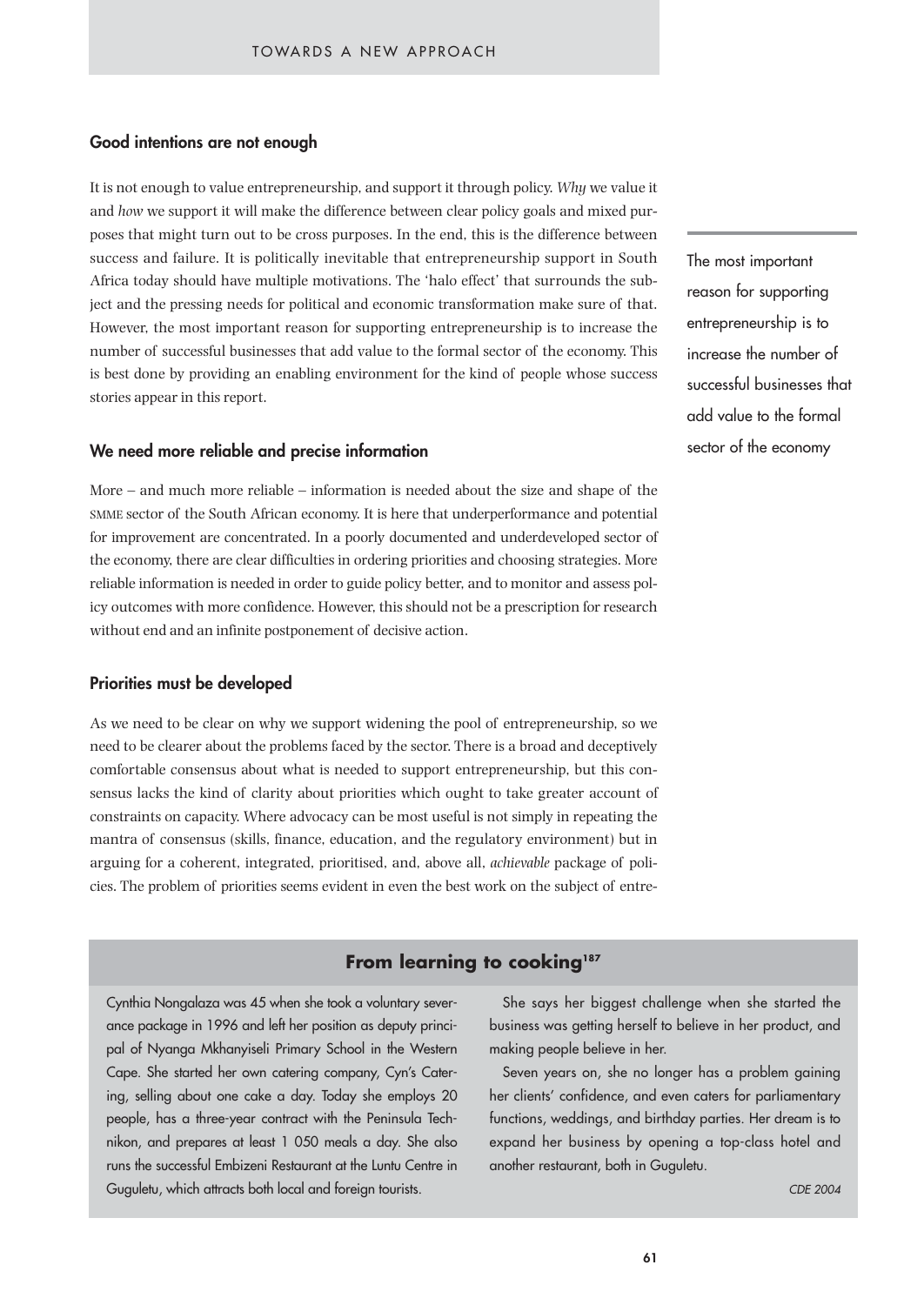preneurship. In the chapter that reflects on its main findings, the admirably comprehensive GEM report lists nine 'framework conditions' for entrepreneurship, and 46 'policy implications' within them.188 These cover both the dimensions of entrepreneurship support which we have labelled 'facilitation' and 'delivery', but when it comes to listing a dozen or so priorities for each of the formal and informal small business sectors, the emphasis is heavily skewed towards state delivery. In other words, the policy priorities (delivery of finance and skills) which it isolates are those very ones which its respondents have labelled 'poorly executed, non-transparent, and unco-ordinated', and which are subject to ongoing capacity problems. Meanwhile, the possible elements of a dynamic programme of facilitation are buried in the nearly 50 recommendations that don't qualify as 'priorities'.

#### **The government's commitment is fine, but its policies are flawed**

Government policy on entrepreneurship support has been driven by a commitment to make this fit into its broader conception of economic transformation. A policy reflecting elements of international best practice was adopted after widespread consultation. However, this policy was flawed in that it overemphasised providing access to finance and the direct delivery of support services. Although the department itself and its satellite bodies can point to impressive policy inputs, they are less forthcoming about outputs, and are only belatedly undertaking research on these and on impacts. Both CDE 's own research and that of others reflect a high degree of scepticism about the activities of these agencies, and even suspicion about wasted and misdirected resources. It is difficult to measure their success and failure rates, and the DTI itself has clearly experienced problems in the course of monitoring policy implementation. It is not at all clear what proportion of resources make it through to end users, but all the available evidence suggests that it is too small. Government support for entrepreneurship in South Africa has resulted in the creation of a costly but struggling bureaucracy for delivering finance and skills training to emergent entrepreneurs. However, there have been high default rates among aspirant entrepreneurs who have received loan funding, and the training and advice have largely been provided and managed by people with no business experience, a legacy of underestimating the government's own capacity problems and the sheer difficulty of providing effective state-based expertise. In fairness, however, it is important not to overestimate the depth of capacity in the market. Lastly, the government has failed to follow through on the recommendations of its own task team on streamlining regulations.

### **We need to build on private sector strengths**

It is very hard to comment on the contribution the private sector is making to SMME development in South Africa. It has supported many projects and initiatives, but outputs and results have not been comprehensively assessed. And, as with assessing government programmes, it is important not to confuse propaganda with an independent audit of actual results.

Having said that, there can be no doubt that the private sector has the potential to make a significant contribution to expanding entrepreneurship. In this of all fields, the private sector has the expertise and capacity to make a real difference. Greater attention to public–private partnerships in this area is urgently required.

The government has failed to follow through on the recommendations of its own task team on streamlining regulations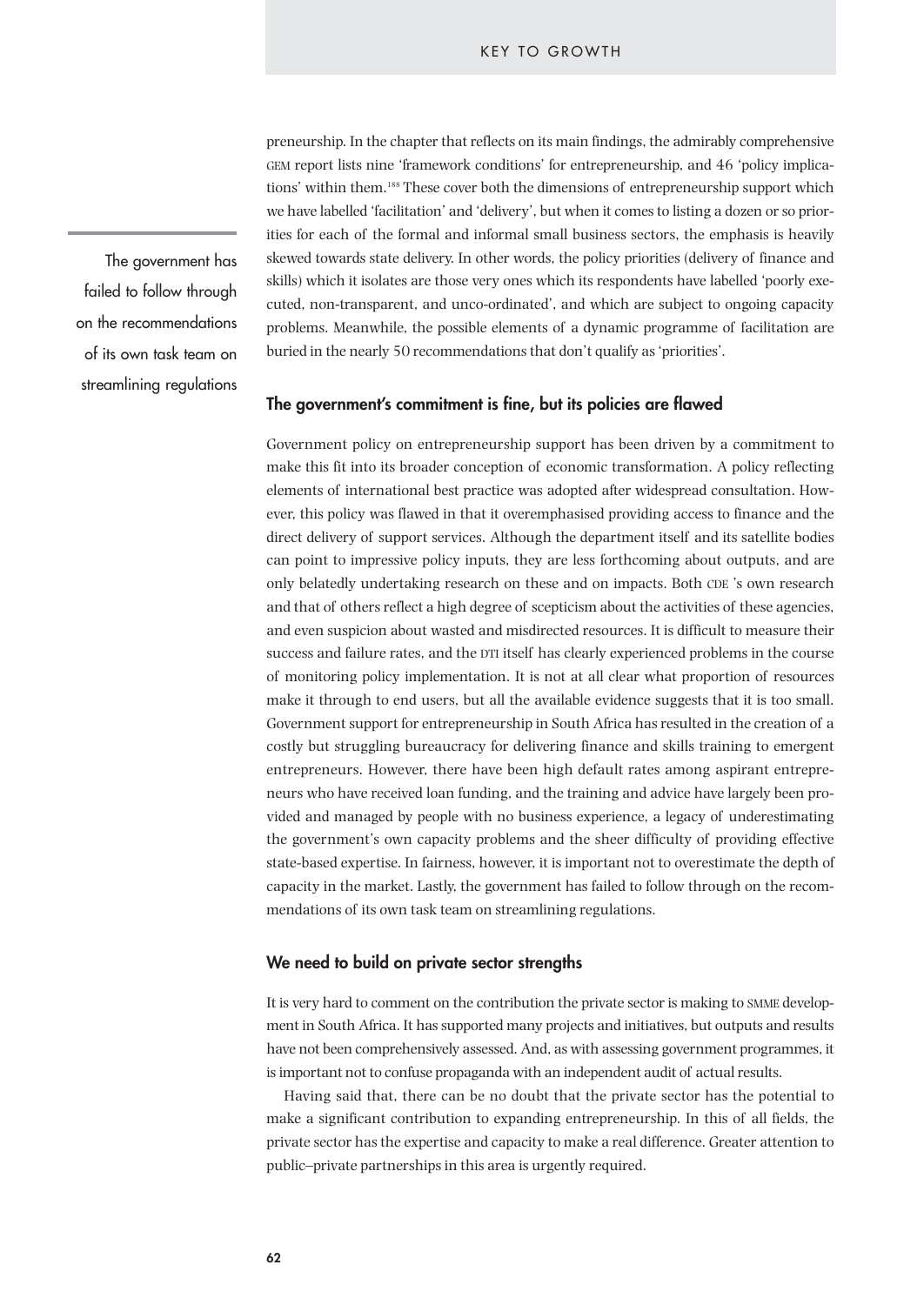## **Immigrants are a valuable resource**

Debates about SMME development and immigration policy have paid too little attention to the potential contribution of immigrant entrepreneurs to the economy. This resource should be formally recognised and encouraged. Debates about immigration and entrepreneurship have continued in isolation from each other, ignoring international and local experience which points to the important contribution that immigrants make to building a successful culture of entrepreneurship, and supplementing the pool of positive role models for would-be South African entrepreneurs.

## **We need to celebrate success – and learn from it**

South Africa has done far too little to recognise, celebrate, and analyse the achievements of its successful emergent entrepreneurs. Too much has been invested in concentrating on the structural obstacles that aspirant black entrepreneurs have faced, instead of drawing on the lessons of those who have overcome them. CDE 's review of the available evidence suggest that:

- Irrespective of race, South Africa's successful entrepreneurs are generally though not always – well-educated, have entrepreneurial 'can do' attitudes, are innovative, and often have partners or relationships which reflect a global economic context.
- As is the case elsewhere in the world, immigrants and ethnic minorities are over-represented among South Africa's entrepreneurs. However, there are also rapidly growing numbers of black entrepreneurs who tend to 'select themselves' on the basis of their attitudes, education, hard work, customer orientation, and globalised perspectives.

## **We need to deliver a business-friendly environment**

'A good SMME strategy is in reality a good private sector development strategy.'189

Creating an enabling environment for entrepreneurship and removing obstacles to establishing and maintaining small enterprises will do more than any other set of policies to help small businesses. This has been said many times, and has been acknowledged by those elements of government most closely involved with entrepreneurship. *But it has never been declared as an open and acknowledged priority of the whole government, at the expense of delivering support. It is time to make such an openly acknowledged choice, with the backing of the highest levels of government.*

Creating an enabling environment and removing obstacles to establishing and maintaining small enterprises will do more than any other set of policies to help small businesses

## **Innovation from Soshanguve<sup>190</sup>**

Herman Mokgatle runs an innovative small business, External Works Architecture. His idea was to develop comprehensive and innovative landscaping designs and prototypes for schools and community parks. The five-person Soshanguve-based company also provides clients with a detailed list of the quantities and costs of doing the landscaping. The institution concerned then asks companies or other organisations to sponsor the project.

External Works either does the work itself – it has 30 employees – or acts as an adviser. So far, seven schools have been landscaped, and 25 more are pending.

*CDE 2004*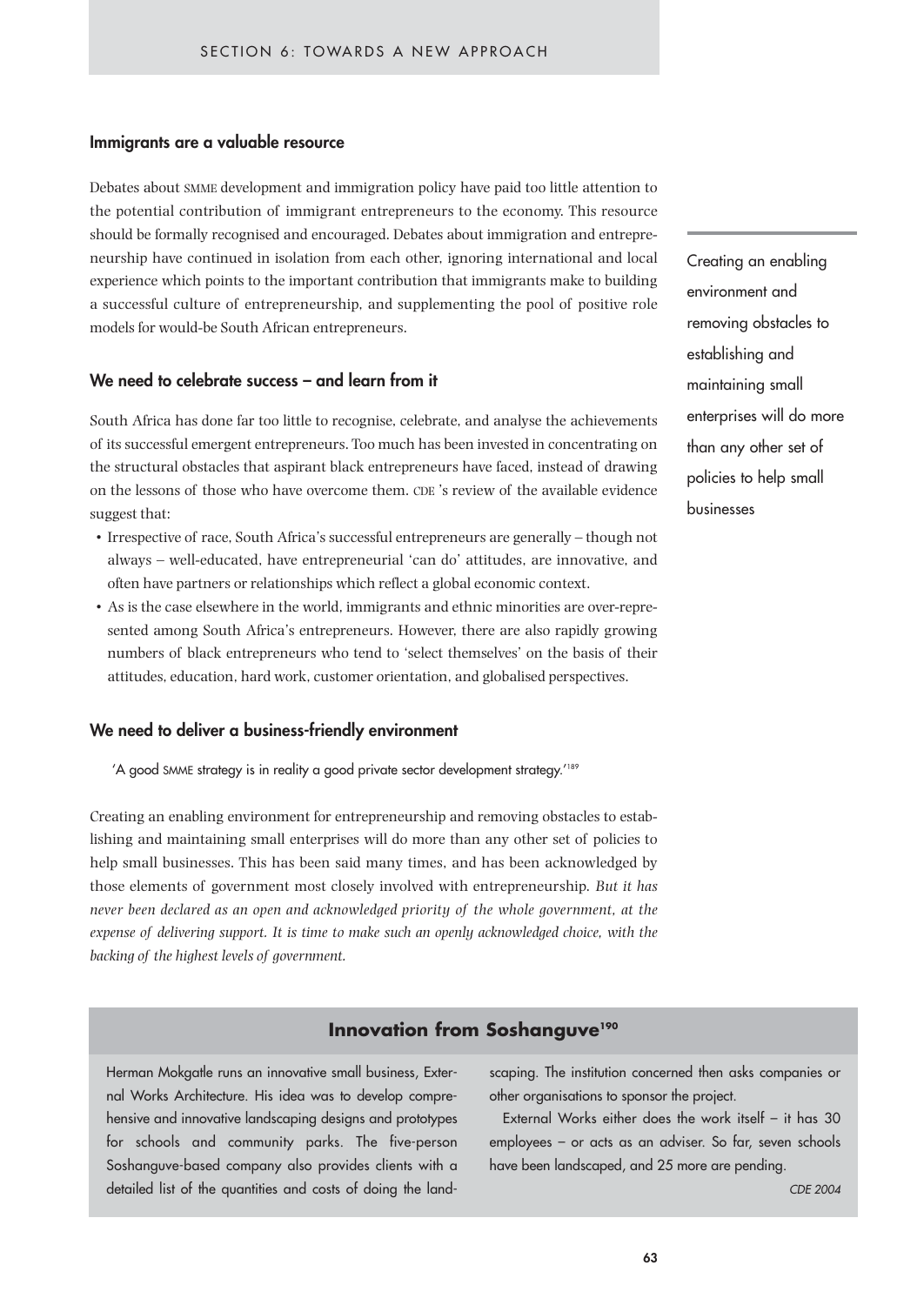Romain Blayndi, co-owner of The House of Abraham, with two of 10 employees. This firm manufactures and restores furniture in Johannesburg.



# **RECOMMENDATIONS**

TDE's work on how South Africa can encourage more entrepreneurship has consistently identified a common set of obstacles:

- What we are all trying to achieve in this field is not sharply defined, and there is often confusion about the objectives of SMME policy.
- The state of research on the South African SMME sector leaves much to be desired, and the facts about what is actually happening are difficult to establish.
- After ten years of good intentions, the results of the state-driven delivery approach to entrepreneurship support have not been impressive.
- The contribution of the private sector is hard to quantify, with little reliable and independent information available on private sector initiatives.

### **Building blocks**

In this context, it is important to clarify some building blocks that are essential to the recommendations for action that CDE will put forward.

*First, there is the question of defining what we are trying to achieve.* In South Africa, promoting entrepreneurship has been confused with poverty alleviation and welfare on the one hand, and racially defined empowerment on the other. This very broad agenda of policy goals has not been useful or helpful in achieving results. It is crucial to penetrate the general cloud of goodwill that surrounds any discussion of entrepreneurship as the first step to a clearer understanding of this subject, and more sharply focused policies.

*Second, we need to agree as a country on the priority of achieving a more entrepreneurial society, and then on the ways in which we can do this.* For CDE, the overarching goal of efforts to promote economic entrepreneurship can be stated very simply: to clear space for an explosive development of businesses that will add value to the economy. Poverty alleviation and welfare issues are important, but they must be dealt with by other policy spheres. They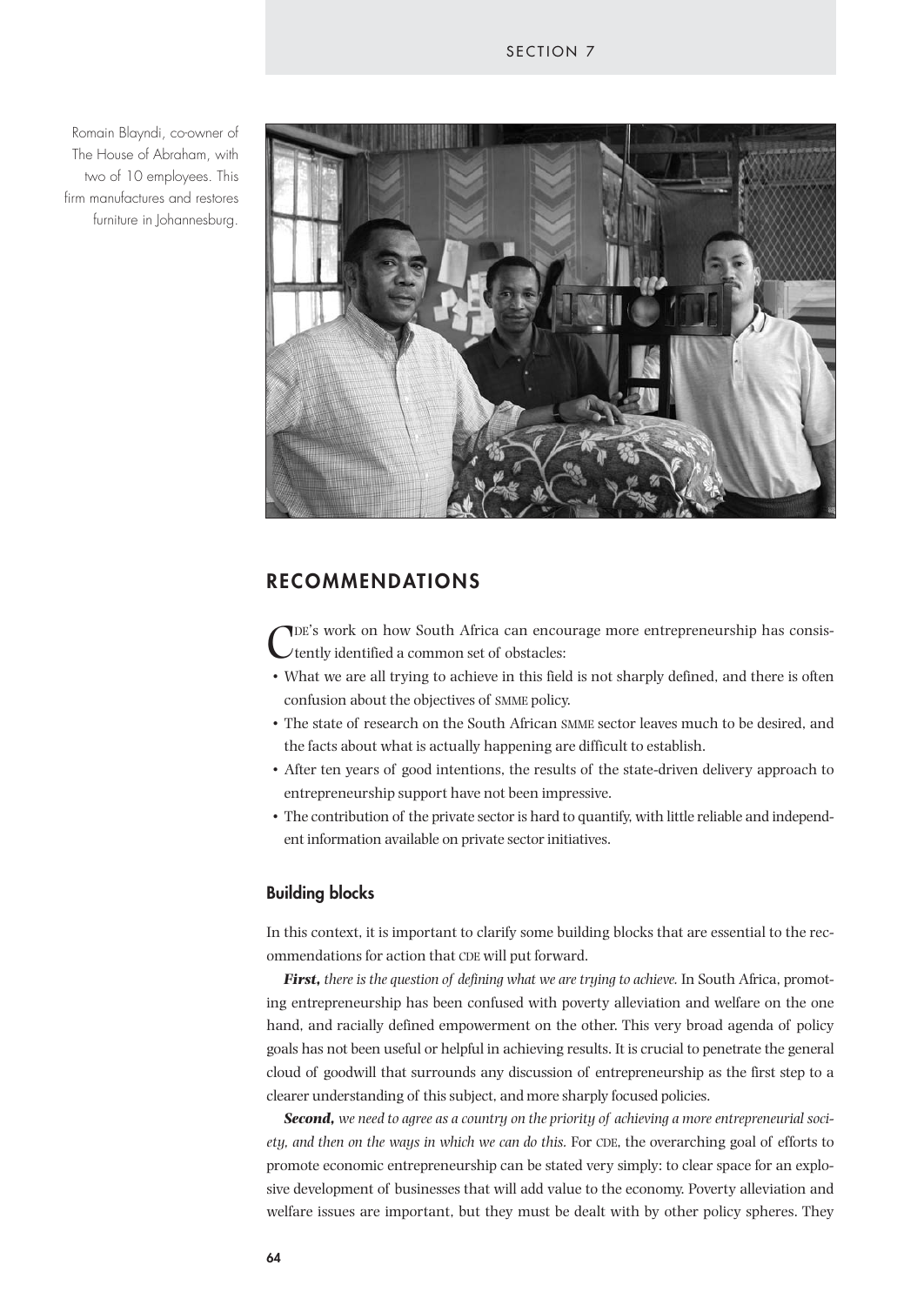should not be confused with efforts to help more entrepreneurs run their own businesses.

*Third, we need to discuss how best to do this.* We argue that efforts to achieve this goal should focus far more on facilitating and promoting an enabling and encouraging environment than on creating bureaucratic structures to deliver support. Advising and training aspiring entrepreneurs is best carried out by people who have experience of business, and ideally by those who have succeeded in it.

*Fourth, it is important to recognise that entrepreneurship is not a discrete policy delivery area, such as housing or education.* Entrepreneurs are individuals, and cannot be produced or reproduced like goods and services. What we should be promoting is a fundamental form of personal empowerment across our society – individuals having the freedom to undertake economic activity in whatever way they can, or in whatever space they can find a niche. Qualities of risk-taking and of matching opportunity, ideas, and delivery with markets cut across almost all dimensions of our society and our economy. Thus, in thinking about policy actions to promote entrepreneurship, it is crucially important not to do so in isolation. No government finds it easy to deal with issues that cut across many departments, policies, and levels of administration, and the South African government is not alone in facing this challenge. But if we are serious about fostering enterprise and promoting entrepreneurship, the challenge has to be faced, and there is much that can be learned from others.

### *Public–private partnerships*

We need these building blocks of a new approach because, despite ten years of policies designed to promote the small business sector, we still seriously underperform in this economic sector when compared with other developing countries. The honest reflections of some of the policy-makers involved confirm and underline what research – both South African and comparative – makes clear: the track record of the first ten years of democratic rule in this field is mixed at best. This does not mean that there are no successes from which to learn. The opening up of opportunities for all South Africans that has come with the achievement of democracy has seen many individuals successfully take advantage of newfound rights. It is important in this of all areas for South Africans to learn from the experiences of those who have used opportunity and their own resources to make something happen, in order to widen and deepen economic democracy. What have not worked are state-driven bureaucratic approaches, generally involving people without the necessary expertise or experience. It is time to move on. And it is time to move forward decisively.

Government leaders have talked of not creating a culture of entitlement. Speeches are peppered with reminders to citizens not to expect hand-outs from government, or to sit and wait for it to deliver on every area in which communities and individuals are challenged. President Thabo Mbeki has talked about the need for 'a sustained campaign to further encourage the work ethic among all our people. We have to fight and overcome the attitude among some that they are entitled to receive free goods and services without any effort on their part to contribute to the creation of these goods and services.'191

There is no more fitting area of policy in which to put this commendable approach to work than that of entrepreneurship.

The government's most senior leaders have also frequently talked of public–private partnerships as being essential to the delivery of goods and services in our society. There is no area with more obvious potential for such a synergy than this one. And yet the story of the first ten years of the direct promotion of SMMEs is remarkable (with one or two excepAdvising and training aspiring entrepreneurs is best carried out by people who have experience of business, and ideally by those who have succeeded in it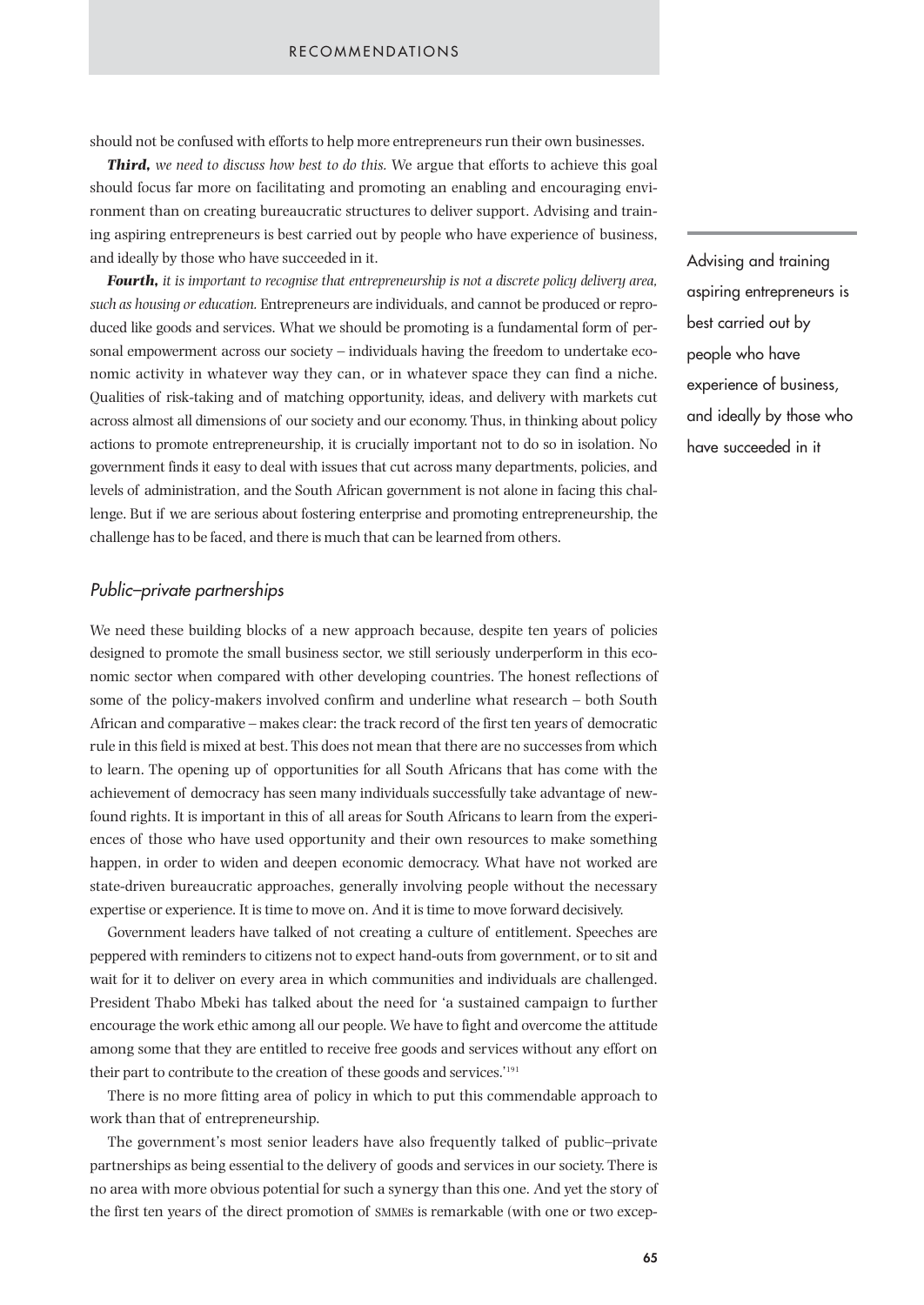tions) for the isolation of government institutions, research, and policies from these partnership prospects. This must change if we are to deliver results on the scale we know we need to grow the economy.

Let us now turn to our practical recommendations for action.

If South Africa is to expand dramatically the opportunities for entrepreneurs, we need to act boldly. CDE 's recommendations for action include:

#### **Adopt new guidelines for South Africa's approach to entrepreneurship 1**

DON'T

- Confuse entrepreneurship with empowerment or affirmative action.
- See entrepreneurship as a mechanism for social welfare. DO
- Identify entrepreneurship promotion as a general priority.
- Make a decisive shift from delivery to facilitation. This means that:
	- the government must create the best possible enabling environment for entrepreneurs to take advantage of opportunities;
	- government criteria for those who receive assistance as entrepreneurs must be based on business rather than welfare considerations; and
	- government partners for enterprise support need to have the skills and experience that come from direct experience of successful entrepreneurship.
- Build on private sector strengths: provide incentives for private sector service providers to work with new emerging entrepreneurs as clients; provide incentives for large companies to subcontract to smaller businesses and to promote emerging entrepreneurs.
- Identify those who are succeeding in different sectors of the economy, and learn from their success. Ask: what really works?, and learn from the answers.

#### **Appoint a task team to find ways of reducing the costs of doing business in South Africa 2**

According to the Economist publication *World in figures 2003,* the costs of doing business in South Africa are higher than in all but five other emerging markets in the world. Therefore, after years of promising rhetoric, South Africa needs to finally and consistently commit itself to implementing market principles. Currently, the government is making sincere efforts to lower the operating costs of SMMEs, but without looking at the broader framework within which entrepreneurs operate. The best SMME strategy is a good private sector development strategy. The real costs of doing business arise from a rather greater variety of elements than those that are currently targeted. External factors tend to have more impact on small businesses than large ones, and affect a greater percentage of expenses for small business than they do for large corporations. They include:

- the costs of security against crime;
- tax levels, and complex tax regulations;
- the costs of conforming with complex labour regulations;
- transport costs;
- the costs of information technology;

After years of promising rhetoric, South Africa needs to finally and consistently commit itself to implementing market principles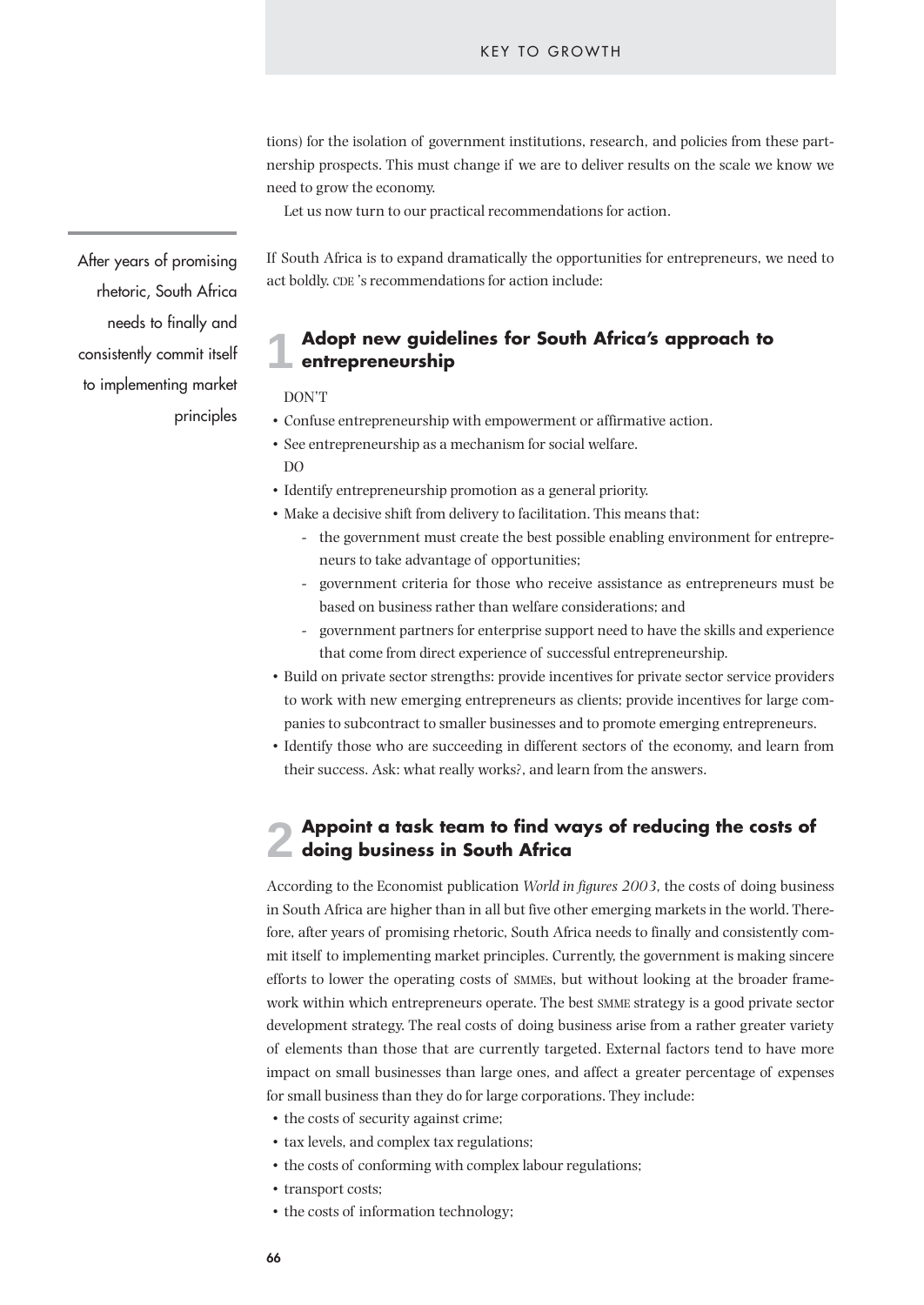- the costs of obtaining strategic information from state agencies;
- the costs of special levies that are added to the tax burden; and
- delays in granting work permits to foreigners.

The government should appoint a high-level public–private sector task team to examine ways of reducing the costs of doing business in South Africa across the board, but focusing especially on obstacles to small business growth. The team should have a definite period in which to operate, and be instructed to make specific proposals for changes to policy and legislation. The government should commit itself to respond to this task team within a short time. Effective action in this regard will do more to empower all businesses than any number of short-term strategies. This is one programme that should neither be delayed nor bogged down in endless commissioned research and consultants' reports.

# **Establish a regulatory impact unit in the presidency 3**

It is vital in this context to remember the key research finding that only one other factor – a nation's skills – is as strongly correlated with per capita income growth as an appropriate regulatory environment. Bearing this in mind – as well as the wealth of salutary experience gathered in the course of RIAs in other countries – the aim of this unit should be to review all proposed legislation before it is passed by parliament, in order to assess:

- Its likely impact on the costs of doing business;
- its likely impact on South Africa's global competitiveness as a place to do business; and
- its likely impact on small business.

Importantly, the potential of legislation for unintended consequences in different sectors of the economy and at different levels of economic activity should also be assessed.

# **Encourage immigrant entrepreneurs 4**

There are two migration policy issues of great importance to this report and the national objective of expanding entrepreneurship.

• First, South Africa needs more skilled people to help increase economic growth. Immigration policy should therefore not just accommodate skilled foreigners who already have a job offer from a South African employer. In fact, immigration policy should encourage the recruitment of skilled foreigners to come and live in South Africa and (among other things) create new enterprises that will add wealth to our economy and increase the employment of our citizens.

# **Entrepreneurship in Thembisa<sup>192</sup>**

Sheila Sekhitla is a nurse by training. However she left the profession to help her husband run various businesses in Tembisa. He passed away in 1992, leaving Sheila to run a newly established bottle store. She closed the bottle store and opened up The View guesthouse. Concentrating on tourism, she also started the Tembisa Tourism Association. She has worked hard at delivering a high quality of service, and has been rewarded by her business flourishing. Starting from her house with a restaurant, bar, and four bedrooms, she has since bought the neighbouring property and turned it into a 200-person conference centre. The View guesthouse has recently been graded a 'three star' establishment by the Tourism Grading Council of South Africa, and Sheila is now also a qualified grading assessor herself. *CDE 2004*

The government should appoint a high-level public–private sector task team to examine ways of reducing the costs of doing business in South Africa, focusing especially on obstacles to small business growth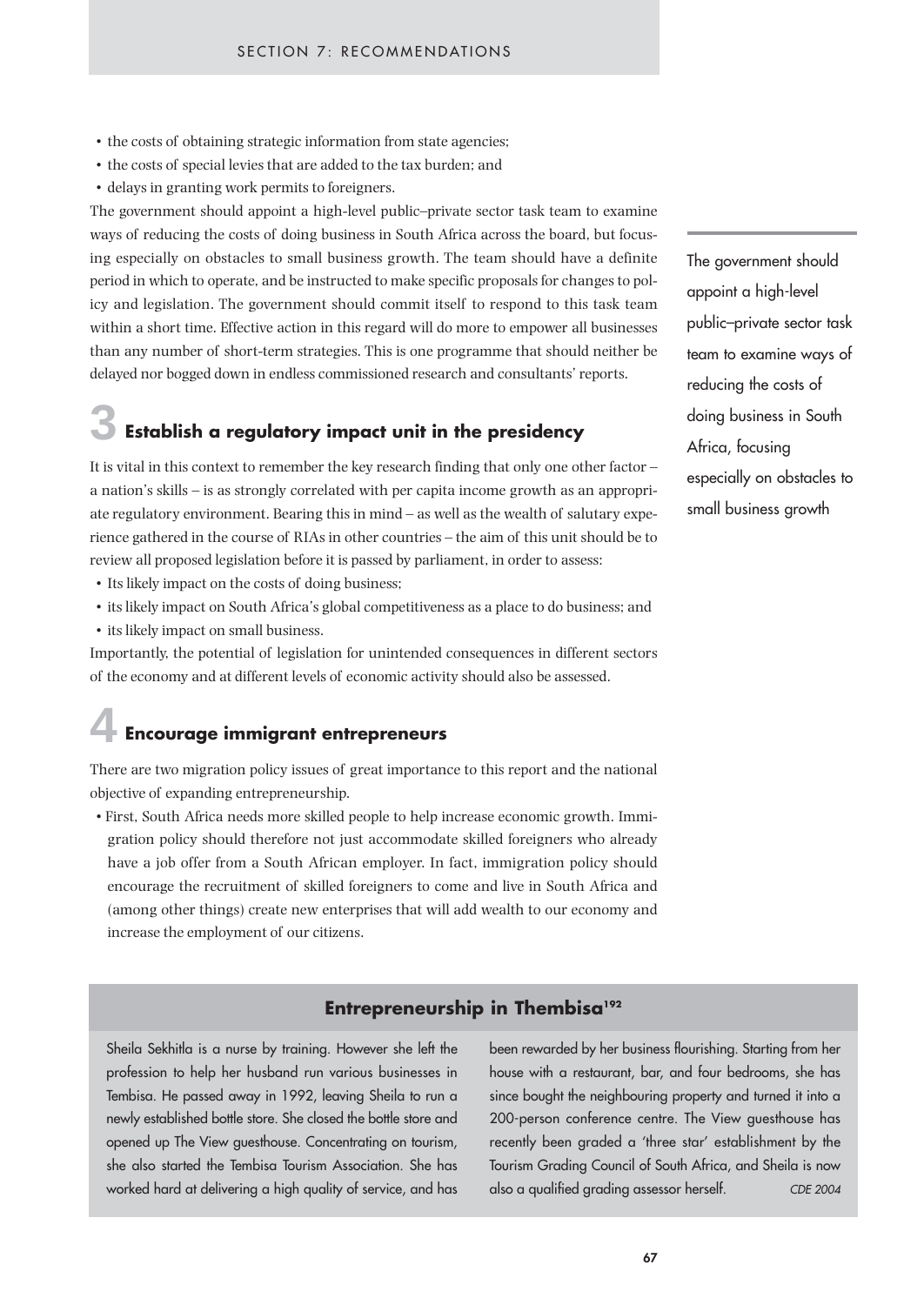• Second, the country's entrepreneurial vitality will be greatly boosted by the way in which government and officials apply criteria for the admission of foreign entrepreneurs. In general, the cabinet should instruct the Department of Home Affairs, and effectively communicate to all officials, that South Africa welcomes a diversity of entrepreneurs (big and small). In particular, capital requirements for business permits should reflect the reality that entrepreneurs come in many sizes, and that all are valuable to South Africa in their own ways. The regulations should allow for different levels of proposed investment by foreign entrepreneurs. They should require the smallest entrepreneurs (those intending, say, to start a family-run restaurant) simply to show that they have the skills and capacity needed to run a business of this kind, and that they are likely to be able to augment their own capital through business loans. In this respect it is vital for a prior demonstration of the ability to be self-employed to be added to the applicable criteria for the adjudication of 'qualifications'.

#### **Build on the private sector's strengths with respect to implementation 5**

The promotion of entrepreneurship should be built around public-private partnerships. Both the government and business have a profound interest in expanding entrepreneurship in our society, and incorporating more and more black South Africans as risk-taking, profit-seeking founders, owners, and managers of their own businesses. There is a wealth of private sector experience and expertise in this country. From large corporations through representative business organisations to service providers at the highest and more modest levels, South African business can make a much bigger contribution to this area of nation-building than it is currently doing.

One way of doing this would be to shift the emphasis of direct entrepreneurship support from the state or quasi-state agencies to competitive private service providers. The aim with this would be to achieve more sensitive responses to the evolving needs of client enterprises, as well as the strict quality controls and monitoring of outputs that research suggests have been lacking in public provision up to now. Stimulating private service supply, and upgrading its capacity to respond to the demands of new and expanding private enterprises, should be a central tool of public policy. In this light, a public–private partnership should be created to help the government:

- develop and apply a more entrepreneurial approach across all sectors of the economy;
- assess what is appropriate for government to do in this field, and what is best handled by the private sector;
- decide how best to use government resources for assisting previously disadvantaged individuals with entrepreneurship potential;
- decide on the most appropriate criteria for allocating enterprise assistance; and
- define what entrepreneurs in various sectors of the economy really need, in terms both of enterprise size and functional area (manufacturing, services, etc).

# **Ensure much better information 6**

Most authorities in this field emphasise that the information deficit is an important handicap to clear and decisive policy-making in the field of entrepreneurship development. Certain specific aspects are particularly important and urgent.

South African business can make a much bigger contribution to this area of nation-building than it is currently doing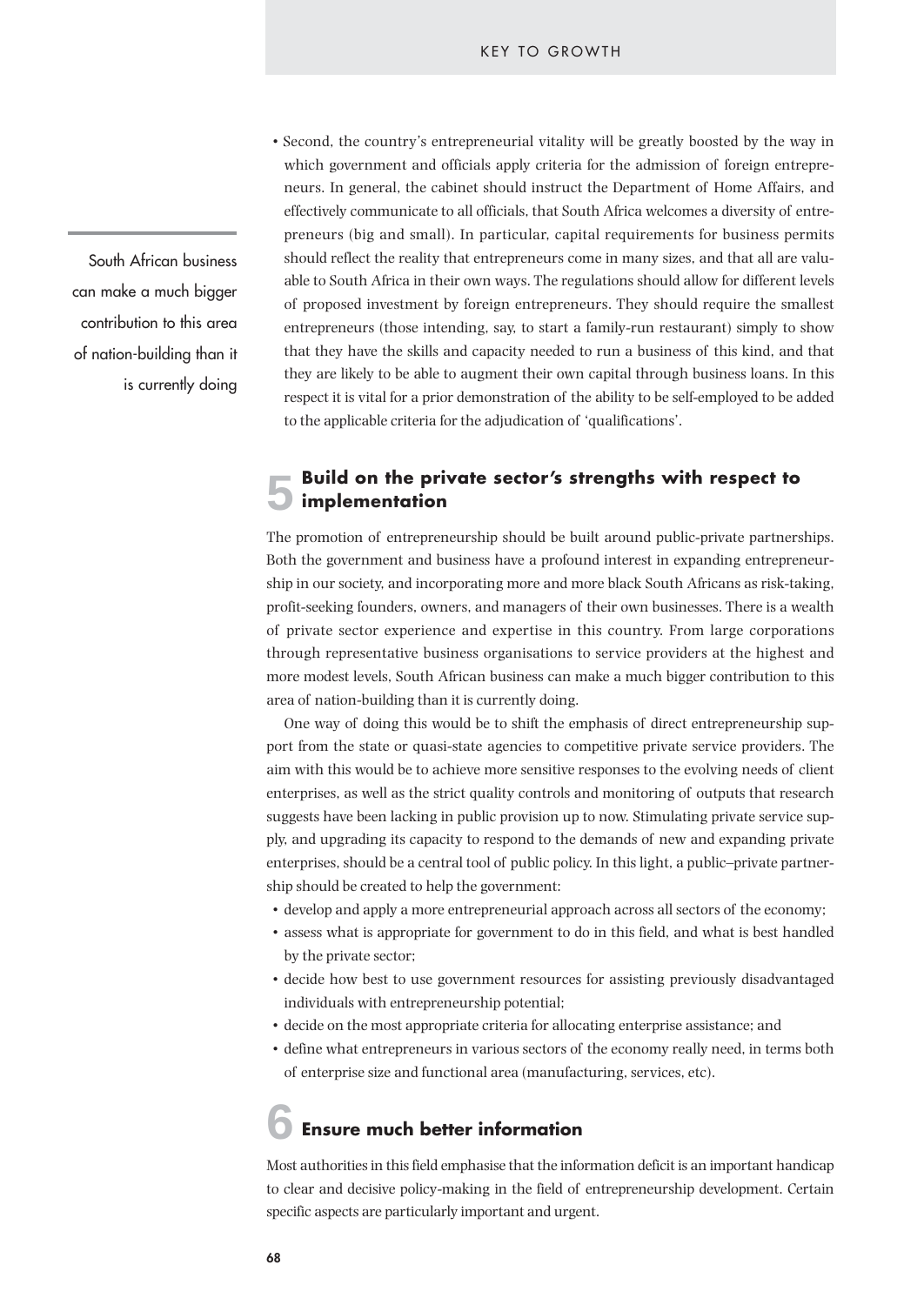We need to know much more about:

- the current private sector contribution in this field, including the mixture of motivations – business practices, BEE requirements, corporate social investment – that underpin and shape business involvement, as well as a balance sheet of what works and what does not.
- How to encourage service provision to clients by the private sector, how to match aspiring entrepreneurs with access to business services and finance, and how to monitor quality and outcomes.
- The relationship between employment and self-employment. Is the government right to emphasise the unemployed as the target for enterprise support, or should the emphasis be to encourage people with experience of employment to start their own businesses? Is the racial make-up of the self-employed sector skewed by unintended effects of affirmative action, which encourages whites to become contractors or consultants, and offers secure corporate employment to skilled and able black people?
- The rates and the prospects of conversion from informal sector to formal. What are the incentives, and what are the obstacles? More importantly, what are the qualities that distinguish enterprises that have made this conversion, both in South Africa and in other developing countries?
- The relationships between black economic empowerment, sector charters, and entrepreneurship. Policies that do not promote genuine economic growth through expanding successful entrepreneurship will not serve black economic empowerment.

These areas of research and analysis are vital in order to clarify policy and improve implementation.

# **Celebrate the achievements of successful entrepreneurs 7**

Identify, publicise, and celebrate black and white South Africans who have become successful entrepreneurs through their own resourcefulness and against the odds. Make them the new 'struggle heroes' of the second decade of democratic rule. Learn from their success for future policy, and help other South Africans by making them role models.

Identify, publicise, and celebrate black and white South Africans who have become successful entrepreneurs through their own resourcefulness and against the odds

## **Theo Vilakazi's one-drop method193**

When Theo Vilakazi and Abdul Latif Bennett decided to go into the business of car washing, they wanted to be able to do it better than their competitors. They also wanted to get to their customers during office hours.

The main obstacles were resistance to the mess made by water, and how to rinse cars in parking garages that seldom contain taps. As a result, the pair designed a catchment tray and back-pack pump system, patented the idea, and called it the One-Drop Method.

Today the company has five franchisees with a total of 80 employees. Customers include the head offices of Standard Bank, FNB, MTN, Liberty Life, and a Virgin Active gym. The franchisees wash employees' cars as well as the companies' executive fleets. *CDE 2004*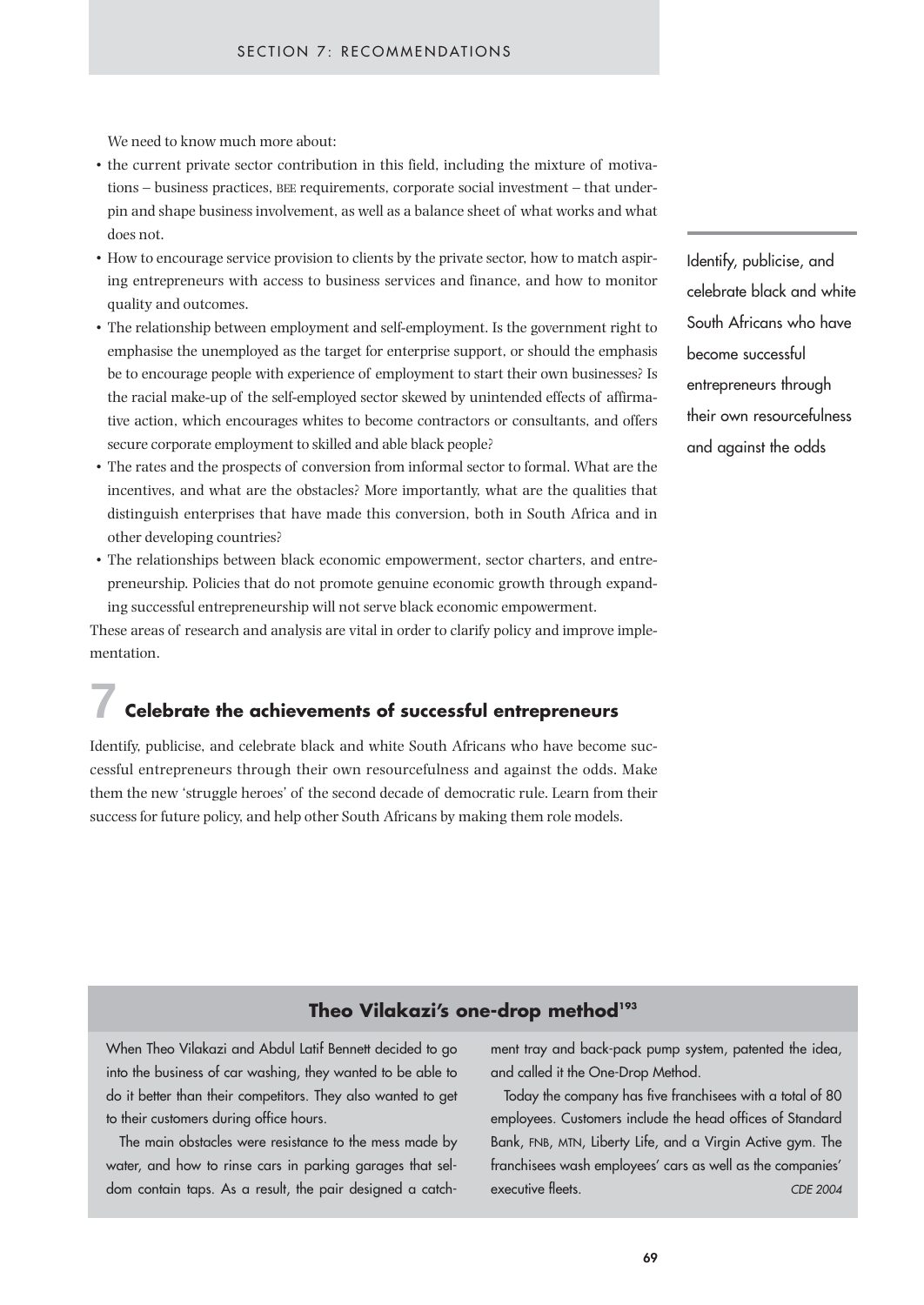

Elizabeth Mayema and Cedric Mabizela, joint owners of LS Pottery. This small firm produces a wide range of ceramics, including garden ornaments and homeware.

# **CONCLUDING REMARKS**

 $A$ <sup>s</sup> we have seen, South Africa does not fare well in measures of entrepreneurship<br>Trates across countries. However, these figures give us an interim report, not a verdict. They are sobering, but they should not be discouraging because they do not tell the whole story.

This report contains numerous histories of individuals from different backgrounds and in disparate fields who have converted opportunity into successful entrepreneurship. They could have been duplicated many times. If the poor performance statistics are a call to action, these case histories provide the encouragement, incentive, and direction to do better.

- We can do better if we focus on providing the best possible enabling environment for these individuals and their peers to grow their businesses.
- We can do better if we shift the direction of enterprise support from government bureaucracy to public–private partnership, and if we celebrate the achievements of successful entrepreneurs as they deserve.

If we do these things, their ranks will multiply in an expanding and flourishing non-racial business sector.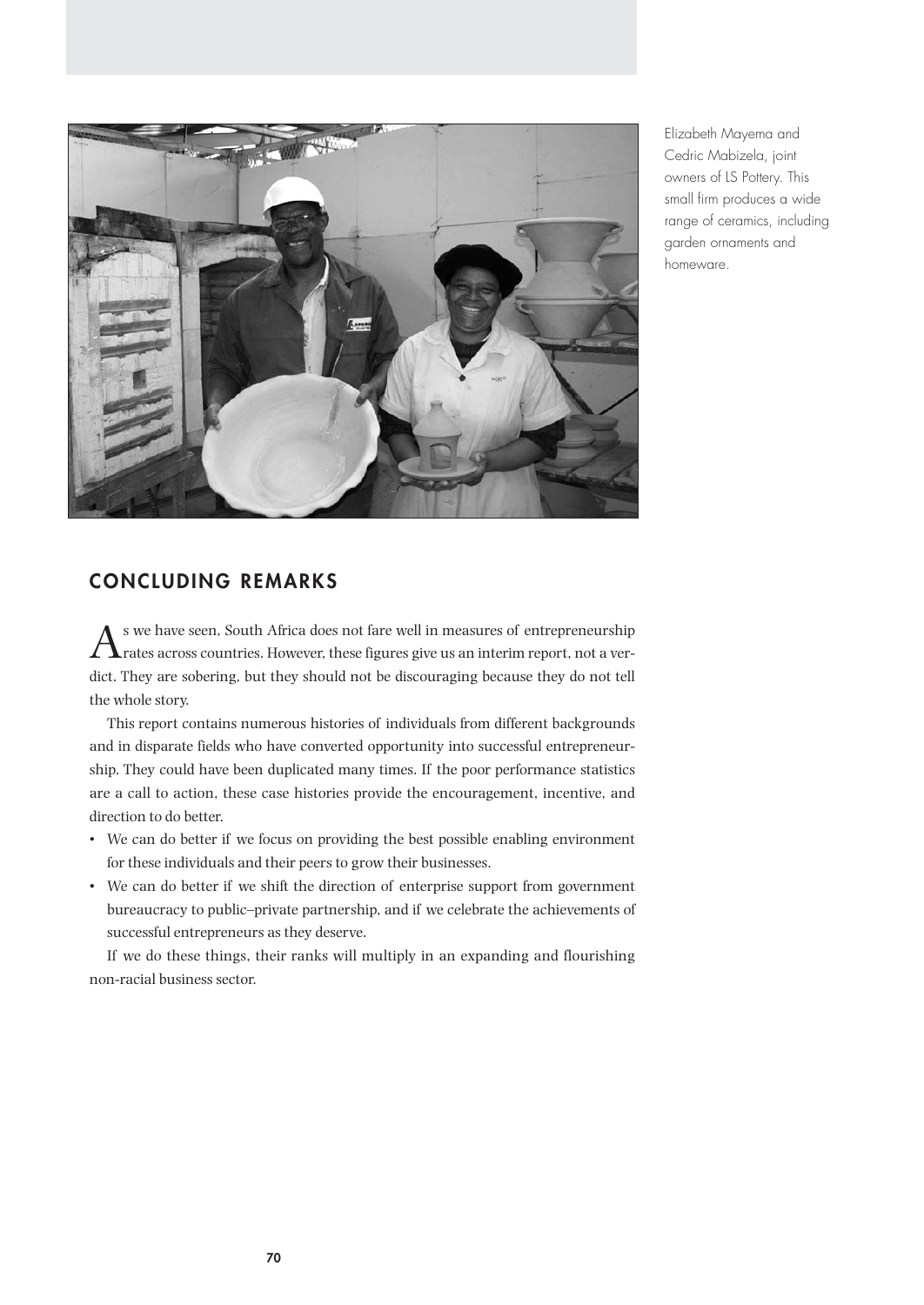# **ENDNOTES**

- J Orford, E Wood, C Fischer, M Herrington, N Segal, *Global Entrepreneurship Monitor: South African and executive report 2002,* Graduate School of Business, University of Cape Town, 2002.
- <sup>2</sup> L Schlemmer and J Hudson, Entrepreneurship and expanding the business sector in South Africa: a strategic research and policy project, CDE resource document, December 2002. See appendix 1 for a list of the background research reports commissioned for this study.
- <sup>3</sup> The material in this box has been extracted from *Business Day,* 17 May 2000.
- <sup>4</sup> P F Drucker, *Innovation and entrepreneurship,* New York: Harper and Row, 1985, p 30.
- <sup>5</sup> B Turok, Wanted: patriotic black capitalists, *Business Report on Sunday,* 9 May 1999.
- H Falkena and others, SMEs' access to finance in South Africa: a supply-side regulatory review, Task Group of the Policy Board for Financial Services and Regulation, November 2001, p 13.
- <sup>7</sup> A Crotty, Unsavoury experience still tolerated, *Business Report,* 22 May 1999.
- <sup>8</sup> *The Times,* How I'll start up the British enterprise revolution, 15 October 2003.
- The material in this box has been extracted from the Cape Technikon [online], www.ctech.ac.za, accessed on 22 May 2003.
- <sup>10</sup> J D Lewis, *Policies to promote growth and employment in South Africa,* Southern Africa department, World Bank, 2001, p 26.
- <sup>11</sup> A Berry and others, *The economics of small, medium, and micro enterprises in South Africa,* Trade and Industrial Policy Strategies (TIPS), 2003, p 7.
- <sup>12</sup> Ntsika, *The state of small business in South Africa,* Pretoria, 1998, 1999, and 2000. Cited in Schlemmer and Hudson, *Entrepreneurship,* p 12.
- <sup>13</sup> Schlemmer and Hudson, *Entrepreneurship,* pp 13–14.
- <sup>14</sup> These include a survey of four 'private' (ie other than government) studies, completed between 1999 and 2001, and reported in Berry and others, *The economics of small, medium, and micro enterprises.*
- <sup>15</sup> SA Institute of Race Relations, *South Africa Survey* 1999/2000, Johannesburg.
- <sup>16</sup> Schlemmer and Hudson, *Entrepreneurship*, p 21.
- <sup>17</sup> Ntsika, *The state of small business in South Africa,* 1997, p 18; cited in Schlemmer and Hudson, *Entrepreneurship*, p 15.
- <sup>18</sup> Statistics SA, Labour Force Survey, 2001.
- <sup>19</sup> Orford and others, *Global Entrepreneurship Monitor, 2002,* p 23.
- $20$  Ibid, p  $13-15$ .
- <sup>21</sup> One thing all the authorities in this field agree on is the difficulty of defining exactly what an 'enterprise' entails. The size of the informal/survivalist sector can vary greatly according to how demanding a definition is used.
- <sup>22</sup> Berry and others, *The economics of small, medium, and micro enterprises,* p 13.
- $23$  Ibid, p 14.
- <sup>24</sup> Prof R Cassim, address to a TIPS/Small Business Project workshop on SMMEs held in Johannesburg on 10 November 2003. See also *Business Day,* SA may adopt Brazil's business approach, 28 May 2003.
- <sup>25</sup> The definition of non-survivalist enterprises in the OHS differs from that used by Ntsika and the DTI. The former categorises non-survivalists as those with turnovers greater than R6 000 a month, while Ntsika, in its 1997 figures, defines them as those with turnovers of less than R12 000 a month.
- <sup>26</sup> Berry and others, *The economics of small, medium, and micro enterprises,* p 7.
- <sup>27</sup> Ntsika, *The state of small business in South Africa,* Pretoria: DTI, 1998.
- <sup>28</sup> The material in this box has been extracted from *Business Report,* 12 March 2002.
- <sup>29</sup> Interview with Barrie Terblanche, Cape Town, 10 February 2004.
- <sup>30</sup> Orford and others, *Global Entrepreneurship Monitor, 2002,* p 18.
- <sup>31</sup> Orford and others, *Global Entrepreneurship Monitor, 2002*.
- <sup>32</sup> Africa Business Direct [online], Franchising in South Africa – 2001, http://www.africabusinessdirect.com/pebble. asp?relid=5785.
- <sup>33</sup> Franchising Plus [online], The Franchise Baseline Census 2002, http://www. franchisingplus.co.za / research.htm. This is a joint publication of Franchising Advice and Information Network (or FRAIN, which falls under the DTI) and Franchising Plus, a private consultancy.
- <sup>34</sup> In 2001, 25,9 per cent, 11,6 per cent and 6,1 per cent of franchises were owned by Africans, Indians and coloured people respectively
- <sup>35</sup> *Sunday Times,* Black franchisees spread their wings, 12 October 2003.
- <sup>36</sup> Business Partners see franchising as key to economic growth, press release, 30 October 2003
- <sup>37</sup> *Financial Mail,* A beanfeast, 27 September 2002.
- <sup>38</sup> Franchising Plus [online], the Franchise Baseline Census 2002.
- <sup>39</sup> Telephone interview with Ben Cronjé, of Butterfield Holdings, 19 December 2003.
- <sup>40</sup> BBC News, Africans more likely to be entrepreneurs, www.news.bbc.co.uk, Thursday 12 December 2002.
- $41$  Ibid.
- <sup>42</sup> For an example, see L Harrison, Culture matters, *The National Interest,* summer 2000.
- <sup>43</sup> J Davies, A time for turning compelling visions into reality, *Business Day,* 22 September 1998.
- <sup>44</sup> OECD, *Fostering entrepreneurship,* Policy Brief no 9, Paris, 1998.
- $45$  Ibid.
- <sup>46</sup> A Gibson, Market development approach in business development services, presentation at Gallagher Estate, Midrand, 7 February 2001.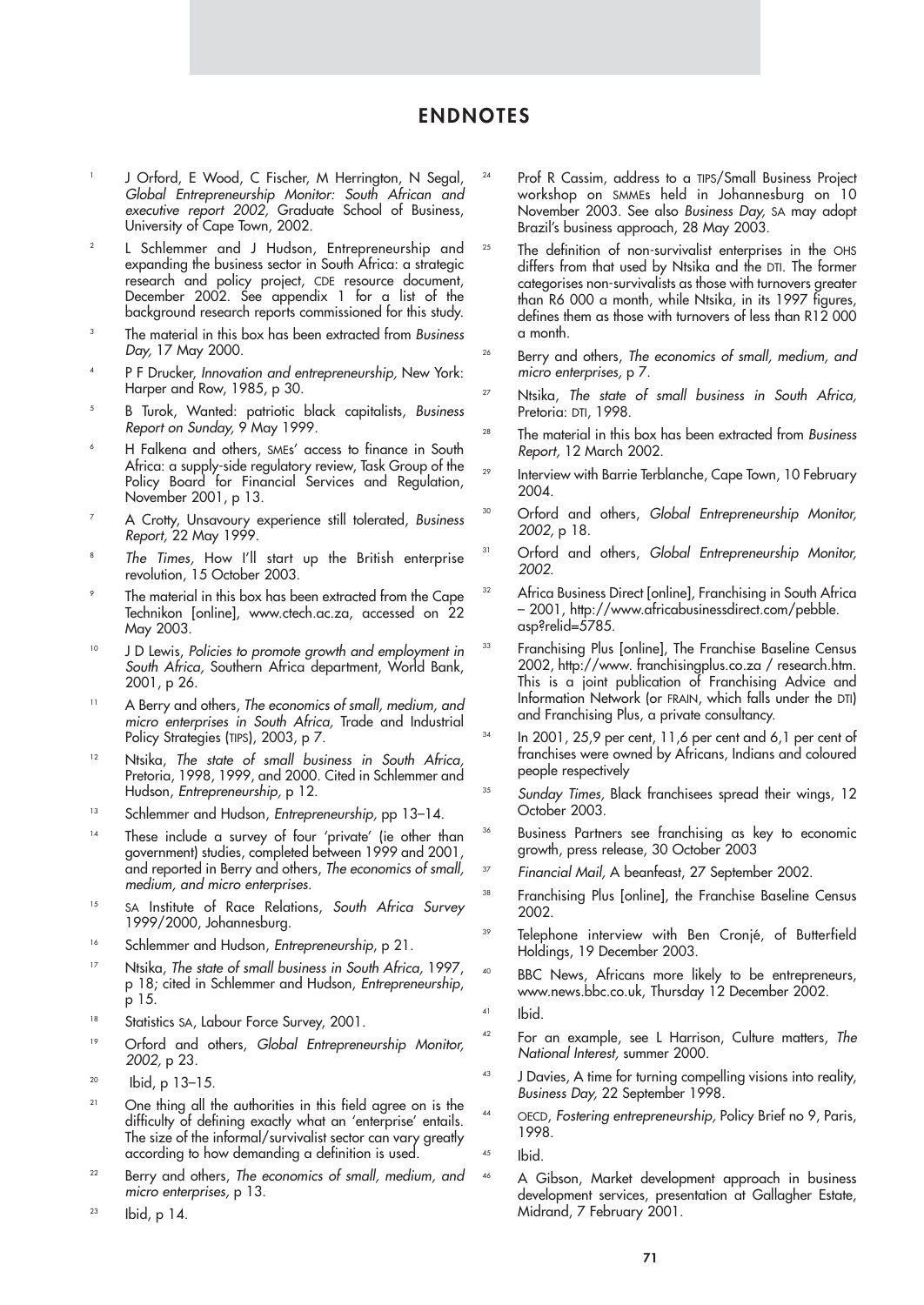- <sup>47</sup> Prof Sahlman is quoted in Driving the new economy, *Financial Mail,* 10 March 2000.
- $48$  Ibid.
- <sup>49</sup> D S Landes, *The wealth and poverty of nations: why are some so rich and others so poor?* New York: W W Norton, 1998, p 523.
- <sup>50</sup> G Buckley, Micro finance in Africa: is it the problem or the solution? *World Development,* 25 (7), 1997, pp 1081–93.
- <sup>51</sup> Hampton, 1999, cited in Schlemmer and Hudson, Entrepreneurship, 2002.
- <sup>52</sup> Reported in L Schlemmer, Desk study analysis of the situation of SMMEs, study for CDE, 2000, p 27.
- <sup>53</sup> *Business Report,* 27 November 2001.
- <sup>54</sup> L Harrison, Culture matters, p 62.
- <sup>55</sup> Quoted in R G McGrath, I C MacMillan, E Ai-Yuan Yang, and W Tsai, Does culture endure, or is it malleable? Issues for entrepreneurial economic development, *Journal of Business Venturing,* 7 (6), November 1992, p 450.
- <sup>56</sup> Quoted in Harrison, Culture matters, p 64.
- <sup>57</sup> C M Rogerson, In search of the African miracle: enterprise in Africa, CDE background research paper, March 1999, p 3.
- $58$  Ibid, p 41.
- <sup>59</sup> T A Riley, International best practices for financing emerging enterprises: lessons for South Africa, *Development Southern Africa,* 13 (6), 1996, pp 799–810.
- <sup>60</sup> Buckley, Micro finance in Africa, p 1085.
- <sup>61</sup> Quoted in *Financial Mail,* Freedom nourishes innovative thinking, 31 May 1996.
- $62$  Ibid.
- <sup>63</sup> Falkena and others, SMEs' access to finance in South Africa, pp 6-7.
- <sup>64</sup> Orford and others, *Global Entrepreneurship Monitor,* 2002, p 49.
- <sup>65</sup> Falkena and others, SMEs' access to finance in South Africa, pp 206–7.
- <sup>66</sup> Orford and others, *Global Entrepreneurship Monitor, 2002,* p 49.
- $67$  The material in this box has been extracted from R Friedman, Women taste the sweet smell of success, *The Star,* 26 September 2002.
- The Guardian, Cheap money to fill the funding gap, 10 April 2003.
- <sup>69</sup> D A Phillips, *Implementing the market approach to enterprise support: A comparative evaluation of matching grant schemes,* Washington: World Bank, December 2000, p 6.
- <sup>70</sup> *The Cape Argus,* Local potter breaks into US market, 21 August 2002.
- <sup>71</sup> Phillips, *Implementing the market approach to enterprise support*, 2000, p 6.
- <sup>72</sup> B Levy and others, *Technical and marketing support systems for successful small and medium enterprises in four countries,* World Bank Policy Research Working Paper 1 400, December 1994, pp 6-7.
- <sup>73</sup> Phillips, *Implementing the market approach to enterprise support:* p 1.
- J A Welsh and J F White, A small business is not a little big business, *Harvard Business Review*, July-August 1981.
- <sup>75</sup> The material in this box has been extracted from OECD, *Fostering entrepreneurship,* pp 28-30, quoted in Centre for International Private Enterprise, Policy options to promote entrepreneurship, p 9.
- <sup>76</sup> Phillips, *Implementing the market approach to enterprise support,* p 1.
- <sup>77</sup> M Morris, *Entrepreneurial intensity: sustainable advantages for individuals, organisations, and societies,* Westport: Quorum Books, 1998.
	- Centre for International Private Enterprise, Growing an entrepreneurial economy, *Economic Reform Today,* 4, 1998, p 4.
	- A Stone, B Levy, and R Portes, Public institutions and private transactions: a comparative analysis of the legal and regulatory environment for business transactions in Brazil and Chile, in L J Alston, T Eggertsson, and D C North (eds), *Empirical studies in institutional change,* New York: Cambridge University Press, 1996.
	- <sup>80</sup> P Bearse, *Successful entrepreneurs and enterprise cultures: key ingredients,* paper commissioned by CDE, 1999, p 24.
	- The material in this box has been extracted from *The Cape Argus*, Township restaurateur wins tourism prize, 6 November 2002.
- <sup>82</sup> See, for instance, Department of Trade and Industry, *White paper on national strategy for the development and promotion of small business in South Africa,* 1995, 2.2.5.
- 83 Schlemmer and Hudson, *Entrepreneurship*, pp 89-107.
- 84 **Business Day, Centres must work towards self-sustenance,** says chief, 8 January 2003.
- <sup>85</sup> R Bloch and S Daze, *A review of the South African local business service centre programme: current status, future prospects,* final report for the IDRC – Regional Office Southern Africa, 19 June 2000, p 31.
- <sup>86</sup> Schlemmer and Hudson, *Entrepreneurship*, p 80.
	- Quoted in *City Press,* Ntsika boss gets down to business, 20 May 2001.
- This point was made sharply by members of the parliamentary trade and industry portfolio committee (and effectively conceded by representatives of the DTI) when the latter presented the bill amending the Small Business Act of 1996 to the committee in 2003. See Parliamentary report, *Hof Communications,* Cape Town 4 April 2003.
- Interview with S Levine, DTI, 27 March 2003.
- <sup>90</sup> DTI, Medium-term plan, 2004–5, p15.
	- Business Day, 24 August 2000.
- <sup>92</sup> *Business Day,* 9 May 2000.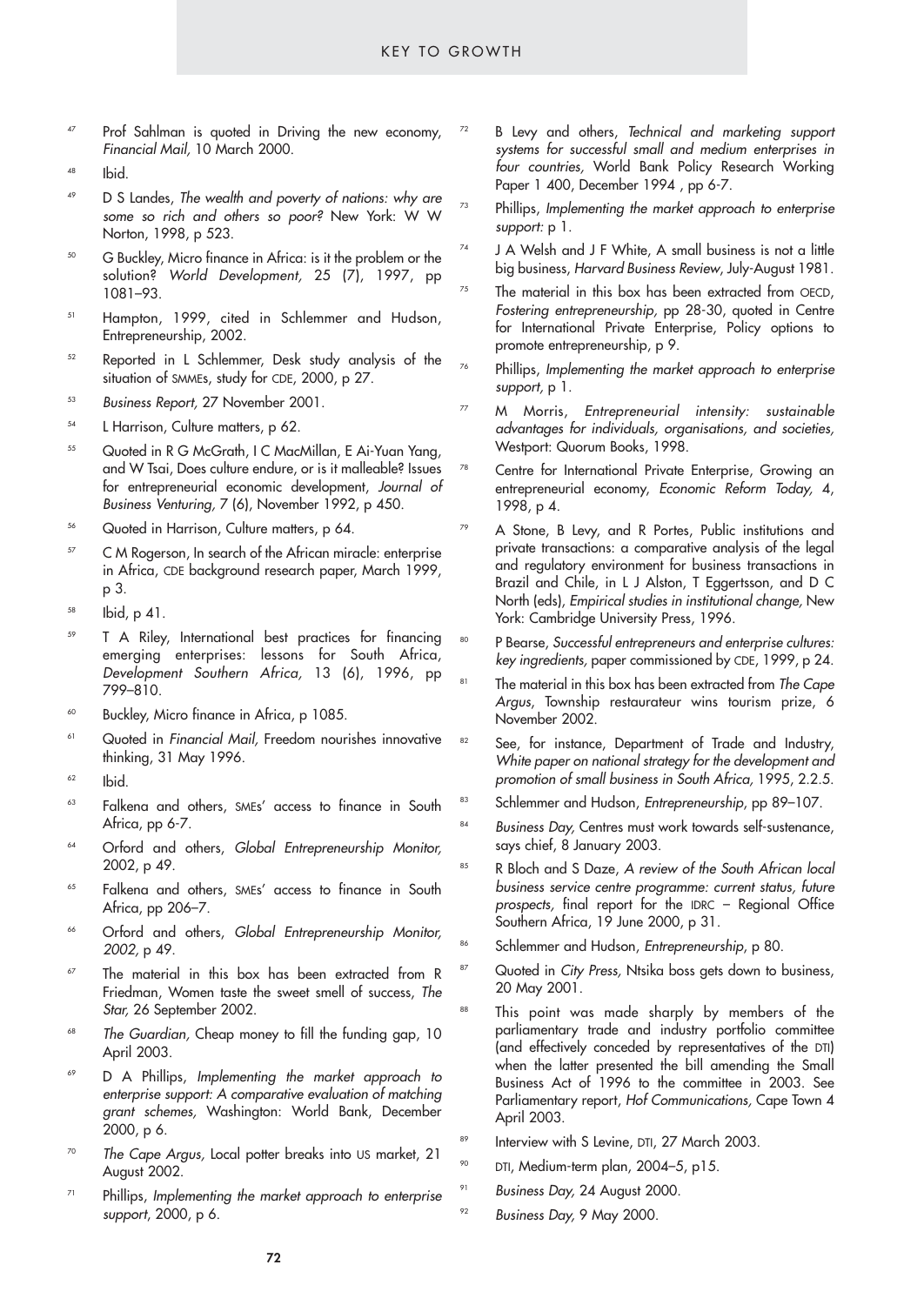- <sup>93</sup> The information in this box has been collated from Ntsika's annual reports for various years.
- <sup>94</sup> Minister's response to parliamentary question, June 2002.
- <sup>95</sup> A Erwin, minister of trade and industry, 31 January 2003.
- <sup>96</sup> *Business Day,* New strategy for small business mooted, 5 July 2002; *Business Day,* Extra input urged on new small business strategy, 12 July 2002; *Business Day,* Plan for small business to go ahead, 30 October 2002; *Business Day,* Why small business should be a big issue in SA, 12 November 2002.
- <sup>97</sup> National Small Business Amendment Bill, summarised in *Government Gazette* no 24628, 27 March 2003.
- L October, deputy director-general of the DTI, quoted in *Business Day,* Bill to fill gap left by small business council, 3 April 2003.
- <sup>99</sup> W Damane, chief director for The Enterprise Organisation, DTI, quoted in *Business Day*, New strategy for small business mooted, 5 July 2002.
- <sup>100</sup> The report revealed that only slightly more than half of the respondents who had applied for bank finance had heard of Khula, which suggests that both the agency itself and the banks (which act as its referring agents) are failing to disseminate information on the services that Khula offers.
- <sup>101</sup> *Business Day, Khula may become retail finance agency, 4* February 2003.
- <sup>102</sup> Ibid.
- <sup>103</sup> J Orford and others, *Global Entrepreneurship Monitor: South African executive report,* 2003, pp 48-9.
- $104$  Ibid.
- 105 Falkena and others, SMEs access to finance in South Africa, p 2.
- 106 AniCap Venture Partners, A review of DTI's SME financial assistance programmes and its proposal to create a new integrated financial institution, Commissioned by FinMark Trust, www.finmark.org.za/researchmaterial/various/ 2003/Final\_Report.pdf, p 6.
- <sup>107</sup> Business Day, Khula may become retail finance agent, 4 February 2003; *Financial Mail,* Focus shift for Khula, 28 March 2003.
- <sup>108</sup> *Business Day,* Khula's nightmare could soon end, 11 September 2002; *Business Day,* Government asked to help small businesses, 26 March 2003.
- <sup>109</sup> Ibid.
- <sup>110</sup> Business Day, New agency to take over Khula's role, 10 April 2002.
- 111 Sizwe Tati, managing director of Khula, quoted in *Financial Mail,* Focus shift for Khula, 28 March 2003.
- <sup>112</sup> *Business Day,* Khula puts plans to enter retail finance on hold, 30 September 2003.
- <sup>113</sup> *Business Day, Plans for small business to go ahead, 30* October 2002.
- <sup>114</sup> A Erwin, *Appropriation Bill,* Hansard Report of the National Assembly, Debate on Vote 34 – Trade and Industry, No 7, 11–15 May 1998.
- 115 A Erwin, Trade and Industry Budget Vote.
- 116 Address by A Erwin, minister of trade and industry, during the debate on the State of the Nation Address, 8 February 2000.
- <sup>117</sup> Erwin, Trade and Industry Budget Vote.
- <sup>118</sup> *Business Day,* 9 May 2000.
- <sup>119</sup> Quoted in *Business Day,* 14 September 2000.
- <sup>120</sup> *Hansard,* 8 May 2001, p 44.
- <sup>121</sup> Sunday Times, Terms of reference for the provision of impact assessment study on Khula products, 1 June 2003.
- <sup>122</sup> Orford and others, *Global Entrepreneurship Monitor,* 2002, p 49.
- <sup>123</sup> Interview with P Molema, Ntsika, 26 March 2003.
- <sup>124</sup> *Sunday Independent,* 9 January 2000.
- <sup>125</sup> *Business Day,* 22 February 2002.
- <sup>126</sup> Business Day, State to cut red tape for small business, 13 January 2003.
- <sup>127</sup> The South African GEM report cited elsewhere makes this point, based on both international and South African research. Other studies are cited in *SME Alert,* An enabling environment for private sector growth: lessons from experience, November 2002, Johannesburg: The Small Business Project. A wideranging review of the South African regulatory environment appears in the South African Chamber of Business, *Developing the small business sector in South Africa: a review of regulatory and other obstacles,* February 1999. Newspaper reports include *Business Day,* Lower the walls for the sake of SA growth, 28 November 2002, and *Business Day,* State must make it easy to do business, 25 February 2003.
- <sup>128</sup> *Business Day, Suitable regulations are a must for growth,* 9 September 2002.
- <sup>129</sup> International Finance Corporation, *Doing business in 2004: understanding regulation,* a tool for investors and policymakers in the debate on investment climate and aid effectiveness, press release, 7 October 2003, http://ifcln001. worldbank.org/ifcext/pressroom/ifcpressroom.nsf/0/ 40a57148c7bd933885256db800449b4c?OpenDocument.

131 M Klein, vice-president: private sector development, World Bank Group, slide presentation at European launch of *Doing business in 2004: understanding regulation,* Warsaw, September 2003.

<sup>133</sup> International Finance Corporation, *Doing business in 2004: understanding regulation.* 

- <sup>135</sup> International Finance Corporation, *Doing business in 2004: understanding regulation*.
- 136 R Rose, SA scores well in World Bank business survey, *Business Day,* 8 October 2003, p 3.
- <sup>137</sup> *Business Day, State must make it easy to do business, 25* February 2003.
- 138 See, for instance, Ntsika Enterprise Promotion Agency, National Small Business Regulatory Review: discussion paper, Pretoria, March 1999.
- <sup>139</sup> Department of Trade and Industry, *White paper on national strategy for the development and promotion of small business in South Africa, 1995.*
- 140 **Ibid**, p 23.

<sup>130</sup> Ibid.

 $132$  Ibid.

<sup>134</sup> Ibid.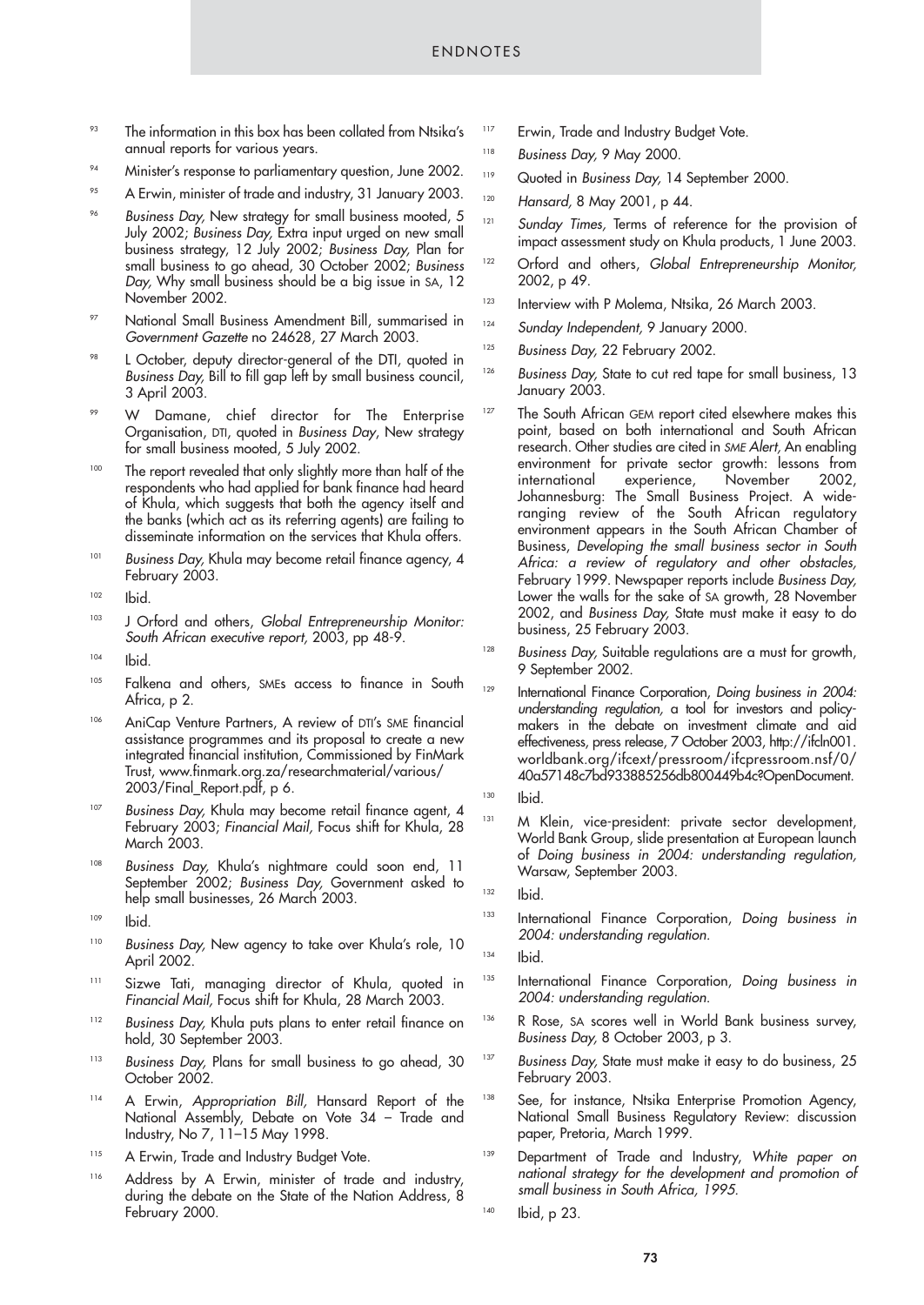- 141 See, for instance, the 'ten key principles', in ibid, 20, where questions of facilitating small business growth through encouraging a more hospitable environment simply do not feature.
- <sup>142</sup> Ibid*,* p 44.
- <sup>143</sup> Ibid*,* pp 44–7.
- 144 SA Government, National Small Business Act (no 2 of 1996).
- <sup>145</sup> Ibid*,* chapter 3, 10 (2).
- 146 Cited in CDE, Why is South Africa failing to get the jobs and growth it needs? CDE Round Table no 6, 2001, p 15.
- <sup>147</sup> Ntsika Enterprise Promotion Agency, *National Small Business Regulatory Review: final report,* Pretoria, June 1999.
- <sup>148</sup> Ibid, p 26.
- $149$  Ibid, p 31.
- $150$  Ibid, p 33.
- <sup>151</sup> The material in this box has been extracted from *The Cape* Argus, Egg and sandwich recipe for success, 1 August 2002.
- <sup>152</sup> CDE, *Why is CDE South Africa failing to get the growth and jobs it needs?,* Round Table no 6, 2001, p 15.
- <sup>153</sup> Ibid.
- <sup>154</sup> Orford and others, *Global Entrepreneurship Monitor, 2002,* p 51.
- <sup>155</sup> Interview with I Clarke, 1 June 2001.
- <sup>156</sup> This material is based on two surveys conducted by CDE researchers the first, of 75 of South Africa's largest corporations, and the second, of 600 mainly small and medium enterprises. The results are reported in Schlemmer and Hudson, *Entrepreneurship*, pp 106-7.
- <sup>157</sup> Commission on the Private Sector and Development, Unleashing entrepreneurship: making business work for the poor, Report to the secretary-general of the United Nations, New York: United Nations Development Programme, 1 March 2004. United Nations Development Programme, Partnerships for small enterprise development, New York, January 2004.
- <sup>158</sup> UNDP, Unleashing entrepreneurship, p 5.
- <sup>159</sup> UNDP, Partnerships for small business development, p 2.
- 160 UNDP, Partnerships for Small Enterprise Development p 24 161 **Ibid**, p 19.
- 162 Schlemmer and Hudson, Entrepreneurship, p 112.
- 163 **Ibid.**
- <sup>164</sup> Interview with Dr Lia Vangelatos, January 2003.
- <sup>165</sup> The Anglo American Corporation, Investing in the future, Anglo American plc black empowerment report, September 2002.
- 166 Interview with Dr Lia Vangelatos, January 2003.
- 167 The Banking Council South Africa, The role of banks in financing SMMEs, submission to the parliamentary portfolio committee for trade and industry, 6 June 2000.
- 168 The Banking Council South Africa, The role of banks in financing SMME's.
- 169 Ibid.
- 170 Riley, International best practice for financing emerging entrepreneurs.
- <sup>171</sup> The Banking Council South Africa, The role of banks in financing SMMEs.

 $172$   $l$ hid

- 173 Berry and others, The economics of small, medium and micro enterprises in South Africa, p 32.
- 174 J J McCarthy, Successful black business persons background, culture, aspirations, and values, report commissioned by CDE, 1999.
- 175 I Hetherington, Heroes of the struggle, Kempton Park: National Industrial Chamber, 1998.
- <sup>176</sup> www.businesspartners.co.za/info/profiles/Entrepreneurs/ central/boikanyo.htm.
- <sup>177</sup> Sunday Times Business Times, SME Awards, 2 December 2001.
- <sup>178</sup> Ibid.
- <sup>179</sup> Business Report on Sunday, Investec/Sunday Tribune Entrepreneur of the Week, 10 November 2002.
	- S Geyvu, Policy coherence and undocumented migration – South African policy perspectives and policy reformulation, doctoral thesis, Durban: social policy programme, Universities of Durban-Westville/Natal, 2002.
- <sup>181</sup> R Brenner, National policy and entrepreneurship: the statesmen's dilemma, Journal of business venturing, 2 (2), 1987, pp 95–101.
- 182 T Sowell, Migration and cultures: A world view, New York: Basic Books, 1996, p 3.
- <sup>183</sup> J Kotkin, Tribes: how race, religion, and identity determine success in the new global economy, quoted in Sowell, Migration and cultures, p 31.
- 184 Sowell, Migration and cultures, p 31.
- 185 Ibid, p 389.
- 186 Rogerson, Policy environment for the Gauteng SMME economy, p 36.
- The material in this box has been extracted from *The Cape Argus,* Now Cynthia is really cooking, 23 September 2002.
- 188 Orford and others, Global Entrepreneurship Monitor, 2001, p 22.
- K Hallberg, A market-oriented strategy for small and medium scale enterprises, International Finance Corporation discussion paper no 40, World Bank, 2000.
- <sup>190</sup> The material in this box has been extracted from G Lipson, Empowerment is the buzzword, *Sunday Times*, 6 October 2002; and www.enterprize.org.za, accessed on 22 May 2003.
- <sup>191</sup> T Mbeki, president of the Republic of South Africa, address on the occasion of year 90 of the African National Congress, 6 January 2002, www.anc.org.za/ancdocs/history/mbeki.
- <sup>192</sup> The material in this box has been extracted from MyOwnBusiness, I hosted Oprah's husband, www.myown business.co.za, accessed on 22 January 2003.
- The material in this box has been extracted from G Lipson, Taking the car wash to the office makes waves, *Sunday Time*s, Sunday 4 August 2002.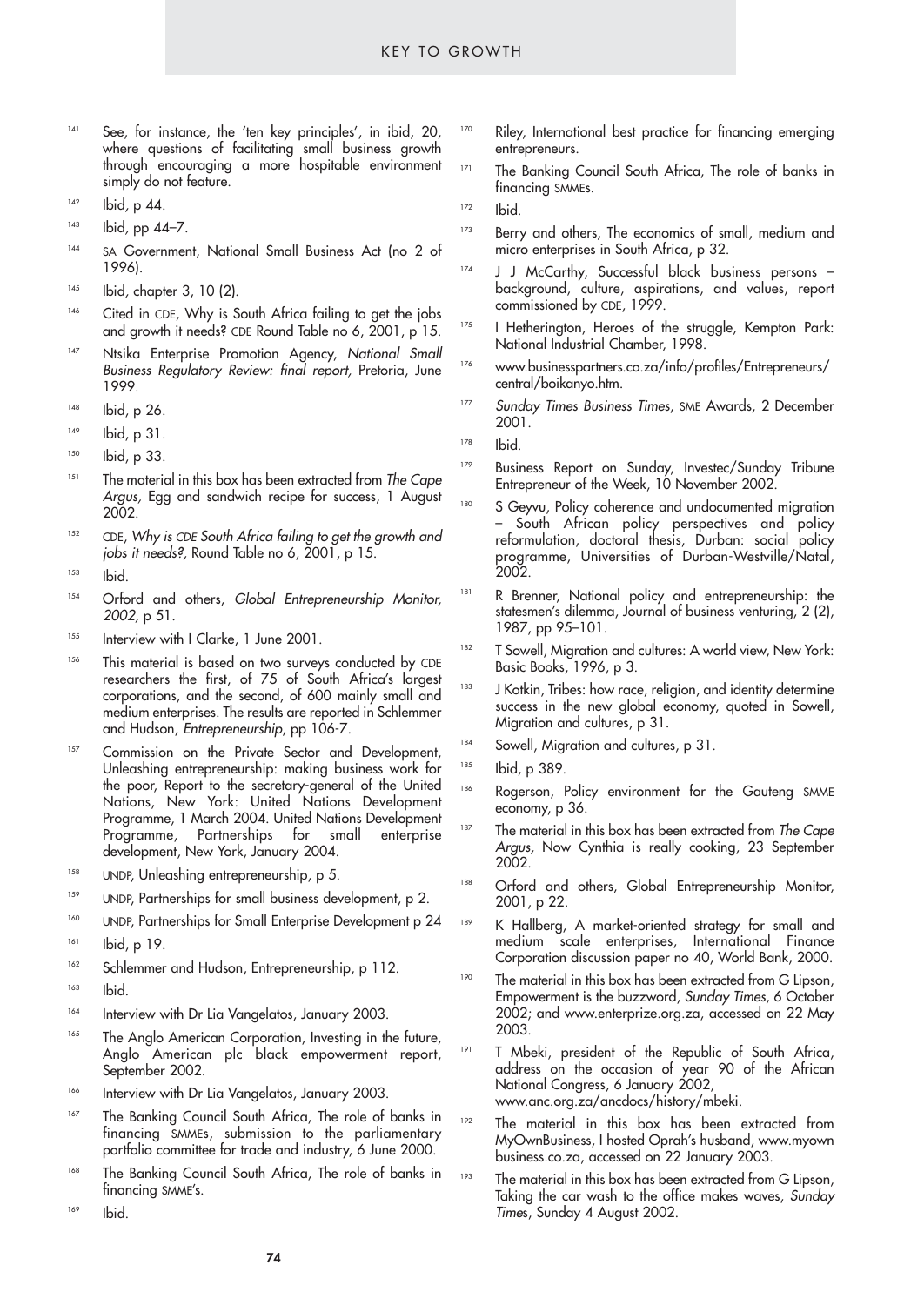#### APPENDIX A

# **Background research reports on entrepreneurship commissioned by CDE**

Successful entrepreneurs and enterprise culture: key ingredients. *– Dr Peter Bearse, president, Development Strategies Corporation, Gloucester, Maryland.*

Beyond crony capitalism; rent seeking, financial restraint and economic development. *– Prof K S Jomo, University of Malaya, Kuala Lumpur, Malaysia.*

Growing small and micro business through a credit plus strategy: lessons from the international experience.

*– Lynn Pikholz, Shorebank Advisory Services, Chicago.*

In search of the African miracle: enterprise in Africa.. *– Prof C M Rogerson, department of geography and environmental studies, University of the Witwatersrand.*

Successful small and medium enterprise development: the cases of Japan and Colombia. *– Prof C M Rogerson, department of geography and environmental studies, University of the Witwatersrand.*

The church and spirit of entrepreneurship.

*– Dr W R Domeris, department of religious studies, University of the Witwatersrand.*

Afrikaner entrepreneurship and the Afrikaner economic advance, 1899–1990: a tale with a puzzle and some twists.

*– Herman Giliomee, extraordinary professor of history, University of Stellenbosch.*

The private sector on small business. *– Dr John Luiz, department of economics, University of the Witwatersrand.*

Business and apartheid: cohabitation or contradiction? *– Shaun Mackay, senior researcher, Centre for Policy Studies.*

Small business and entrepreneurship promotion in South Africa, 1949–94. *– Wolfgang H Thomas, Wesgro, Cape Town.*

The Development of SMMEs in South Africa. *– Thabo Kobokoane, Business Times.*

Small and minority-owned businesses: an evaluation of the US experience. *– Prof Timothy Bates, Wayne State University.*

Successful black business persons: background, culture, aspirations, and values. *– Dr Jeff McCarthy, consultant.*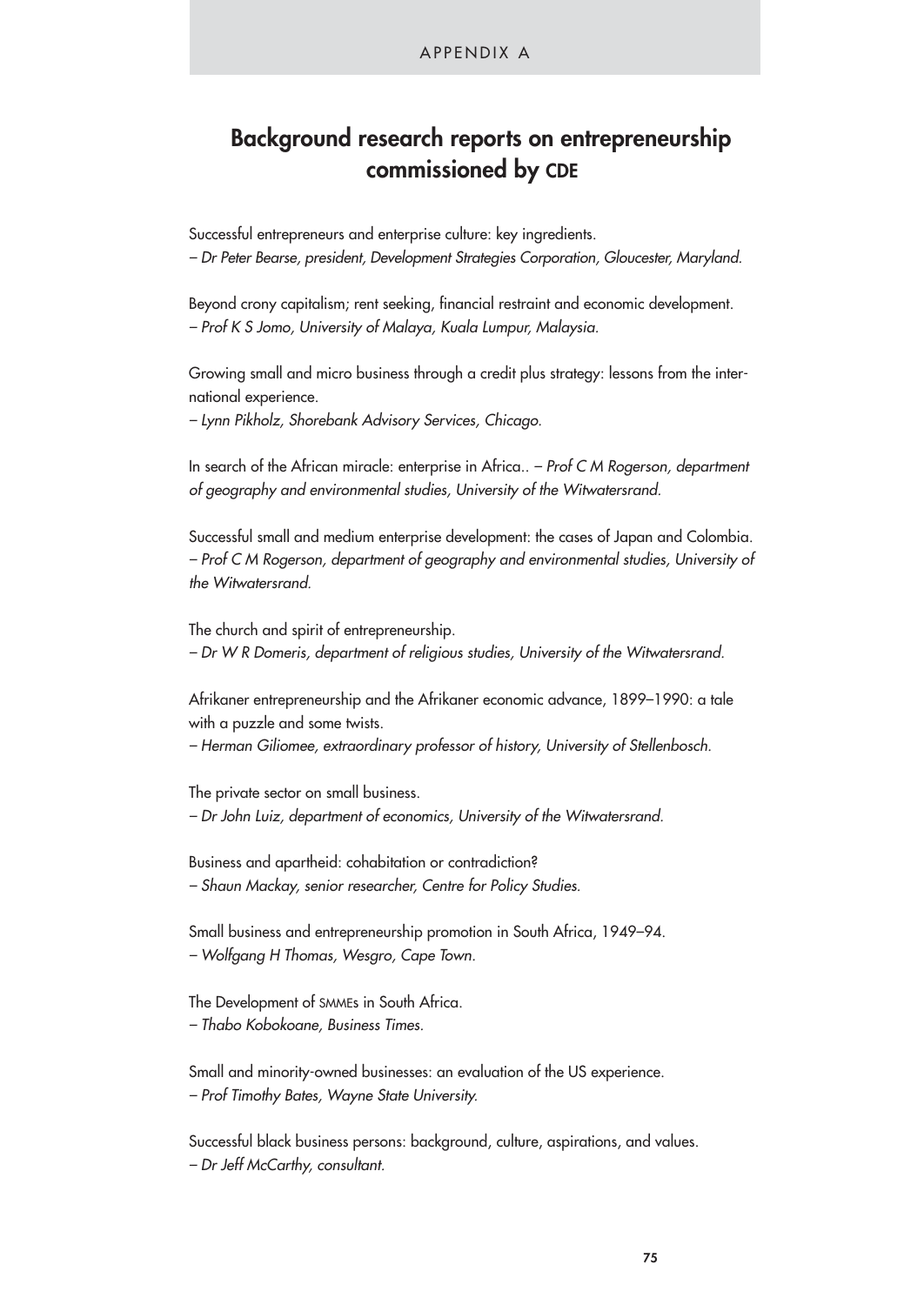The goal is to achieve better regulation, not less regulation – although 'better' and 'less' often turn out to be the same thing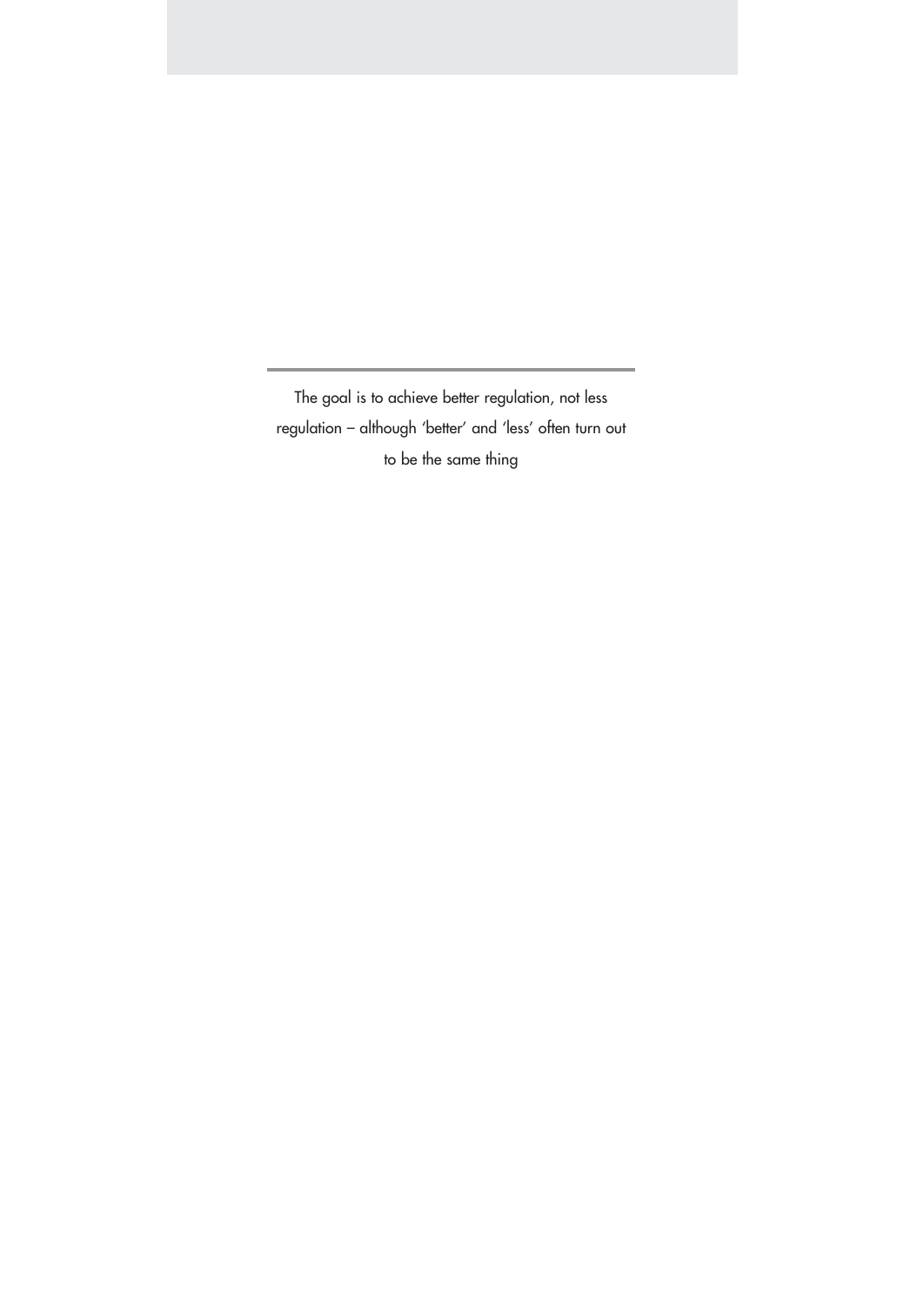# **CDE RESEARCH** POLICY IN THE MAKING

### **PREVIOUS TITLES**

THE BIG CITIES SERIES

Johannesburg, Africa's world city: a challenge to action. (October 2002) Pretoria: from apartheid's model city to an African rising star? (July 1998) The East Rand: can South Africa's workshop be revived? (June 1997) Durban: South Africa's global competitor? (October 1996) Cities and the global economy: new challenges for South Africa (October 1996)

MIGRATION SERIES

People on the move: lessons from international migration policies (June 1997) People on the move: a new approach to cross-border migration in South Africa (June 1997)

#### **GENERAL**

Policy-making in a new democracy: South Africa's challenge for the 21st century (August 1999) South Africa's 'discarded people': survival, adaptation, and current policy challenges (October 1998) South Africa's small towns: new strategies for growth and development (May 1996) Post-apartheid population and income trends: a new analysis (September 1995)

Photographs by Riaan de Villiers, Henner Frankelfeld/PictureNet Africa, Pavel Rahman/AP Photo, Pat Seboko/Sowetan

Produced by Riaan de Villiers and associates